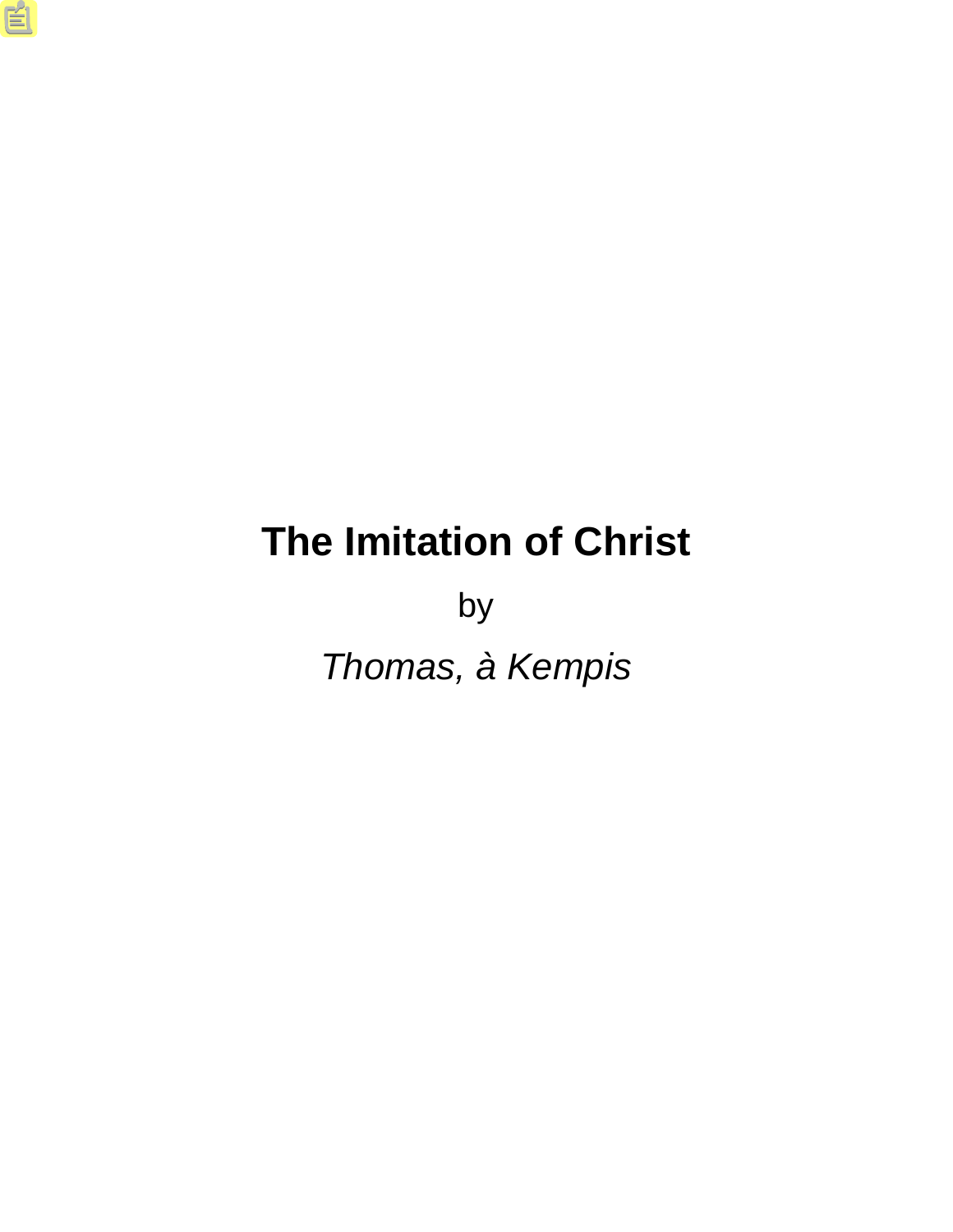## About *The Imitation of Christ* by Thomas, à Kempis

<span id="page-1-0"></span>

| Title:<br>URL:              | The Imitation of Christ<br>http://www.ccel.org/ccel/kempis/imitation.html                                                                                                                                                                                                                                                                                               |
|-----------------------------|-------------------------------------------------------------------------------------------------------------------------------------------------------------------------------------------------------------------------------------------------------------------------------------------------------------------------------------------------------------------------|
| Author(s):                  | Thomas, à Kempis, 1380-1471                                                                                                                                                                                                                                                                                                                                             |
| <b>Publisher:</b>           | Wheaton, IL: Christian Classics Ethereal Library                                                                                                                                                                                                                                                                                                                        |
| <b>Description:</b>         | For five hundred years, this gentle book, filled with the spirit of the                                                                                                                                                                                                                                                                                                 |
|                             | love of God, has brought understanding and comfort to millions of<br>readers in over fifty languages, and provided them with a source of<br>heart-felt personal prayer. These meditations on the life and teachings<br>of Jesus, written in times even more troubled and dangerous than<br>our own, have become second only to the Bible as a guide and<br>inspiration. |
|                             | It is now available in a MODERN TRANSLATION that retains the<br>flavor of the original English translation.                                                                                                                                                                                                                                                             |
| <b>First Published:</b>     | ca. 1400                                                                                                                                                                                                                                                                                                                                                                |
| <b>Publication History:</b> | This book had been published in over 6000 editions by 1900 -- more<br>than one per month for 500 years. It has been called the<br>most-published of all books other than the Bible.                                                                                                                                                                                     |
| <b>Print Basis:</b>         | Milwaukee: Bruce Publishing Company, 1949, c1940.                                                                                                                                                                                                                                                                                                                       |
| <b>Rights:</b>              | <b>Public Domain</b>                                                                                                                                                                                                                                                                                                                                                    |
| <b>Date Created:</b>        | 1998-12-10                                                                                                                                                                                                                                                                                                                                                              |
| <b>Status:</b>              | Preliminary released version has been proofread and is pretty clean.<br>Names and scripture references have been marked, but only token<br>index entries added. Uses a preliminary version of ThML; subject to<br>change.                                                                                                                                               |
| <b>General Comments:</b>    | A copyright renewal search did not find record of copyright renewal<br>for the source edition of this text.                                                                                                                                                                                                                                                             |
| <b>Editorial Comments:</b>  | Unambiguous end-of-line hyphens removed.                                                                                                                                                                                                                                                                                                                                |
| Contributor(s):             | whp (Transcriber)                                                                                                                                                                                                                                                                                                                                                       |
| <b>CCEL Subjects:</b>       | All; Classic; Mysticism; Proofed                                                                                                                                                                                                                                                                                                                                        |
| <b>LC Call no:</b>          | BV4821.A1                                                                                                                                                                                                                                                                                                                                                               |
| <b>LC Subjects:</b>         | Practical theology                                                                                                                                                                                                                                                                                                                                                      |
|                             | Practical religion. The Christian life                                                                                                                                                                                                                                                                                                                                  |
|                             | Works of meditation and devotion                                                                                                                                                                                                                                                                                                                                        |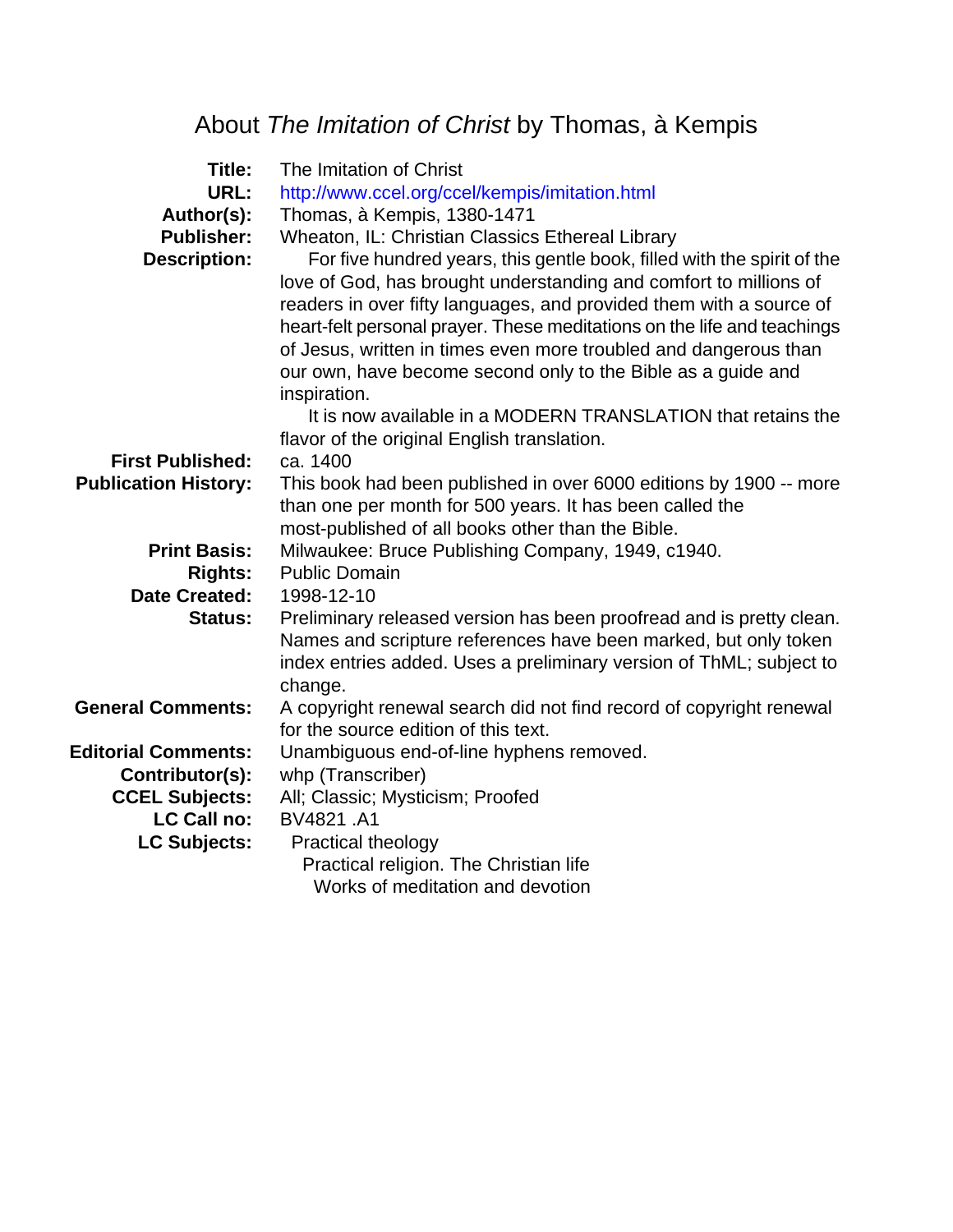## Table of Contents

| Imitating Christ and Despising All Vanities on Earth. p. 4 |
|------------------------------------------------------------|
|                                                            |
|                                                            |
|                                                            |
|                                                            |
|                                                            |
|                                                            |
|                                                            |
|                                                            |
|                                                            |
|                                                            |
|                                                            |
|                                                            |
|                                                            |
|                                                            |
|                                                            |
|                                                            |
|                                                            |
|                                                            |
|                                                            |
|                                                            |
|                                                            |
|                                                            |
|                                                            |
|                                                            |
|                                                            |
|                                                            |
|                                                            |
|                                                            |
|                                                            |
|                                                            |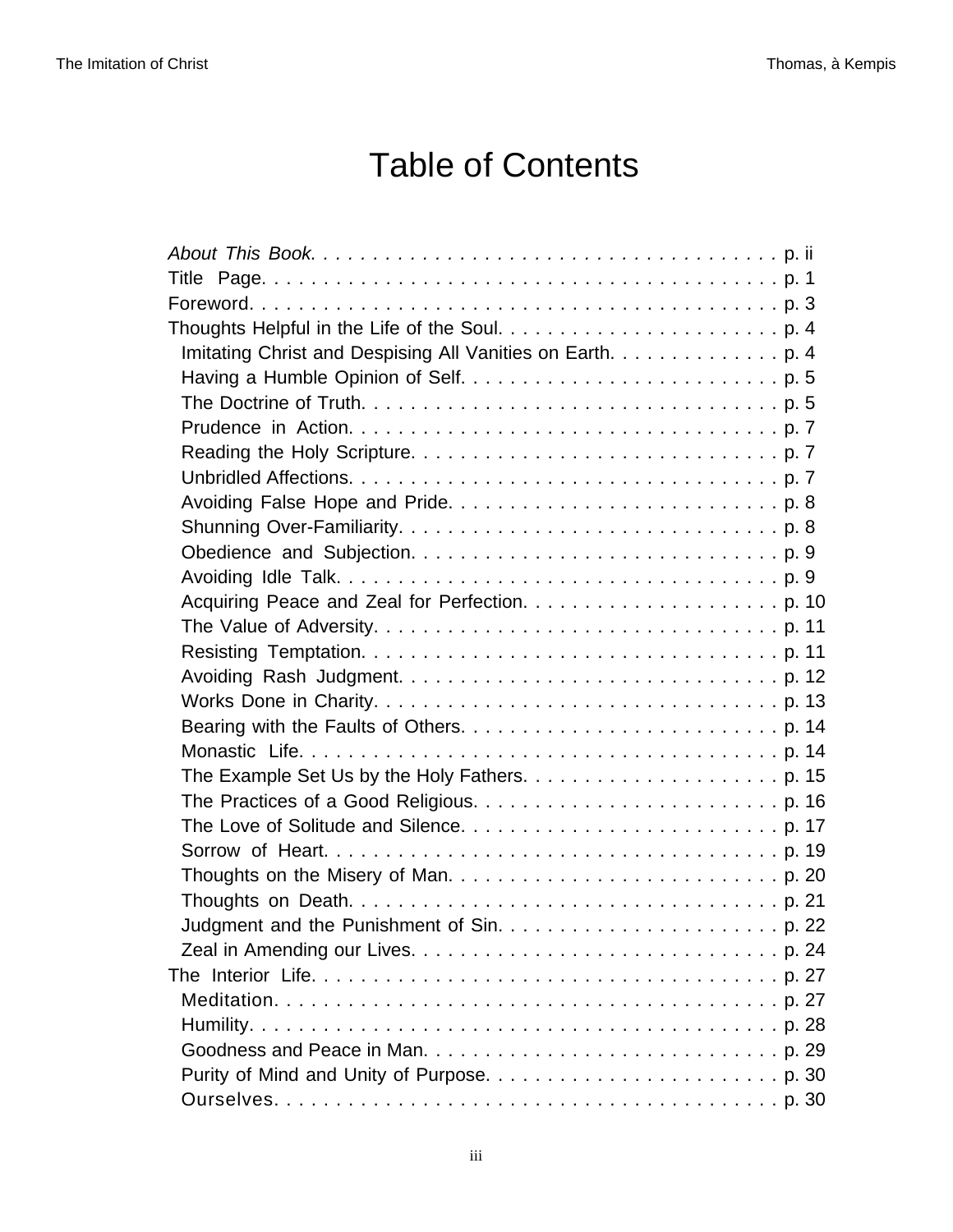| The Inward Conversation of Christ with the Faithful Soul. p. 40     |
|---------------------------------------------------------------------|
| Truth Speaks Inwardly Without the Sound of Words. p. 40             |
| Listen Humbly to the Words of God. Many Do Not Heed Them. p. 41     |
|                                                                     |
|                                                                     |
|                                                                     |
| Grace Must Be Hidden Under the Mantle of Humility. p. 46            |
|                                                                     |
| All Things should be Referred to God as their Last End. p. 48       |
|                                                                     |
| The Longings of our Hearts Must be Examined and Moderated. p. 50    |
| Acquiring Patience in the Fight Against Concupiscence. p. 51        |
| The Obedience of One Humbly Subject to the Example of Jesus         |
|                                                                     |
| Consider the Hidden Judgments of God Lest You Become Proud of Your  |
|                                                                     |
| How One Should Feel and Speak on Every Desirable Thing. p. 54       |
|                                                                     |
|                                                                     |
| Temporal Sufferings Should Be Borne Patiently, After the Example of |
|                                                                     |
|                                                                     |
|                                                                     |
| Above All Goods and All Gifts We Must Rest in God. p. 59            |
|                                                                     |
|                                                                     |
|                                                                     |
| The Basis of Firm Peace of Heart and True Progress. 9. 63           |
| The Excellence of a Free Mind, Gained Through Prayer Rather Than By |
|                                                                     |
| Self-Love is the Greatest Hindrance to the Highest Good. p. 65      |
|                                                                     |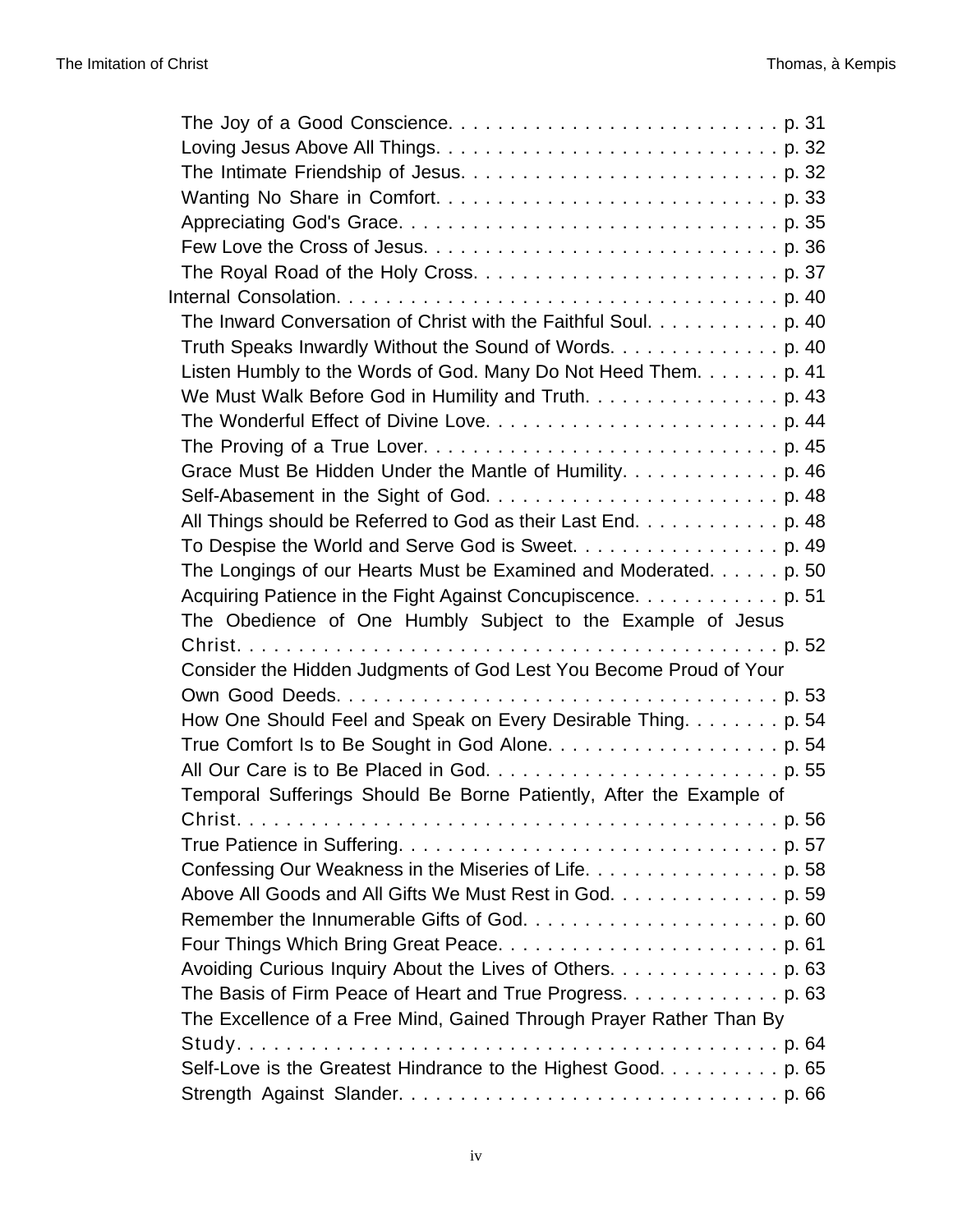| How We Must Call Upon and Bless the Lord When Trouble Presses. p. 67      |  |
|---------------------------------------------------------------------------|--|
| The Quest of Divine Help and Confidence in Regaining Grace. p. 67         |  |
|                                                                           |  |
| Self-Denial and the Renunciation of Evil Appetites. p. 70                 |  |
| Restlessness of Soul--Directing Our Final Intention Toward God. p. 70     |  |
| God is Sweet Above All Things and in All Things to Those Who Love         |  |
|                                                                           |  |
| There is No Security from Temptation in This Life. p. 72                  |  |
|                                                                           |  |
| Pure and Entire Resignation of Self to Obtain Freedom of Heart. p. 74     |  |
| The Right Ordering of External Affairs; Recourse to God in Dangers. p. 75 |  |
| A Man Should Not Be Unduly Solicitous About His Affairs. p. 75            |  |
| Man Has No Good in Himself and Can Glory in Nothing. p. 76                |  |
|                                                                           |  |
|                                                                           |  |
|                                                                           |  |
|                                                                           |  |
| All Men Are Not to Be Believed, for It Is Easy to Err in Speech. p. 80    |  |
|                                                                           |  |
| Every Trial Must Be Borne for the Sake of Eternal Life. p. 82             |  |
|                                                                           |  |
| The Desire of Eternal Life; the Great Rewards Promised to Those Who       |  |
|                                                                           |  |
| How a Desolate Person Ought to Commit Himself Into the Hands of           |  |
|                                                                           |  |
| When We Cannot Attain to the Highest, We Must Practice the Humble         |  |
|                                                                           |  |
| A Man Ought Not to Consider Himself Worthy of Consolation, But Rather     |  |
|                                                                           |  |
|                                                                           |  |
|                                                                           |  |
| The Corruption of Nature and the Efficacy of Divine Grace. p. 92          |  |
| We Ought to Deny Ourselves and Imitate Christ Through Bearing the         |  |
|                                                                           |  |
| A Man Should Not Be Too Downcast When He Falls Into Defects. p. 94        |  |
| High Matters and the Hidden Judgments of God Are Not to Be                |  |
|                                                                           |  |
|                                                                           |  |
|                                                                           |  |
| The Great Reverence With Which We Should Receive Christ. p. 99            |  |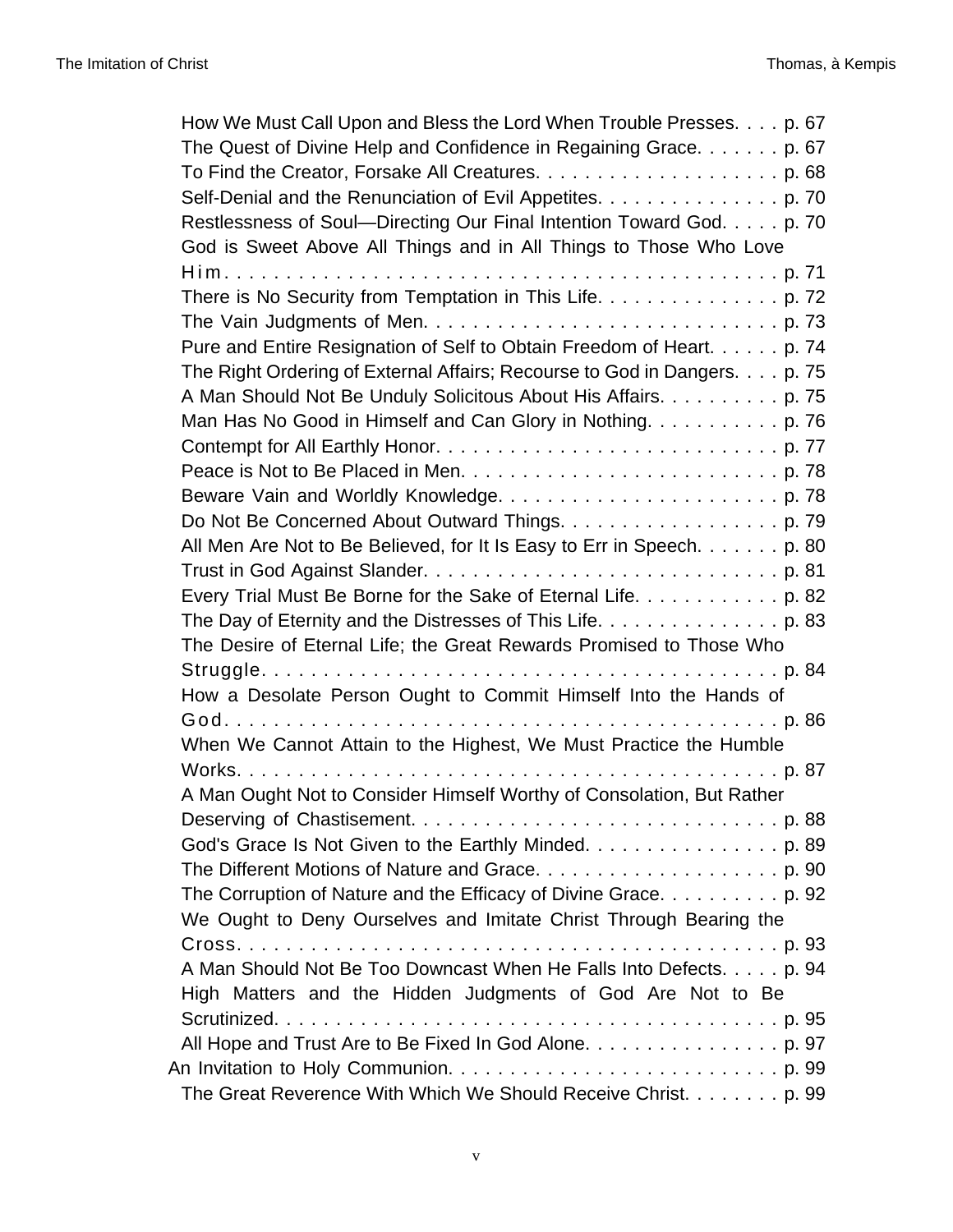| Great Goodness and Love is Shown to Man in This<br>God's                   |
|----------------------------------------------------------------------------|
|                                                                            |
|                                                                            |
| Many Blessings Are Given Those Who Receive Communion Worthily. p. 104      |
|                                                                            |
| An Inquiry on the Proper Thing to Do Before Communion. p. 106              |
| The Examination of Conscience and the Resolution to Amend. p. 107          |
|                                                                            |
| We Should Offer Ourselves and All That We Have to God, Praying for         |
|                                                                            |
|                                                                            |
| The Body of Christ and Sacred Scripture Are Most Necessary to a Faithful   |
|                                                                            |
| The communicant Should Prepare Himself for Christ with Great Care. p. 113  |
| With All Her Heart the Devout Soul Should Desire Union with Christ in the  |
|                                                                            |
| The Ardent Longing of Devout Men for the Body of Christ. p. 115            |
| The Grace of Devotion is Acquired Through Humility and Self-Denial. p. 116 |
| We Should Show Our Needs to Christ and Ask His Grace. p. 117               |
| The Burning Love and Strong Desire to Receive Christ. p. 117               |
| Man Should Not Scrutinize This Sacrament in Curiosity, But Humbly Imitate  |
|                                                                            |
|                                                                            |
|                                                                            |
|                                                                            |
|                                                                            |
|                                                                            |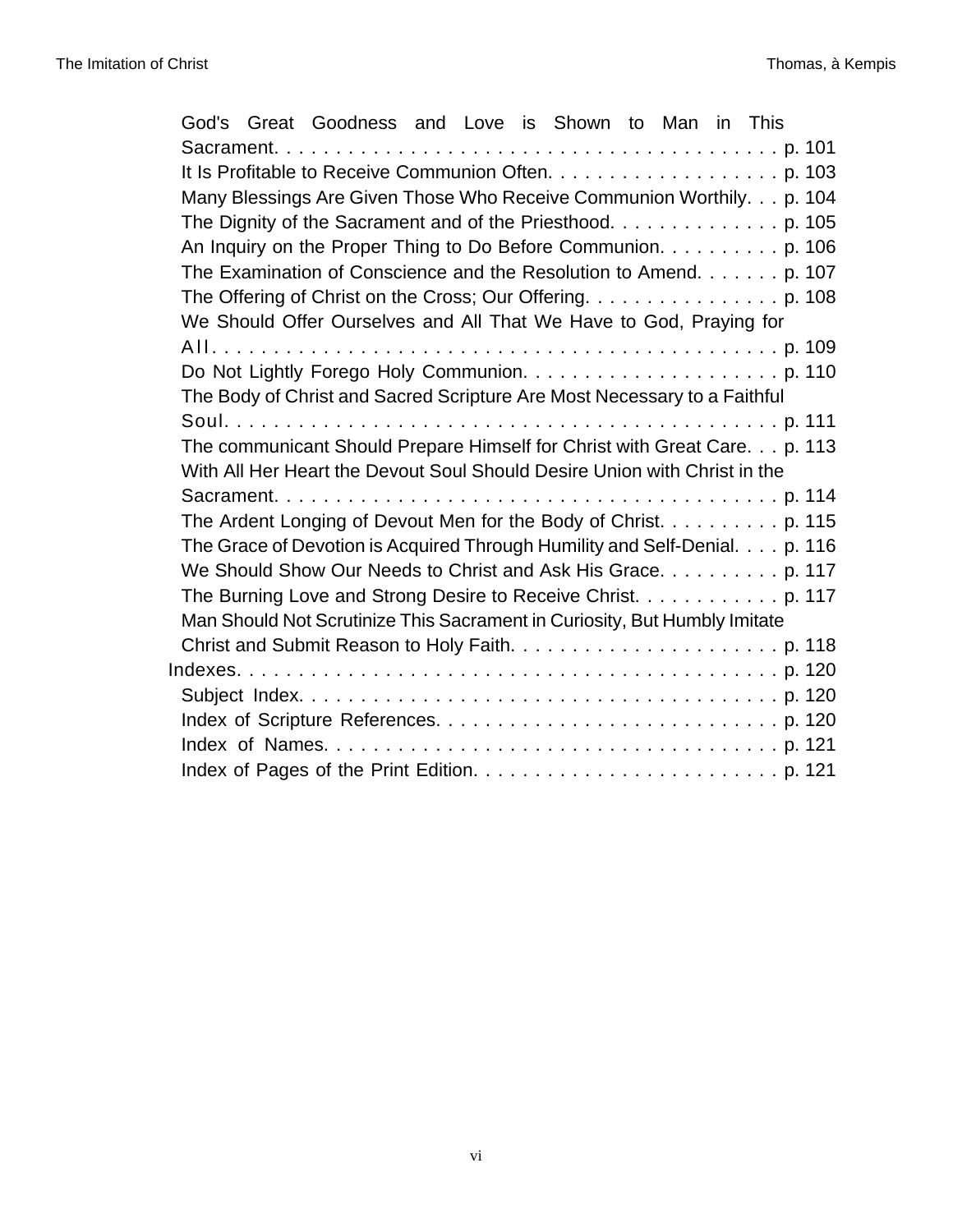<span id="page-6-0"></span>

# **THE IMITATION**

# **OF CHRIST**

**BY**

**Thomas À Kempis**



TRANSLATED FROM THE LATIN INTO MODERN ENGLISH

THE BRUCE PUBLISHING COMPANY

MILWAUKEE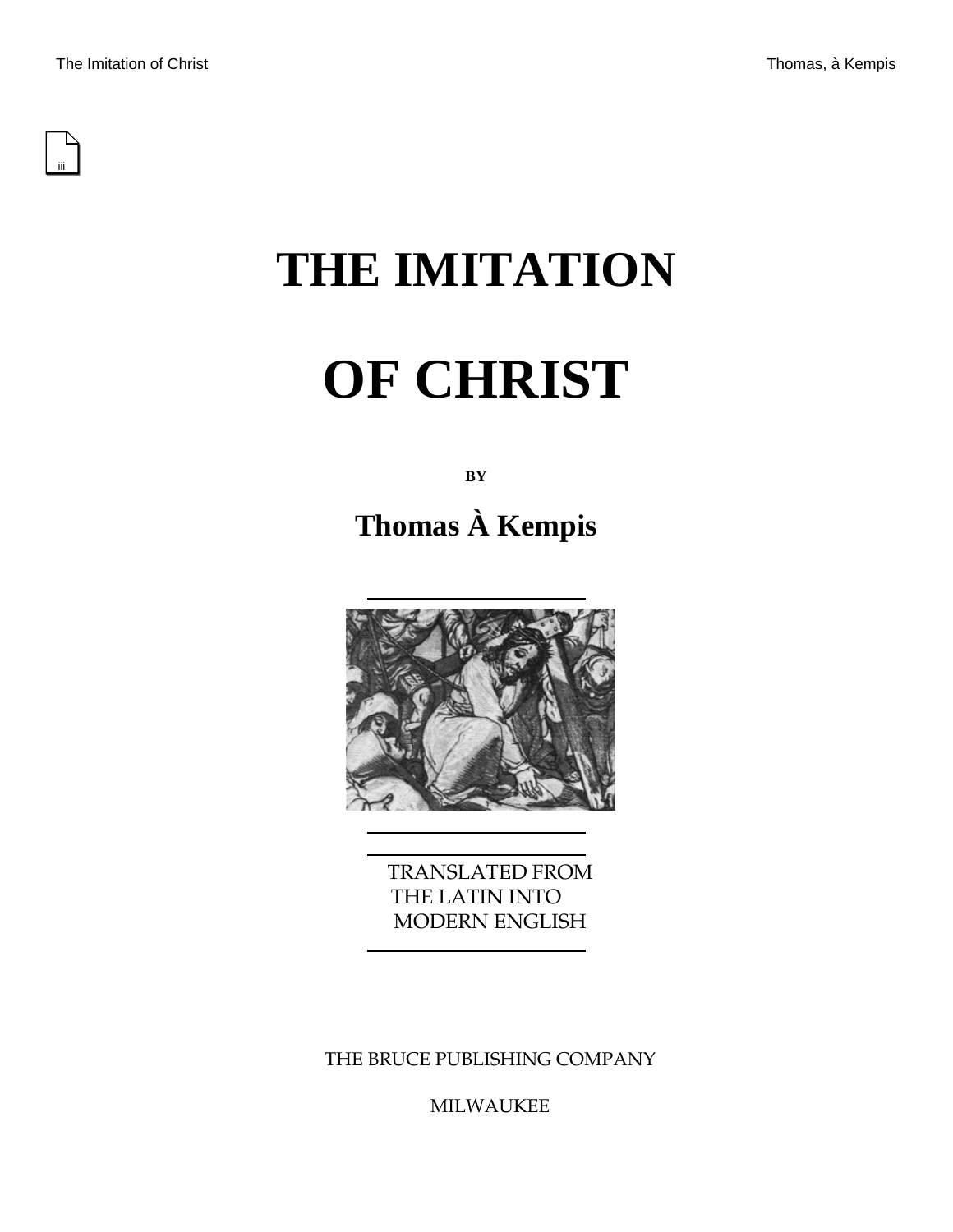

v

Nihil obstat: H. B. Ries, Censor liborum Imprimatur: +Moyses E. Kiley, Archiepiscopus Milwaukiensis November 5, 1940

> Copyright, 1940 The Bruce Publishing Company Printed in the U. S. A. (Ninth Printing – 1949)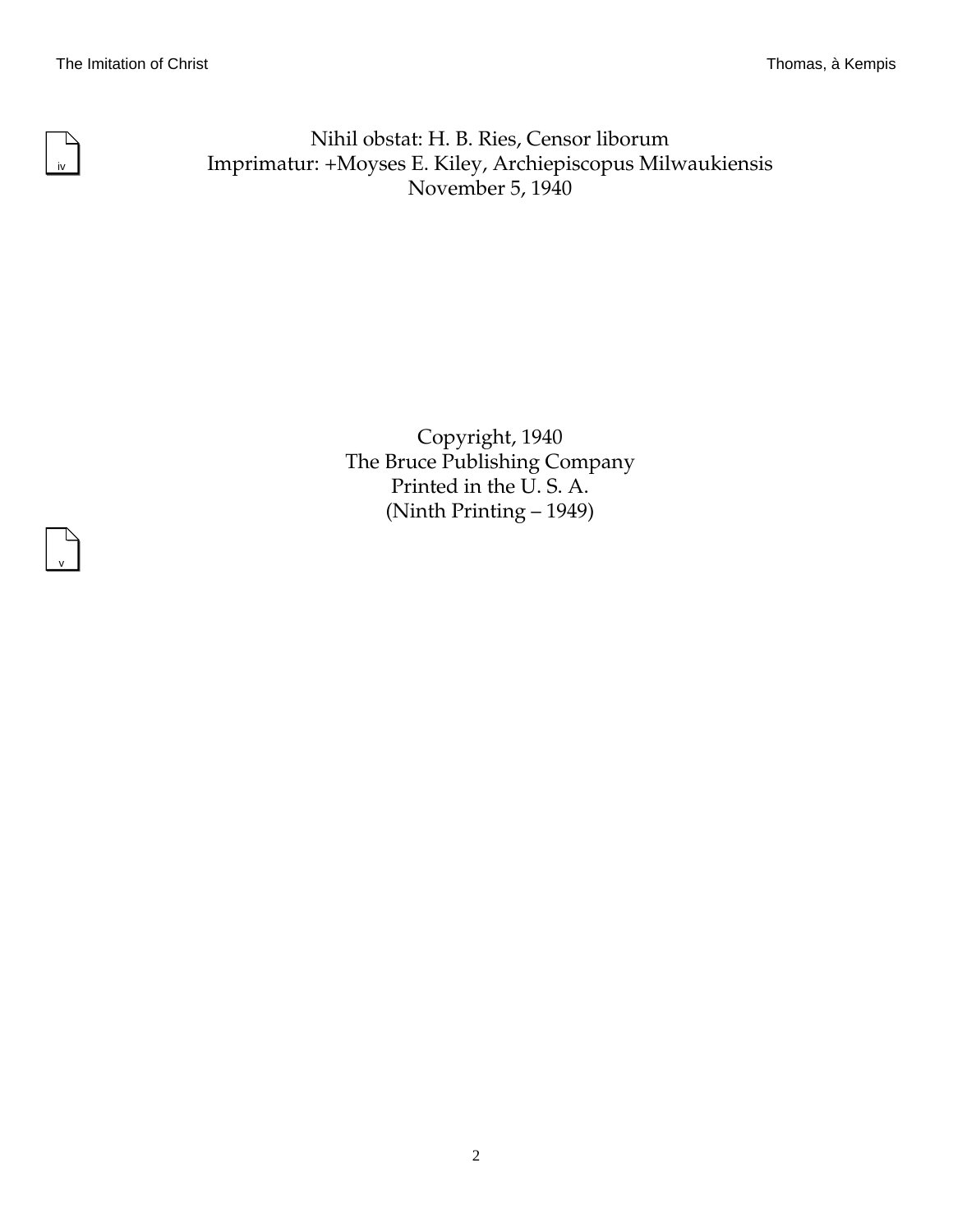## **Foreword**

<span id="page-8-0"></span>IN PREPARING this edition of *The Imitation of Christ*, the aim was to achieve a simple, readable text which would ring true to those who are already lovers of this incomparable book and would attract others to it. For this reason we have attempted to render the text into English as it is spoken today rather than the cloudy, archaic terminology that encumbers so many translations of Christian classics. The result, we feel, has achieved a directness and conciseness which will meet the approval of modern readers. In the second place, we have made use of the familiar paragraph form, doing away with the simple statement or verse form of the original and of many translations. This was done in the interest of easier reading, and in order to bring out more clearly the connection between the single statements.

No claim of literary excellence over the many English versions now extant is here advanced, nor any attempt to solve in further confusion the problem of the book's authorship.

Theories most popular at the moment ascribe the *Imitation* to two or three men, members of the Brethren of the Common Life, an association of priests organized in the Netherlands in the latter half of the fourteenth century. That Thomas Hemerken of Kempen, or Thomas À Kempis as he is now known, later translated a composite of their writings, essentially a spiritual diary, from the original Netherlandish into Latin is generally admitted by scholars. This Thomas, born about the year 1380, was educated by the Brethren of the Common Life, was moved to join their community, and was ordained priest. His career thereafter was devoted to practicing the counsels of spiritual perfection and to copying books for the schools. From both pursuits evolved *The Imitation of Christ*. As editor and translator he was not without faults, but thanks to him the *Imitation* became and has remained, after the Bible, the most widely read book in the world. It is his edition that is here rendered into English, without deletion of chapters or parts of them because doubts exist as to their authorship, or because of variants in style, or for any of the other more or less valid reasons.

There is but one major change. The treatise on Holy Communion, which À Kempis places as Book Three, is here titled Book Four. The move makes the order of the whole more logical and agrees with the thought of most editors.

The Translators Aloysius Croft Harold Bolton

vi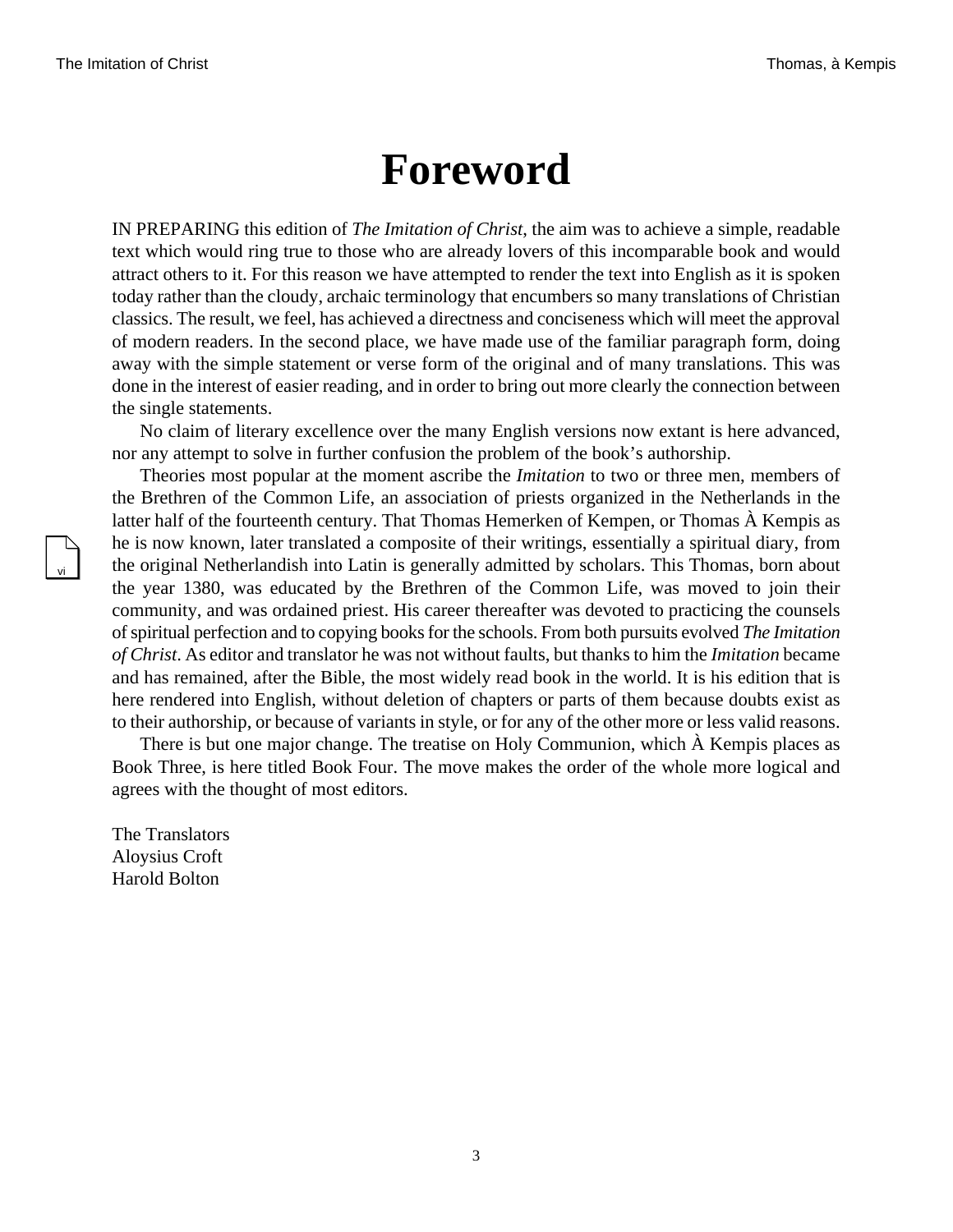### <sup>1</sup> **BOOK ONE**

# <span id="page-9-0"></span>**THOUGHTS HELPFUL IN THE LIFE OF THE SOUL**

**The First Chapter**

## <span id="page-9-1"></span>**Imitating Christ and Despising All Vanities on Earth**

HE WHO follows Me, walks not in darkness," says the Lord. [John 8:12](http://www.ccel.org/b/bible/asv/xml/asv.John.8.xml#John.8.12). By these words of Christ we are advised to imitate His life and habits, if we wish to be truly enlightened and free from all blindness of heart. Let our chief effort, therefore, be to study the life of Jesus Christ.

The teaching of Christ is more excellent than all the advice of the saints, and he who has His spirit will find in it a hidden manna. Now, there are many who hear the Gospel often but care little for it because they have not the spirit of Christ. Yet whoever wishes to understand fully the words of Christ must try to pattern his whole life on that of Christ.

What good does it do to speak learnedly about the Trinity if, lacking humility, you displease the Trinity? Indeed it is not learning that makes a man holy and just, but a virtuous life makes him pleasing to God. I would rather feel contrition than know how to define it. For what would it profit us to know the whole Bible by heart and the principles of all the philosophers if we live without grace and the love of God? Vanity of vanities and all is vanity, except to love God and serve Him alone.

This is the greatest wisdom—to seek the kingdom of heaven through contempt of the world. It is vanity, therefore, to seek and trust in riches that perish. It is vanity also to court honor and to be puffed up with pride. It is vanity to follow the lusts of the body and to desire things for which severe punishment later must come. It is vanity to wish for long life and to care little about a well-spent life. It is vanity to be concerned with the present only and not to make provision for things to come. It is vanity to love what passes quickly and not to look ahead where eternal joy abides.

Often recall the proverb: "The eye is not satisfied with seeing nor the ear filled with hearing."<sup>1</sup> Try, moreover, to turn your heart from the love of things visible and bring yourself to things invisible. For they who follow their own evil passions stain their consciences and lose the grace of God.

<sup>2</sup>

[Eccles. 1:8.](http://www.ccel.org/b/bible/asv/xml/asv.Eccl.1.xml#Eccl.1.8)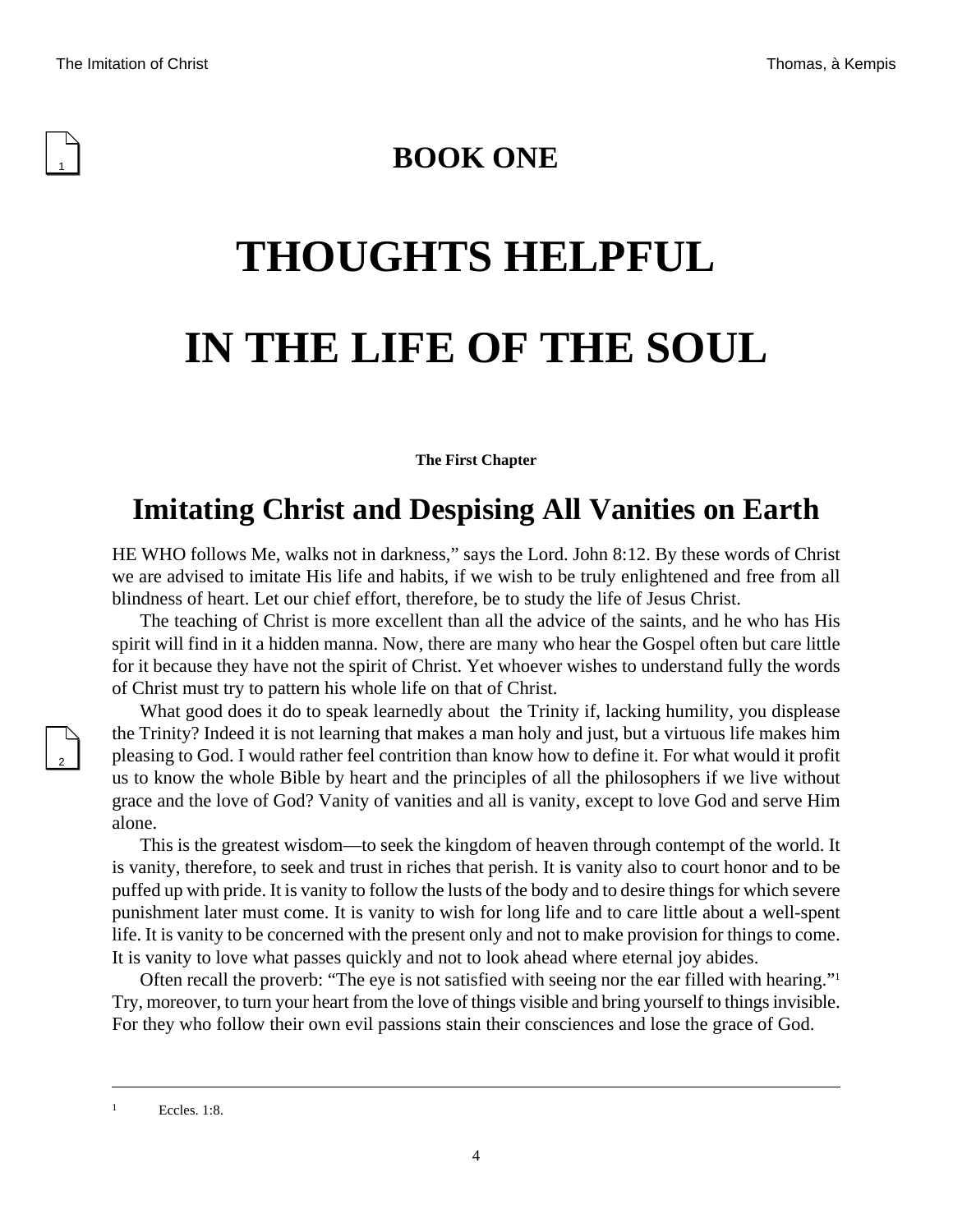**The Second Chapter**

## <span id="page-10-0"></span>3

4

## **Having a Humble Opinion of Self**

EVERY man naturally desires knowledge<sup>2</sup>; but what good is knowledge without fear of God? Indeed a humble rustic who serves God is better than a proud intellectual who neglects his soul to study the course of the stars.<sup>3</sup> He who knows himself well becomes mean in his own eyes and is not happy when praised by men.

If I knew all things in the world and had not charity, what would it profit me before God Who will judge me by my deeds?

Shun too great a desire for knowledge, for in it there is much fretting and delusion. Intellectuals like to appear learned and to be called wise. Yet there are many things the knowledge of which does little or no good to the soul, and he who concerns himself about other things than those which lead to salvation is very unwise.

Many words do not satisfy the soul; but a good life eases the mind and a clean conscience inspires great trust in God.

The more you know and the better you understand, the more severely will you be judged, unless your life is also the more holy. Do not be proud, therefore, because of your learning or skill. Rather, fear because of the talent given you. If you think you know many things and understand them well enough, realize at the same time that there is much you do not know. Hence, do not affect wisdom, but admit your ignorance. Why prefer yourself to anyone else when many are more learned, more cultured than you?

<span id="page-10-1"></span>If you wish to learn and appreciate something worth while, then love to be unknown and considered as nothing. Truly to know and despise self is the best and most perfect counsel. To think of oneself as nothing, and always to think well and highly of others is the best and most perfect wisdom. Wherefore, if you see another sin openly or commit a serious crime, do not consider yourself better, for you do not know how long you can remain in good estate. All men are frail, but you must admit that none is more frail than yourself.

#### **The Third Chapter**

#### **The Doctrine of Truth**

HAPPY is he to whom truth manifests itself, not in signs and words that fade, but as it actually is. Our opinions, our senses often deceive us and we discern very little.

<sup>2</sup> Aristotle, Metaphysics, i. 1.

<sup>3</sup> Augustine, Confessions V. 4.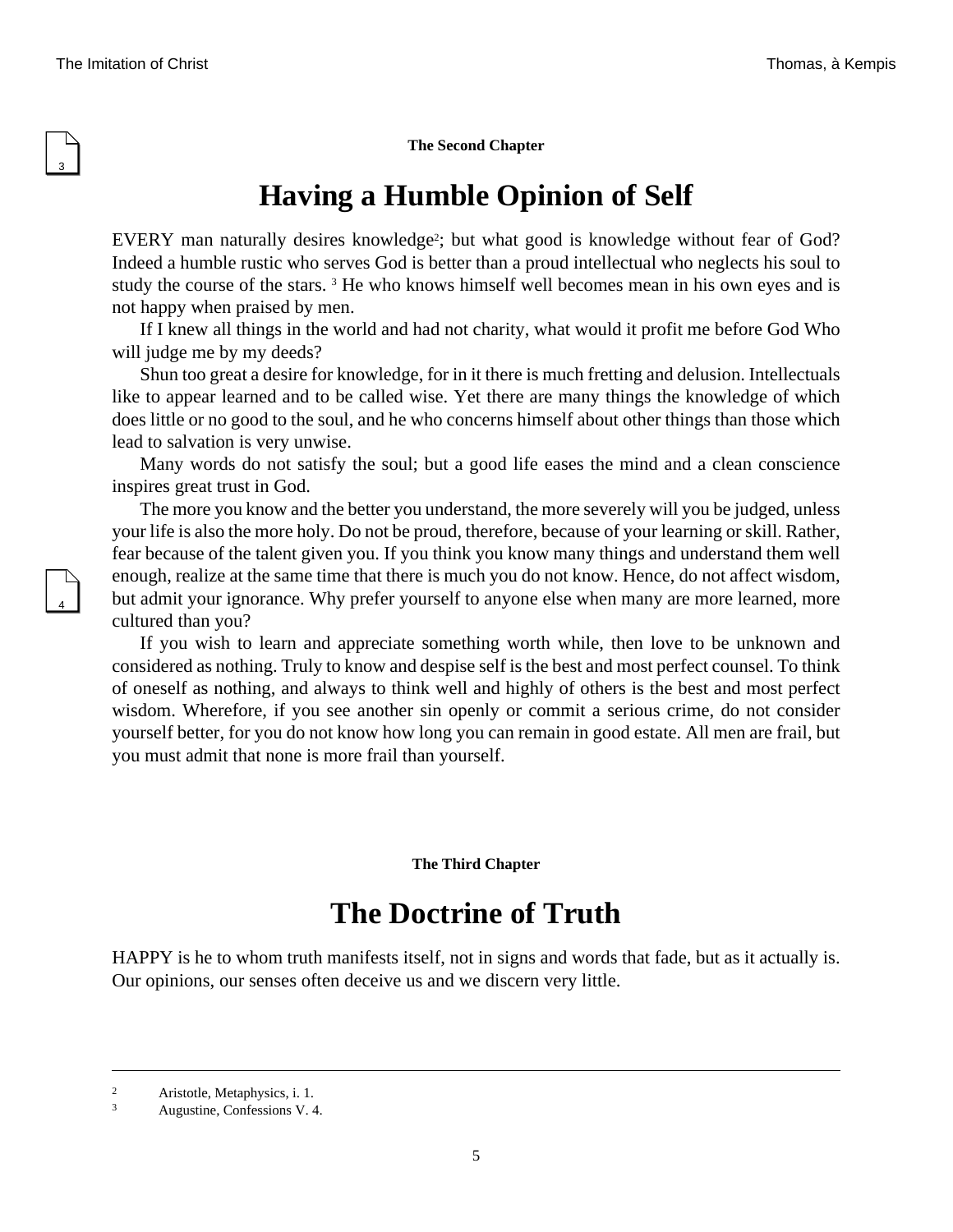What good is much discussion of involved and obscure matters when our ignorance of them will not be held against us on Judgment Day? Neglect of things which are profitable and necessary and undue concern with those which are irrelevant and harmful, are great folly.

5

6

7

We have eyes and do not see.

What, therefore, have we to do with questions of philosophy? He to whom the Eternal Word speaks is free from theorizing. For from this Word are all things and of Him all things speak—the Beginning Who also speaks to us. Without this Word no man understands or judges aright. He to whom it becomes everything, who traces all things to it and who sees all things in it, may ease his heart and remain at peace with God.

O God, You Who are the truth, make me one with You in love everlasting. I am often wearied by the many things I hear and read, but in You is all that I long for. Let the learned be still, let all creatures be silent before You; You alone speak to me.

The more recollected a man is, and the more simple of heart he becomes, the easier he understands sublime things, for he receives the light of knowledge from above. The pure, simple, and steadfast spirit is not distracted by many labors, for he does them all for the honor of God. And since he enjoys interior peace he seeks no selfish end in anything. What, indeed, gives more trouble and affliction than uncontrolled desires of the heart?

A good and devout man arranges in his mind the things he has to do, not according to the whims of evil inclination but according to the dictates of right reason. Who is forced to struggle more than he who tries to master himself? This ought to be our purpose, then: to conquer self, to become stronger each day, to advance in virtue.

Every perfection in this life has some imperfection mixed with it and no learning of ours is without some darkness. Humble knowledge of self is a surer path to God than the ardent pursuit of learning. Not that learning is to be considered evil, or knowledge, which is good in itself and so ordained by God; but a clean conscience and virtuous life ought always to be preferred. Many often err and accomplish little or nothing because they try to become learned rather than to live well.

If men used as much care in uprooting vices and implanting virtues as they do in discussing problems, there would not be so much evil and scandal in the world, or such laxity in religious organizations. On the day of judgment, surely, we shall not be asked what we have read but what we have done; not how well we have spoken but how well we have lived.

Tell me, where now are all the masters and teachers whom you knew so well in life and who were famous for their learning? Others have already taken their places and I know not whether they ever think of their predecessors. During life they seemed to be something; now they are seldom remembered. How quickly the glory of the world passes away! If only their lives had kept pace with their learning, then their study and reading would have been worth while.

How many there are who perish because of vain worldly knowledge and too little care for serving God. They became vain in their own conceits because they chose to be great rather than humble.

He is truly great who has great charity. He is truly great who is little in his own eyes and makes nothing of the highest honor. He is truly wise who looks upon all earthly things as folly that he may gain Christ. He who does God's will and renounces his own is truly very learned.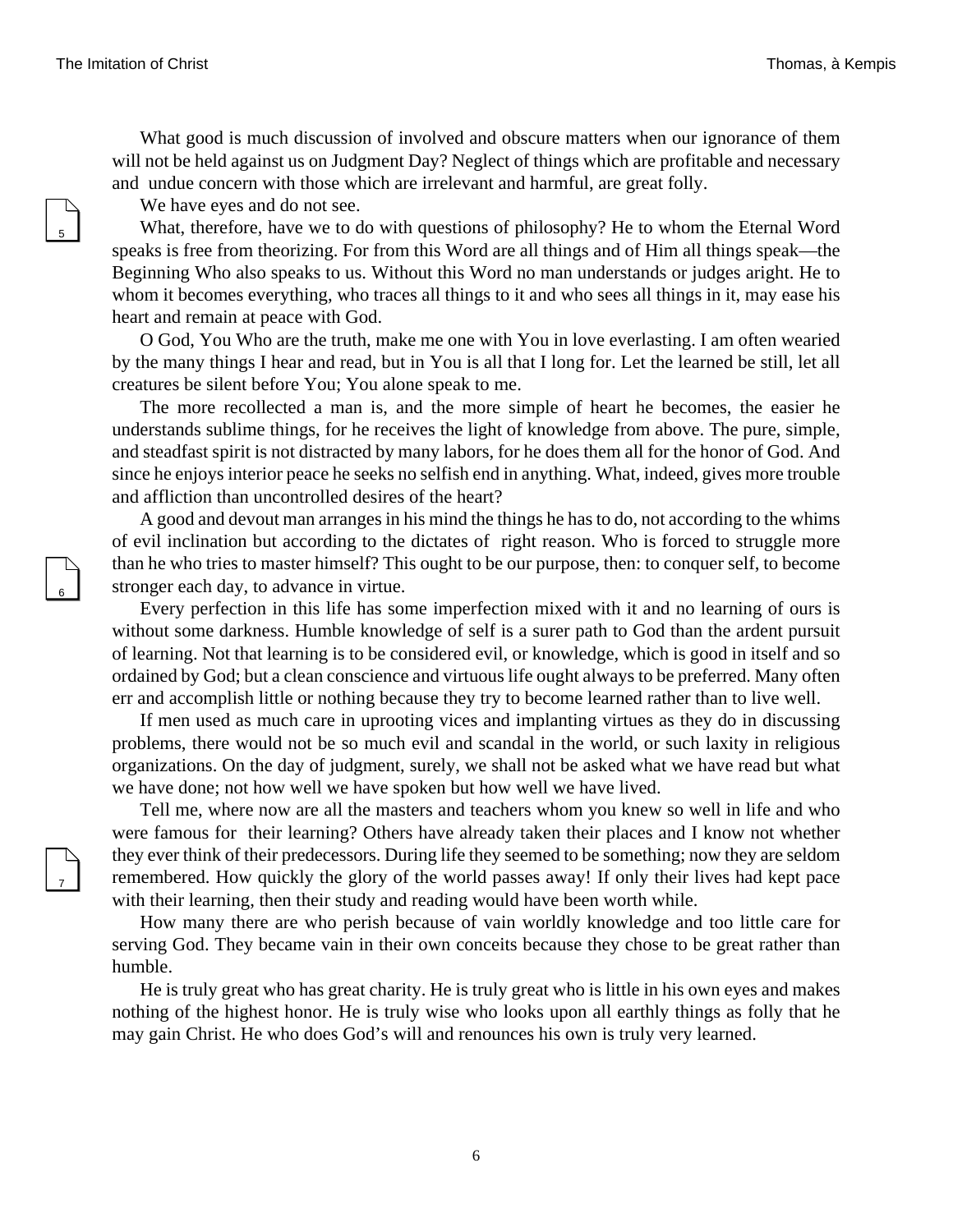**The Fourth Chapter**

#### **Prudence in Action**

<span id="page-12-0"></span>DO NOT yield to every impulse and suggestion but consider things carefully and patiently in the light of God's will. For very often, sad to say, we are so weak that we believe and speak evil of others rather than good. Perfect men, however, do not readily believe every talebearer, because they know that human frailty is prone to evil and is likely to appear in speech.

Not to act rashly or to cling obstinately to one's opinion, not to believe everything people say or to spread abroad the gossip one has heard, is great wisdom.

Take counsel with a wise and conscientious man. Seek the advice of your betters in preference to following your own inclinations.

A good life makes a man wise according to God and gives him experience in many things, for the more humble he is and the more subject to God, the wiser and the more at peace he will be in all things.

**The Fifth Chapter**

#### **Reading the Holy Scripture**

TRUTH, not eloquence, is to be sought in reading the Holy Scriptures; and every part must be read in the spirit in which it was written. For in the Scriptures we ought to seek profit rather than polished diction.

Likewise we ought to read simple and devout books as willingly as learned and profound ones. We ought not to be swayed by the authority of the writer, whether he be a great literary light or an insignificant person, but by the love of simple truth. We ought not to ask who is speaking, but mark what is said. Men pass away, but the truth of the Lord remains forever. God speaks to us in many ways without regard for persons.

Our curiosity often impedes our reading of the Scriptures, when we wish to understand and mull over what we ought simply to read and pass by.

<span id="page-12-2"></span>If you would profit from it, therefore, read with humility, simplicity, and faith, and never seek a reputation for being learned. Seek willingly and listen attentively to the words of the saints; do not be displeased with the sayings of the ancients, for they were not made without purpose.



<span id="page-12-1"></span>8

**The Sixth Chapter**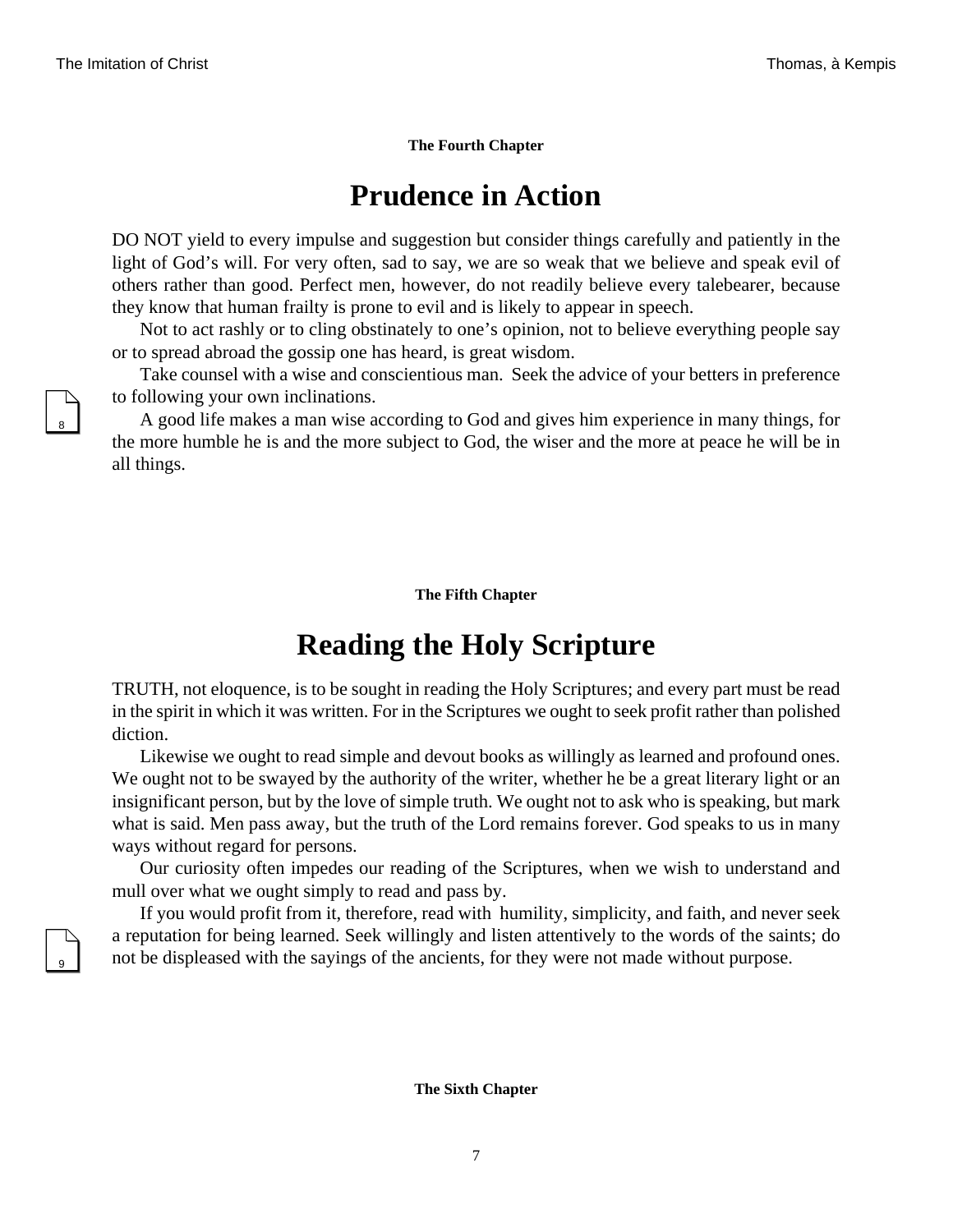<span id="page-13-1"></span>11

#### **Unbridled Affections**

WHEN a man desires a thing too much, he at once becomes ill at ease. A proud and avaricious man never rests, whereas he who is poor and humble of heart lives in a world of peace. An unmortified man is quickly tempted and overcome in small, trifling evils; his spirit is weak, in a measure carnal and inclined to sensual things; he can hardly abstain from earthly desires. Hence it makes him sad to forego them; he is quick to anger if reproved. Yet if he satisfies his desires, remorse of conscience overwhelms him because he followed his passions and they did not lead to the peace he sought.

<span id="page-13-0"></span>True peace of heart, then, is found in resisting passions, not in satisfying them. There is no peace in the carnal man, in the man given to vain attractions, but there is peace in the fervent and spiritual man.

**The Seventh Chapter**

#### **Avoiding False Hope and Pride**

VAIN is the man who puts his trust in men, in created things.

Do not be ashamed to serve others for the love of Jesus Christ and to seem poor in this world. Do not be self-sufficient but place your trust in God. Do what lies in your power and God will aid your good will. Put no trust in your own learning nor in the cunning of any man, but rather in the grace of God Who helps the humble and humbles the proud.

If you have wealth, do not glory in it, nor in friends because they are powerful, but in God Who gives all things and Who desires above all to give Himself. Do not boast of personal stature or of physical beauty, qualities which are marred and destroyed by a little sickness. Do not take pride in your talent or ability, lest you displease God to Whom belongs all the natural gifts that you have.

Do not think yourself better than others lest, perhaps, you be accounted worse before God Who knows what is in man. Do not take pride in your good deeds, for God's judgments differ from those of men and what pleases them often displeases Him. If there is good in you, see more good in others, so that you may remain humble. It does no harm to esteem yourself less than anyone else, but it is very harmful to think yourself better than even one. The humble live in continuous peace, while in the hearts of the proud are envy and frequent anger.

**The Eighth Chapter**

#### **Shunning Over-Familiarity**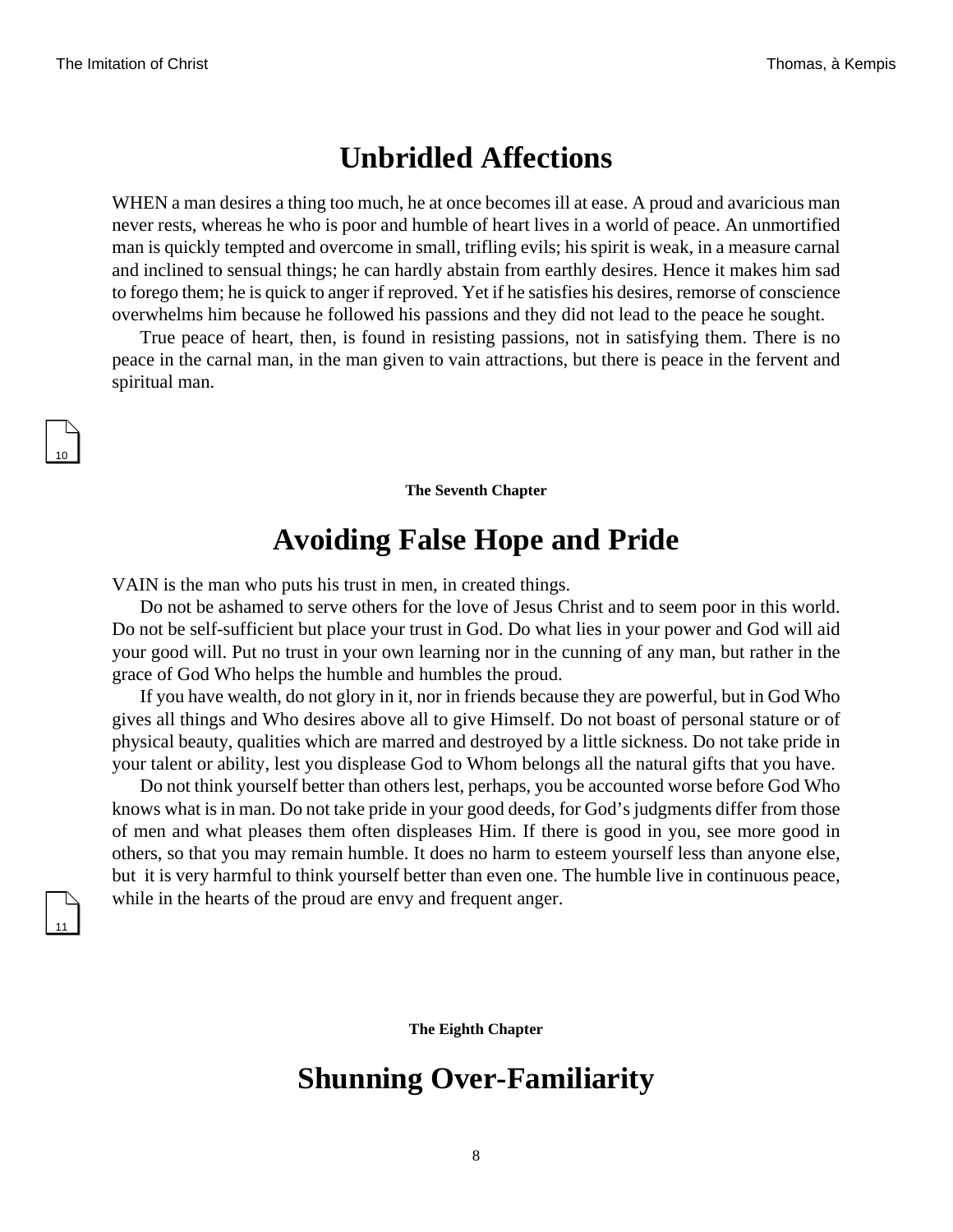<span id="page-14-1"></span>13

DO NOT open your heart to every man, but discuss your affairs with one who is wise and who fears God. Do not keep company with young people and strangers. Do not fawn upon the rich, and do not be fond of mingling with the great. Associate with the humble and the simple, with the devout and virtuous, and with them speak of edifying things. Be not intimate with any woman, but generally commend all good women to God. Seek only the intimacy of God and of His angels, and avoid the notice of men.

<span id="page-14-0"></span>We ought to have charity for all men but familiarity with all is not expedient. Sometimes it happens that a person enjoys a good reputation among those who do not know him, but at the same time is held in slight regard by those who do. Frequently we think we are pleasing others by our presence and we begin rather to displease them by the faults they find in us.

#### **The Ninth Chapter**

#### **Obedience and Subjection**

IT IS a very great thing to obey, to live under a superior and not to be one's own master, for it is much safer to be subject than it is to command. Many live in obedience more from necessity than from love. Such become discontented and dejected on the slightest pretext; they will never gain peace of mind unless they subject themselves wholeheartedly for the love of God.

Go where you may, you will find no rest except in humble obedience to the rule of authority. Dreams of happiness expected from change and different places have deceived many.

Everyone, it is true, wishes to do as he pleases and is attracted to those who agree with him. But if God be among us, we must at times give up our opinions for the blessings of peace.

Furthermore, who is so wise that he can have full knowledge of everything? Do not trust too much in your own opinions, but be willing to listen to those of others. If, though your own be good, you accept another's opinion for love of God, you will gain much more merit; for I have often heard that it is safer to listen to advice and take it than to give it. It may happen, too, that while one's own opinion may be good, refusal to agree with others when reason and occasion demand it, is a sign of pride and obstinacy.

#### **The Tenth Chapter**

#### **Avoiding Idle Talk**

SHUN the gossip of men as much as possible, for discussion of worldly affairs, even though sincere, is a great distraction inasmuch as we are quickly ensnared and captivated by vanity.

Many a time I wish that I had held my peace and had not associated with men. Why, indeed, do we converse and gossip among ourselves when we so seldom part without a troubled conscience?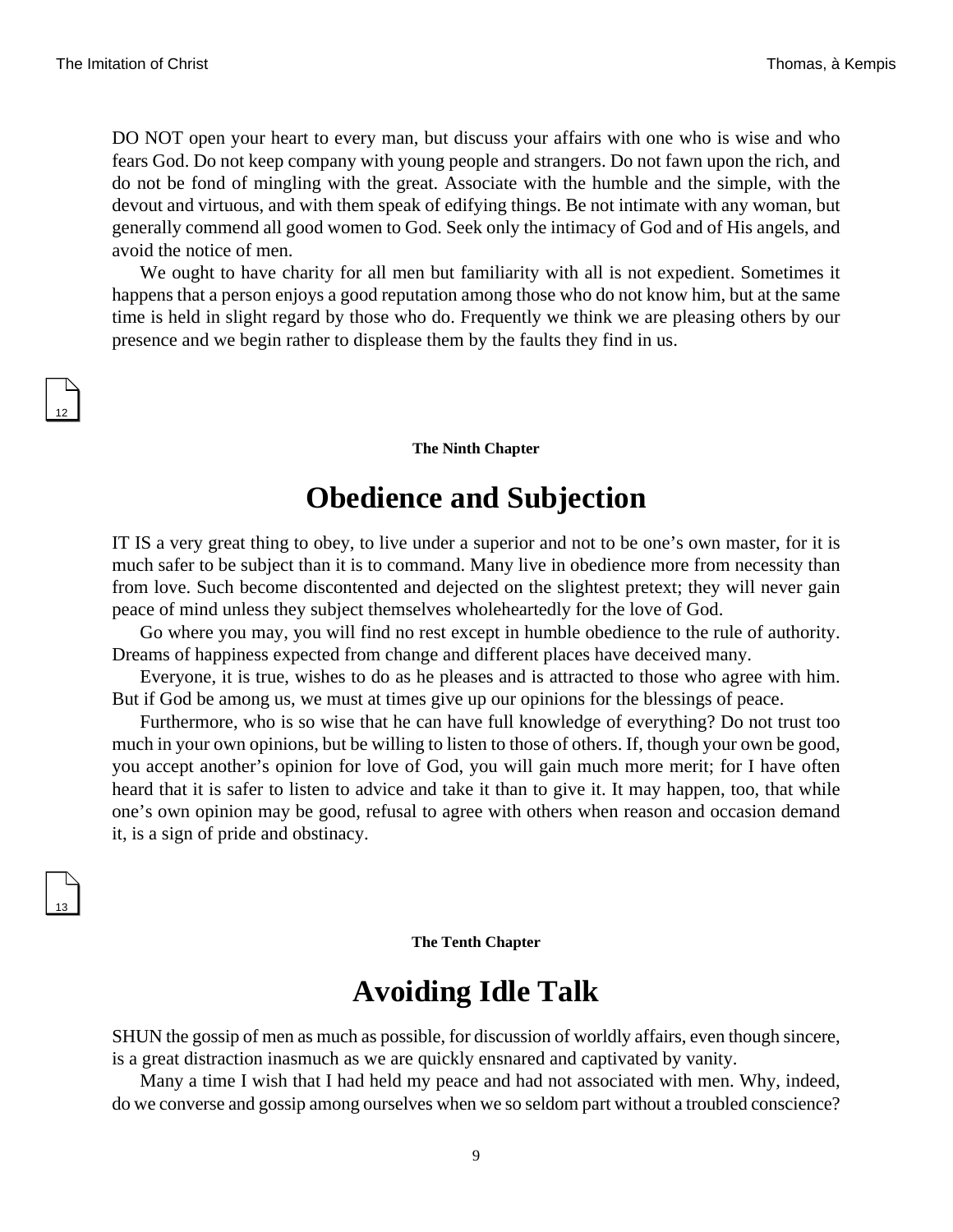We do so because we seek comfort from one another's conversation and wish to ease the mind wearied by diverse thoughts. Hence, we talk and think quite fondly of things we like very much or of things we dislike intensely. But, sad to say, we often talk vainly and to no purpose; for this external pleasure effectively bars inward and divine consolation.

Therefore we must watch and pray lest time pass idly.

When the right and opportune moment comes for speaking, say something that will edify.

<span id="page-15-0"></span>Bad habits and indifference to spiritual progress do much to remove the guard from the tongue. Devout conversation on spiritual matters, on the contrary, is a great aid to spiritual progress, especially when persons of the same mind and spirit associate together in God.

**The Eleventh Chapter**

#### **Acquiring Peace and Zeal for Perfection**

WE SHOULD enjoy much peace if we did not concern ourselves with what others say and do, for these are no concern of ours. How can a man who meddles in affairs not his own, who seeks strange distractions, and who is little or seldom inwardly recollected, live long in peace?

Blessed are the simple of heart for they shall enjoy peace in abundance.

Why were some of the saints so perfect and so given to contemplation? Because they tried to mortify entirely in themselves all earthly desires, and thus they were able to attach themselves to God with all their heart and freely to concentrate their innermost thoughts.

We are too occupied with our own whims and fancies, too taken up with passing things. Rarely do we completely conquer even one vice, and we are not inflamed with the desire to improve ourselves day by day; hence, we remain cold and indifferent. If we mortified our bodies perfectly and allowed no distractions to enter our minds, we could appreciate divine things and experience something of heavenly contemplation.

The greatest obstacle, indeed, the only obstacle, is that we are not free from passions and lusts, that we do not try to follow the perfect way of the saints. Thus when we encounter some slight difficulty, we are too easily dejected and turn to human consolations. If we tried, however, to stand as brave men in battle, the help of the Lord from heaven would surely sustain us. For He Who gives us the opportunity of fighting for victory, is ready to help those who carry on and trust in His grace.

If we let our progress in religious life depend on the observance of its externals alone, our devotion will quickly come to an end. Let us, then, lay the ax to the root that we may be freed from our passions and thus have peace of mind.

If we were to uproot only one vice each year, we should soon become perfect. The contrary, however, is often the case—we feel that we were better and purer in the first fervor of our conversion than we are after many years in the practice of our faith. Our fervor and progress ought to increase day by day; yet it is now considered noteworthy if a man can retain even a part of his first fervor.

If we did a little violence to ourselves at the start, we should afterwards be able to do all things with ease and joy. It is hard to break old habits, but harder still to go against our will.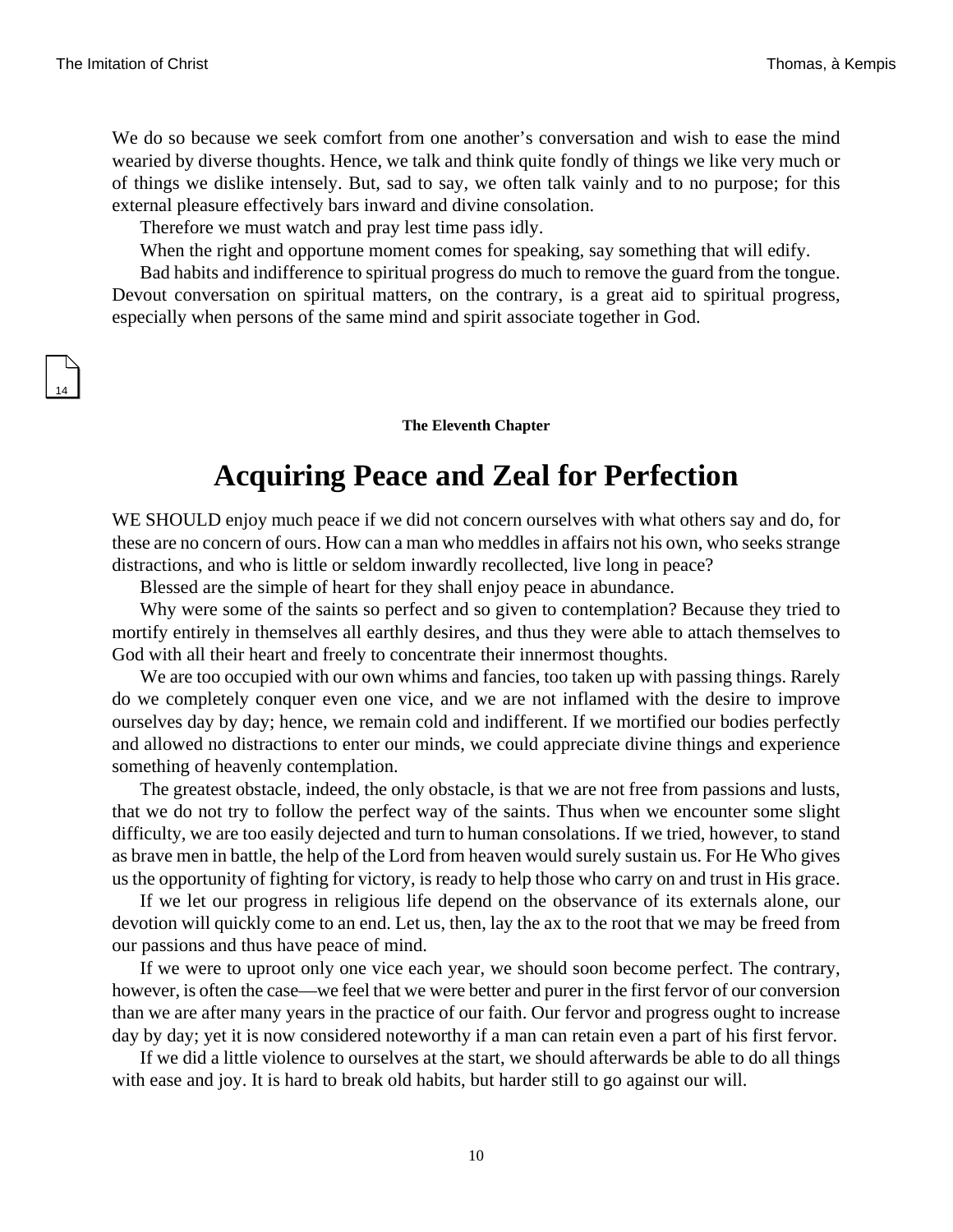<span id="page-16-1"></span>16

If you do not overcome small, trifling things, how will you overcome the more difficult? Resist temptations in the beginning, and unlearn the evil habit lest perhaps, little by little, it lead to a more evil one.

<span id="page-16-0"></span>If you but consider what peace a good life will bring to yourself and what joy it will give to others, I think you will be more concerned about your spiritual progress.

**The Twelfth Chapter**

### **The Value of Adversity**

IT IS good for us to have trials and troubles at times, for they often remind us that we are on probation and ought not to hope in any worldly thing. It is good for us sometimes to suffer contradiction, to be misjudged by men even though we do well and mean well. These things help us to be humble and shield us from vainglory. When to all outward appearances men give us no credit, when they do not think well of us, then we are more inclined to seek God Who sees our hearts. Therefore, a man ought to root himself so firmly in God that he will not need the consolations of men.

When a man of good will is afflicted, tempted, and tormented by evil thoughts, he realizes clearly that his greatest need is God, without Whom he can do no good. Saddened by his miseries and sufferings, he laments and prays. He wearies of living longer and wishes for death that he might be dissolved and be with Christ. Then he understands fully that perfect security and complete peace cannot be found on earth.

**The Thirteenth Chapter**

#### **Resisting Temptation**

SO LONG as we live in this world we cannot escape suffering and temptation. Whence it is written in Job: "The life of man upon earth is a warfare."<sup>4</sup> Everyone, therefore, must guard against temptation and must watch in prayer lest the devil, who never sleeps but goes about seeking whom he may devour, find occasion to deceive him. No one is so perfect or so holy but he is sometimes tempted; man cannot be altogether free from temptation.

Yet temptations, though troublesome and severe, are often useful to a man, for in them he is humbled, purified, and instructed. The saints all passed through many temptations and trials to



<sup>4</sup> [Job 7:1](http://www.ccel.org/b/bible/asv/xml/asv.Job.7.xml#Job.7.1).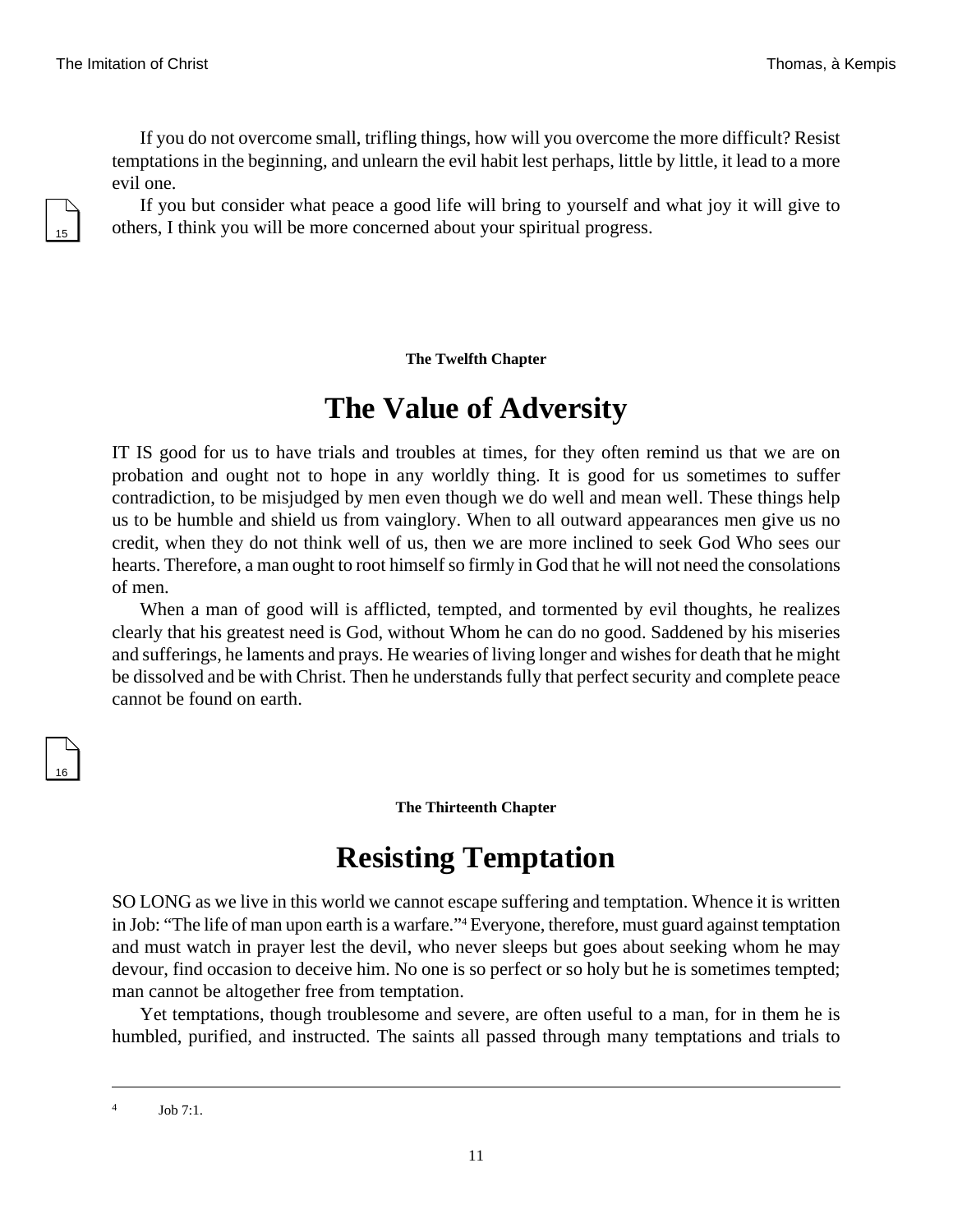profit by them, while those who could not resist became reprobate and fell away. There is no state so holy, no place so secret that temptations and trials will not come. Man is never safe from them as long as he lives, for they come from within us—in sin we were born. When one temptation or trial passes, another comes; we shall always have something to suffer because we have lost the state of original blessedness.

Many people try to escape temptations, only to fall more deeply. We cannot conquer simply by fleeing, but by patience and true humility we become stronger than all our enemies. The man who only shuns temptations outwardly and does not uproot them will make little progress; indeed they will quickly return, more violent than before.

Little by little, in patience and long-suffering you will overcome them, by the help of God rather than by severity and your own rash ways. Often take counsel when tempted; and do not be harsh with others who are tempted, but console them as you yourself would wish to be consoled.

The beginning of all temptation lies in a wavering mind and little trust in God, for as a rudderless ship is driven hither and yon by waves, so a careless and irresolute man is tempted in many ways. Fire tempers iron and temptation steels the just. Often we do not know what we can stand, but temptation shows us what we are.

Above all, we must be especially alert against the beginnings of temptation, for the enemy is more easily conquered if he is refused admittance to the mind and is met beyond the threshold when he knocks.

Someone has said very aptly: "Resist the beginnings; remedies come too late, when by long delay the evil has gained strength." First, a mere thought comes to mind, then strong imagination, followed by pleasure, evil delight, and consent. Thus, because he is not resisted in the beginning, Satan gains full entry. And the longer a man delays in resisting, so much the weaker does he become each day, while the strength of the enemy grows against him.

Some suffer great temptations in the beginning of their conversion, others toward the end, while some are troubled almost constantly throughout their life. Others, again, are tempted but lightly according to the wisdom and justice of Divine Providence Who weighs the status and merit of each and prepares all for the salvation of His elect.

We should not despair, therefore, when we are tempted, but pray to God the more fervently that He may see fit to help us, for according to the word of Paul, He will make issue with temptation that we may be able to bear it. Let us humble our souls under the hand of God in every trial and temptation for He will save and exalt the humble in spirit.

In temptations and trials the progress of a man is measured; in them opportunity for merit and virtue is made more manifest.

When a man is not troubled it is not hard for him to be fervent and devout, but if he bears up patiently in time of adversity, there is hope for great progress.

<span id="page-17-0"></span>Some, guarded against great temptations, are frequently overcome by small ones in order that, humbled by their weakness in small trials, they may not presume on their own strength in great ones.

19

**The Fourteenth Chapter**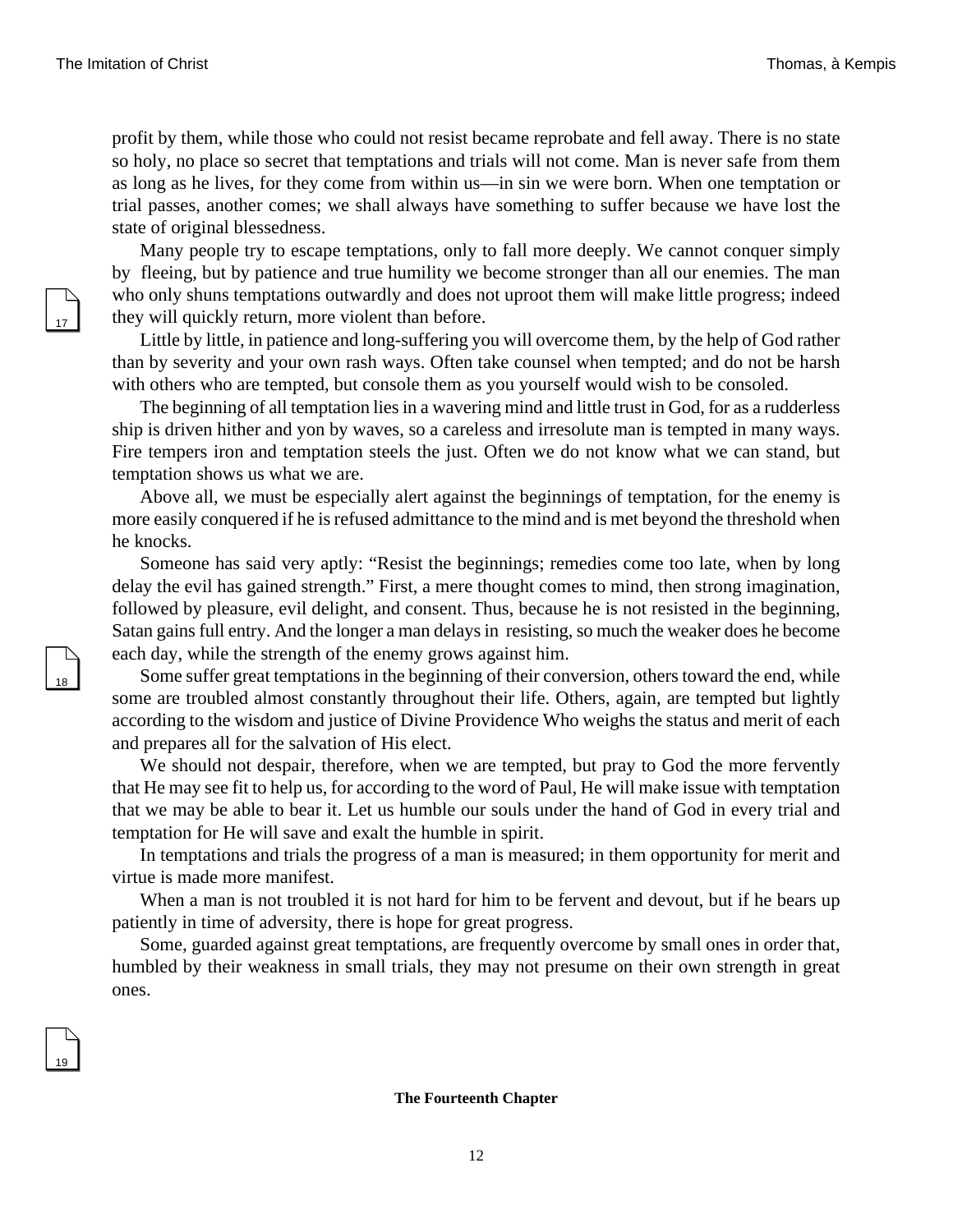21

### **Avoiding Rash Judgment**

TURN your attention upon yourself and beware of judging the deeds of other men, for in judging others a man labors vainly, often makes mistakes, and easily sins; whereas, in judging and taking stock of himself he does something that is always profitable.

We frequently judge that things are as we wish them to be, for through personal feeling true perspective is easily lost.

If God were the sole object of our desire, we should not be disturbed so easily by opposition to our opinions. But often something lurks within or happens from without to draw us along with it.

Many, unawares, seek themselves in the things they do. They seem even to enjoy peace of mind when things happen according to their wish and liking, but if otherwise than they desire, they are soon disturbed and saddened. Differences of feeling and opinion often divide friends and acquaintances, even those who are religious and devout.

An old habit is hard to break, and no one is willing to be led farther than he can see.

<span id="page-18-0"></span>If you rely more upon your intelligence or industry than upon the virtue of submission to Jesus Christ, you will hardly, and in any case slowly, become an enlightened man. God wants us to be completely subject to Him and, through ardent love, to rise above all human wisdom.

**The Fifteenth Chapter**

### **Works Done in Charity**

NEVER do evil for anything in the world, or for the love of any man. For one who is in need, however, a good work may at times be purposely left undone or changed for a better one. This is not the omission of a good deed but rather its improvement.

Without charity external work is of no value, but anything done in charity, be it ever so small and trivial, is entirely fruitful inasmuch as God weighs the love with which a man acts rather than the deed itself.

He does much who loves much. He does much who does a thing well. He does well who serves the common good rather than his own interests.

Now, that which seems to be charity is oftentimes really sensuality, for man's own inclination, his own will, his hope of reward, and his self-interest, are motives seldom absent. On the contrary, he who has true and perfect charity seeks self in nothing, but searches all things for the glory of God. Moreover, he envies no man, because he desires no personal pleasure nor does he wish to rejoice in himself; rather he desires the greater glory of God above all things. He ascribes to man nothing that is good but attributes it wholly to God from Whom all things proceed as from a fountain, and in Whom all the blessed shall rest as their last end and fruition.

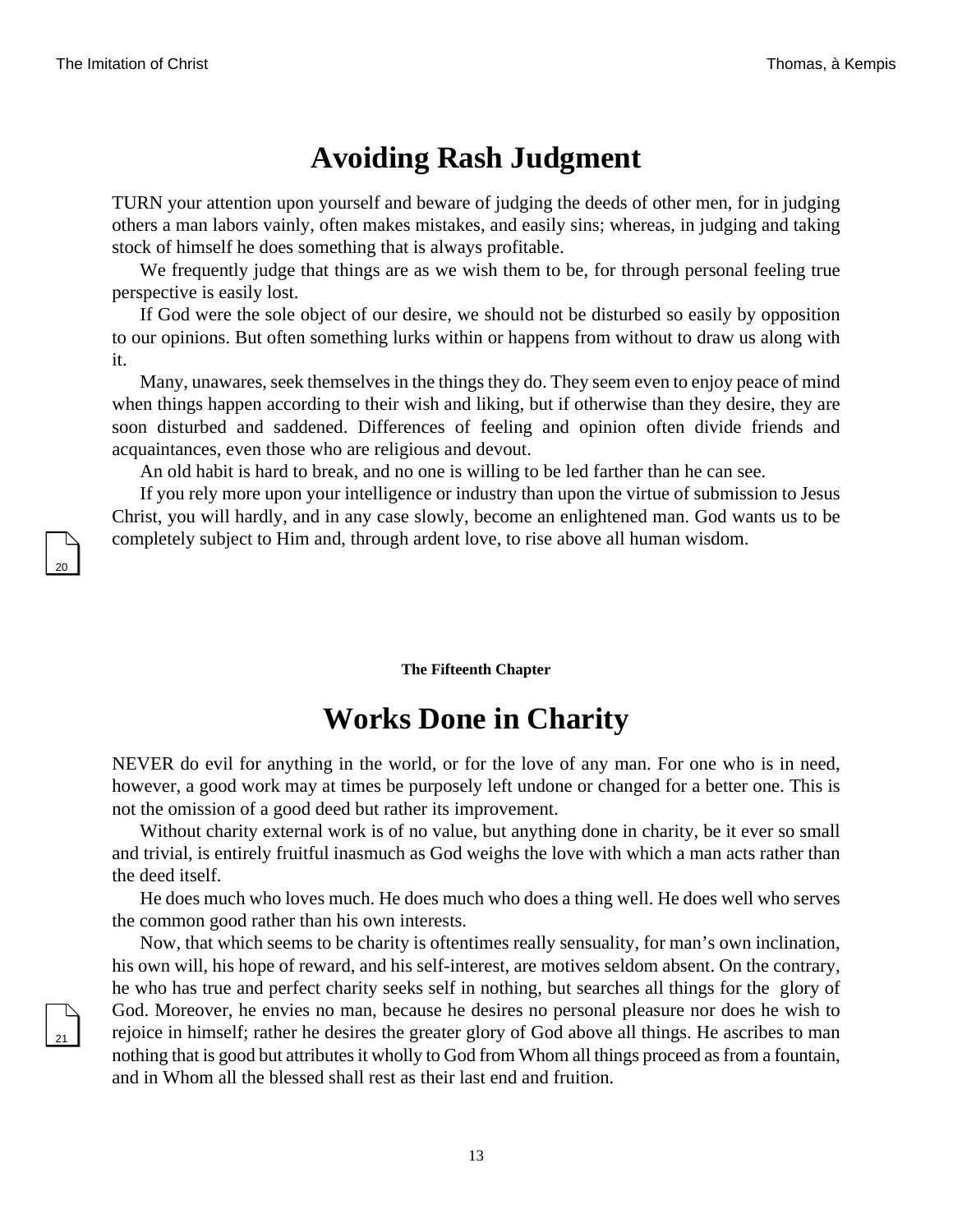<span id="page-19-0"></span>If man had but a spark of true charity he would surely sense that all the things of earth are full of vanity!

**The Sixteenth Chapter**

#### **Bearing with the Faults of Others**

UNTIL God ordains otherwise, a man ought to bear patiently whatever he cannot correct in himself and in others. Consider it better thus—perhaps to try your patience and to test you, for without such patience and trial your merits are of little account. Nevertheless, under such difficulties you should pray that God will consent to help you bear them calmly.

If, after being admonished once or twice, a person does not amend, do not argue with him but commit the whole matter to God that His will and honor may be furthered in all His servants, for God knows well how to turn evil to good. Try to bear patiently with the defects and infirmities of others, whatever they may be, because you also have many a fault which others must endure.

If you cannot make yourself what you would wish to be, how can you bend others to your will? We want them to be perfect, yet we do not correct our own faults. We wish them to be severely corrected, yet we will not correct ourselves. Their great liberty displeases us, yet we would not be denied what we ask. We would have them bound by laws, yet we will allow ourselves to be restrained in nothing. Hence, it is clear how seldom we think of others as we do of ourselves.

<span id="page-19-1"></span>If all were perfect, what should we have to suffer from others for God's sake? But God has so ordained, that we may learn to bear with one another's burdens, for there is no man without fault, no man without burden, no man sufficient to himself nor wise enough. Hence we must support one another, console one another, mutually help, counsel, and advise, for the measure of every man's virtue is best revealed in time of adversity—adversity that does not weaken a man but rather shows what he is.

**The Seventeenth Chapter**

#### **Monastic Life**

IF YOU wish peace and concord with others, you must learn to break your will in many things. To live in monasteries or religious communities, to remain there without complaint, and to persevere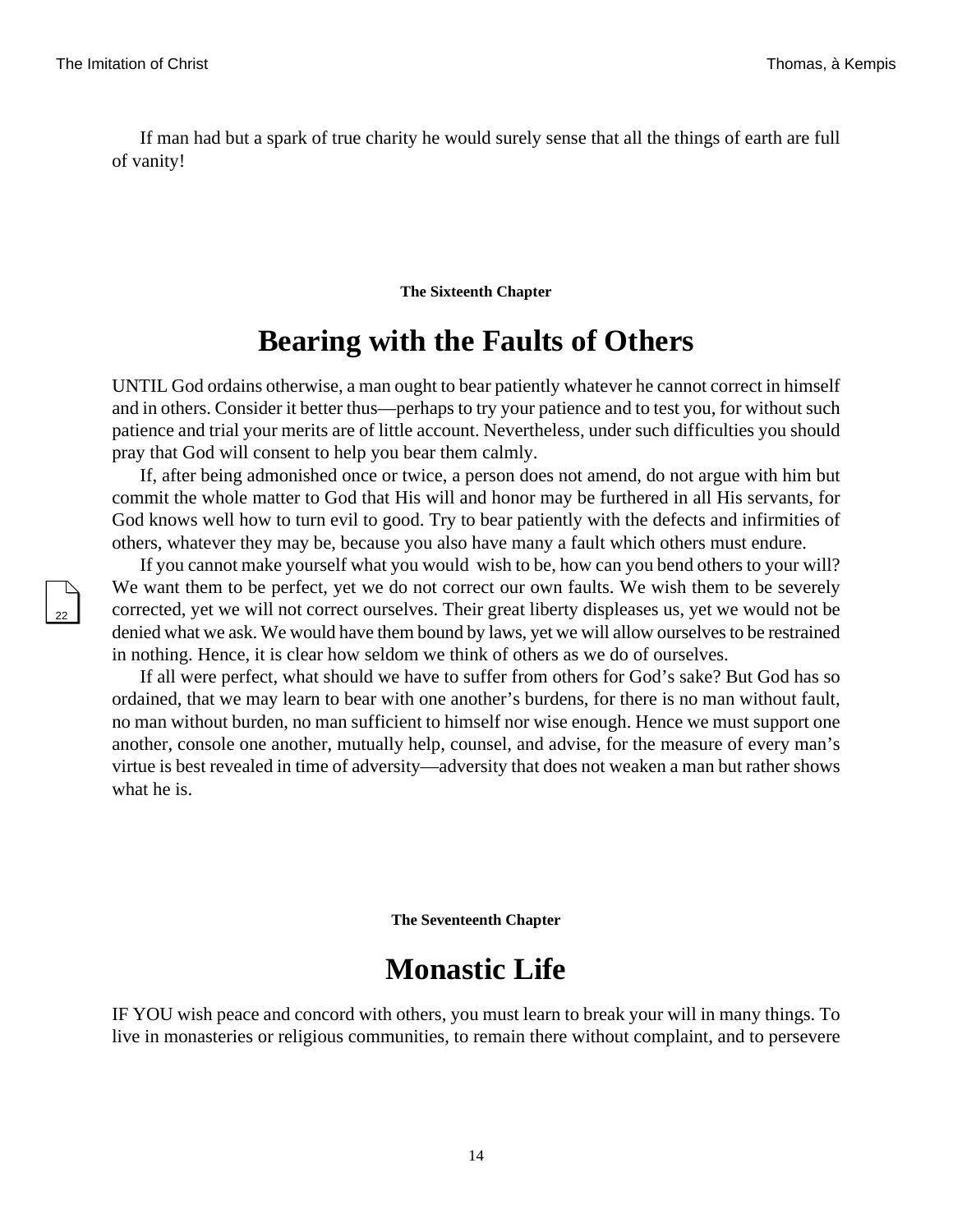faithfully till death is no small matter. Blessed indeed is he who there lives a good life and there ends his days in happiness.

If you would persevere in seeking perfection, you must consider yourself a pilgrim, an exile on earth. If you would become a religious, you must be content to seem a fool for the sake of Christ. Habit and tonsure change a man but little; it is the change of life, the complete mortification of passions that endow a true religious.

He who seeks anything but God alone and the salvation of his soul will find only trouble and grief, and he who does not try to become the least, the servant of all, cannot remain at peace for long.

<span id="page-20-0"></span>You have come to serve, not to rule. You must understand, too, that you have been called to suffer and to work, not to idle and gossip away your time. Here men are tried as gold in a furnace. Here no man can remain unless he desires with all his heart to humble himself before God.

**The Eighteenth Chapter**

#### **The Example Set Us by the Holy Fathers**

CONSIDER the lively examples set us by the saints, who possessed the light of true perfection and religion, and you will see how little, how nearly nothing, we do. What, alas, is our life, compared with theirs? The saints and friends of Christ served the Lord in hunger and thirst, in cold and nakedness, in work and fatigue, in vigils and fasts, in prayers and holy meditations, in persecutions and many afflictions. How many and severe were the trials they suffered—the Apostles, martyrs, confessors, virgins, and all the rest who willed to follow in the footsteps of Christ! They hated their lives on earth that they might have life in eternity.

How strict and detached were the lives the holy hermits led in the desert! What long and grave temptations they suffered! How often were they beset by the enemy! What frequent and ardent prayers they offered to God! What rigorous fasts they observed! How great their zeal and their love for spiritual perfection! How brave the fight they waged to master their evil habits! What pure and straightforward purpose they showed toward God! By day they labored and by night they spent themselves in long prayers. Even at work they did not cease from mental prayer. They used all their time profitably; every hour seemed too short for serving God, and in the great sweetness of contemplation, they forgot even their bodily needs.

They renounced all riches, dignities, honors, friends, and associates. They desired nothing of the world. They scarcely allowed themselves the necessities of life, and the service of the body, even when necessary, was irksome to them. They were poor in earthly things but rich in grace and virtue. Outwardly destitute, inwardly they were full of grace and divine consolation. Strangers to the world, they were close and intimate friends of God. To themselves they seemed as nothing, and they were despised by the world, but in the eyes of God they were precious and beloved. They lived in true humility and simple obedience; they walked in charity and patience, making progress daily on the pathway of spiritual life and obtaining great favor with God.

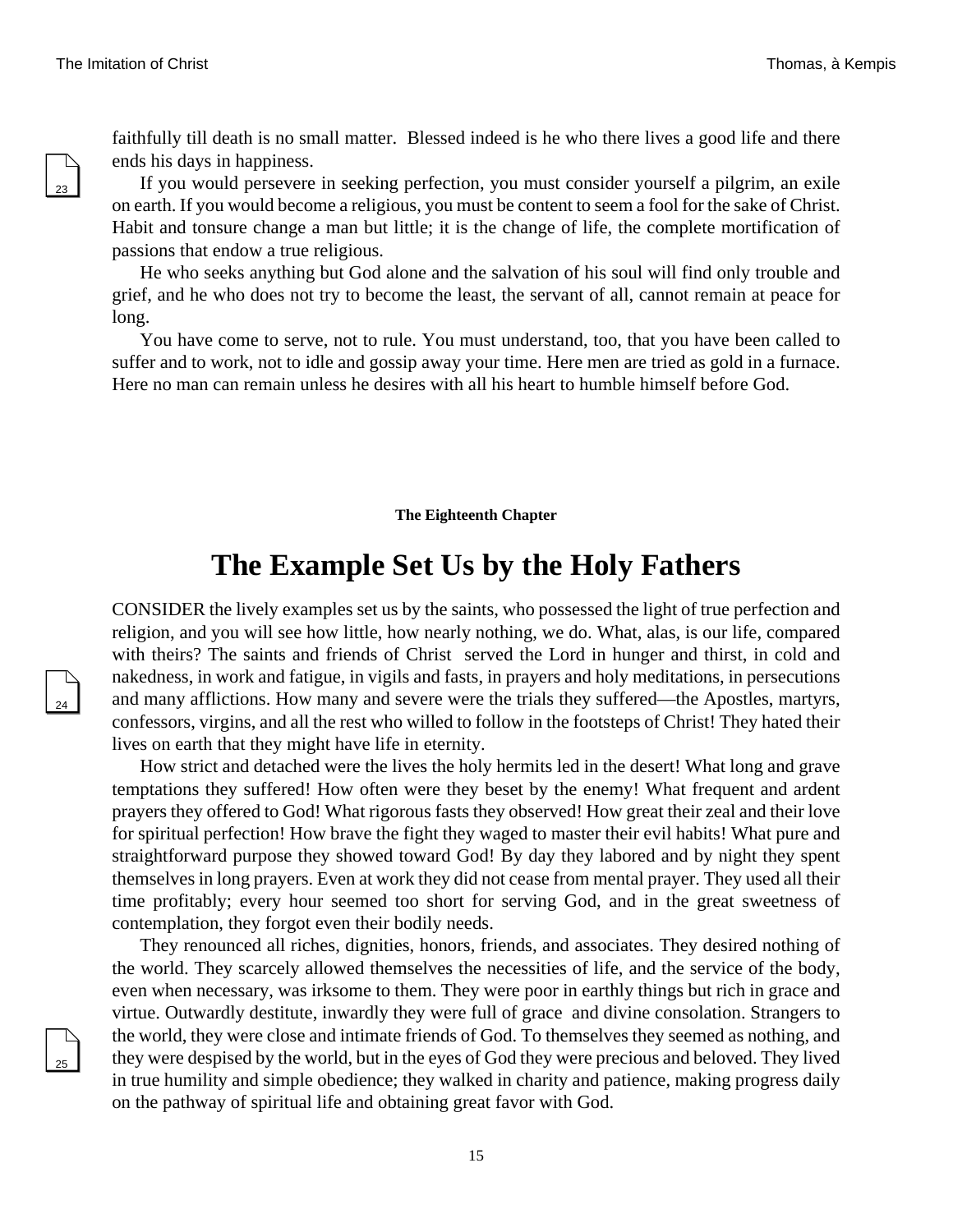27

They were given as an example for all religious, and their power to stimulate us to perfection ought to be greater than that of the lukewarm to tempt us to laxity.

How great was the fervor of all religious in the beginning of their holy institution! How great their devotion in prayer and their rivalry for virtue! What splendid discipline flourished among them! What great reverence and obedience in all things under the rule of a superior! The footsteps they left behind still bear witness that they indeed were holy and perfect men who fought bravely and conquered the world.

<span id="page-21-0"></span>Today, he who is not a transgressor and who can bear patiently the duties which he has taken upon himself is considered great. How lukewarm and negligent we are! We lose our original fervor very quickly and we even become weary of life from laziness! Do not you, who have seen so many examples of the devout, fall asleep in the pursuit of virtue!

**The Nineteenth Chapter**

#### **The Practices of a Good Religious**

THE life of a good religious ought to abound in every virtue so that he is interiorly what to others he appears to be. With good reason there ought to be much more within than appears on the outside, for He who sees within is God, Whom we ought to reverence most highly wherever we are and in Whose sight we ought to walk pure as the angels.

Each day we ought to renew our resolutions and arouse ourselves to fervor as though it were the first day of our religious life. We ought to say: "Help me, O Lord God, in my good resolution and in Your holy service. Grant me now, this very day, to begin perfectly, for thus far I have done nothing."

As our intention is, so will be our progress; and he who desires perfection must be very diligent. If the strong-willed man fails frequently, what of the man who makes up his mind seldom or half-heartedly? Many are the ways of failing in our resolutions; even a slight omission of religious practice entails a loss of some kind.

Just men depend on the grace of God rather than on their own wisdom in keeping their resolutions. In Him they confide every undertaking, for man, indeed, proposes but God disposes, and God's way is not man's. If a habitual exercise is sometimes omitted out of piety or in the interests of another, it can easily be resumed later. But if it be abandoned carelessly, through weariness or neglect, then the fault is great and will prove hurtful. Much as we try, we still fail too easily in many things. Yet we must always have some fixed purpose, especially against things which beset us the most. Our outward and inward lives alike must be closely watched and well ordered, for both are important to perfection.

If you cannot recollect yourself continuously, do so once a day at least, in the morning or in the evening. In the morning make a resolution and in the evening examine yourself on what you have said this day, what you have done and thought, for in these things perhaps you have often offended God and those about you.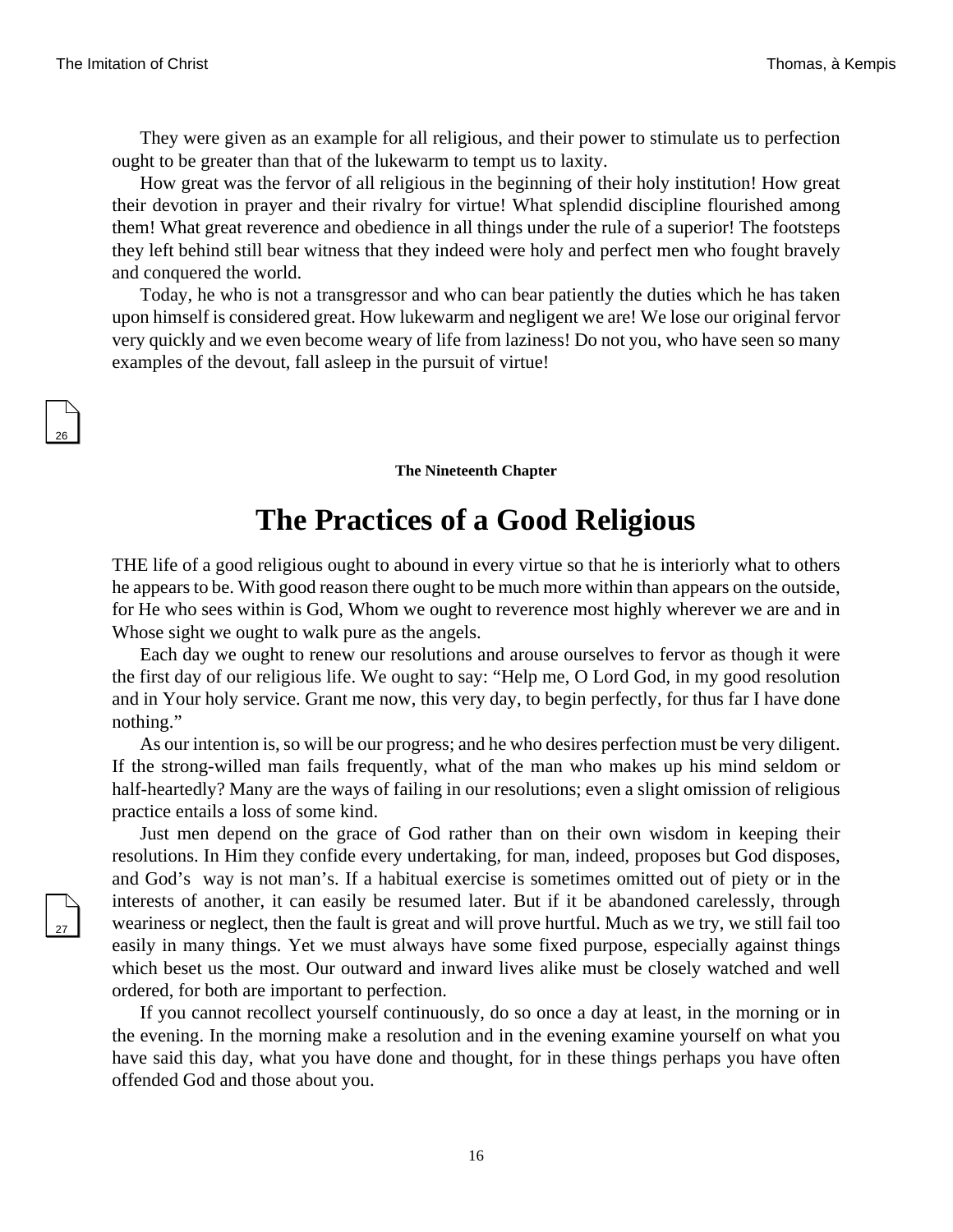<span id="page-22-0"></span>29

Arm yourself like a man against the devil's assaults. Curb your appetite and you will more easily curb every inclination of the flesh. Never be completely unoccupied, but read or write or pray or meditate or do something for the common good. Bodily discipline, however, must be undertaken with discretion and is not to be practiced indiscriminately by everyone.

Devotions not common to all are not to be displayed in public, for such personal things are better performed in private. Furthermore, beware of indifference to community prayer through love of your own devotions. If, however, after doing completely and faithfully all you are bound and commanded to do, you then have leisure, use it as personal piety suggests.

Not everyone can have the same devotion. One exactly suits this person, another that. Different exercises, likewise, are suitable for different times, some for feast days and some again for weekdays. In time of temptation we need certain devotions. For days of rest and peace we need others. Some are suitable when we are sad, others when we are joyful in the Lord.

About the time of the principal feasts good devotions ought to be renewed and the intercession of the saints more fervently implored. From one feast day to the next we ought to fix our purpose as though we were then to pass from this world and come to the eternal holyday.

During holy seasons, finally, we ought to prepare ourselves carefully, to live holier lives, and to observe each rule more strictly, as though we were soon to receive from God the reward of our labors. If this end be deferred, let us believe that we are not well prepared and that we are not yet worthy of the great glory that shall in due time be revealed to us. Let us try, meanwhile, to prepare ourselves better for death.

"Blessed is the servant," says Christ, "whom his master, when he cometh, shall find watching. Amen I say to you: he shall make him ruler over all his goods."<sup>5</sup>

#### **The Twentieth Chapter**

#### **The Love of Solitude and Silence**

SEEK a suitable time for leisure and meditate often on the favors of God. Leave curiosities alone. Read such matters as bring sorrow to the heart rather than occupation to the mind. If you withdraw yourself from unnecessary talking and idle running about, from listening to gossip and rumors, you will find enough time that is suitable for holy meditation.

Very many great saints avoided the company of men wherever possible and chose to serve God in retirement. "As often as I have been among men," said one writer, "I have returned less a man." We often find this to be true when we take part in long conversations. It is easier to be silent altogether than not to speak too much. To stay at home is easier than to be sufficiently on guard while away. Anyone, then, who aims to live the inner and spiritual life must go apart, with Jesus, from the crowd.



<sup>5</sup> [Luke 12:43, 44.](http://www.ccel.org/b/bible/asv/xml/asv.Luke.12.xml#Luke.12.43 Bible:Luke.12.44)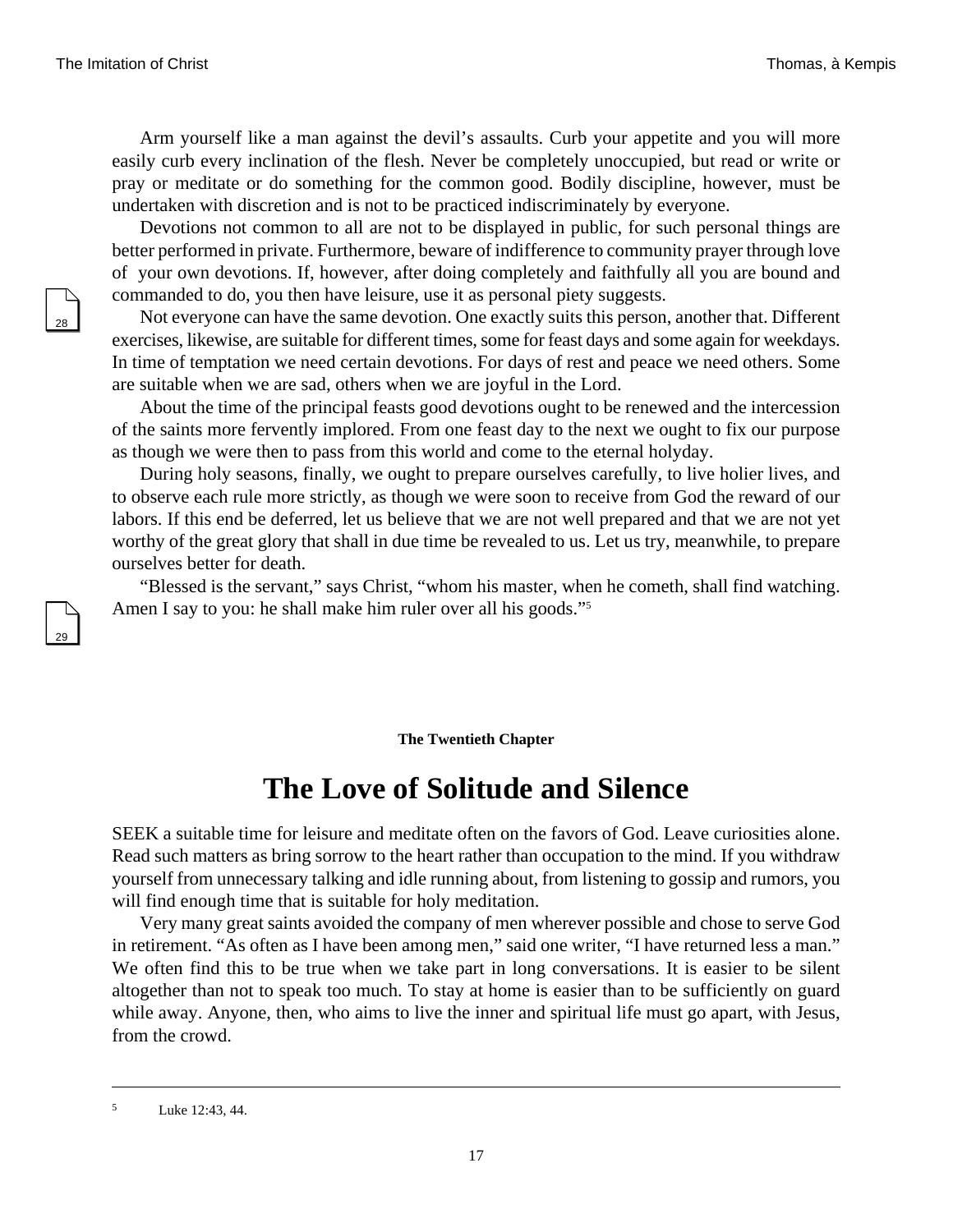No man appears in safety before the public eye unless he first relishes obscurity. No man is safe in speaking unless he loves to be silent. No man rules safely unless he is willing to be ruled. No man commands safely unless he has learned well how to obey. No man rejoices safely unless he has within him the testimony of a good conscience.

More than this, the security of the saints was always enveloped in the fear of God, nor were they less cautious and humble because they were conspicuous for great virtues and graces. The security of the wicked, on the contrary, springs from pride and presumption, and will end in their own deception.

Never promise yourself security in this life, even though you seem to be a good religious, or a devout hermit. It happens very often that those whom men esteem highly are more seriously endangered by their own excessive confidence. Hence, for many it is better not to be too free from temptations, but often to be tried lest they become too secure, too filled with pride, or even too eager to fall back upon external comforts.

If only a man would never seek passing joys or entangle himself with worldly affairs, what a good conscience he would have. What great peace and tranquillity would be his, if he cut himself off from all empty care and thought only of things divine, things helpful to his soul, and put all his trust in God.

No man deserves the consolation of heaven unless he persistently arouses himself to holy contrition. If you desire true sorrow of heart, seek the privacy of your cell and shut out the uproar of the world, as it is written: "In your chamber bewail your sins." There you will find what too often you lose abroad.

Your cell will become dear to you if you remain in it, but if you do not, it will become wearisome. If in the beginning of your religious life, you live within your cell and keep to it, it will soon become a special friend and a very great comfort.

In silence and quiet the devout soul advances in virtue and learns the hidden truths of Scripture. There she finds a flood of tears with which to bathe and cleanse herself nightly, that she may become the more intimate with her Creator the farther she withdraws from all the tumult of the world. For God and His holy angels will draw near to him who withdraws from friends and acquaintances.

It is better for a man to be obscure and to attend to his salvation than to neglect it and work miracles. It is praiseworthy for a religious seldom to go abroad, to flee the sight of men and have no wish to see them.

Why wish to see what you are not permitted to have? "The world passes away and the concupiscence thereof." Sensual craving sometimes entices you to wander around, but when the moment is past, what do you bring back with you save a disturbed conscience and heavy heart? A happy going often leads to a sad return, a merry evening to a mournful dawn. Thus, all carnal joy begins sweetly but in the end brings remorse and death.

What can you find elsewhere that you cannot find here in your cell? Behold heaven and earth and all the elements, for of these all things are made. What can you see anywhere under the sun that will remain long? Perhaps you think you will completely satisfy yourself, but you cannot do so, for if you should see all existing things, what would they be but an empty vision?

Raise your eyes to God in heaven and pray because of your sins and shortcomings. Leave vanity to the vain. Set yourself to the things which God has commanded you to do. Close the door upon yourself and call to you Jesus, your Beloved. Remain with Him in your cell, for nowhere else will you find such peace. If you had not left it, and had not listened to idle gossip, you would have

31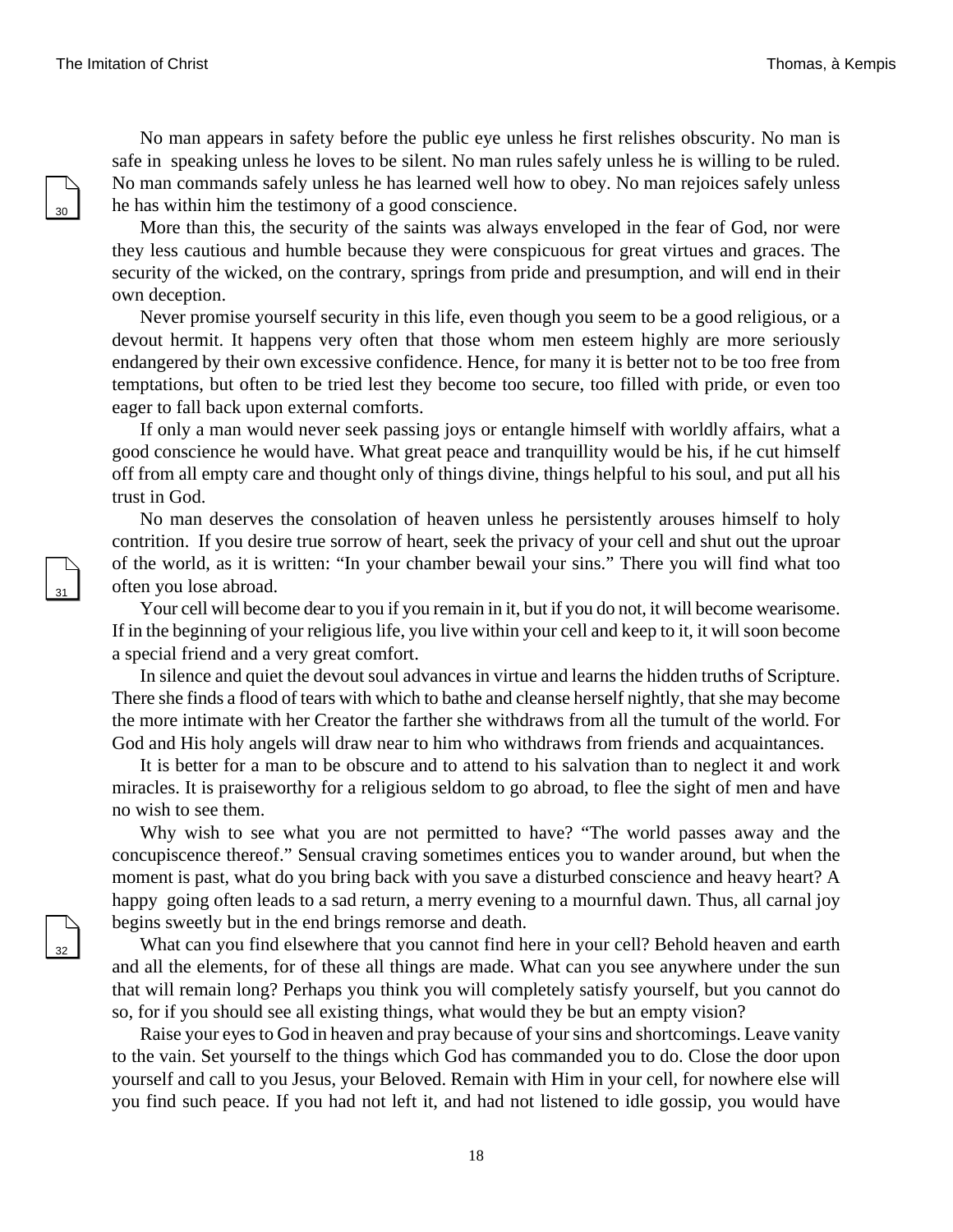35

<span id="page-24-0"></span>remained in greater peace. But since you love, sometimes, to hear news, it is only right that you should suffer sorrow of heart from it.

**The Twenty-First Chapter**

#### **Sorrow of Heart**

IF YOU wish to make progress in virtue, live in the fear of the Lord, do not look for too much freedom, discipline your senses, and shun inane silliness. Sorrow opens the door to many a blessing which dissoluteness usually destroys.

It is a wonder that any man who considers and meditates on his exiled state and the many dangers to his soul, can ever be perfectly happy in this life. Lighthearted and heedless of our defects, we do not feel the real sorrows of our souls, but often indulge in empty laughter when we have good reason to weep. No liberty is true and no joy is genuine unless it is founded in the fear of the Lord and a good conscience.

Happy is the man who can throw off the weight of every care and recollect himself in holy contrition. Happy is the man who casts from him all that can stain or burden his conscience.

Fight like a man. Habit is overcome by habit. If you leave men alone, they will leave you alone to do what you have to do. Do not busy yourself about the affairs of others and do not become entangled in the business of your superiors. Keep an eye primarily on yourself and admonish yourself instead of your friends.

If you do not enjoy the favor of men, do not let it sadden you; but consider it a serious matter if you do not conduct yourself as well or as carefully as is becoming for a servant of God and a devout religious.

It is often better and safer for us to have few consolations in this life, especially comforts of the body. Yet if we do not have divine consolation or experience it rarely, it is our own fault because we seek no sorrow of heart and do not forsake vain outward satisfaction.

Consider yourself unworthy of divine solace and deserving rather of much tribulation. When a man is perfectly contrite, the whole world is bitter and wearisome to him.

A good man always finds enough over which to mourn and weep; whether he thinks of himself or of his neighbor he knows that no one lives here without suffering, and the closer he examines himself the more he grieves.

The sins and vices in which we are so entangled that we can rarely apply ourselves to the contemplation of heaven are matters for just sorrow and inner remorse.

I do not doubt that you would correct yourself more earnestly if you would think more of an early death than of a long life. And if you pondered in your heart the future pains of hell or of purgatory, I believe you would willingly endure labor and trouble and would fear no hardship. But since these thoughts never pierce the heart and since we are enamored of flattering pleasure, we remain very cold and indifferent. Our wretched body complains so easily because our soul is altogether too lifeless.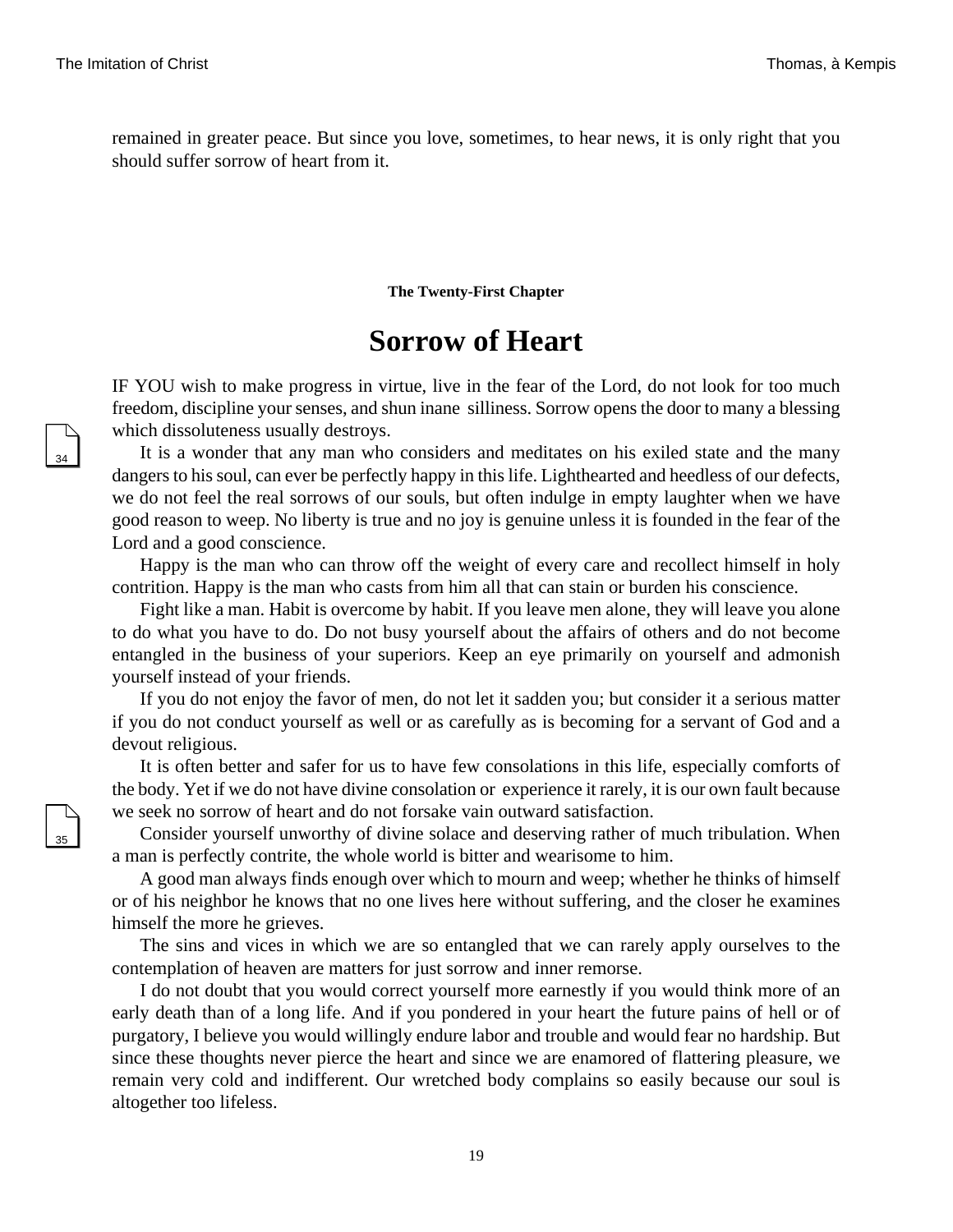Pray humbly to the Lord, therefore, that He may give you the spirit of contrition and say with the Prophet: "Feed me, Lord, with the bread of mourning and give me to drink of tears in full measure."<sup>6</sup>

**The Twenty-Second Chapter**

#### **Thoughts on the Misery of Man**

<span id="page-25-0"></span>WHEREVER you are, wherever you go, you are miserable unless you turn to God. So why be dismayed when things do not happen as you wish and desire? Is there anyone who has everything as he wishes? No—neither I, nor you, nor any man on earth. There is no one in the world, be he Pope or king, who does not suffer trial and anguish.

Who is the better off then? Surely, it is the man who will suffer something for God. Many unstable and weak-minded people say: "See how well that man lives, how rich, how great he is, how powerful and mighty." But you must lift up your eyes to the riches of heaven and realize that the material goods of which they speak are nothing. These things are uncertain and very burdensome because they are never possessed without anxiety and fear. Man's happiness does not consist in the possession of abundant goods; a very little is enough.

Living on earth is truly a misery. The more a man desires spiritual life, the more bitter the present becomes to him, because he understands better and sees more clearly the defects, the corruption of human nature. To eat and drink, to watch and sleep, to rest, to labor, and to be bound by other human necessities is certainly a great misery and affliction to the devout man, who would gladly be released from them and be free from all sin. Truly, the inner man is greatly burdened in this world by the necessities of the body, and for this reason the Prophet prayed that he might be as free from them as possible, when he said: "From my necessities, O Lord, deliver me."<sup>7</sup>

But woe to those who know not their own misery, and greater woe to those who love this miserable and corruptible life. Some, indeed, can scarcely procure its necessities either by work or by begging; yet they love it so much that, if they could live here always, they would care nothing for the kingdom of God.

How foolish and faithless of heart are those who are so engrossed in earthly things as to relish nothing but what is carnal! Miserable men indeed, for in the end they will see to their sorrow how cheap and worthless was the thing they loved.

The saints of God and all devout friends of Christ did not look to what pleases the body nor to the things that are popular from time to time. Their whole hope and aim centered on the everlasting good. Their whole desire pointed upward to the lasting and invisible realm, lest the love of what is visible drag them down to lower things.



37

<sup>6</sup> [Ps. 79:6](http://www.ccel.org/b/bible/asv/xml/asv.Ps.79.xml#Ps.79.6).

<sup>7</sup> [Ps. 34:17.](http://www.ccel.org/b/bible/asv/xml/asv.Ps.34.xml#Ps.34.17)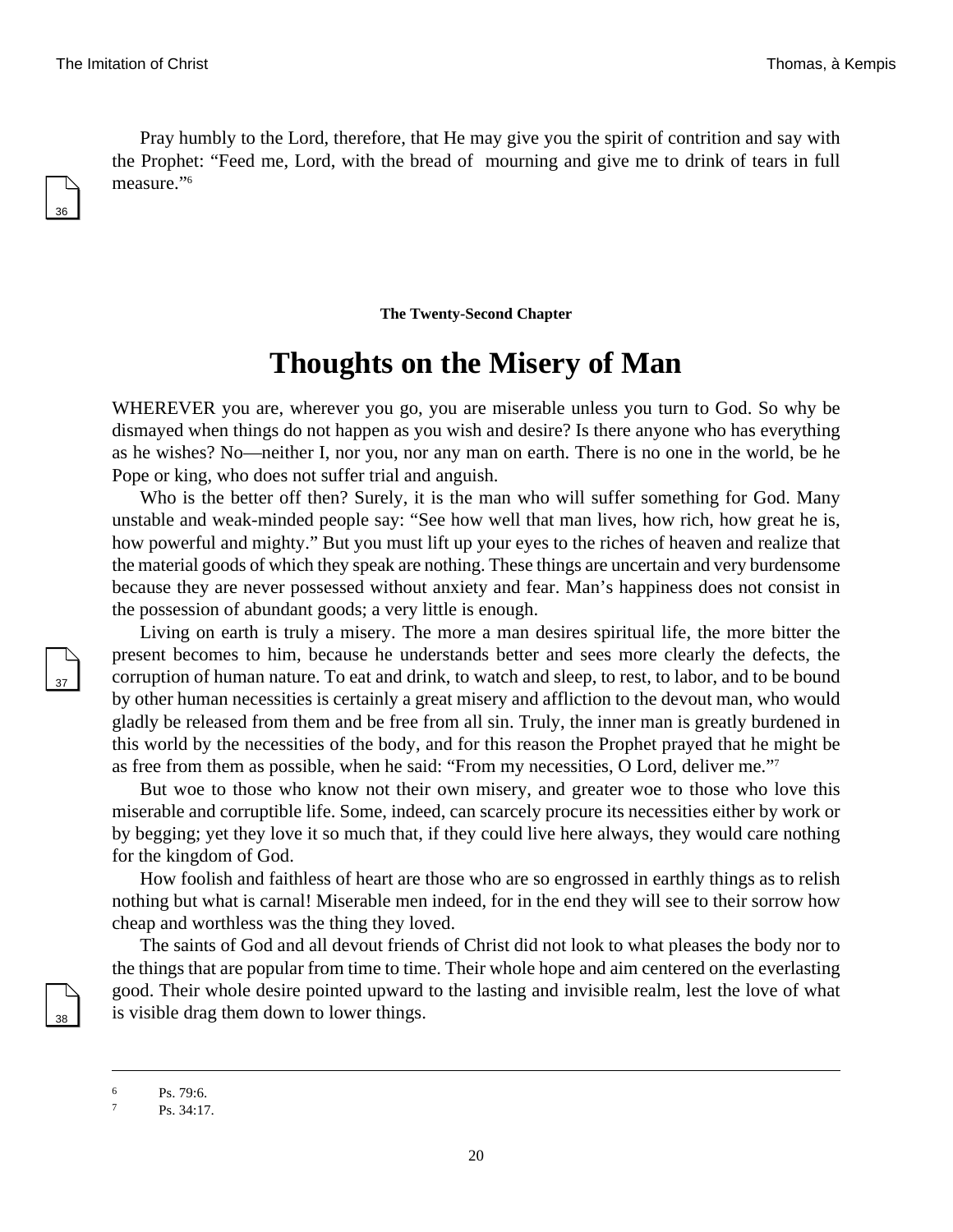Do not lose heart, then, my brother, in pursuing your spiritual life. There is yet time, and your hour is not past. Why delay your purpose? Arise! Begin at once and say: "Now is the time to act, now is the time to fight, now is the proper time to amend."

When you are troubled and afflicted, that is the time to gain merit. You must pass through water and fire before coming to rest. Unless you do violence to yourself you will not overcome vice.

So long as we live in this fragile body, we can neither be free from sin nor live without weariness and sorrow. Gladly would we rest from all misery, but in losing innocence through sin we also lost true blessedness. Therefore, we must have patience and await the mercy of God until this iniquity passes, until mortality is swallowed up in life.

How great is the frailty of human nature which is ever prone to evil! Today you confess your sins and tomorrow you again commit the sins which you confessed. One moment you resolve to be careful, and yet after an hour you act as though you had made no resolution.

We have cause, therefore, because of our frailty and feebleness, to humble ourselves and never think anything great of ourselves. Through neglect we may quickly lose that which by God's grace we have acquired only through long, hard labor. What, eventually, will become of us who so quickly grow lukewarm? Woe to us if we presume to rest in peace and security when actually there is no true holiness in our lives. It would be beneficial for us, like good novices, to be instructed once more in the principles of a good life, to see if there be hope of amendment and greater spiritual progress in the future.

**The Twenty-Third Chapter**

#### **Thoughts on Death**

<span id="page-26-0"></span>VERY soon your life here will end; consider, then, what may be in store for you elsewhere. Today we live; tomorrow we die and are quickly forgotten. Oh, the dullness and hardness of a heart which looks only to the present instead of preparing for that which is to come!

Therefore, in every deed and every thought, act as though you were to die this very day. If you had a good conscience you would not fear death very much. It is better to avoid sin than to fear death. If you are not prepared today, how will you be prepared tomorrow? Tomorrow is an uncertain day; how do you know you will have a tomorrow?

What good is it to live a long life when we amend that life so little? Indeed, a long life does not always benefit us, but on the contrary, frequently adds to our guilt. Would that in this world we had lived well throughout one single day. Many count up the years they have spent in religion but find their lives made little holier. If it is so terrifying to die, it is nevertheless possible that to live longer is more dangerous. Blessed is he who keeps the moment of death ever before his eyes and prepares for it every day.

If you have ever seen a man die, remember that you, too, must go the same way. In the morning consider that you may not live till evening, and when evening comes do not dare to promise yourself the dawn. Be always ready, therefore, and so live that death will never take you unprepared. Many

40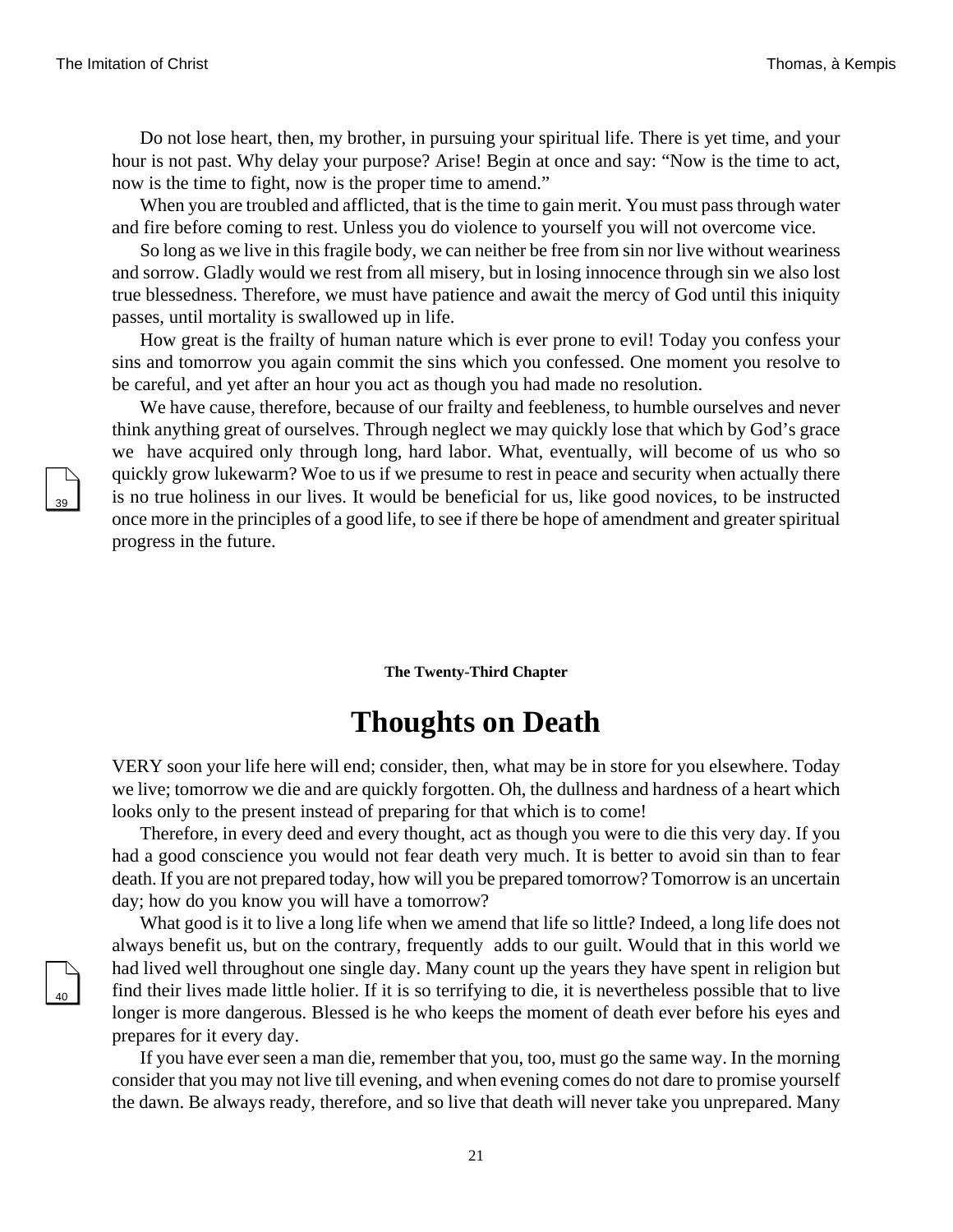42

43

die suddenly and unexpectedly, for in the unexpected hour the Son of God will come. When that last moment arrives you will begin to have a quite different opinion of the life that is now entirely past and you will regret very much that you were so careless and remiss.

How happy and prudent is he who tries now in life to be what he wants to be found in death. Perfect contempt of the world, a lively desire to advance in virtue, a love for discipline, the works of penance, readiness to obey, self-denial, and the endurance of every hardship for the love of Christ, these will give a man great expectations of a happy death.

You can do many good works when in good health; what can you do when you are ill? Few are made better by sickness. Likewise they who undertake many pilgrimages seldom become holy.

Do not put your trust in friends and relatives, and do not put off the care of your soul till later, for men will forget you more quickly than you think. It is better to provide now, in time, and send some good account ahead of you than to rely on the help of others. If you do not care for your own welfare now, who will care when you are gone?

The present is very precious; these are the days of salvation; now is the acceptable time. How sad that you do not spend the time in which you might purchase everlasting life in a better way. The time will come when you will want just one day, just one hour in which to make amends, and do you know whether you will obtain it?

See, then, dearly beloved, the great danger from which you can free yourself and the great fear from which you can be saved, if only you will always be wary and mindful of death. Try to live now in such a manner that at the moment of death you may be glad rather than fearful. Learn to die to the world now, that then you may begin to live with Christ. Learn to spurn all things now, that then you may freely go to Him. Chastise your body in penance now, that then you may have the confidence born of certainty.

Ah, foolish man, why do you plan to live long when you are not sure of living even a day? How many have been deceived and suddenly snatched away! How often have you heard of persons being killed by drownings, by fatal falls from high places, of persons dying at meals, at play, in fires, by the sword, in pestilence, or at the hands of robbers! Death is the end of everyone and the life of man quickly passes away like a shadow.

Who will remember you when you are dead? Who will pray for you? Do now, beloved, what you can, because you do not know when you will die, nor what your fate will be after death. Gather for yourself the riches of immortality while you have time. Think of nothing but your salvation. Care only for the things of God. Make friends for yourself now by honoring the saints of God, by imitating their actions, so that when you depart this life they may receive you into everlasting dwellings.

<span id="page-27-0"></span>Keep yourself as a stranger here on earth, a pilgrim whom its affairs do not concern at all. Keep your heart free and raise it up to God, for you have not here a lasting home. To Him direct your daily prayers, your sighs and tears, that your soul may merit after death to pass in happiness to the Lord.

#### **The Twenty-Fourth Chapter**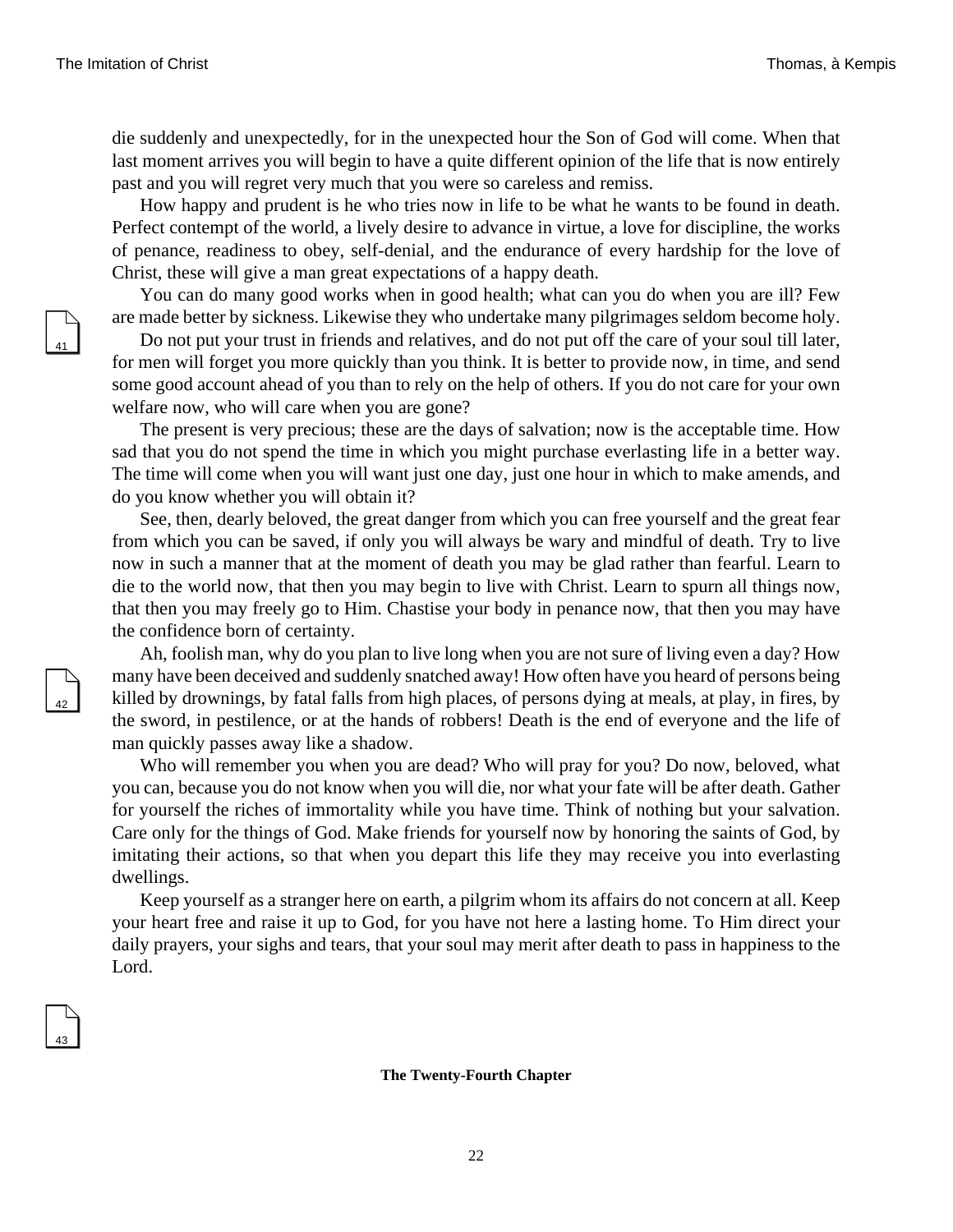#### **Judgment and the Punishment of Sin**

IN ALL things consider the end; how you shall stand before the strict Judge from Whom nothing is hidden and Who will pronounce judgment in all justice, accepting neither bribes nor excuses. And you, miserable and wretched sinner, who fear even the countenance of an angry man, what answer will you make to the God Who knows all your sins? Why do you not provide for yourself against the day of judgment when no man can be excused or defended by another because each will have enough to do to answer for himself? In this life your work is profitable, your tears acceptable, your sighs audible, your sorrow satisfying and purifying.

The patient man goes through a great and salutary purgatory when he grieves more over the malice of one who harms him than for his own injury; when he prays readily for his enemies and forgives offenses from his heart; when he does not hesitate to ask pardon of others; when he is more easily moved to pity than to anger; when he does frequent violence to himself and tries to bring the body into complete subjection to the spirit.

It is better to atone for sin now and to cut away vices than to keep them for purgation in the hereafter. In truth, we deceive ourselves by our ill-advised love of the flesh. What will that fire feed upon but our sins? The more we spare ourselves now and the more we satisfy the flesh, the harder will the reckoning be and the more we keep for the burning.

For a man will be more grievously punished in the things in which he has sinned. There the lazy will be driven with burning prongs, and gluttons tormented with unspeakable hunger and thirst; the wanton and lust-loving will be bathed in burning pitch and foul brimstone; the envious will howl in their grief like mad dogs.

Every vice will have its own proper punishment. The proud will be faced with every confusion and the avaricious pinched with the most abject want. One hour of suffering there will be more bitter than a hundred years of the most severe penance here. In this life men sometimes rest from work and enjoy the comfort of friends, but the damned have no rest or consolation.

You must, therefore, take care and repent of your sins now so that on the day of judgment you may rest secure with the blessed. For on that day the just will stand firm against those who tortured and oppressed them, and he who now submits humbly to the judgment of men will arise to pass judgment upon them. The poor and humble will have great confidence, while the proud will be struck with fear. He who learned to be a fool in this world and to be scorned for Christ will then appear to have been wise.

In that day every trial borne in patience will be pleasing and the voice of iniquity will be stilled; the devout will be glad; the irreligious will mourn; and the mortified body will rejoice far more than if it had been pampered with every pleasure. Then the cheap garment will shine with splendor and the rich one become faded and worn; the poor cottage will be more praised than the gilded palace. In that day persevering patience will count more than all the power in this world; simple obedience will be exalted above all worldly cleverness; a good and clean conscience will gladden the heart of man far more than the philosophy of the learned; and contempt for riches will be of more weight than every treasure on earth.

Then you will find more consolation in having prayed devoutly than in having fared daintily; you will be happy that you preferred silence to prolonged gossip.

44

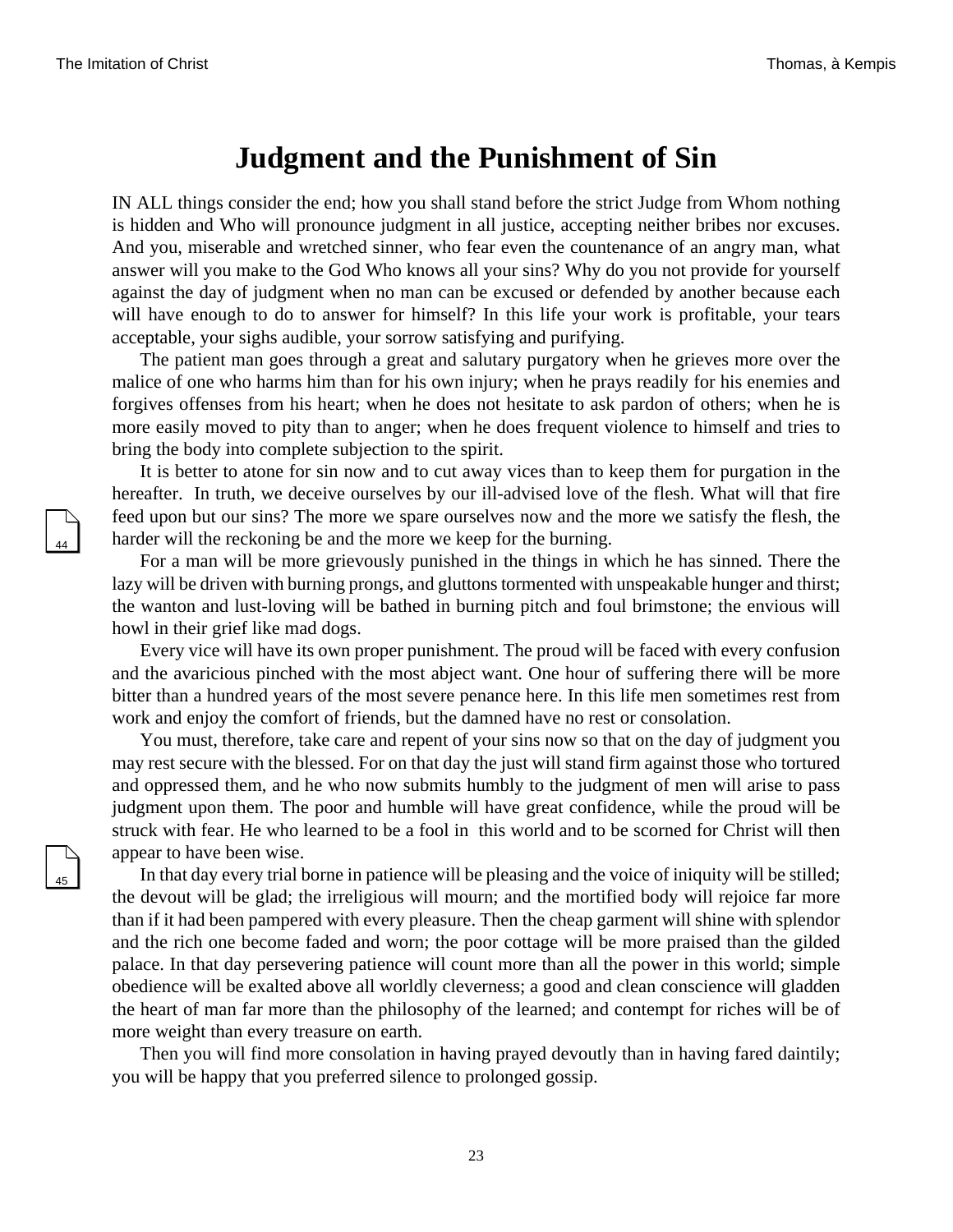47

Then holy works will be of greater value than many fair words; strictness of life and hard penances will be more pleasing than all earthly delights.

Learn, then, to suffer little things now that you may not have to suffer greater ones in eternity. Prove here what you can bear hereafter. If you can suffer only a little now, how will you be able to endure eternal torment? If a little suffering makes you impatient now, what will hell fire do? In truth, you cannot have two joys: you cannot taste the pleasures of this world and afterward reign with Christ.

If your life to this moment had been full of honors and pleasures, what good would it do if at this instant you should die? All is vanity, therefore, except to love God and to serve Him alone.

He who loves God with all his heart does not fear death or punishment or judgment or hell, because perfect love assures access to God.

It is no wonder that he who still delights in sin fears death and judgment.

<span id="page-29-0"></span>It is good, however, that even if love does not as yet restrain you from evil, at least the fear of hell does. The man who casts aside the fear of God cannot continue long in goodness but will quickly fall into the snares of the devil.

**The Twenty-Fifth Chapter**

#### **Zeal in Amending our Lives**

BE WATCHFUL and diligent in God's service and often think of why you left the world and came here. Was it not that you might live for God and become a spiritual man? Strive earnestly for perfection, then, because in a short time you will receive the reward of your labor, and neither fear nor sorrow shall come upon you at the hour of death.

Labor a little now, and soon you shall find great rest, in truth, eternal joy; for if you continue faithful and diligent in doing, God will undoubtedly be faithful and generous in rewarding. Continue to have reasonable hope of gaining salvation, but do not act as though you were certain of it lest you grow indolent and proud.

One day when a certain man who wavered often and anxiously between hope and fear was struck with sadness, he knelt in humble prayer before the altar of a church. While meditating on these things, he said: "Oh if I but knew whether I should persevere to the end!" Instantly he heard within the divine answer: "If you knew this, what would you do? Do now what you would do then and you will be quite secure." Immediately consoled and comforted, he resigned himself to the divine will and the anxious uncertainty ceased. His curiosity no longer sought to know what the future held for him, and he tried instead to find the perfect, the acceptable will of God in the beginning and end of every good work.

"Trust thou in the Lord and do good," says the Prophet; "dwell in the land and thou shalt feed on its riches."<sup>8</sup>

<sup>8</sup> [Ps. 36:3](http://www.ccel.org/b/bible/asv/xml/asv.Ps.36.xml#Ps.36.3).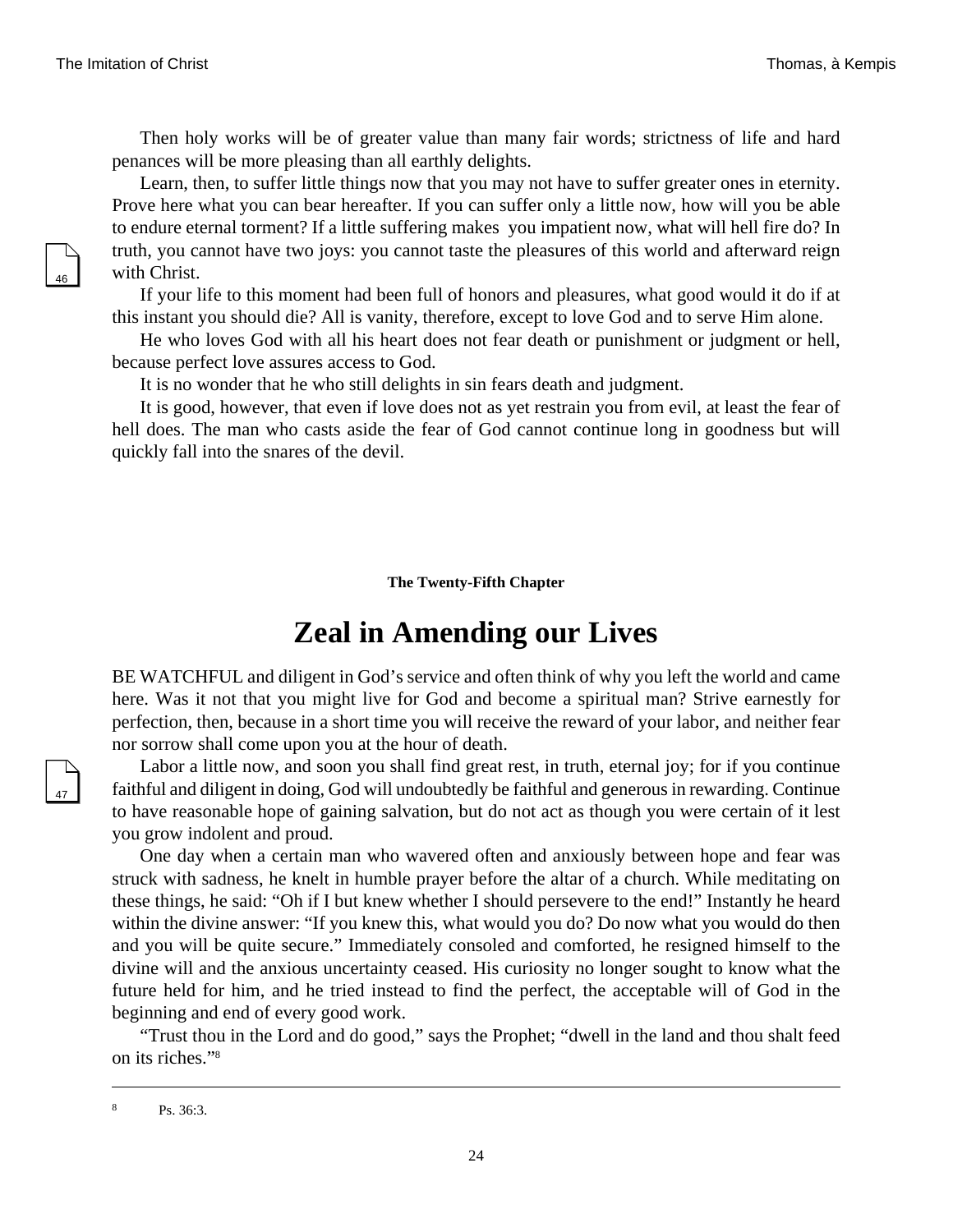49

50

There is one thing that keeps many from zealously improving their lives, that is, dread of the difficulty, the toil of battle. Certainly they who try bravely to overcome the most difficult and unpleasant obstacles far outstrip others in the pursuit of virtue. A man makes the most progress and merits the most grace precisely in those matters wherein he gains the greatest victories over self and most mortifies his will. True, each one has his own difficulties to meet and conquer, but a diligent and sincere man will make greater progress even though he have more passions than one who is more even-tempered but less concerned about virtue.

Two things particularly further improvement—to withdraw oneself forcibly from those vices to which nature is viciously inclined, and to work fervently for those graces which are most needed.

Study also to guard against and to overcome the faults which in others very frequently displease you. Make the best of every opportunity, so that if you see or hear good example you may be moved to imitate it. On the other hand, take care lest you be guilty of those things which you consider reprehensible, or if you have ever been guilty of them, try to correct yourself as soon as possible. As you see others, so they see you.

How pleasant and sweet to behold brethren fervent and devout, well mannered and disciplined! How sad and painful to see them wandering in dissolution, not practicing the things to which they are called! How hurtful it is to neglect the purpose of their vocation and to attend to what is not their business!

Remember the purpose you have undertaken, and keep in mind the image of the Crucified. Even though you may have walked for many years on the pathway to God, you may well be ashamed if, with the image of Christ before you, you do not try to make yourself still more like Him.

The religious who concerns himself intently and devoutly with our Lord's most holy life and passion will find there an abundance of all things useful and necessary for him. He need not seek for anything better than Jesus.

If the Crucified should come to our hearts, how quickly and abundantly we would learn!

A fervent religious accepts all the things that are commanded him and does them well, but a negligent and lukewarm religious has trial upon trial, and suffers anguish from every side because he has no consolation within and is forbidden to seek it from without. The religious who does not live up to his rule exposes himself to dreadful ruin, and he who wishes to be more free and untrammeled will always be in trouble, for something or other will always displease him.

How do so many other religious who are confined in cloistered discipline get along? They seldom go out, they live in contemplation, their food is poor, their clothing coarse, they work hard, they speak but little, keep long vigils, rise early, pray much, read frequently, and subject themselves to all sorts of discipline. Think of the Carthusians and the Cistercians, the monks and nuns of different orders, how every night they rise to sing praise to the Lord. It would be a shame if you should grow lazy in such holy service when so many religious have already begun to rejoice in God.

If there were nothing else to do but praise the Lord God with all your heart and voice, if you had never to eat, or drink, or sleep, but could praise God always and occupy yourself solely with spiritual pursuits, how much happier you would be than you are now, a slave to every necessity of the body! Would that there were no such needs, but only the spiritual refreshments of the soul which, sad to say, we taste too seldom!

When a man reaches a point where he seeks no solace from any creature, then he begins to relish God perfectly. Then also he will be content no matter what may happen to him. He will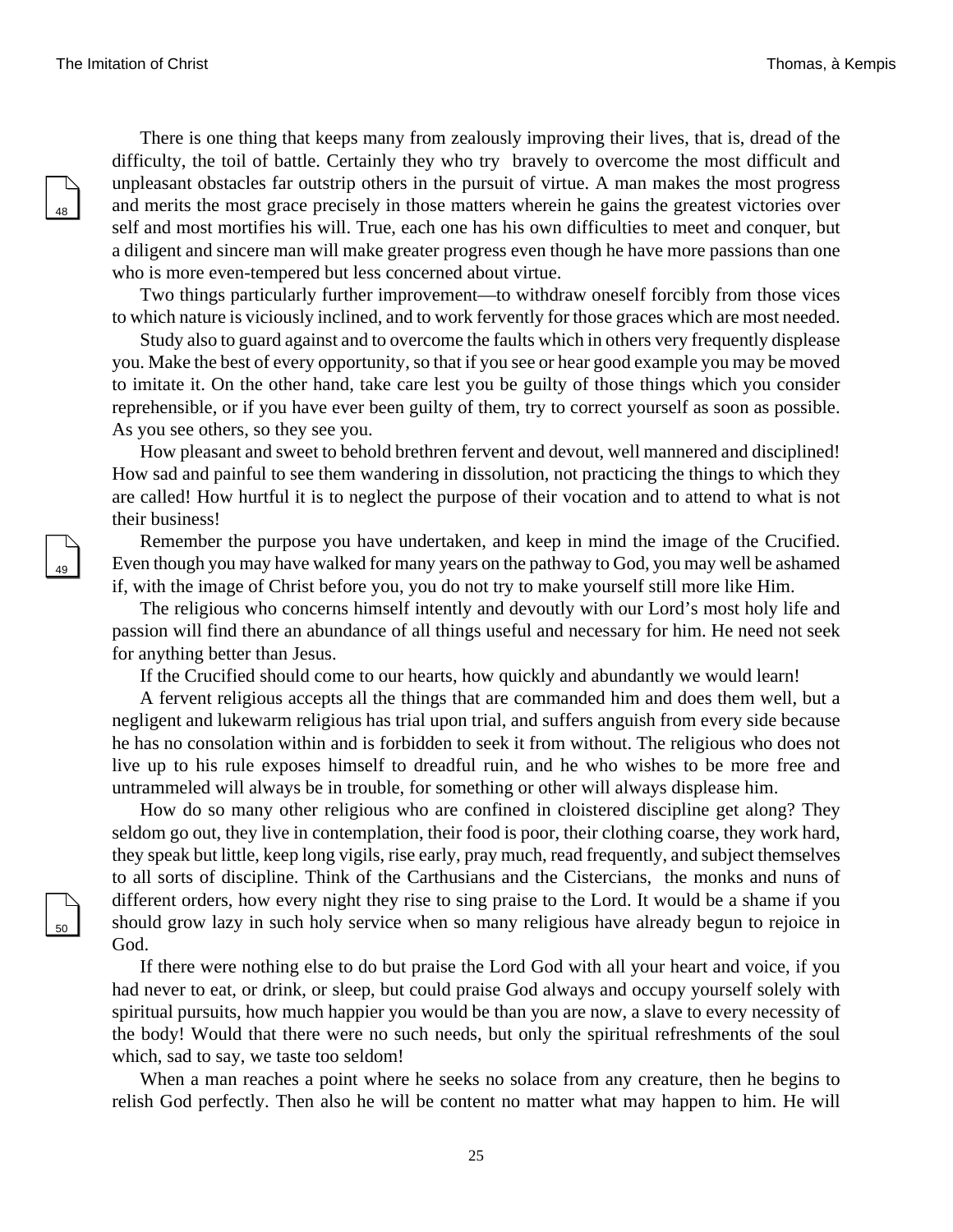neither rejoice over great things nor grieve over small ones, but will place himself entirely and confidently in the hands of God, Who for him is all in all, to Whom nothing ever perishes or dies, for Whom all things live, and Whom they serve as He desires.

Always remember your end and do not forget that lost time never returns. Without care and diligence you will never acquire virtue. When you begin to grow lukewarm, you are falling into the beginning of evil; but if you give yourself to fervor, you will find peace and will experience less hardship because of God's grace and the love of virtue.

A fervent and diligent man is ready for all things. It is greater work to resist vices and passions than to sweat in physical toil. He who does not overcome small faults, shall fall little by little into greater ones.

If you have spent the day profitably, you will always be happy at eventide. Watch over yourself, arouse yourself, warn yourself, and regardless of what becomes of others, do not neglect yourself. The more violence you do to yourself, the more progress you will make.



51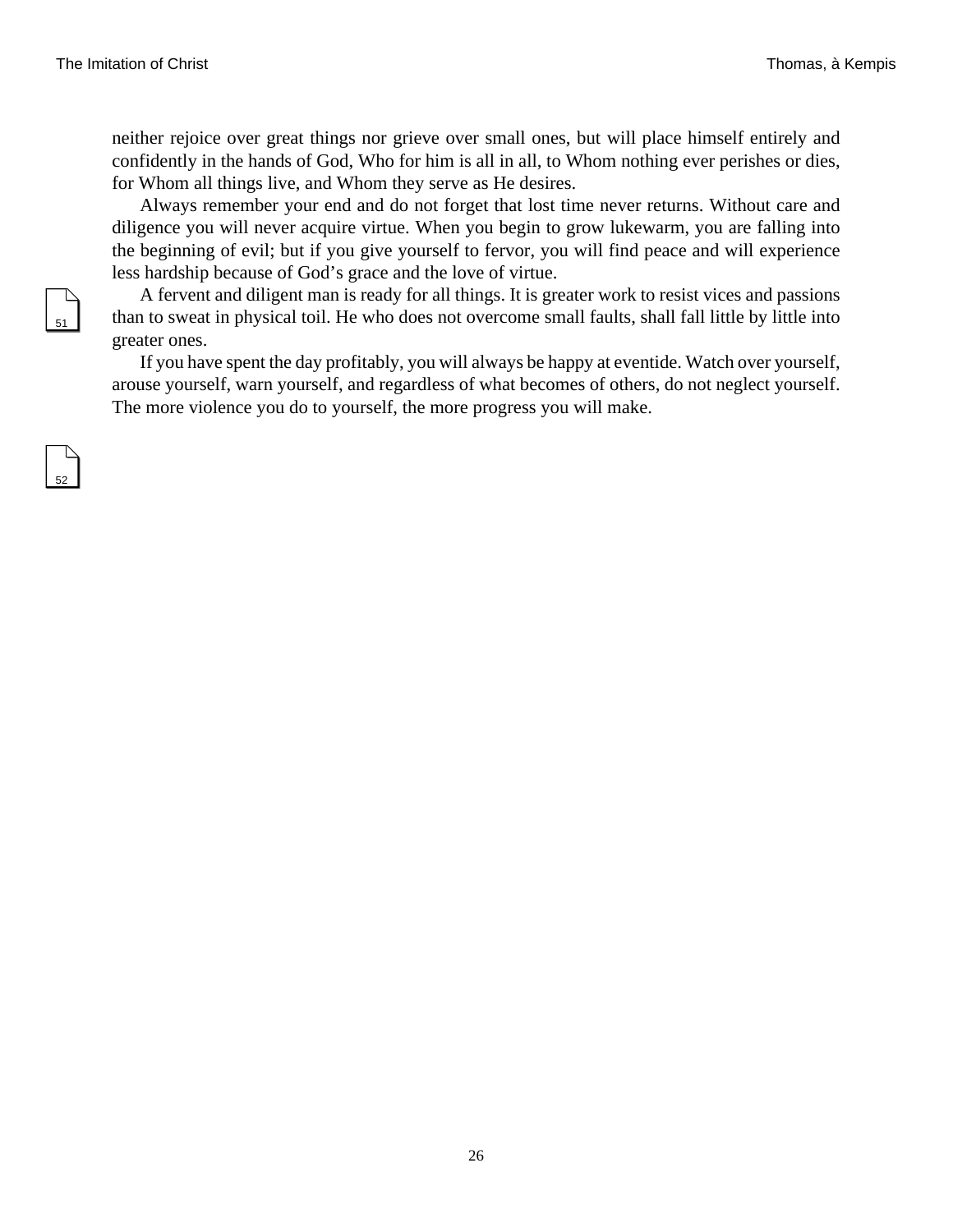<span id="page-32-0"></span>

### **BOOK TWO**

## **THE INTERIOR LIFE**

**The First Chapter**

#### **Meditation**

<span id="page-32-1"></span>THE kingdom of God is within you," says the Lord.<sup>9</sup>

Turn, then, to God with all your heart. Forsake this wretched world and your soul shall find rest. Learn to despise external things, to devote yourself to those that are within, and you will see the kingdom of God come unto you, that kingdom which is peace and joy in the Holy Spirit, gifts not given to the impious.

Christ will come to you offering His consolation, if you prepare a fit dwelling for Him in your heart, whose beauty and glory, wherein He takes delight, are all from within. His visits with the inward man are frequent, His communion sweet and full of consolation, His peace great, and His intimacy wonderful indeed.

Therefore, faithful soul, prepare your heart for this Bridegroom that He may come and dwell within you; He Himself says: "If any one love Me, he will keep My word, and My Father will love him, and We will come to him, and will make Our abode with him."<sup>10</sup>

Give place, then, to Christ, but deny entrance to all others, for when you have Christ you are rich and He is sufficient for you. He will provide for you. He will supply your every want, so that you need not trust in frail, changeable men. Christ remains forever, standing firmly with us to the end.

Do not place much confidence in weak and mortal man, helpful and friendly though he be; and do not grieve too much if he sometimes opposes and contradicts you. Those who are with us today may be against us tomorrow, and vice versa, for men change with the wind. Place all your trust in God; let Him be your fear and your love. He will answer for you; He will do what is best for you.

You have here no lasting home. You are a stranger and a pilgrim wherever you may be, and you shall have no rest until you are wholly united with Christ.

Why do you look about here when this is not the place of your repose? Dwell rather upon heaven and give but a passing glance to all earthly things. They all pass away, and you together

<sup>9</sup> [Luke 17:21](http://www.ccel.org/b/bible/asv/xml/asv.Luke.17.xml#Luke.17.21).

<sup>10</sup> [John 14:23.](http://www.ccel.org/b/bible/asv/xml/asv.John.14.xml#John.14.23)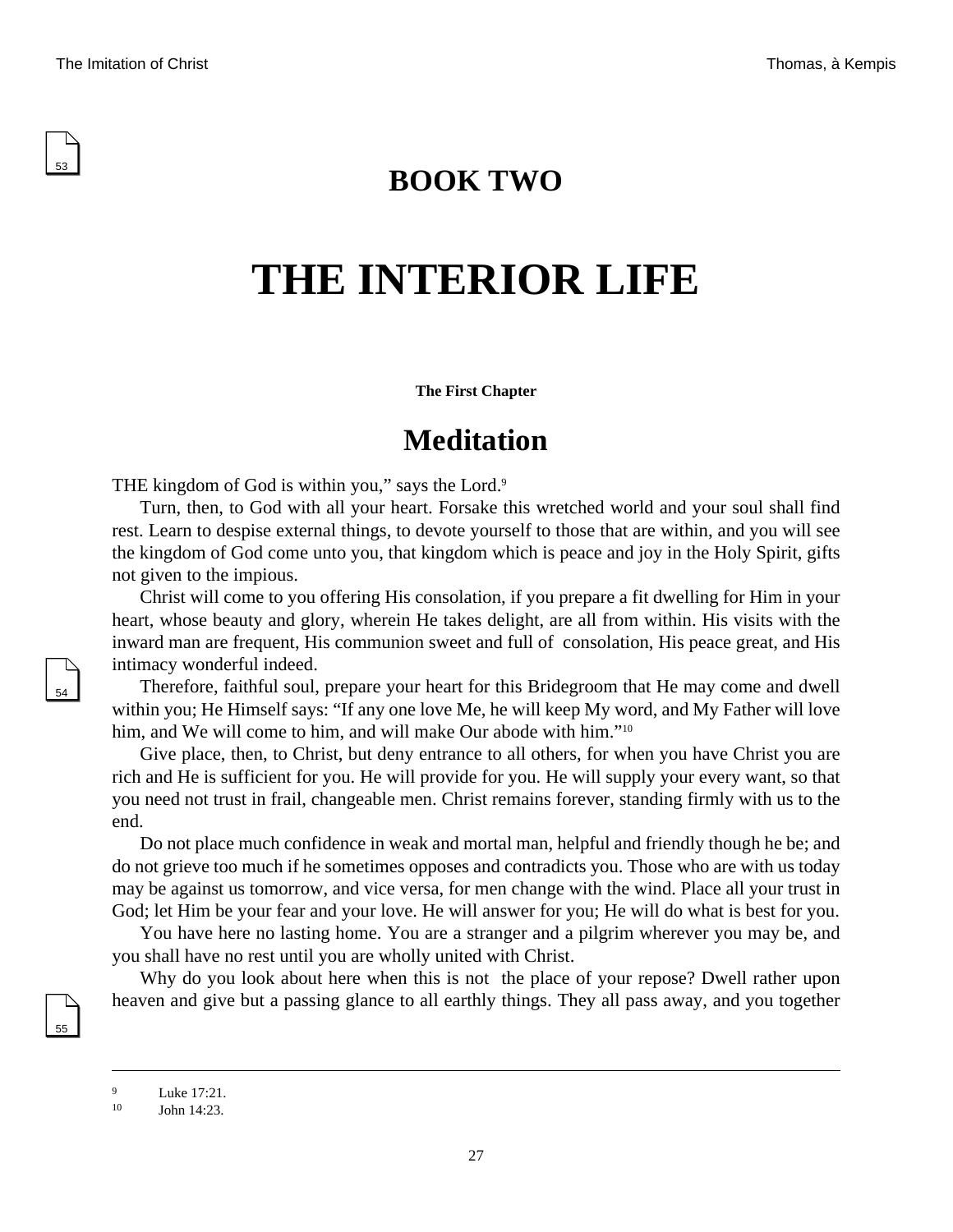with them. Take care, then, that you do not cling to them lest you be entrapped and perish. Fix your mind on the Most High, and pray unceasingly to Christ.

If you do not know how to meditate on heavenly things, direct your thoughts to Christ's passion and willingly behold His sacred wounds. If you turn devoutly to the wounds and precious stigmata of Christ, you will find great comfort in suffering, you will mind but little the scorn of men, and you will easily bear their slanderous talk.

When Christ was in the world, He was despised by men; in the hour of need He was forsaken by acquaintances and left by friends to the depths of scorn. He was willing to suffer and to be despised; do you dare to complain of anything? He had enemies and defamers; do you want everyone to be your friend, your benefactor? How can your patience be rewarded if no adversity test it? How can you be a friend of Christ if you are not willing to suffer any hardship? Suffer with Christ and for Christ if you wish to reign with Him.

Had you but once entered into perfect communion with Jesus or tasted a little of His ardent love, you would care nothing at all for your own comfort or discomfort but would rejoice in the reproach you suffer; for love of Him makes a man despise himself.

A man who is a lover of Jesus and of truth, a truly interior man who is free from uncontrolled affections, can turn to God at will and rise above himself to enjoy spiritual peace.

He who tastes life as it really is, not as men say or think it is, is indeed wise with the wisdom of God rather than of men.

He who learns to live the interior life and to take little account of outward things, does not seek special places or times to perform devout exercises. A spiritual man quickly recollects himself because he has never wasted his attention upon externals. No outside work, no business that cannot wait stands in his way. He adjusts himself to things as they happen. He whose disposition is well ordered cares nothing about the strange, perverse behavior of others, for a man is upset and distracted only in proportion as he engrosses himself in externals.

<span id="page-33-0"></span>If all were well with you, therefore, and if you were purified from all sin, everything would tend to your good and be to your profit. But because you are as yet neither entirely dead to self nor free from all earthly affection, there is much that often displeases and disturbs you. Nothing so mars and defiles the heart of man as impure attachment to created things. But if you refuse external consolation, you will be able to contemplate heavenly things and often to experience interior joy.

**The Second Chapter**

### **Humility**

BE NOT troubled about those who are with you or against you, but take care that God be with you in everything you do. Keep your conscience clear and God will protect you, for the malice of man cannot harm one whom God wishes to help. If you know how to suffer in silence, you will undoubtedly experience God's help. He knows when and how to deliver you; therefore, place yourself in His hands, for it is a divine prerogative to help men and free them from all distress.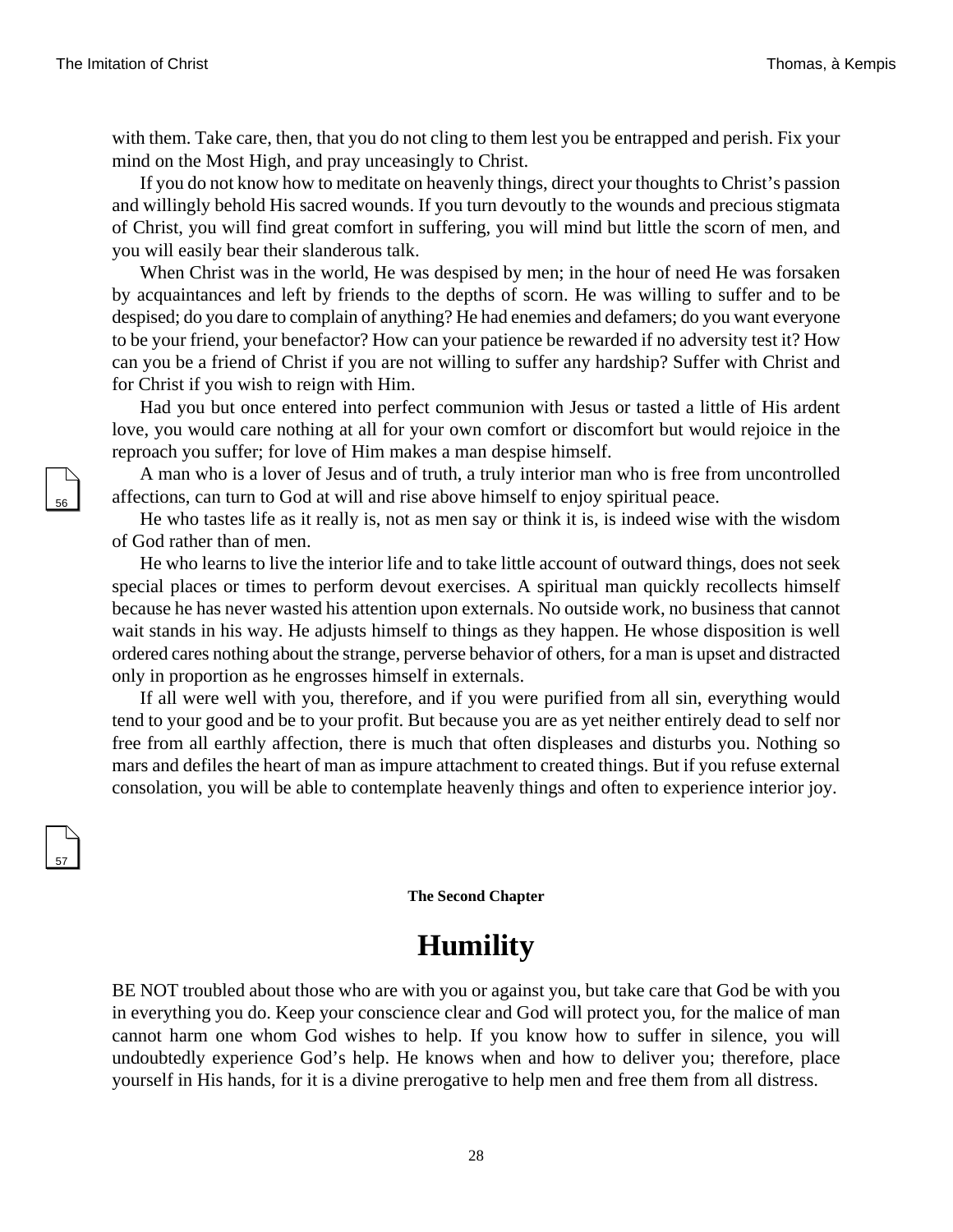It is often good for us to have others know our faults and rebuke them, for it gives us greater humility. When a man humbles himself because of his faults, he easily placates those about him and readily appeases those who are angry with him.

It is the humble man whom God protects and liberates; it is the humble whom He loves and consoles. To the humble He turns and upon them bestows great grace, that after their humiliation He may raise them up to glory. He reveals His secrets to the humble, and with kind invitation bids them come to Him. Thus, the humble man enjoys peace in the midst of many vexations, because his trust is in God, not in the world. Hence, you must not think that you have made any progress until you look upon yourself as inferior to all others.

#### **The Third Chapter**

#### **Goodness and Peace in Man**

<span id="page-34-0"></span>FIRST keep peace with yourself; then you will be able to bring peace to others. A peaceful man does more good than a learned man. Whereas a passionate man turns even good to evil and is quick to believe evil, the peaceful man, being good himself, turns all things to good.

The man who is at perfect ease is never suspicious, but the disturbed and discontented spirit is upset by many a suspicion. He neither rests himself nor permits others to do so. He often says what ought not to be said and leaves undone what ought to be done. He is concerned with the duties of others but neglects his own.

Direct your zeal, therefore, first upon yourself; then you may with justice exercise it upon those about you. You are well versed in coloring your own actions with excuses which you will not accept from others, though it would be more just to accuse yourself and excuse your brother. If you wish men to bear with you, you must bear with them. Behold, how far you are from true charity and humility which does not know how to be angry with anyone, or to be indignant save only against self!

It is no great thing to associate with the good and gentle, for such association is naturally pleasing. Everyone enjoys a peaceful life and prefers persons of congenial habits. But to be able to live at peace with harsh and perverse men, or with the undisciplined and those who irritate us, is a great grace, a praiseworthy and manly thing.

Some people live at peace with themselves and with their fellow men, but others are never at peace with themselves nor do they bring it to anyone else. These latter are a burden to everyone, but they are more of a burden to themselves. A few, finally, live at peace with themselves and try to restore it to others.

Now, all our peace in this miserable life is found in humbly enduring suffering rather than in being free from it. He who knows best how to suffer will enjoy the greater peace, because he is the conqueror of himself, the master of the world, a friend of Christ, and an heir of heaven.

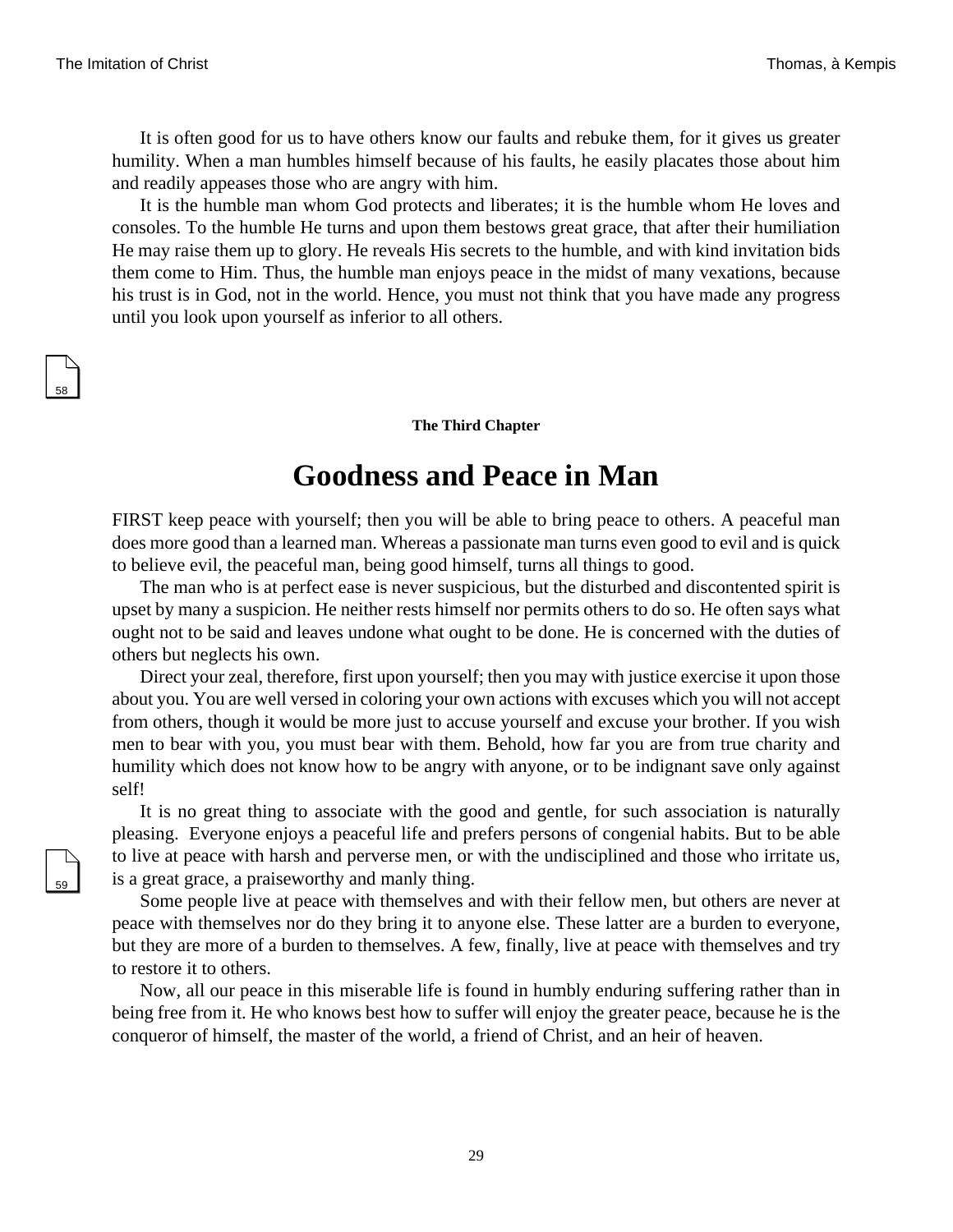#### **The Fourth Chapter**

#### **Purity of Mind and Unity of Purpose**

<span id="page-35-0"></span>A MAN is raised up from the earth by two wings—simplicity and purity. There must be simplicity in his intention and purity in his desires. Simplicity leads to God, purity embraces and enjoys Him.

If your heart is free from ill-ordered affection, no good deed will be difficult for you. If you aim at and seek after nothing but the pleasure of God and the welfare of your neighbor, you will enjoy freedom within.

If your heart were right, then every created thing would be a mirror of life for you and a book of holy teaching, for there is no creature so small and worthless that it does not show forth the goodness of God. If inwardly you were good and pure, you would see all things clearly and understand them rightly, for a pure heart penetrates to heaven and hell, and as a man is within, so he judges what is without. If there be joy in the world, the pure of heart certainly possess it; and if there be anguish and affliction anywhere, an evil conscience knows it too well.

<span id="page-35-1"></span>As iron cast into fire loses its rust and becomes glowing white, so he who turns completely to God is stripped of his sluggishness and changed into a new man. When a man begins to grow lax, he fears a little toil and welcomes external comfort, but when he begins perfectly to conquer himself and to walk bravely in the ways of God, then he thinks those things less difficult which he thought so hard before.

**The Fifth Chapter**

#### **Ourselves**

WE MUST not rely too much upon ourselves, for grace and understanding are often lacking in us. We have but little inborn light, and this we quickly lose through negligence. Often we are not aware that we are so blind in heart. Meanwhile we do wrong, and then do worse in excusing it. At times we are moved by passion, and we think it zeal. We take others to task for small mistakes, and overlook greater ones in ourselves. We are quick enough to feel and brood over the things we suffer from others, but we think nothing of how much others suffer from us. If a man would weigh his own deeds fully and rightly, he would find little cause to pass severe judgment on others.

The interior man puts the care of himself before all other concerns, and he who attends to himself carefully does not find it hard to hold his tongue about others. You will never be devout of heart unless you are thus silent about the affairs of others and pay particular attention to yourself. If you attend wholly to God and yourself, you will be little disturbed by what you see about you.

Where are your thoughts when they are not upon yourself? And after attending to various things, what have you gained if you have neglected self? If you wish to have true peace of mind and unity of purpose, you must cast all else aside and keep only yourself before your eyes.

 $60$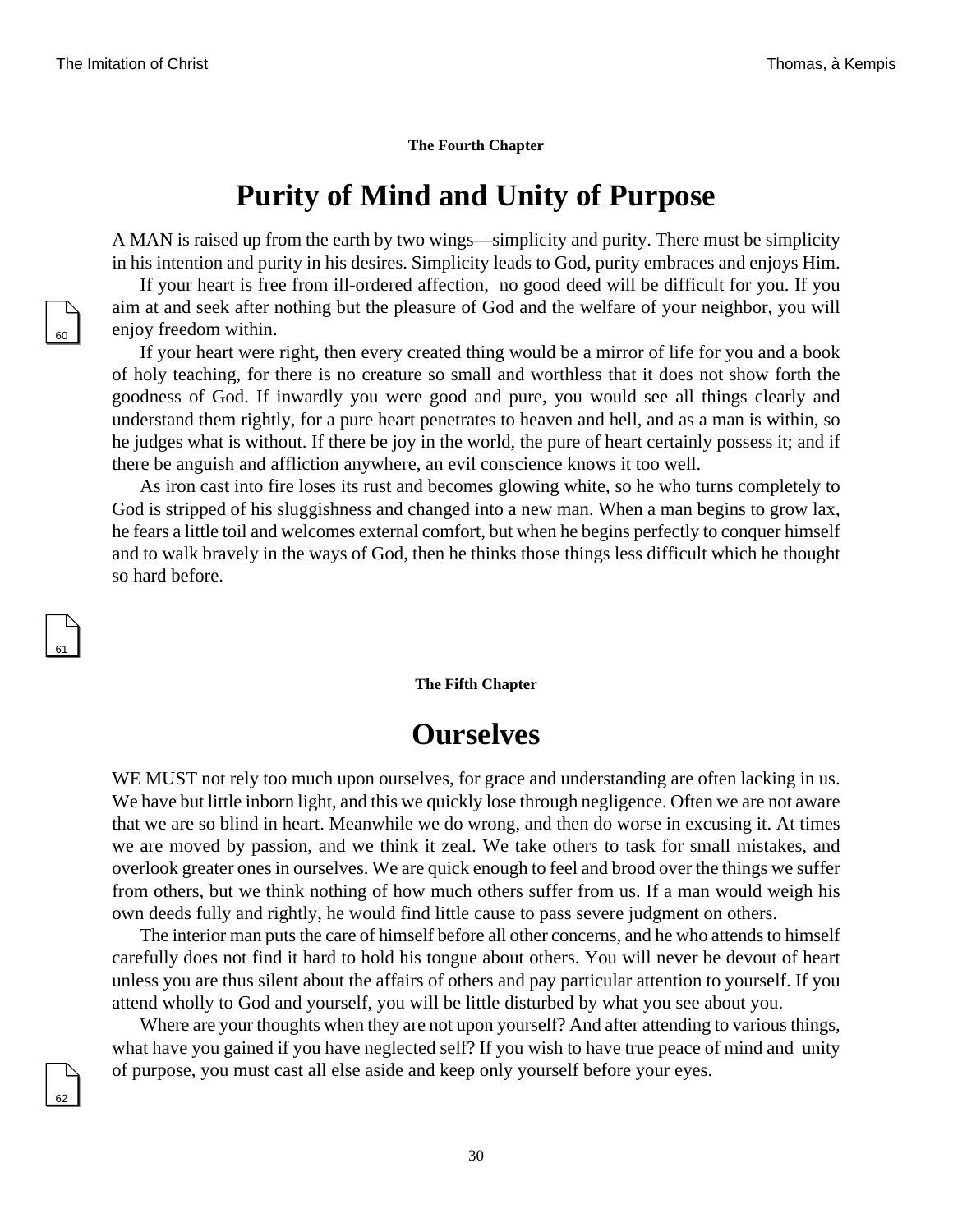64

You will make great progress if you keep yourself free from all temporal cares, for to value anything that is temporal is a great mistake. Consider nothing great, nothing high, nothing pleasing, nothing acceptable, except God Himself or that which is of God. Consider the consolations of creatures as vanity, for the soul that loves God scorns all things that are inferior to Him. God alone, the eternal and infinite, satisfies all, bringing comfort to the soul and true joy to the body.

**The Sixth Chapter**

### **The Joy of a Good Conscience**

THE glory of a good man is the testimony of a good conscience. Therefore, keep your conscience good and you will always enjoy happiness, for a good conscience can bear a great deal and can bring joy even in the midst of adversity. But an evil conscience is ever restive and fearful.

Sweet shall be your rest if your heart does not reproach you.

Do not rejoice unless you have done well. Sinners never experience true interior joy or peace, for "there is no peace to the wicked," says the Lord.11 Even if they say: "We are at peace, no evil shall befall us and no one dares to hurt us," do not believe them; for the wrath of God will arise quickly, and their deeds will be brought to naught and their thoughts will perish.

To glory in adversity is not hard for the man who loves, for this is to glory in the cross of the Lord. But the glory given or received of men is short lived, and the glory of the world is ever companioned by sorrow. The glory of the good, however, is in their conscience and not in the lips of men, for the joy of the just is from God and in God, and their gladness is founded on truth.

The man who longs for the true, eternal glory does not care for that of time; and he who seeks passing fame or does not in his heart despise it, undoubtedly cares little for the glory of heaven.

He who minds neither praise nor blame possesses great peace of heart and, if his conscience is good, he will easily be contented and at peace.

Praise adds nothing to your holiness, nor does blame take anything from it. You are what you are, and you cannot be said to be better than you are in God's sight. If you consider well what you are within, you will not care what men say about you. They look to appearances but God looks to the heart. They consider the deed but God weighs the motive.

It is characteristic of a humble soul always to do good and to think little of itself. It is a mark of great purity and deep faith to look for no consolation in created things. The man who desires no justification from without has clearly entrusted himself to God: "For not he who commendeth himself is approved," says St. Paul, "but he whom God commendeth."<sup>12</sup>

To walk with God interiorly, to be free from any external affection—this is the state of the inward man.

<sup>11</sup> [Isa. 48:22.](http://www.ccel.org/b/bible/asv/xml/asv.Isa.48.xml#Isa.48.22)

<sup>12</sup> [2 Cor. 10:18](http://www.ccel.org/b/bible/asv/xml/asv.iiCor.10.xml#iiCor.10.18).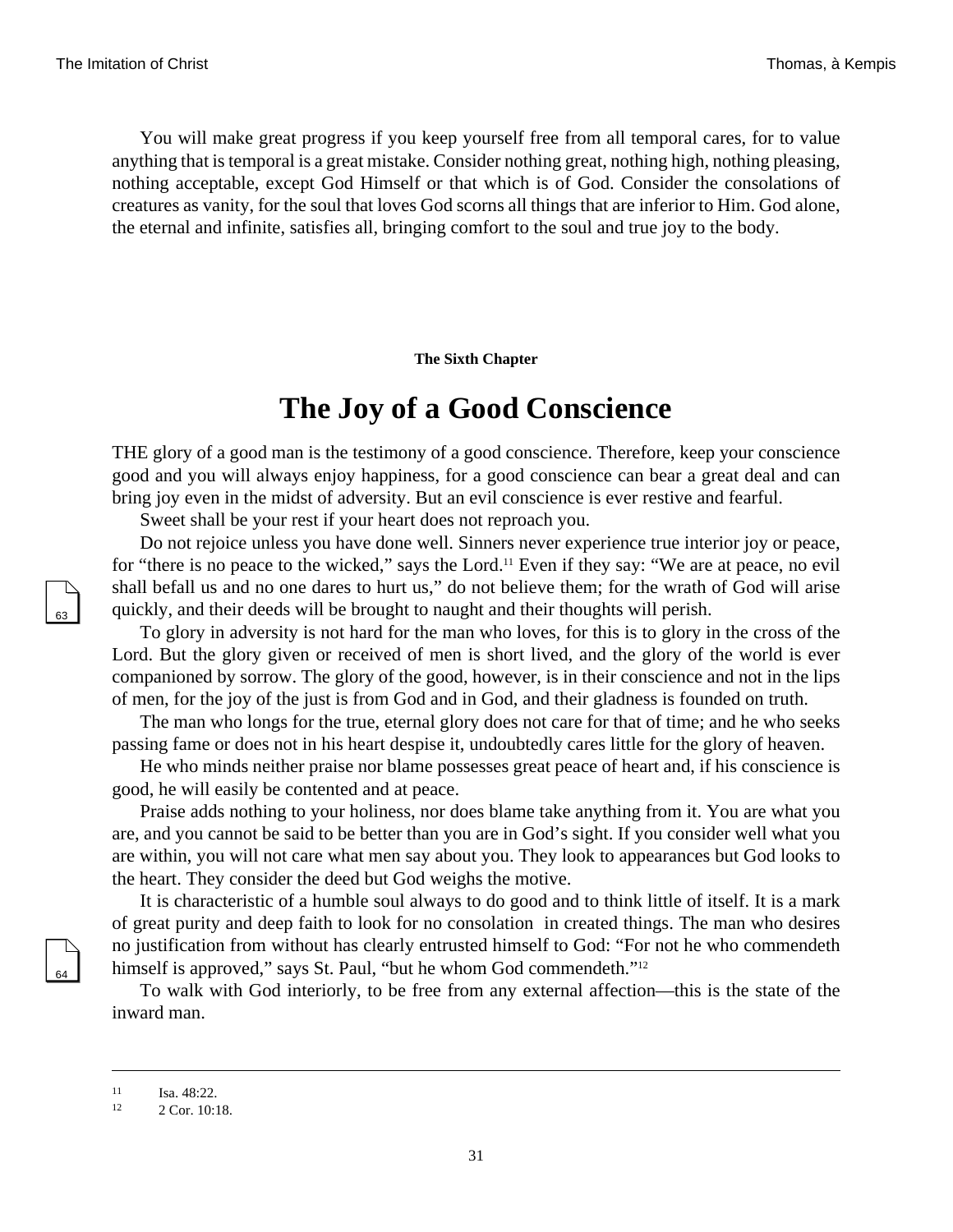### **The Seventh Chapter**

### **Loving Jesus Above All Things**

BLESSED is he who appreciates what it is to love Jesus and who despises himself for the sake of Jesus. Give up all other love for His, since He wishes to be loved alone above all things.

Affection for creatures is deceitful and inconstant, but the love of Jesus is true and enduring. He who clings to a creature will fall with its frailty, but he who gives himself to Jesus will ever be strengthened.

Love Him, then; keep Him as a friend. He will not leave you as others do, or let you suffer lasting death. Sometime, whether you will or not, you will have to part with everything. Cling, therefore, to Jesus in life and death; trust yourself to the glory of Him who alone can help you when all others fail.

Your Beloved is such that He will not accept what belongs to another—He wants your heart for Himself alone, to be enthroned therein as King in His own right. If you but knew how to free yourself entirely from all creatures, Jesus would gladly dwell within you.

You will find, apart from Him, that nearly all the trust you place in men is a total loss. Therefore, neither confide in nor depend upon a wind-shaken reed, for "all flesh is grass"13 and all its glory, like the flower of grass, will fade away.

You will quickly be deceived if you look only to the outward appearance of men, and you will often be disappointed if you seek comfort and gain in them. If, however, you seek Jesus in all things, you will surely find Him. Likewise, if you seek yourself, you will find yourself—to your own ruin. For the man who does not seek Jesus does himself much greater harm than the whole world and all his enemies could ever do.

**The Eighth Chapter**

# **The Intimate Friendship of Jesus**

WHEN Jesus is near, all is well and nothing seems difficult. When He is absent, all is hard. When Jesus does not speak within, all other comfort is empty, but if He says only a word, it brings great consolation.



<sup>13</sup> [Isa. 15:6.](http://www.ccel.org/b/bible/asv/xml/asv.Isa.15.xml#Isa.15.6)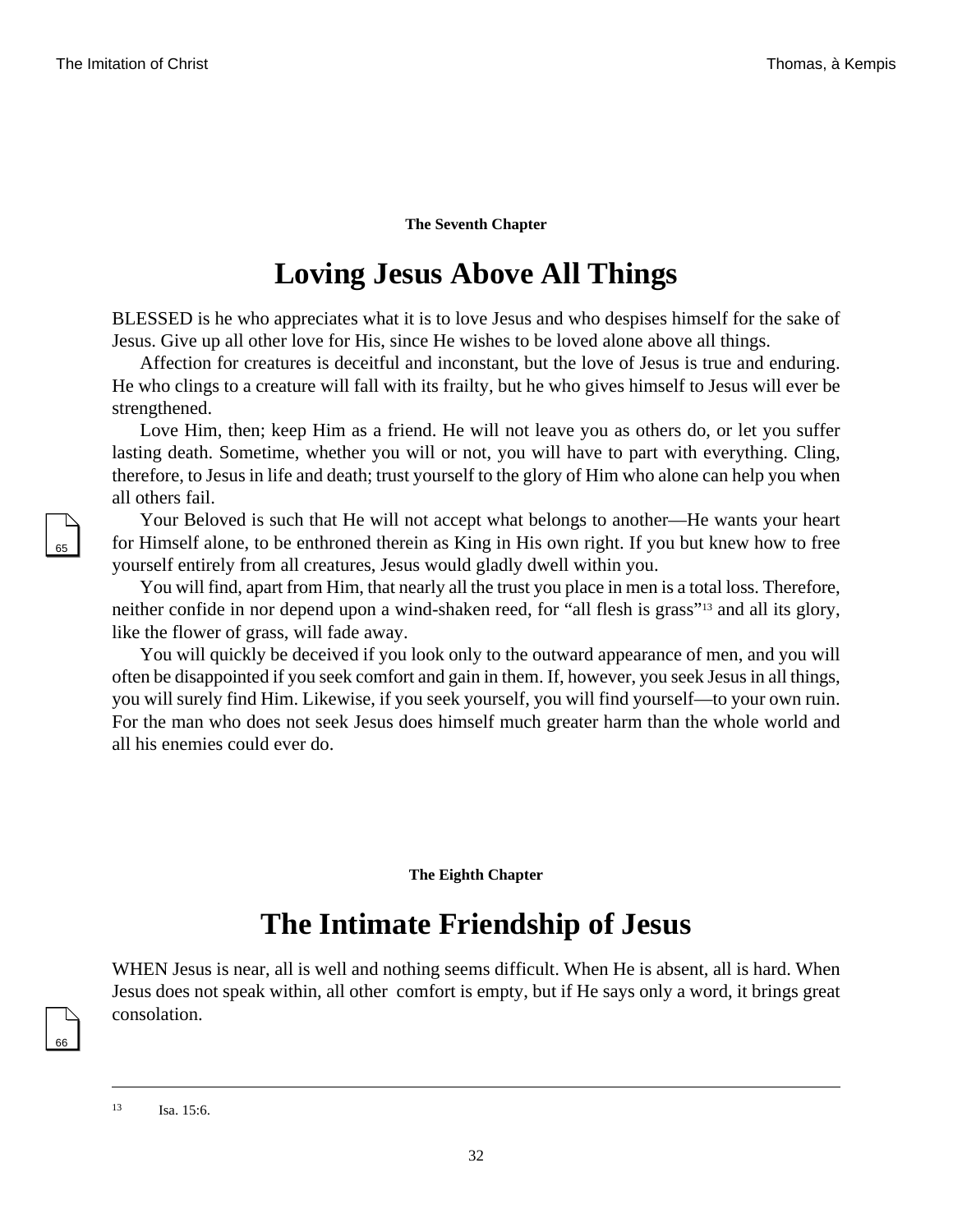Did not Mary Magdalen rise at once from her weeping when Martha said to her: "The Master is come, and calleth for thee"?14 Happy is the hour when Jesus calls one from tears to joy of spirit.

How dry and hard you are without Jesus! How foolish and vain if you desire anything but Him! Is it not a greater loss than losing the whole world? For what, without Jesus, can the world give you? Life without Him is a relentless hell, but living with Him is a sweet paradise. If Jesus be with you, no enemy can harm you.

He who finds Jesus finds a rare treasure, indeed, a good above every good, whereas he who loses Him loses more than the whole world. The man who lives without Jesus is the poorest of the poor, whereas no one is so rich as the man who lives in His grace.

It is a great art to know how to converse with Jesus, and great wisdom to know how to keep Him. Be humble and peaceful, and Jesus will be with you. Be devout and calm, and He will remain with you. You may quickly drive Him away and lose His grace, if you turn back to the outside world. And, if you drive Him away and lose Him, to whom will you go and whom will you then seek as a friend? You cannot live well without a friend, and if Jesus be not your friend above all else, you will be very sad and desolate. Thus, you are acting foolishly if you trust or rejoice in any other. Choose the opposition of the whole world rather than offend Jesus. Of all those who are dear to you, let Him be your special love. Let all things be loved for the sake of Jesus, but Jesus for His own sake.

Jesus Christ must be loved alone with a special love for He alone, of all friends, is good and faithful. For Him and in Him you must love friends and foes alike, and pray to Him that all may know and love Him.

Never desire special praise or love, for that belongs to God alone Who has no equal. Never wish that anyone's affection be centered in you, nor let yourself be taken up with the love of anyone, but let Jesus be in you and in every good man. Be pure and free within, unentangled with any creature.

You must bring to God a clean and open heart if you wish to attend and see how sweet the Lord is. Truly you will never attain this happiness unless His grace prepares you and draws you on so that you may forsake all things to be united with Him alone.

When the grace of God comes to a man he can do all things, but when it leaves him he becomes poor and weak, abandoned, as it were, to affliction. Yet, in this condition he should not become dejected or despair. On the contrary, he should calmly await the will of God and bear whatever befalls him in praise of Jesus Christ, for after winter comes summer, after night, the day, and after the storm, a great calm.

**The Ninth Chapter**

## **Wanting No Share in Comfort**

67

<sup>14</sup> [John 11:28.](http://www.ccel.org/b/bible/asv/xml/asv.John.11.xml#John.11.28)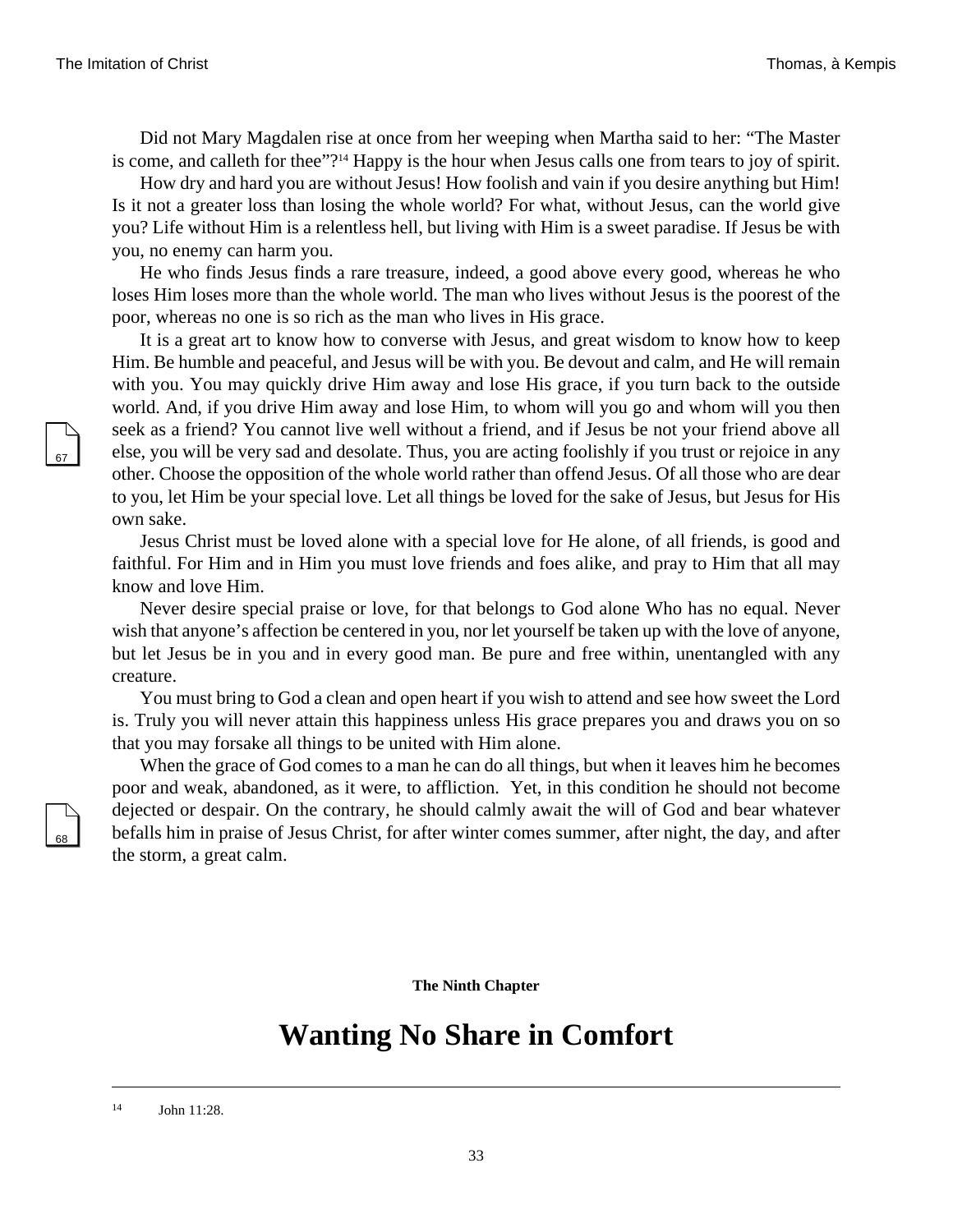70

IT IS not hard to spurn human consolation when we have the divine. It is, however, a very great thing indeed to be able to live without either divine or human comforting and for the honor of God willingly to endure this exile of heart, not to seek oneself in anything, and to think nothing of one's own merit.

Does it matter much, if at the coming of grace, you are cheerful and devout? This is an hour desired by all, for he whom the grace of God sustains travels easily enough. What wonder if he feel no burden when borne up by the Almighty and led on by the Supreme Guide! For we are always glad to have something to comfort us, and only with difficulty does a man divest himself of self.

The holy martyr, Lawrence, with his priest, conquered the world because he despised everything in it that seemed pleasing to him, and for love of Christ patiently suffered the great high priest of God, Sixtus, whom he loved dearly, to be taken from him. Thus, by his love for the Creator he overcame the love of man, and chose instead of human consolation the good pleasure of God. So you, too, must learn to part with an intimate and much-needed friend for the love of God. Do not take it to heart when you are deserted by a friend, knowing that in the end we must all be parted from one another.

A man must fight long and bravely against himself before he learns to master himself fully and to direct all his affections toward God. When he trusts in himself, he easily takes to human consolation. The true lover of Christ, however, who sincerely pursues virtue, does not fall back upon consolations nor seek such pleasures of sense, but prefers severe trials and hard labors for the sake of Christ.

When, therefore, spiritual consolation is given by God, receive it gratefully, but understand that it is His gift and not your meriting. Do not exult, do not be overjoyed, do not be presumptuous, but be the humbler for the gift, more careful and wary in all your actions, for this hour will pass and temptation will come in its wake.

When consolation is taken away, do not at once despair but wait humbly and patiently for the heavenly visit, since God can restore to you more abundant solace.

This is neither new nor strange to one who knows God's ways, for such change of fortune often visited the great saints and prophets of old. Thus there was one who, when grace was with him, declared: "In my prosperity I said: 'I shall never be moved.'" But when grace was taken away, he adds what he experienced in himself: "Thou didst hide Thy face, and I was troubled." Meanwhile he does not despair; rather he prays more earnestly to the Lord, saying: "To Thee, O Lord, will I cry; and I will make supplication to my God." At length, he receives the fruit of his prayer, and testifying that he was heard, says "The Lord hath heard, and hath had mercy on me: the Lord became my helper." And how was he helped? "Thou hast turned," he says, "my mourning into joy, and hast surrounded me with gladness."<sup>15</sup>

If this is the case with great saints, we who are weak and poor ought not to despair because we are fervent at times and at other times cold, for the spirit comes and goes according to His will. Of this the blessed Job declared: "Thou visitest him early in the morning, and Thou provest him suddenly."<sup>16</sup>

<sup>15</sup> [Ps. 29:7-12](http://www.ccel.org/b/bible/asv/xml/asv.Ps.29.xml#Ps.29.7).

<sup>16</sup> [Job 7:18.](http://www.ccel.org/b/bible/asv/xml/asv.Job.7.xml#Job.7.18)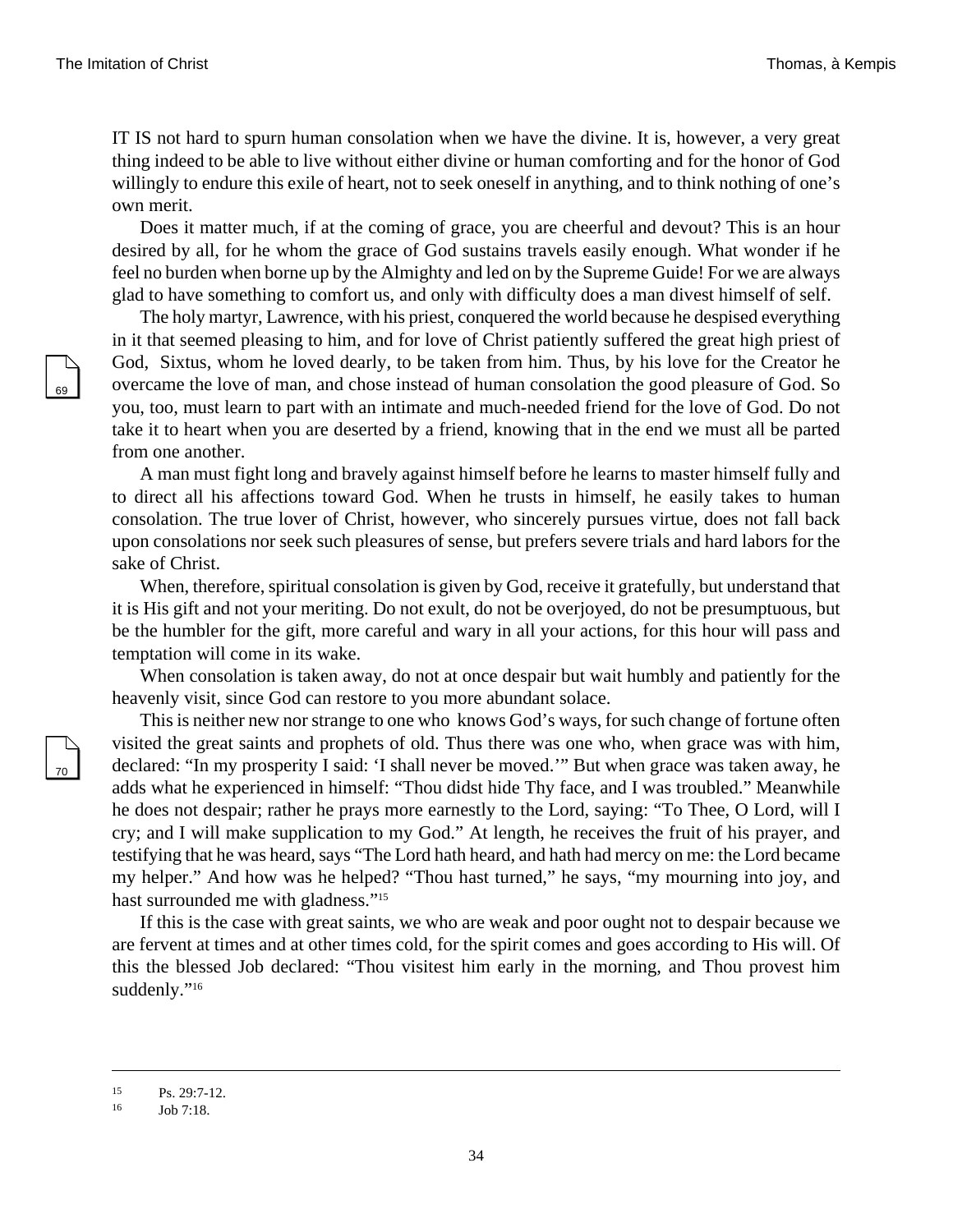72

73

In what can I hope, then, or in whom ought I trust, save only in the great mercy of God and the hope of heavenly grace? For though I have with me good men, devout brethren, faithful friends, holy books, beautiful treatises, sweet songs and hymns, all these help and please but little when I am abandoned by grace and left to my poverty. At such times there is no better remedy than patience and resignation of self to the will of God.

I have never met a man so religious and devout that he has not experienced at some time a withdrawal of grace and felt a lessening of fervor. No saint was so sublimely rapt and enlightened as not to be tempted before and after. He, indeed, is not worthy of the sublime contemplation of God who has not been tried by some tribulation for the sake of God. For temptation is usually the sign preceding the consolation that is to follow, and heavenly consolation is promised to all those proved by temptation. "To him that overcometh," says Christ, "I will give to eat of the Tree of Life."<sup>17</sup> Divine consolation, then, is given in order to make a man braver in enduring adversity, and temptation follows in order that he may not pride himself on the good he has done.

The devil does not sleep, nor is the flesh yet dead; therefore, you must never cease your preparation for battle, because on the right and on the left are enemies who never rest.

### **The Tenth Chapter**

# **Appreciating God's Grace**

WHY do you look for rest when you were born to work? Resign yourself to patience rather than to comfort, to carrying your cross rather than to enjoyment.

What man in the world, if he could always have them, would not readily accept consolation and spiritual joy, benefits which excel all earthly delights and pleasures of the body? The latter, indeed, are either vain or base, while spiritual joys, born of virtue and infused by God into pure minds, are alone truly pleasant and noble.

Now, since the moment of temptation is always nigh, since false freedom of mind and overconfidence in self are serious obstacles to these visitations from heaven, a man can never enjoy them just as he wishes.

God does well in giving the grace of consolation, but man does evil in not returning everything gratefully to God. Thus, the gifts of grace cannot flow in us when we are ungrateful to the Giver, when we do not return them to the Fountainhead. Grace is always given to him who is duly grateful, and what is wont to be given the humble will be taken away from the proud.

I do not desire consolation that robs me of contrition, nor do I care for contemplation that leads to pride, for not all that is high is holy, nor is all that is sweet good, nor every desire pure, nor all that is dear to us pleasing to God. I accept willingly the grace whereby I become more humble and contrite, more willing to renounce self.

The man who has been taught by the gift of grace, and who learns by the lash of its withdrawal, will never dare to attribute any good to himself, but will rather admit his poverty and emptiness.

<sup>17</sup> [Apoc. 2:7.](http://www.ccel.org/b/bible/asv/xml/asv.Rev.2.xml#Rev.2.7)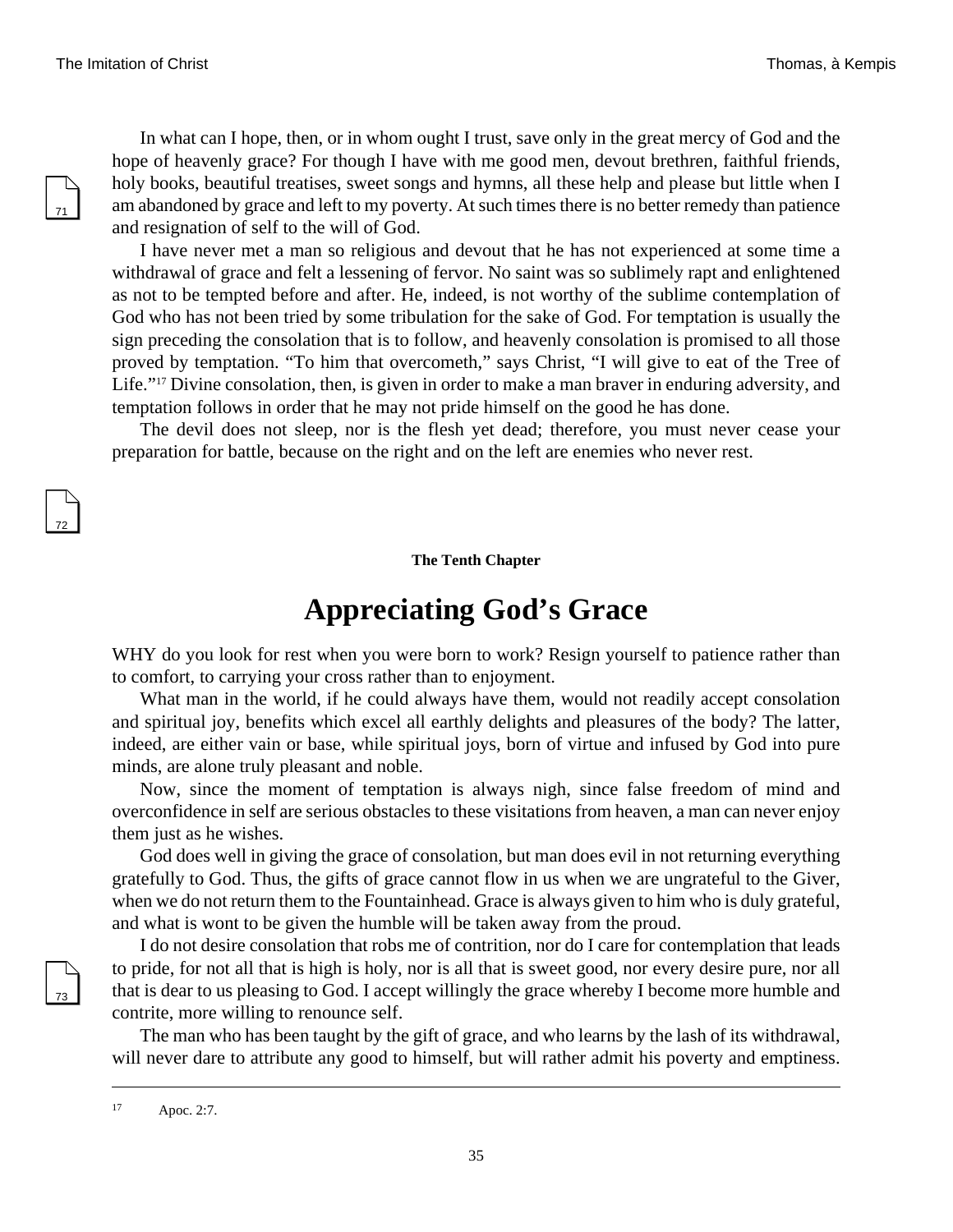Give to God what is God's and ascribe to yourself what is yours. Give Him thanks, then, for His grace, but place upon yourself alone the blame and the punishment your fault deserves.

Always take the lowest place and the highest will be given you, for the highest cannot exist apart from the lowest. The saints who are greatest before God are those who consider themselves the least, and the more humble they are within themselves, so much the more glorious they are. Since they do not desire vainglory, they are full of truth and heavenly glory. Being established and strengthened in God, they can by no means be proud. They attribute to God whatever good they have received; they seek no glory from one another but only that which comes from God alone. They desire above all things that He be praised in themselves and in all His saints—this is their constant purpose.

Be grateful, therefore, for the least gift and you will be worthy to receive a greater. Consider the least gift as the greatest, the most contemptible as something special. And, if you but look to the dignity of the Giver, no gift will appear too small or worthless. Even though He give punishments and scourges, accept them, because He acts for our welfare in whatever He allows to befall us.

He who desires to keep the grace of God ought to be grateful when it is given and patient when it is withdrawn. Let him pray that it return; let him be cautious and humble lest he lose it.

**The Eleventh Chapter**

### **Few Love the Cross of Jesus**

JESUS has always many who love His heavenly kingdom, but few who bear His cross. He has many who desire consolation, but few who care for trial. He finds many to share His table, but few to take part in His fasting. All desire to be happy with Him; few wish to suffer anything for Him. Many follow Him to the breaking of bread, but few to the drinking of the chalice of His passion. Many revere His miracles; few approach the shame of the Cross. Many love Him as long as they encounter no hardship; many praise and bless Him as long as they receive some comfort from Him. But if Jesus hides Himself and leaves them for a while, they fall either into complaints or into deep dejection. Those, on the contrary, who love Him for His own sake and not for any comfort of their own, bless Him in all trial and anguish of heart as well as in the bliss of consolation. Even if He should never give them consolation, yet they would continue to praise Him and wish always to give Him thanks. What power there is in pure love for Jesus—love that is free from all self-interest and self-love!

Do not those who always seek consolation deserve to be called mercenaries? Do not those who always think of their own profit and gain prove that they love themselves rather than Christ? Where can a man be found who desires to serve God for nothing? Rarely indeed is a man so spiritual as to strip himself of all things. And who shall find a man so truly poor in spirit as to be free from every creature? His value is like that of things brought from the most distant lands.

If a man give all his wealth, it is nothing; if he do great penance, it is little; if he gain all knowledge, he is still far afield; if he have great virtue and much ardent devotion, he still lacks a

74

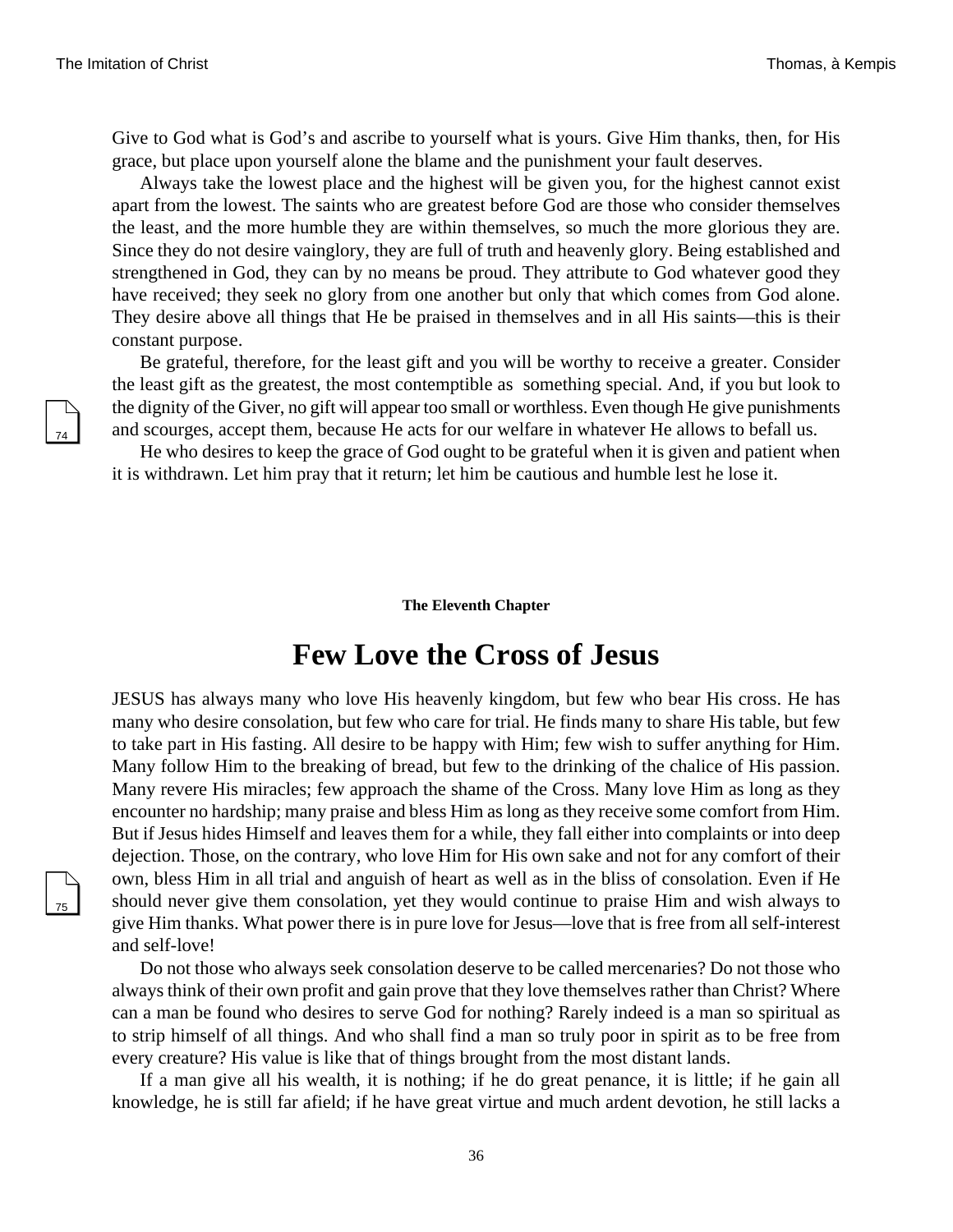great deal, and especially, the one thing that is most necessary to him. What is this one thing? That leaving all, he forsake himself, completely renounce himself, and give up all private affections. Then, when he has done all that he knows ought to be done, let him consider it as nothing, let him make little of what may be considered great; let him in all honesty call himself an unprofitable servant. For truth itself has said: "When you shall have done all these things that are commanded you, say: 'we are unprofitable servants.'"<sup>18</sup>

77

Then he will be truly poor and stripped in spirit, and with the prophet may say: "I am alone and poor."19 No one, however, is more wealthy than such a man; no one is more powerful, no one freer than he who knows how to leave all things and think of himself as the least of all.

### **The Twelfth Chapter**

### **The Royal Road of the Holy Cross**

TO MANY the saying, "Deny thyself, take up thy cross and follow Me,"20 seems hard, but it will be much harder to hear that final word: "Depart from Me, ye cursed, into everlasting fire."<sup>21</sup> Those who hear the word of the cross and follow it willingly now, need not fear that they will hear of eternal damnation on the day of judgment. This sign of the cross will be in the heavens when the Lord comes to judge. Then all the servants of the cross, who during life made themselves one with the Crucified, will draw near with great trust to Christ, the judge.

Why, then, do you fear to take up the cross when through it you can win a kingdom? In the cross is salvation, in the cross is life, in the cross is protection from enemies, in the cross is infusion of heavenly sweetness, in the cross is strength of mind, in the cross is joy of spirit, in the cross is highest virtue, in the cross is perfect holiness. There is no salvation of soul nor hope of everlasting life but in the cross.

Take up your cross, therefore, and follow Jesus, and you shall enter eternal life. He Himself opened the way before you in carrying His cross, and upon it He died for you, that you, too, might take up your cross and long to die upon it. If you die with Him, you shall also live with Him, and if you share His suffering, you shall also share His glory.

Behold, in the cross is everything, and upon your dying on the cross everything depends. There is no other way to life and to true inward peace than the way of the holy cross and daily mortification. Go where you will, seek what you will, you will not find a higher way, nor a less exalted but safer way, than the way of the holy cross. Arrange and order everything to suit your will and judgment, and still you will find that some suffering must always be borne, willingly or unwillingly, and thus you will always find the cross.

 $18$  [Luke 17:10](http://www.ccel.org/b/bible/asv/xml/asv.Luke.17.xml#Luke.17.10).<br>19 Ps 24:16

[Ps. 24:16.](http://www.ccel.org/b/bible/asv/xml/asv.Ps.24.xml#Ps.24.16)

<sup>20</sup> [Matt. 16:24](http://www.ccel.org/b/bible/asv/xml/asv.Matt.16.xml#Matt.16.24).

<sup>21</sup> [Matt. 25:41](http://www.ccel.org/b/bible/asv/xml/asv.Matt.25.xml#Matt.25.41).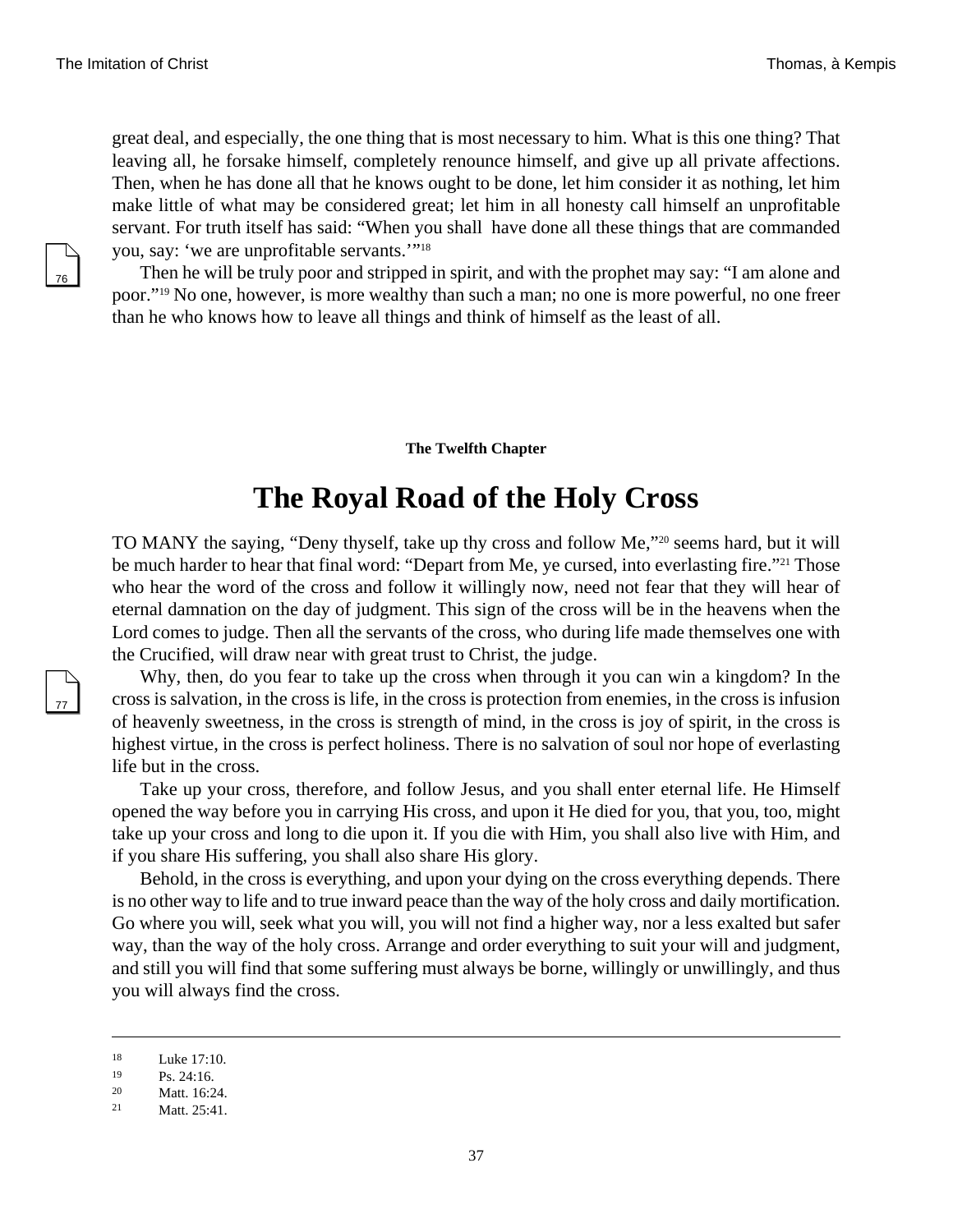79

80

Either you will experience bodily pain or you will undergo tribulation of spirit in your soul. At times you will be forsaken by God, at times troubled by those about you and, what is worse, you will often grow weary of yourself. You cannot escape, you cannot be relieved by any remedy or comfort but must bear with it as long as God wills. For He wishes you to learn to bear trial without consolation, to submit yourself wholly to Him that you may become more humble through suffering. No one understands the passion of Christ so thoroughly or heartily as the man whose lot it is to suffer the like himself.

The cross, therefore, is always ready; it awaits you everywhere. No matter where you may go, you cannot escape it, for wherever you go you take yourself with you and shall always find yourself. Turn where you will—above, below, without, or within—you will find a cross in everything, and everywhere you must have patience if you would have peace within and merit an eternal crown.

If you carry the cross willingly, it will carry and lead you to the desired goal where indeed there shall be no more suffering, but here there shall be. If you carry it unwillingly, you create a burden for yourself and increase the load, though still you have to bear it. If you cast away one cross, you will find another and perhaps a heavier one. Do you expect to escape what no mortal man can ever avoid? Which of the saints was without a cross or trial on this earth? Not even Jesus Christ, our Lord, Whose every hour on earth knew the pain of His passion. "It behooveth Christ to suffer, and to rise again from the dead, . . . and so enter into his glory."22 How is it that you look for another way than this, the royal way of the holy cross?

The whole life of Christ was a cross and a martyrdom, and do you seek rest and enjoyment for yourself? You deceive yourself, you are mistaken if you seek anything but to suffer, for this mortal life is full of miseries and marked with crosses on all sides. Indeed, the more spiritual progress a person makes, so much heavier will he frequently find the cross, because as his love increases, the pain of his exile also increases.

Yet such a man, though afflicted in many ways, is not without hope of consolation, because he knows that great reward is coming to him for bearing his cross. And when he carries it willingly, every pang of tribulation is changed into hope of solace from God. Besides, the more the flesh is distressed by affliction, so much the more is the spirit strengthened by inward grace. Not infrequently a man is so strengthened by his love of trials and hardship in his desire to conform to the cross of Christ, that he does not wish to be without sorrow or pain, since he believes he will be the more acceptable to God if he is able to endure more and more grievous things for His sake.

It is the grace of Christ, and not the virtue of man, which can and does bring it about that through fervor of spirit frail flesh learns to love and to gain what it naturally hates and shuns.

To carry the cross, to love the cross, to chastise the body and bring it to subjection, to flee honors, to endure contempt gladly, to despise self and wish to be despised, to suffer any adversity and loss, to desire no prosperous days on earth—this is not man's way. If you rely upon yourself, you can do none of these things, but if you trust in the Lord, strength will be given you from heaven and the world and the flesh will be made subject to your word. You will not even fear your enemy, the devil, if you are armed with faith and signed with the cross of Christ.

Set yourself, then, like a good and faithful servant of Christ, to bear bravely the cross of your Lord, Who out of love was crucified for you. Be ready to suffer many adversities and many kinds of trouble in this miserable life, for troublesome and miserable life will always be, no matter where

<sup>22</sup> [Luke 24:46, 26.](http://www.ccel.org/b/bible/asv/xml/asv.Luke.24.xml#Luke.24.46 Bible:Luke.24.26)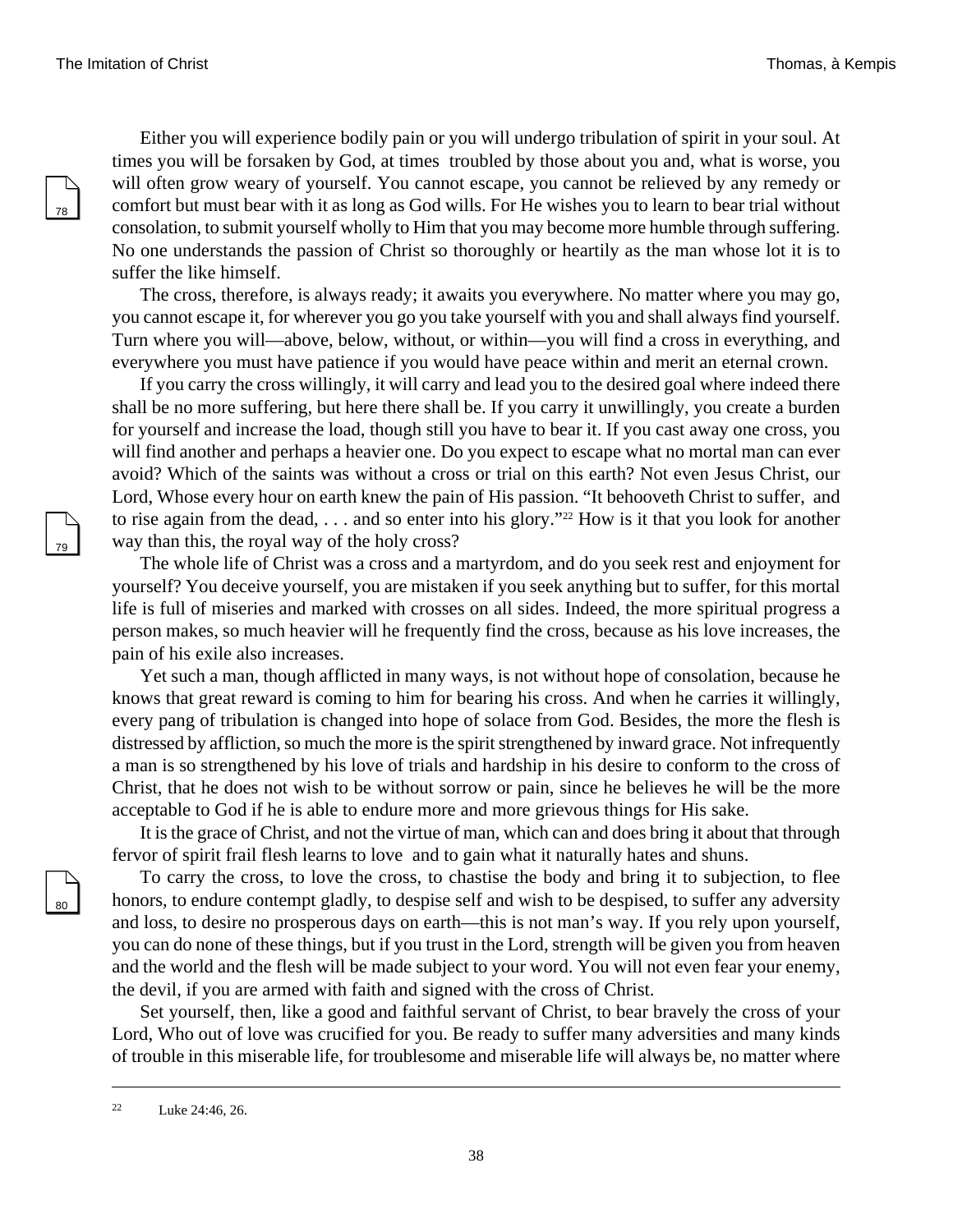82

you are; and so you will find it wherever you may hide. Thus it must be; and there is no way to evade the trials and sorrows of life but to bear them.

Drink the chalice of the Lord with affection it you wish to be His friend and to have part with Him. Leave consolation to God; let Him do as most pleases Him. On your part, be ready to bear sufferings and consider them the greatest consolation, for even though you alone were to undergo them all, the sufferings of this life are not worthy to be compared with the glory to come.

When you shall have come to the point where suffering is sweet and acceptable for the sake of Christ, then consider yourself fortunate, for you have found paradise on earth. But as long as suffering irks you and you seek to escape, so long will you be unfortunate, and the tribulation you seek to evade will follow you everywhere. If you put your mind to the things you ought to consider, that is, to suffering and death, you would soon be in a better state and would find peace.

Although you were taken to the third heaven with Paul, you were not thereby insured against suffering. Jesus said: "I will show him how great things he must suffer for My name's sake."23 To suffer, then, remains your lot, if you mean to love Jesus and serve Him forever.

If you were but worthy to suffer something for the name of Jesus, what great glory would be in store for you, what great joy to all the saints of God, what great edification to those about you! For all men praise patience though there are few who wish to practice it.

With good reason, then, ought you to be willing to suffer a little for Christ since many suffer much more for the world.

Realize that you must lead a dying life; the more a man dies to himself, the more he begins to live unto God.

No man is fit to enjoy heaven unless he has resigned himself to suffer hardship for Christ. Nothing is more acceptable to God, nothing more helpful for you on this earth than to suffer willingly for Christ. If you had to make a choice, you ought to wish rather to suffer for Christ than to enjoy many consolations, for thus you would be more like Christ and more like all the saints. Our merit and progress consist not in many pleasures and comforts but rather in enduring great afflictions and sufferings.

If, indeed, there were anything better or more useful for man's salvation than suffering, Christ would have shown it by word and example. But He clearly exhorts the disciples who follow Him and all who wish to follow Him to carry the cross, saying: "If any man will come after Me, let him deny himself, and take up his cross daily, and follow Me."<sup>24</sup>

When, therefore, we have read and searched all that has been written, let this be the final conclusion—that through much suffering we must enter into the kingdom of God.

<sup>23</sup> [Acts 9:16.](http://www.ccel.org/b/bible/asv/xml/asv.Acts.9.xml#Acts.9.16)

<sup>24</sup> [Luke 9:23.](http://www.ccel.org/b/bible/asv/xml/asv.Luke.9.xml#Luke.9.23)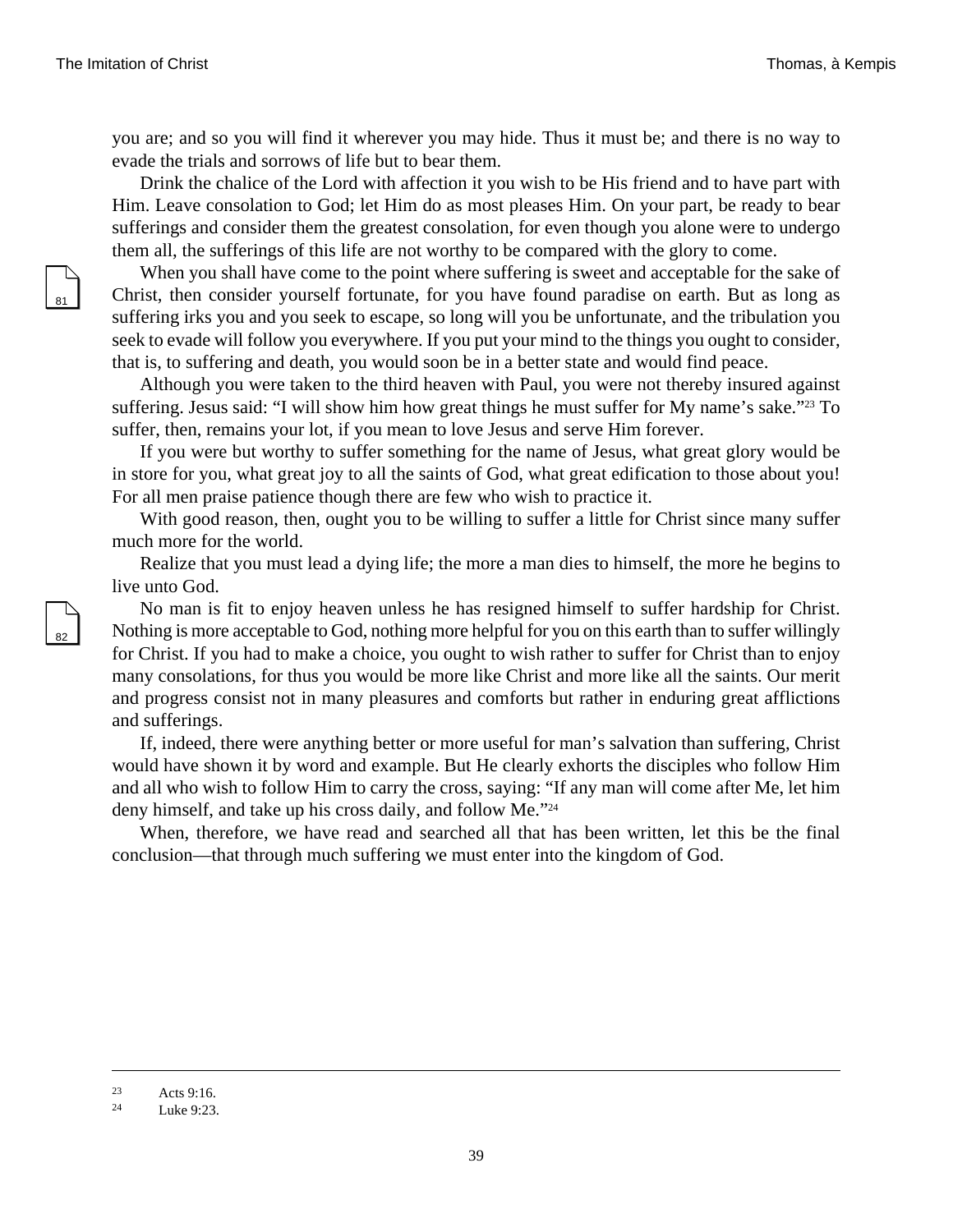

# <sup>83</sup> **BOOK THREE**

# **INTERNAL CONSOLATION**

**The First Chapter**

## **The Inward Conversation of Christ with the Faithful Soul**

I WILL hear what the Lord God will speak in me."<sup>25</sup>

Blessed is the soul who hears the Lord speaking within her, who receives the word of consolation from His lips. Blessed are the ears that catch the accents of divine whispering, and pay no heed to the murmurings of this world. Blessed indeed are the ears that listen, not to the voice which sounds without, but to the truth which teaches within. Blessed are the eyes which are closed to exterior things and are fixed upon those which are interior. Blessed are they who penetrate inwardly, who try daily to prepare themselves more and more to understand mysteries. Blessed are they who long to give their time to God, and who cut themselves off from the hindrances of the world.

84

Consider these things, my soul, and close the door of your senses, so that you can hear what the Lord your God speaks within you. "I am your salvation," says your Beloved. "I am your peace and your life. Remain with Me and you will find peace. Dismiss all passing things and seek the eternal. What are all temporal things but snares? And what help will all creatures be able to give you if you are deserted by the Creator?" Leave all these things, therefore, and make yourself pleasing and faithful to your Creator so that you may attain to true happiness.

**The Second Chapter**

## **Truth Speaks Inwardly Without the Sound of Words**

**The Disciple**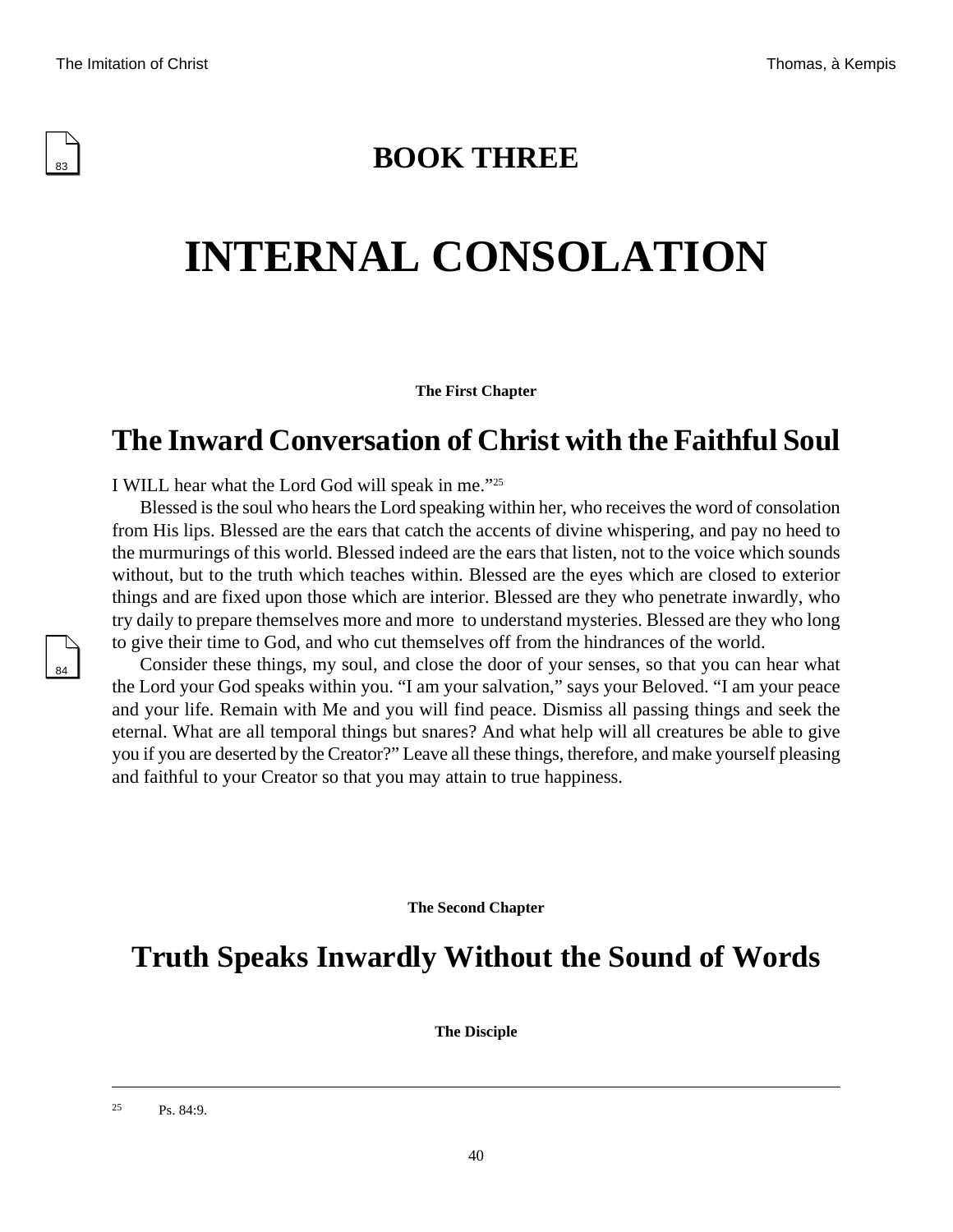86

SPEAK, Lord, for Thy servant heareth."<sup>26</sup> "I am Thy servant. Give me understanding that I may know Thine ordinances<sup>27</sup> . . . Incline my heart to Thine ordinances<sup>28</sup> . . . Let Thy speech distil as the dew."<sup>29</sup>

The children of Israel once said to Moses: "Speak thou to us and we will hear thee: let not the Lord speak to us, lest we die."<sup>30</sup>

Not so, Lord, not so do I pray. Rather with Samuel the prophet I entreat humbly and earnestly: "Speak, Lord, for Thy servant heareth." Do not let Moses or any of the prophets speak to me; but You speak, O Lord God, Who inspired and enlightened all the prophets; for You alone, without them, can instruct me perfectly, whereas they, without You, can do nothing. They, indeed, utter fine words, but they cannot impart the spirit. They do indeed speak beautifully, but if You remain silent they cannot inflame the heart. They deliver the message; You lay bare the sense. They place before us mysteries, but You unlock their meaning. They proclaim commandments; You help us to keep them. They point out the way; You give strength for the journey. They work only outwardly; You instruct and enlighten our hearts. They water on the outside; You give the increase.

They cry out words; You give understanding to the hearer.

Let not Moses speak to me, therefore, but You, the Lord my God, everlasting truth, speak lest I die and prove barren if I am merely given outward advice and am not inflamed within; lest the word heard and not kept, known and not loved, believed and not obeyed, rise up in judgment against me.

Speak, therefore, Lord, for Your servant listens. "Thou hast the words of eternal life."31 Speak to me for the comfort of my soul and for the amendment of my life, for Your praise, Your glory, and Your everlasting honor.

### **The Third Chapter**

# **Listen Humbly to the Words of God. Many Do Not Heed Them**

### **The Voice of Christ**

MY CHILD, hear My words, words of greatest sweetness surpassing all the knowledge of the philosophers and wise men of earth. My words are spirit and life, and they are not to be weighed

 $\frac{26}{27}$  [1 Kings 3:9](http://www.ccel.org/b/bible/asv/xml/asv.iKgs.3.xml#iKgs.3.9).

[Ps. 118:125](http://www.ccel.org/b/bible/asv/xml/asv.Ps.118.xml#Ps.118.125).

 $\frac{28}{29}$  [Ps. 118:36](http://www.ccel.org/b/bible/asv/xml/asv.Ps.118.xml#Ps.118.36).

[Deut. 32:2.](http://www.ccel.org/b/bible/asv/xml/asv.Deut.32.xml#Deut.32.2)

<sup>30</sup> [Exod. 20:19](http://www.ccel.org/b/bible/asv/xml/asv.Exod.20.xml#Exod.20.19).

<sup>31</sup> [John 6:69](http://www.ccel.org/b/bible/asv/xml/asv.John.6.xml#John.6.69).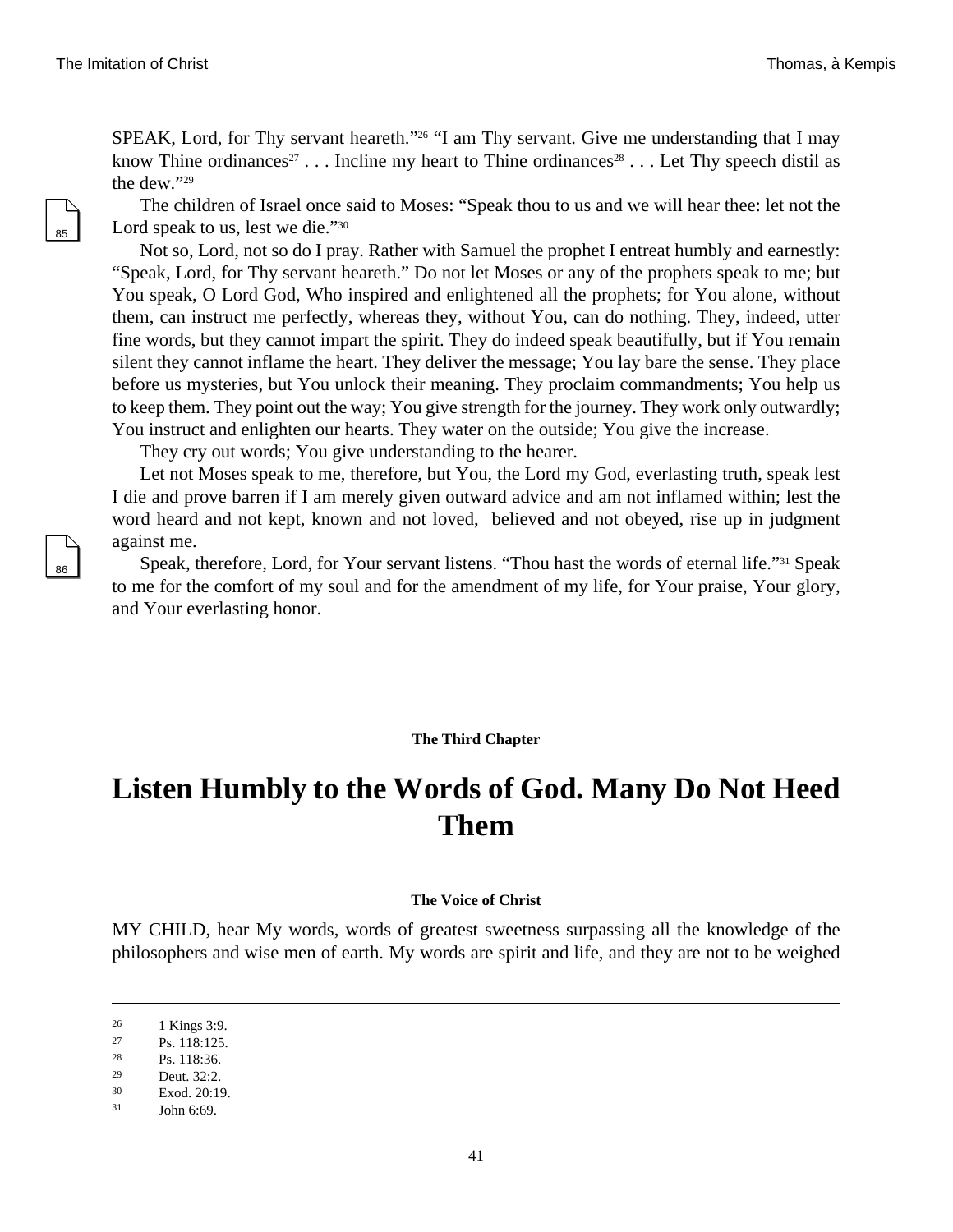by man's understanding. They are not to be invoked in vanity but are to be heard in silence, and accepted with all humility and with great affection.

### **The Disciple**

"Happy is the man whom Thou admonishest, O Lord, and teachest out of Thy law, to give him peace from the days of evil,"32 and that he be not desolate on earth.

### **The Voice of Christ**

I taught the prophets from the beginning, and even to this day I continue to speak to all men. But many are hardened. Many are deaf to My voice. Most men listen more willingly to the world than to God. They are more ready to follow the appetite of their flesh than the good pleasure of God. The world, which promises small and passing things, is served with great eagerness: I promise great and eternal things and the hearts of men grow dull. Who is there that serves and obeys Me in all things with as great care as that with which the world and its masters are served?

"Be thou ashamed, O Sidon, for the sea speaketh."33 And if you ask why, listen to the cause: for a small gain they travel far; for eternal life many will scarcely lift a foot from the ground. They seek a petty reward, and sometimes fight shamefully in law courts for a single piece of money. They are not afraid to work day and night for a trifle or an empty promise. But, for an unchanging good, for a reward beyond estimate, for the greatest honor and for glory everlasting, it must be said to their shame that men begrudge even the least fatigue. Be ashamed, then, lazy and complaining servant, that they should be found more eager for perdition than you are for life, that they rejoice more in vanity than you in truth.

Sometimes indeed their expectations fail them, but My promise never deceives, nor does it send away empty-handed him who trusts in Me. What I have promised I will give. What I have said I will fulfill, if only a man remain faithful in My love to the end. I am the rewarder of all the good, the strong approver of all who are devoted to Me.

Write My words in your heart and meditate on them earnestly, for in time of temptation they will be very necessary. What you do not understand when you read, you will learn in the day of visitation. I am wont to visit My elect in two ways—by temptation and by consolation. To them I read two lessons daily—one reproving their vices, the other exhorting them to progress in virtue. He who has My words and despises them has that which shall condemn him on the last day.

### **A Prayer for the Grace of Devotion**

O Lord my God, You are all my good. And who am I that I should dare to speak to You? I am Your poorest and meanest servant, a vile worm, much more poor and contemptible than I know or dare to say. Yet remember me, Lord, because I am nothing, I have nothing, and I can do nothing. You alone are good, just, and holy. You can do all things, You give all things, You fill all things: only the sinner do You leave empty-handed. Remember Your tender mercies and fill my heart with



<sup>32</sup> [Ps. 93:12.](http://www.ccel.org/b/bible/asv/xml/asv.Ps.93.xml#Ps.93.12)

<sup>33</sup> [Isa. 23:4.](http://www.ccel.org/b/bible/asv/xml/asv.Isa.23.xml#Isa.23.4)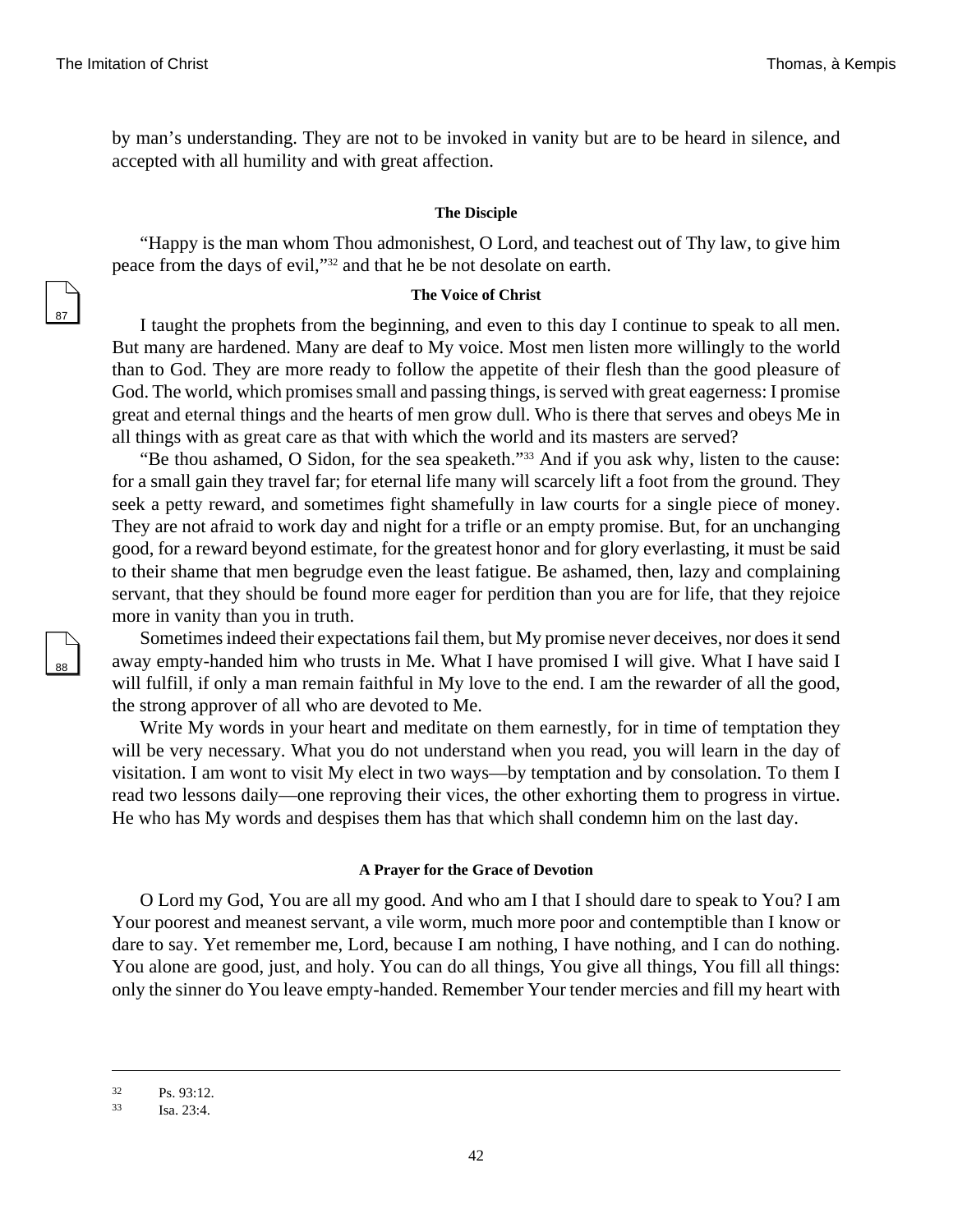

Your grace, You Who will not allow Your works to be in vain. How can I bear this life of misery unless You comfort me with Your mercy and grace? Do not turn Your face from me. Do not delay Your visitation. Do not withdraw Your consolation, lest in Your sight my soul become as desert land. Teach me, Lord, to do Your will. Teach me to live worthily and humbly in Your sight, for You are my wisdom Who know me truly, and Who knew me even before the world was made and before I was born into it.

**The Fourth Chapter**

## **We Must Walk Before God in Humility and Truth**

### **The Voice of Christ**

MY CHILD, walk before Me in truth, and seek Me always in the simplicity of your heart. He who walks before Me in truth shall be defended from the attacks of evil, and the truth shall free him from seducers and from the slanders of wicked men. For if the truth has made you free, then you shall be free indeed, and you shall not care for the vain words of men.

### **The Disciple**

O Lord, it is true. I ask that it be with me as You say. Let your truth teach me. Let it guard me, and keep me safe to the end. Let it free me from all evil affection and badly ordered love, and I shall walk with You in great freedom of heart.

### **The Voice of Christ**

I shall teach you those things which are right and pleasing to Me. Consider your sins with great displeasure and sorrow, and never think yourself to be someone because of your good works. You are truly a sinner. You are subject to many passions and entangled in them. Of yourself you always tend to nothing. You fall quickly, are quickly overcome, quickly troubled, and quickly undone. You have nothing in which you can glory, but you have many things for which you should think yourself vile, for you are much weaker than you can comprehend. Hence, let none of the things you do seem great to you. Let nothing seem important or precious or desirable except that which is everlasting. Let the eternal truth please you above all things, and let your extreme unworthiness always displease you. Fear nothing, abhor nothing, and fly nothing as you do your own vices and sins; these should be more unpleasant for you than any material losses.

Some men walk before Me without sincerity. Led on by a certain curiosity and arrogance, they wish to know My secrets and to understand the high things of God, to the neglect of themselves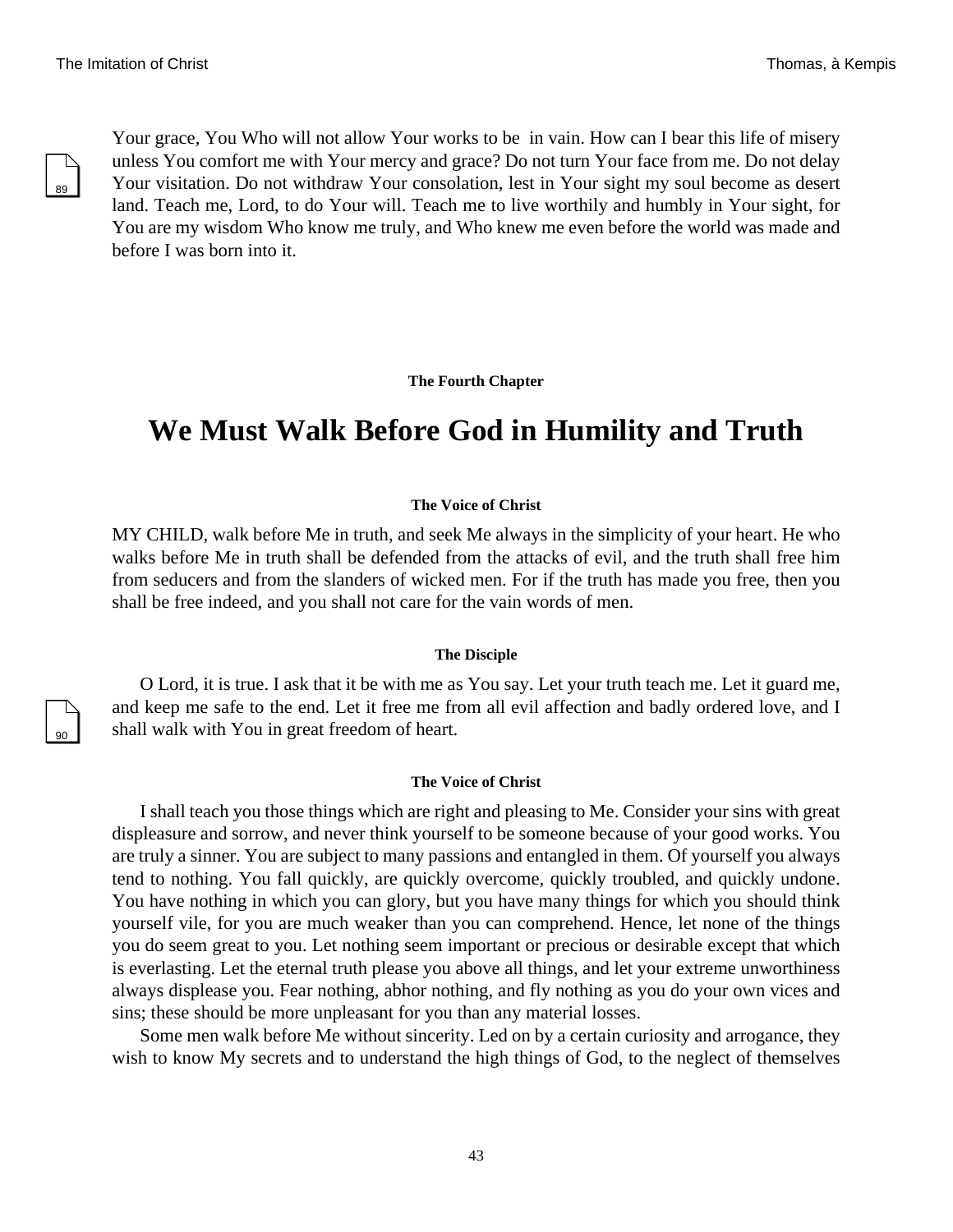and their own salvation. Through their own pride and curiosity, and because I am against them, such men often fall into great temptations and sins.

Fear the judgments of God! Dread the wrath of the Almighty! Do not discuss the works of the Most High, but examine your sins—in what serious things you have offended and how many good things you have neglected.

Some carry their devotion only in books, some in pictures, some in outward signs and figures. Some have Me on their lips when there is little of Me in their hearts. Others, indeed, with enlightened understanding and purified affections, constantly long for everlasting things; they are unwilling to hear of earthly affairs and only with reluctance do they serve the necessities of nature. These sense what the Spirit of truth speaks within them: for He teaches them to despise earthly things and to love those of heaven, to neglect the world, and each day and night to desire heaven.

**The Fifth Chapter**

### **The Wonderful Effect of Divine Love**

#### **The Disciple**

I BLESS You, O heavenly Father, Father of my Lord Jesus Christ, for having condescended to remember me, a poor creature. Thanks to You, O Father of mercies, God of all consolation, Who with Your comfort sometimes refresh me, who am not worthy of it. I bless You always and glorify You with Your only-begotten Son and the Holy Spirit, the Paraclete, forever and ever.

Ah, Lord God, my holy Lover, when You come into my heart, all that is within me will rejoice. You are my glory and the exultation of my heart. You are my hope and refuge in the day of my tribulation. But because my love is as yet weak and my virtue imperfect, I must be strengthened and comforted by You. Visit me often, therefore, and teach me Your holy discipline. Free me from evil passions and cleanse my heart of all disorderly affection so that, healed and purified within, I may be fit to love, strong to suffer, and firm to persevere.

Love is an excellent thing, a very great blessing, indeed. It makes every difficulty easy, and bears all wrongs with equanimity. For it bears a burden without being weighted and renders sweet all that is bitter. The noble love of Jesus spurs to great deeds and excites longing for that which is more perfect. Love tends upward; it will not be held down by anything low. Love wishes to be free and estranged from all worldly affections, lest its inward sight be obstructed, lest it be entangled in any temporal interest and overcome by adversity.

Nothing is sweeter than love, nothing stronger or higher or wider; nothing is more pleasant, nothing fuller, and nothing better in heaven or on earth, for love is born of God and cannot rest except in God, Who is above all created things.

One who is in love flies, runs, and rejoices; he is free, not bound. He gives all for all and possesses all in all, because he rests in the one sovereign Good, Who is above all things, and from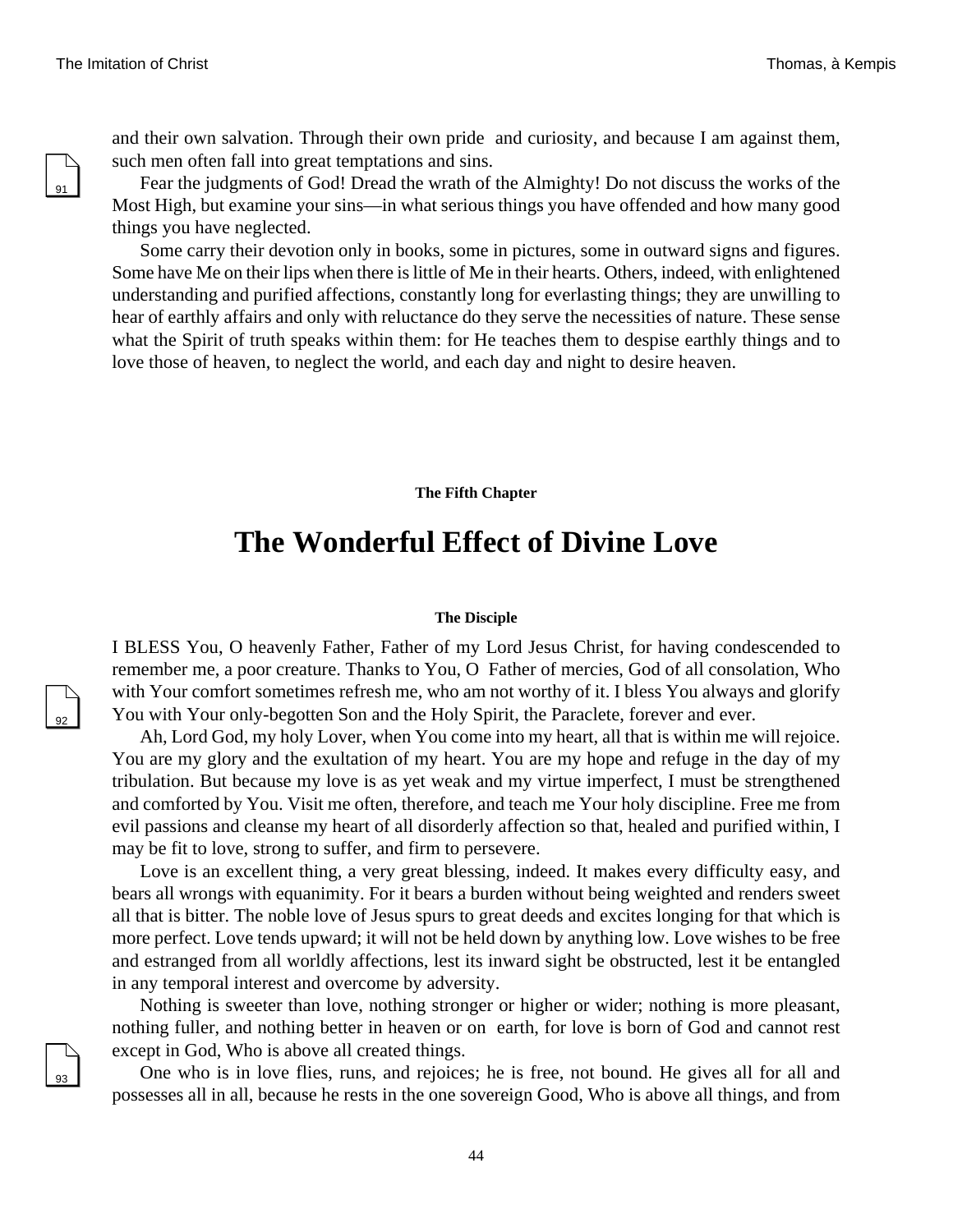$Q_{\mathcal{A}}$ 

95

Whom every good flows and proceeds. He does not look to the gift but turns himself above all gifts to the Giver.

Love often knows no limits but overflows all bounds. Love feels no burden, thinks nothing of troubles, attempts more than it is able, and does not plead impossibility, because it believes that it may and can do all things. For this reason, it is able to do all, performing and effecting much where he who does not love fails and falls.

Love is watchful. Sleeping, it does not slumber. Wearied, it is not tired. Pressed, it is not straitened. Alarmed, it is not confused, but like a living flame, a burning torch, it forces its way upward and passes unharmed through every obstacle.

If a man loves, he will know the sound of this voice. For this warm affection of soul is a loud voice crying in the ears of God, and it says: "My God, my love, You are all mine and I am all Yours. Give me an increase of love, that I may learn to taste with the inward lips of my heart how sweet it is to love, how sweet to be dissolved in love and bathe in it. Let me be rapt in love. Let me rise above self in great fervor and wonder. Let me sing the hymn of love, and let me follow You, my Love, to the heights. Let my soul exhaust itself in praising You, rejoicing out of love. Let me love You more than myself, and let me not love myself except for Your sake. In You let me love all those who truly love You, as the law of love, which shines forth from You, commands."

Love is swift, sincere, kind, pleasant, and delightful. Love is strong, patient and faithful, prudent, long-suffering, and manly. Love is never self-seeking, for in whatever a person seeks himself there he falls from love. Love is circumspect, humble, and upright. It is neither soft nor light, nor intent upon vain things. It is sober and chaste, firm and quiet, guarded in all the senses. Love is subject and obedient to superiors. It is mean and contemptible in its own eyes, devoted and thankful to God; always trusting and hoping in Him even when He is distasteful to it, for there is no living in love without sorrow. He who is not ready to suffer all things and to stand resigned to the will of the Beloved is not worthy to be called a lover. A lover must embrace willingly all that is difficult and bitter for the sake of the Beloved, and he should not turn away from Him because of adversities.

**The Sixth Chapter**

### **The Proving of a True Lover**

**The Voice of Christ**

MY CHILD, you are not yet a brave and wise lover.

**The Disciple**

Why, Lord?

**The Voice of Christ**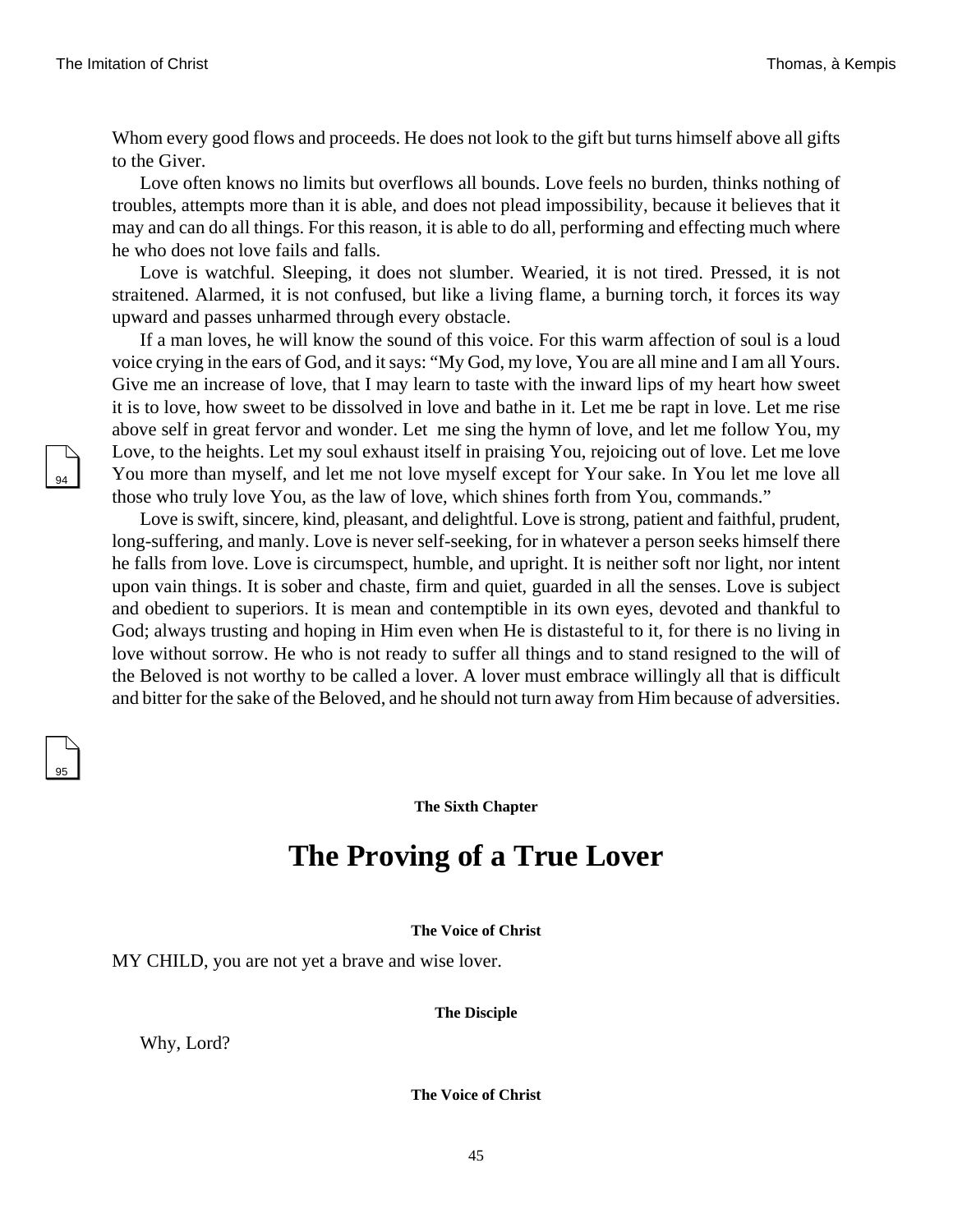97

Because, on account of a slight difficulty you give up what you have undertaken and are too eager to seek consolation.

The brave lover stands firm in temptations and pays no heed to the crafty persuasions of the enemy. As I please him in prosperity, so in adversity I am not displeasing to him. The wise lover regards not so much the gift of Him Who loves as the love of Him Who gives. He regards the affection of the Giver rather than the value of the gift, and sets his Beloved above all gifts. The noble lover does not rest in the gift but in Me Who am above every gift.

All is not lost, then, if you sometimes feel less devout than you wish toward Me or My saints. That good and sweet feeling which you sometimes have is the effect of present grace and a certain foretaste of your heavenly home. You must not lean upon it too much, because it comes and goes. But to fight against evil thoughts which attack you is a sign of virtue and great merit. Do not, therefore, let strange fantasies disturb you, no matter what they concern. Hold strongly to your resolution and keep a right intention toward God.

It is not an illusion that you are sometimes rapt in ecstasy and then quickly returned to the usual follies of your heart. For these are evils which you suffer rather than commit; and so long as they displease you and you struggle against them, it is a matter of merit and not a loss.

You must know that the old enemy tries by all means in his power to hinder your desire for good and to turn you from every devotional practice, especially from the veneration of the saints, from devout meditation on My passion, and from your firm purpose of advancing in virtue. He suggests many evil thoughts that he may cause you weariness and horror, and thus draw you away from prayer and holy reading. A humble confession displeases him and, if he could, he would make you omit Holy Communion.

Do not believe him or heed him, even though he often sets traps to deceive you. When he suggests evil, unclean things, accuse him. Say to him: "Away, unclean spirit! Shame, miserable creature! You are but filth to bring such things to my ears. Begone, most wretched seducer! You shall have no part in me, for Jesus will be my strength, and you shall be confounded. I would rather die and suffer all torments than consent to you. Be still! Be silent! Though you bring many troubles upon me I will have none of you. The Lord is my light, my salvation. Whom shall I fear? Though armies unite against me, my heart will not fear, for the Lord is my Helper, my Redeemer."

Fight like a good soldier and if you sometimes fall through weakness, rise again with greater strength than before, trusting in My most abundant grace. But beware of vain complacency and pride. For many are led into error through these faults and sometimes fall into almost perpetual blindness. Let the fall of these, who proudly presume on self, be a warning to you and a constant incentive to humility.

**The Seventh Chapter**

# **Grace Must Be Hidden Under the Mantle of Humility**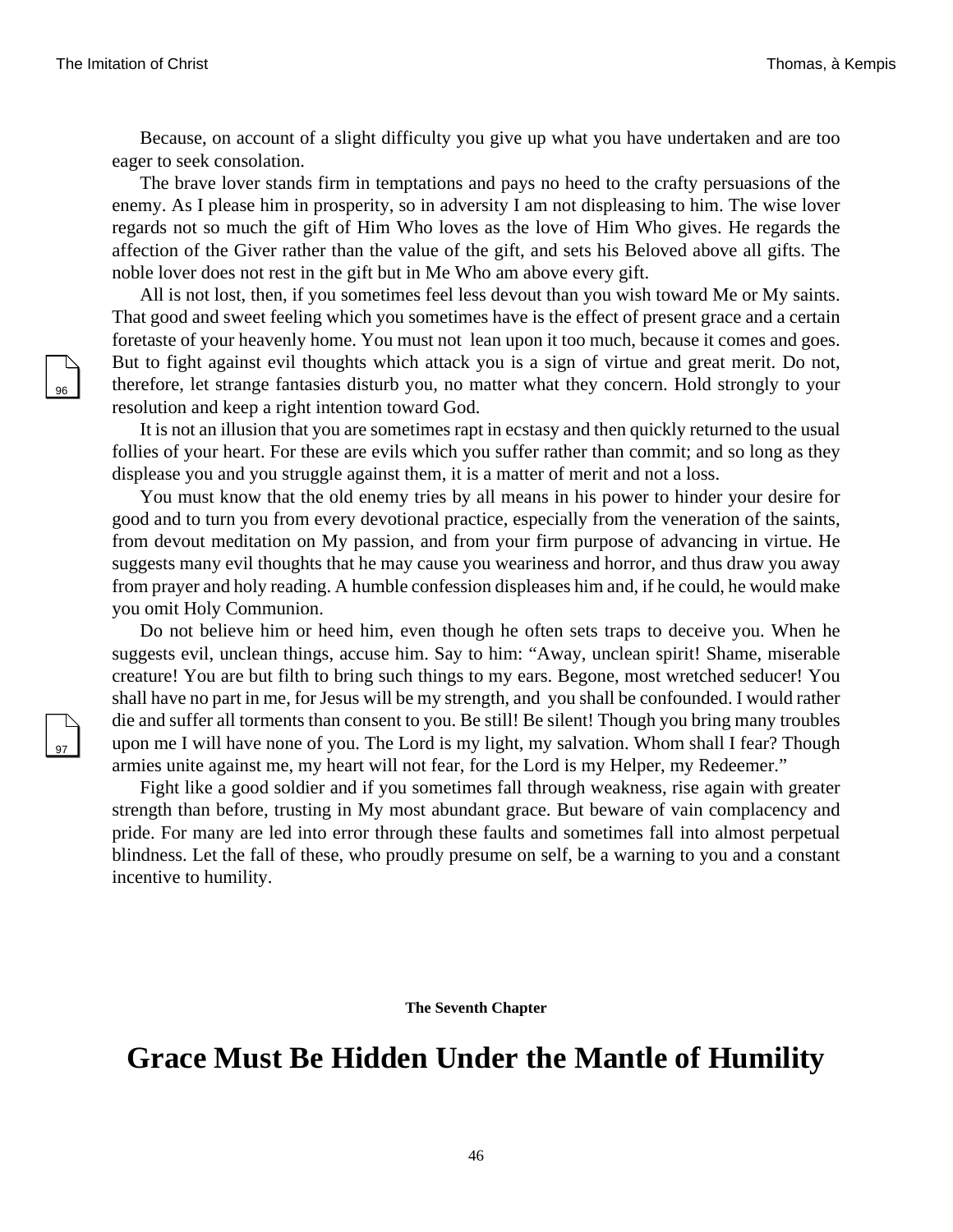#### **The Voice of Christ**

IT IS better and safer for you to conceal the grace of devotion, not to be elated by it, not to speak or think much of it, and instead to humble yourself and fear lest it is being given to one unworthy of it. Do not cling too closely to this affection, for it may quickly be changed to its opposite. When you are in grace, think how miserable and needy you are without it. Your progress in spiritual life does not consist in having the grace of consolation, but in enduring its withdrawal with humility, resignation, and patience, so that you neither become listless in prayer nor neglect your other duties in the least; but on the contrary do what you can do as well as you know how, and do not neglect yourself completely because of your dryness or anxiety of mind.

There are many, indeed, who immediately become impatient and lazy when things do not go well with them. The way of man, however, does not always lie in his own power. It is God's prerogative to give grace and to console when He wishes, as much as He wishes, and whom He wishes, as it shall please Him and no more.

Some careless persons, misusing the grace of devotion, have destroyed themselves because they wished to do more than they were able. They failed to take account of their own weakness, and followed the desire of their heart rather than the judgment of their reason. Then, because they presumed to greater things than pleased God they quickly lost His grace. They who had built their homes in heaven became helpless, vile outcasts, humbled and impoverished, that they might learn not to fly with their own wings but to trust in Mine.

They who are still new and inexperienced in the way of the Lord may easily be deceived and overthrown unless they guide themselves by the advice of discreet persons. But if they wish to follow their own notions rather than to trust in others who are more experienced, they will be in danger of a sorry end, at least if they are unwilling to be drawn from their vanity. Seldom do they who are wise in their own conceits bear humbly the guidance of others. Yet a little knowledge humbly and meekly pursued is better than great treasures of learning sought in vain complacency. It is better for you to have little than to have much which may become the source of pride.

He who gives himself up entirely to enjoyment acts very unwisely, for he forgets his former helplessness and that chastened fear of the Lord which dreads to lose a proffered grace. Nor is he very brave or wise who becomes too despondent in times of adversity and difficulty and thinks less confidently of Me than he should. He who wishes to be too secure in time of peace will often become too dejected and fearful in time of trial.

If you were wise enough to remain always humble and small in your own eyes, and to restrain and rule your spirit well, you would not fall so quickly into danger and offense.

When a spirit of fervor is enkindled within you, you may well meditate on how you will feel when the fervor leaves. Then, when this happens, remember that the light which I have withdrawn for a time as a warning to you and for My own glory may again return. Such trials are often more beneficial than if you had things always as you wish. For a man's merits are not measured by many visions or consolations, or by knowledge of the Scriptures, or by his being in a higher position than others, but by the truth of his humility, by his capacity for divine charity, by his constancy in seeking purely and entirely the honor of God, by his disregard and positive contempt of self, and more, by preferring to be despised and humiliated rather than honored by others.



99

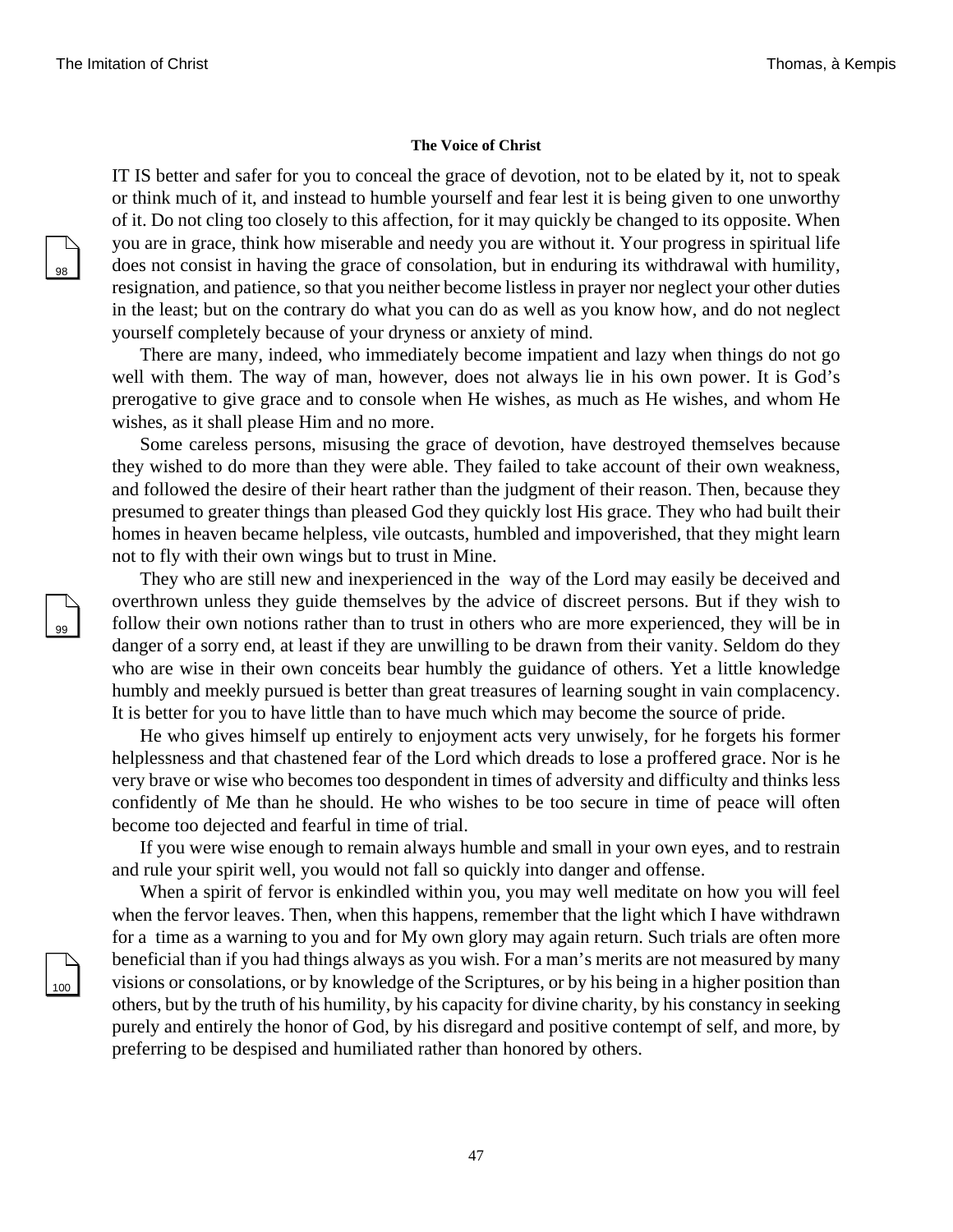102

**The Eighth Chapter**

## **Self-Abasement in the Sight of God**

### **The Disciple**

I WILL speak to my Lord, I who am but dust and ashes. If I consider myself anything more than this, behold You stand against me, and my sins bear witness to the truth which I cannot contradict. If I abase myself, however, if I humble myself to nothingness, if I shrink from all self-esteem and account myself as the dust which I am, Your grace will favor me, Your light will enshroud my heart, and all self-esteem, no matter how little, will sink in the depths of my nothingness to perish forever.

It is there You show me to myself—what I am, what I have been, and what I am coming to; for I am nothing and I did not know it. Left to myself, I am nothing but total weakness. But if You look upon me for an instant, I am at once made strong and filled with new joy. Great wonder it is that I, who of my own weight always sink to the depths, am so suddenly lifted up, and so graciously embraced by You.

It is Your love that does this, graciously upholding me, supporting me in so many necessities, guarding me from so many grave dangers, and snatching me, as I may truly say, from evils without number. Indeed, by loving myself badly I lost myself; by seeking only You and by truly loving You I have found both myself and You, and by that love I have reduced myself more profoundly to nothing. For You, O sweetest Lord, deal with me above all my merits and above all that I dare to hope or ask.

May You be blessed, my God, for although I am unworthy of any benefits, yet Your nobility and infinite goodness never cease to do good even for those who are ungrateful and far from You. Convert us to You, that we may be thankful, humble, and devout, for You are our salvation, our courage, and our strength.

**The Ninth Chapter**

### **All Things should be Referred to God as their Last End**

### **The Voice of Christ**

MY CHILD, I must be your supreme and last end, if you truly desire to be blessed. With this intention your affections, which are too often perversely inclined to self and to creatures, will be purified. For if you seek yourself in anything, you immediately fail interiorly and become dry of heart.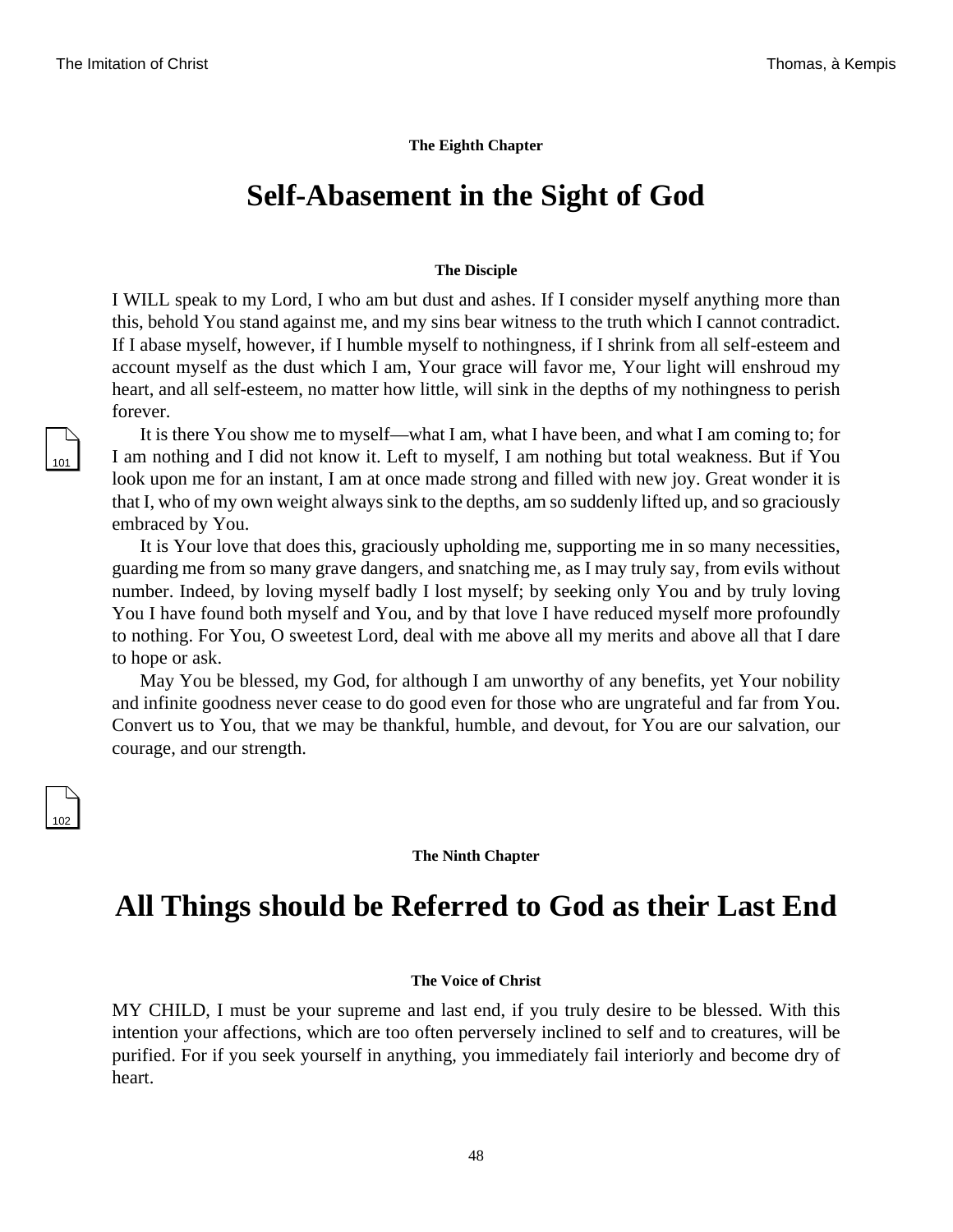Refer all things principally to Me, therefore, for it is I Who have given them all. Consider each thing as flowing from the highest good, and therefore to Me, as to their highest source, must all things be brought back.

From Me the small and the great, the poor and the rich draw the water of life as from a living fountain, and they who serve Me willingly and freely shall receive grace upon grace. He who wishes to glory in things apart from Me, however, or to delight in some good as his own, shall not be grounded in true joy or gladdened in his heart, but shall be burdened and distressed in many ways. Hence you ought not to attribute any good to yourself or ascribe virtue to any man, but give all to God without Whom man has nothing.

I have given all things. I will that all be returned to Me again, and I exact most strictly a return of thanks. This is the truth by which vainglory is put to flight.

Where heavenly grace and true charity enter in, there neither envy nor narrowness of heart nor self-love will have place. Divine love conquers all and enlarges the powers of the soul.

If you are truly wise, you will rejoice only in Me, because no one is good except God alone, Who is to be praised above all things and above all to be blessed.

**The Tenth Chapter**

### **To Despise the World and Serve God is Sweet**

### **The Disciple**

NOW again I will speak, Lord, and will not be silent. I will speak to the hearing of my God, my Lord, and my King Who is in heaven. How great, O Lord, is the multitude of Your mercies which You have stored up for those who love You. But what are You to those who love You? What are You to those who serve You with their whole heart?

Truly beyond the power of words is the sweetness of contemplation You give to those who love You. To me You have shown the sweetness of Your charity, especially in having made me when I did not exist, in having brought me back to serve You when I had gone far astray from You, in having commanded me to love You.

O Fountain of unceasing love, what shall I say of You? How can I forget You, Who have been pleased to remember me even after I had wasted away and perished? You have shown mercy to Your servant beyond all hope, and have exhibited grace and friendship beyond his deserving.

What return shall I make to You for this grace? For it is not given every man to forsake all things, to renounce the world, and undertake the religious life. Is it anything great that I should serve You Whom every creature is bound to serve? It should not seem much to me; instead it should appear great and wonderful that You condescend to receive into Your service one who is so poor and unworthy. Behold, all things are Yours, even those which I have and by which I serve You. Behold, heaven and earth which You created for the service of man, stand ready, and each day they

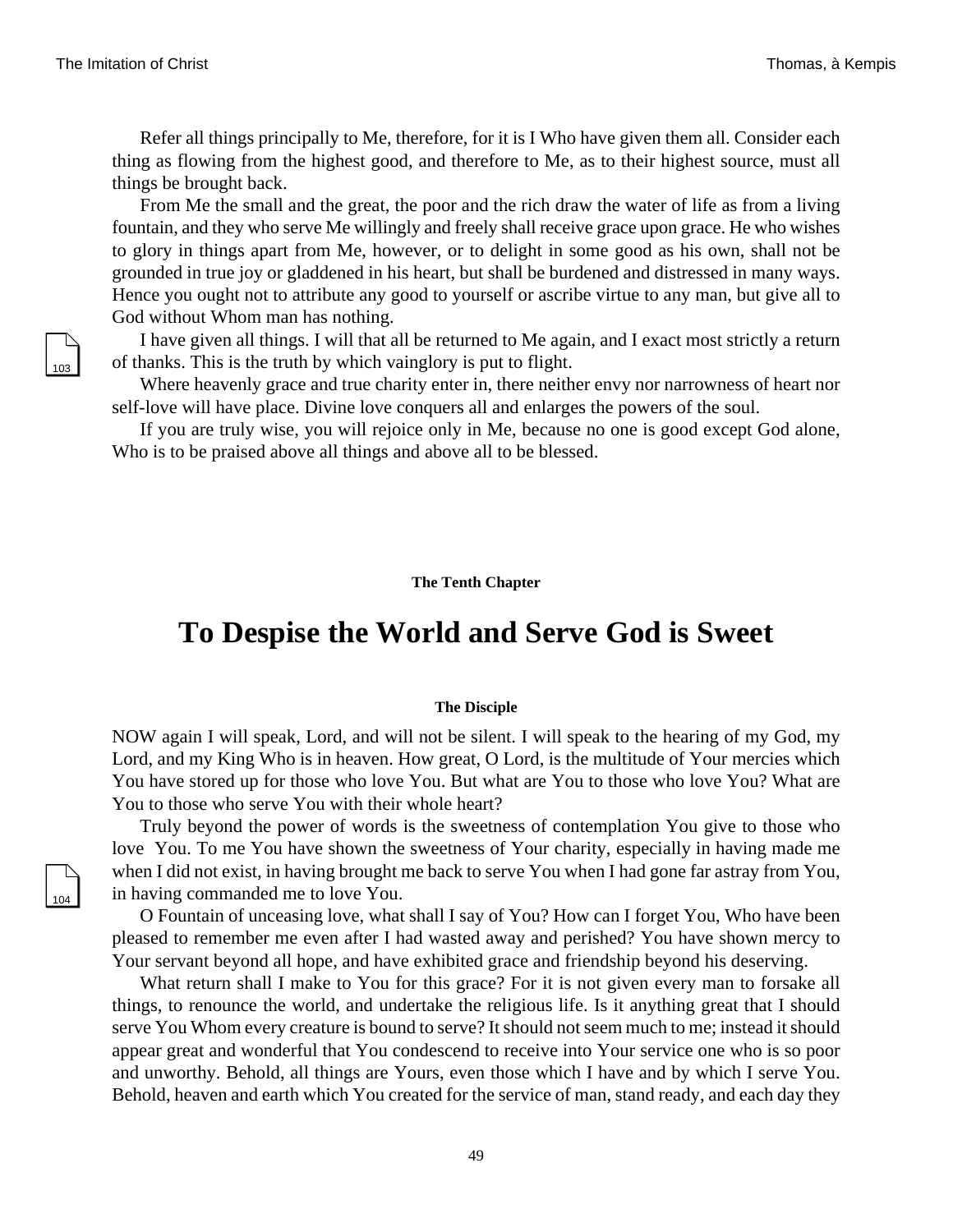106

do whatever You command. But even this is little, for You have appointed angels also to minister to man—yea more than all this—You Yourself have condescended to serve man and have promised to give him Yourself.

What return shall I make for all these thousands of benefits? Would that I could serve You all the days of my life! Would that for but one day I could serve You worthily! Truly You are worthy of all service, all honor, and everlasting praise. Truly You are my Lord, and I am Your poor servant, bound to serve You with all my powers, praising You without ever becoming weary. I wish to do this—this is my desire. Do You supply whatever is wanting in me.

It is a great honor, a great glory to serve You and to despise all things for Your sake. They who give themselves gladly to Your most holy service will possess great grace. They who cast aside all carnal delights for Your love will find the most sweet consolation of the Holy Ghost. They who enter upon the narrow way for Your name and cast aside all worldly care will attain great freedom of mind.

O sweet and joyful service of God, which makes man truly free and holy! O sacred state of religious bondage which makes man equal to the angels, pleasing to God, terrible to the demons, and worthy of the commendation of all the faithful! O service to be embraced and always desired, in which the highest good is offered and joy is won which shall remain forever!

**The Eleventh Chapter**

# **The Longings of our Hearts Must Be Examined And Moderated**

### **The Voice of Christ**

MY CHILD, it is necessary for you to learn many things which you have not yet learned well.

### **The Disciple**

What are they, Lord?

#### **The Voice of Christ**

That you conform your desires entirely according to My good pleasure, and be not a lover of self but an earnest doer of My will. Desires very often inflame you and drive you madly on, but consider whether you act for My honor, or for your own advantage. If I am the cause, you will be well content with whatever I ordain. If, on the other hand, any self-seeking lurk in you, it troubles you and weighs you down. Take care, then, that you do not rely too much on preconceived desire that has no reference to Me, lest you repent later on and be displeased with what at first pleased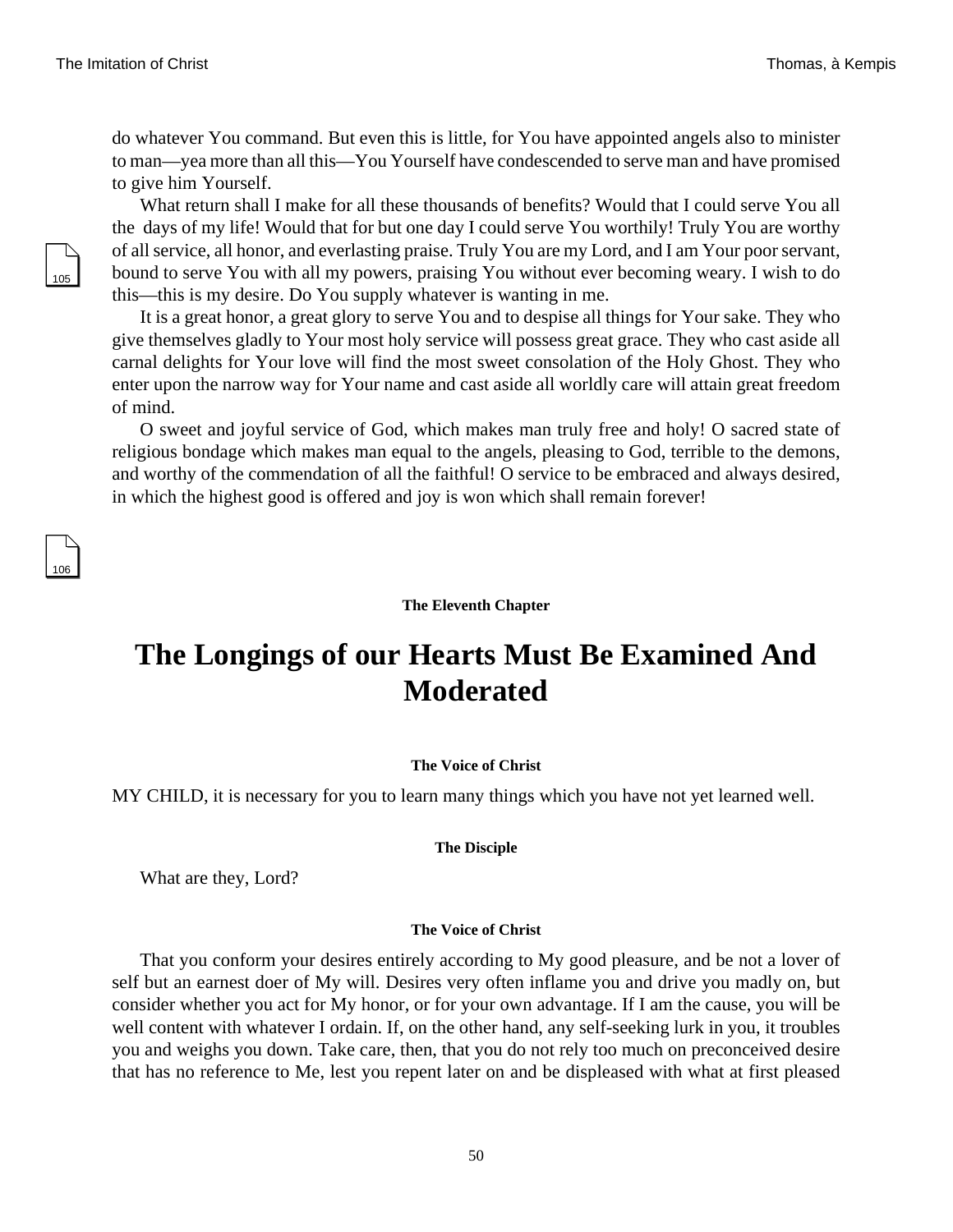you and which you desired as being for the best. Not every desire which seems good should be followed immediately, nor, on the other hand, should every contrary affection be at once rejected.

It is sometimes well to use a little restraint even in good desires and inclinations, lest through too much eagerness you bring upon yourself distraction of mind; lest through your lack of discipline you create scandal for others; or lest you be suddenly upset and fall because of resistance from others. Sometimes, however, you must use violence and resist your sensual appetite bravely. You must pay no attention to what the flesh does or does not desire, taking pains that it be subjected, even by force, to the spirit. And it should be chastised and forced to remain in subjection until it is prepared for anything and is taught to be satisfied with little, to take pleasure in simple things, and not to murmur against inconveniences.

**The Twelfth Chapter**

### **Acquiring Patience in the Fight Against Concupiscence**

### **The Disciple**

PATIENCE, O Lord God, is very necessary for me, I see, because there are many adversities in this life. No matter what plans I make for my own peace, my life cannot be free from struggle and sorrow.

### **The Voice of Christ**

My child, you are right, yet My wish is not that you seek that peace which is free from temptations or meets with no opposition, but rather that you consider yourself as having found peace when you have been tormented with many tribulations and tried with many adversities.

If you say that you cannot suffer much, how will you endure the fire of purgatory? Of two evils, the lesser is always to be chosen. Therefore, in order that you may escape the everlasting punishments to come, try to bear present evils patiently for the sake of God.

Do you think that men of the world have no suffering, or perhaps but little? Ask even those who enjoy the most delights and you will learn otherwise. "But," you will say, "they enjoy many pleasures and follow their own wishes; therefore they do not feel their troubles very much." Granted that they do have whatever they wish, how long do you think it will last? Behold, they who prosper in the world shall perish as smoke, and there shall be no memory of their past joys. Even in this life they do not find rest in these pleasures without bitterness, weariness, and fear. For they often receive the penalty of sorrow from the very thing whence they believe their happiness comes. And it is just. Since they seek and follow after pleasures without reason, they should not enjoy them without shame and bitterness.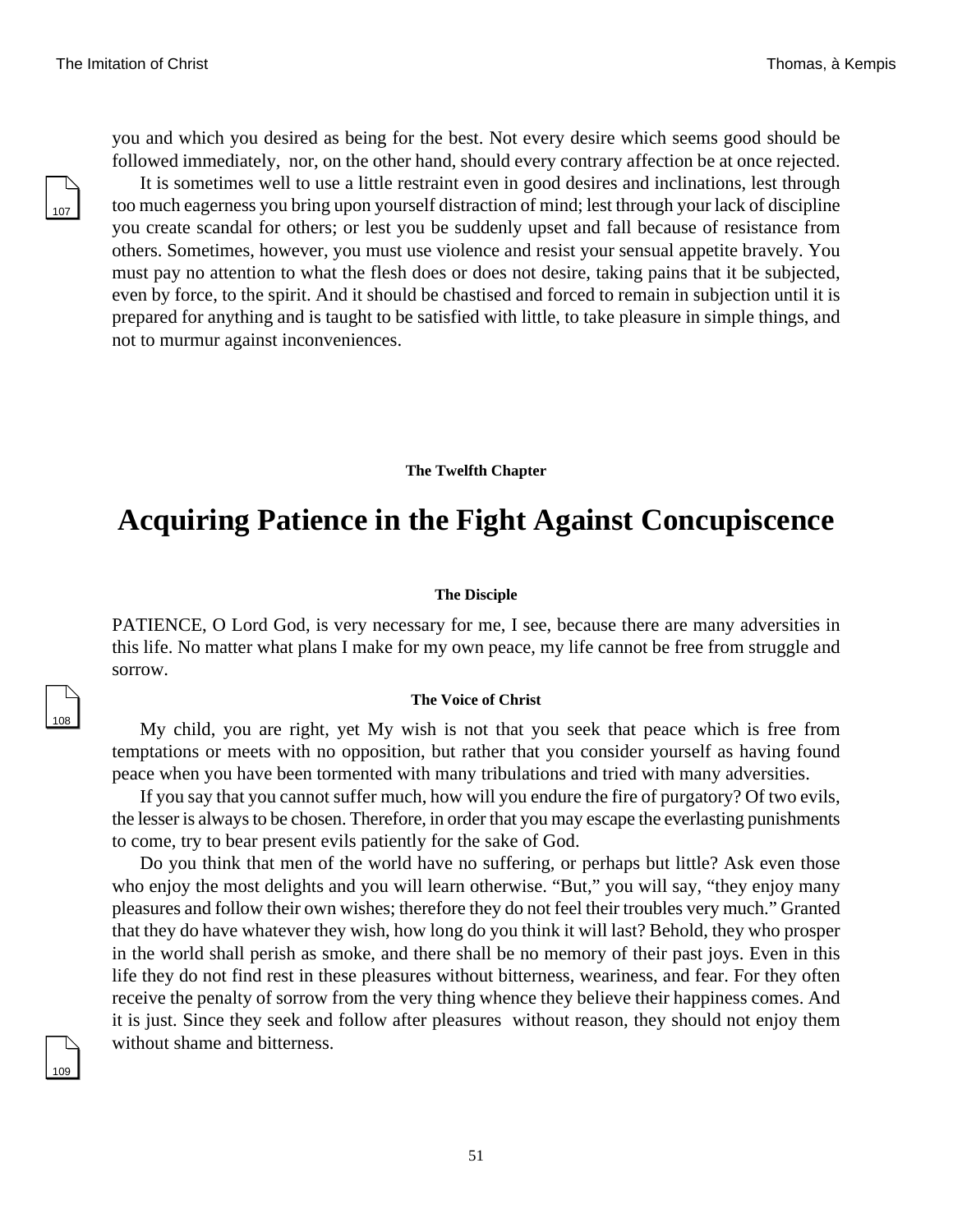111

How brief, how false, how unreasonable and shameful all these pleasures are! Yet in their drunken blindness men do not understand this, but like brute beasts incur death of soul for the miserly enjoyment of a corruptible life.

Therefore, My child, do not pursue your lusts, but turn away from your own will. "Seek thy pleasure in the Lord and He will give thee thy heart's desires."34 If you wish to be truly delighted and more abundantly comforted by Me, behold, in contempt of all worldly things and in the cutting off of all base pleasures shall your blessing be, and great consolation shall be given you. Further, the more you withdraw yourself from any solace of creatures, the sweeter and stronger comfort will you find in Me.

At first you will not gain these blessings without sadness and toil and conflict. Habit already formed will resist you, but it shall be overcome by a better habit. The flesh will murmur against you, but it will be bridled by fervor of spirit. The old serpent will sting and trouble you, but prayer will put him to flight and by steadfast, useful toil the way will be closed to him.

### **The Thirteenth Chapter**

# **The Obedience of One Humbly Subject to the Example of Jesus Christ**

### **The Voice of Christ**

MY CHILD, he who attempts to escape obeying withdraws himself from grace. Likewise he who seeks private benefits for himself loses those which are common to all. He who does not submit himself freely and willingly to his superior, shows that his flesh is not yet perfectly obedient but that it often rebels and murmurs against him.

Learn quickly, then, to submit yourself to your superior if you wish to conquer your own flesh. For the exterior enemy is more quickly overcome if the inner man is not laid waste. There is no more troublesome, no worse enemy of the soul than you yourself, if you are not in harmony with the spirit. It is absolutely necessary that you conceive a true contempt for yourself if you wish to be victorious over flesh and blood.

Because you still love yourself too inordinately, you are afraid to resign yourself wholly to the will of others. Is it such a great matter if you, who are but dust and nothingness, subject yourself to man for the sake of God, when I, the All-Powerful, the Most High, Who created all things out of nothing, humbly subjected Myself to man for your sake? I became the most humble and the lowest of all men that you might overcome your pride with My humility.

Learn to obey, you who are but dust! Learn to humble yourself, you who are but earth and clay, and bow down under the foot of every man! Learn to break your own will, to submit to all subjection!

<sup>34</sup> [Ps. 36:4](http://www.ccel.org/b/bible/asv/xml/asv.Ps.36.xml#Ps.36.4).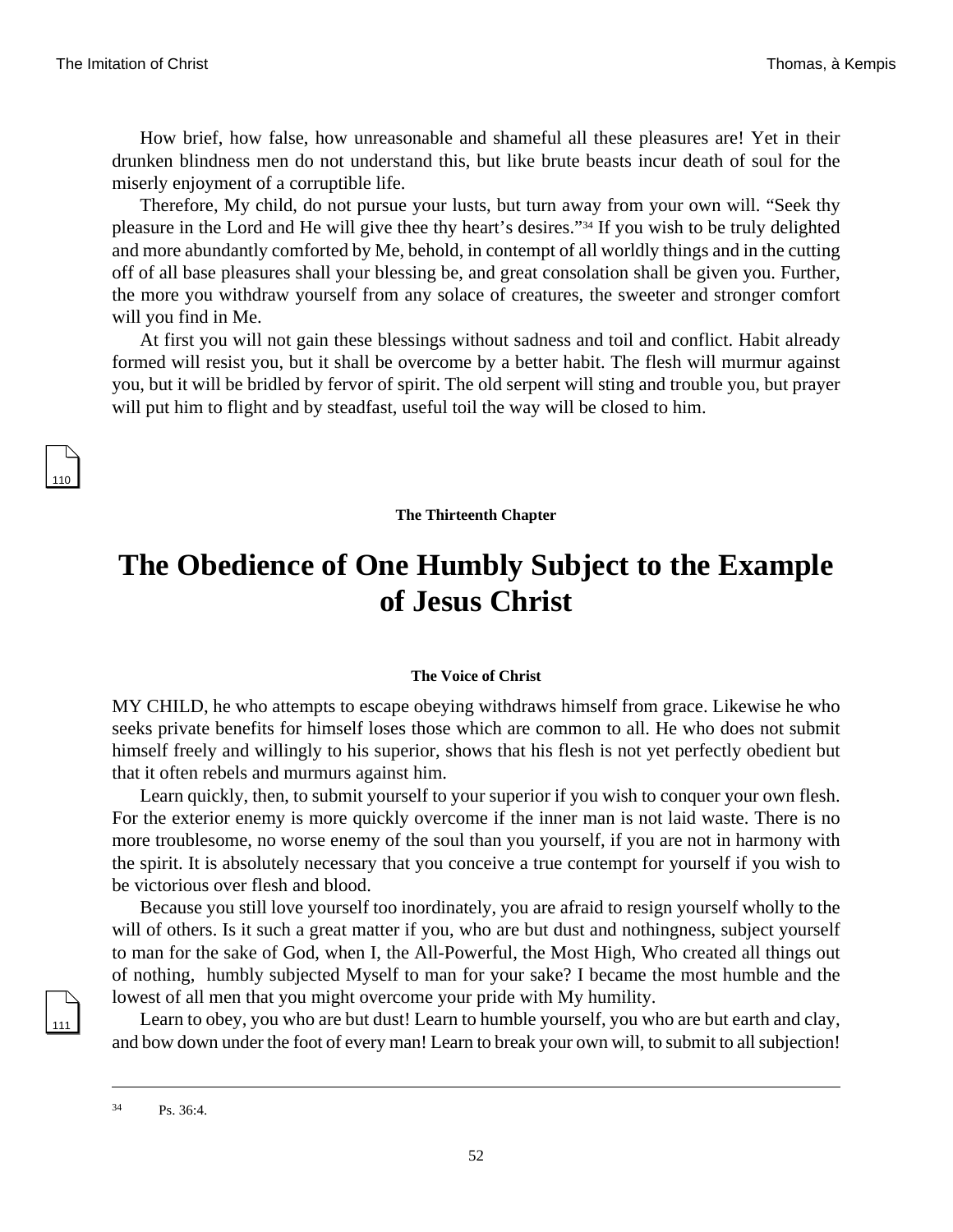Be zealous against yourself! Allow no pride to dwell in you, but prove yourself so humble and lowly that all may walk over you and trample upon you as dust in the streets!

What have you, vain man, to complain of? What answer can you make, vile sinner, to those who accuse you, you who have so often offended God and so many times deserved hell? But My eye has spared you because your soul was precious in My sight, so that you might know My love and always be thankful for My benefits, so that you might give yourself continually to true subjection and humility, and might patiently endure contempt.

# 112

**The Fourteenth Chapter**

# **Consider the Hidden Judgments of God Lest You Become Proud of Your Own Good Deeds**

### **The Disciple**

YOU thunder forth Your judgments over me, Lord. You shake all my bones with fear and trembling, and my soul is very much afraid. I stand in awe as I consider that the heavens are not pure in Your sight. If You found wickedness in the angels and did not spare them, what will become of me? Stars have fallen from heaven, and I—I who am but dust—how can I be presumptuous? They whose deeds seemed worthy of praise have fallen into the depths, and I have seen those who ate the bread of angels delighting themselves with the husks of swine.

There is no holiness, then, if You withdraw Your hand, Lord. There is no wisdom if You cease to guide, no courage if You cease to defend. No chastity is secure if You do not guard it. Our vigilance avails nothing if Your holy watchfulness does not protect us. Left to ourselves we sink and perish, but visited by You we are lifted up and live. We are truly unstable, but You make us strong. We grow lukewarm, but You inflame us.

Oh, how humbly and lowly should I consider myself! How very little should I esteem anything that seems good in me! How profoundly should I submit to Your unfathomable judgments, Lord, where I find myself to be but nothing!

O immeasurable weight! O impassable sea, where I find myself to be nothing but bare nothingness! Where, then, is glory's hiding place? Where can there be any trust in my own virtue? All vainglory is swallowed up in the depths of Your judgments upon me.

What is all flesh in Your sight? Shall the clay glory against Him that formed it? How can he whose heart is truly subject to God be lifted up by vainglory? The whole world will not make him proud whom truth has subjected to itself. Nor shall he who has placed all his hope in God be moved by the tongues of flatterers. For behold, even they who speak are nothing; they will pass away with the sound of their words, but the truth of the Lord remains forever.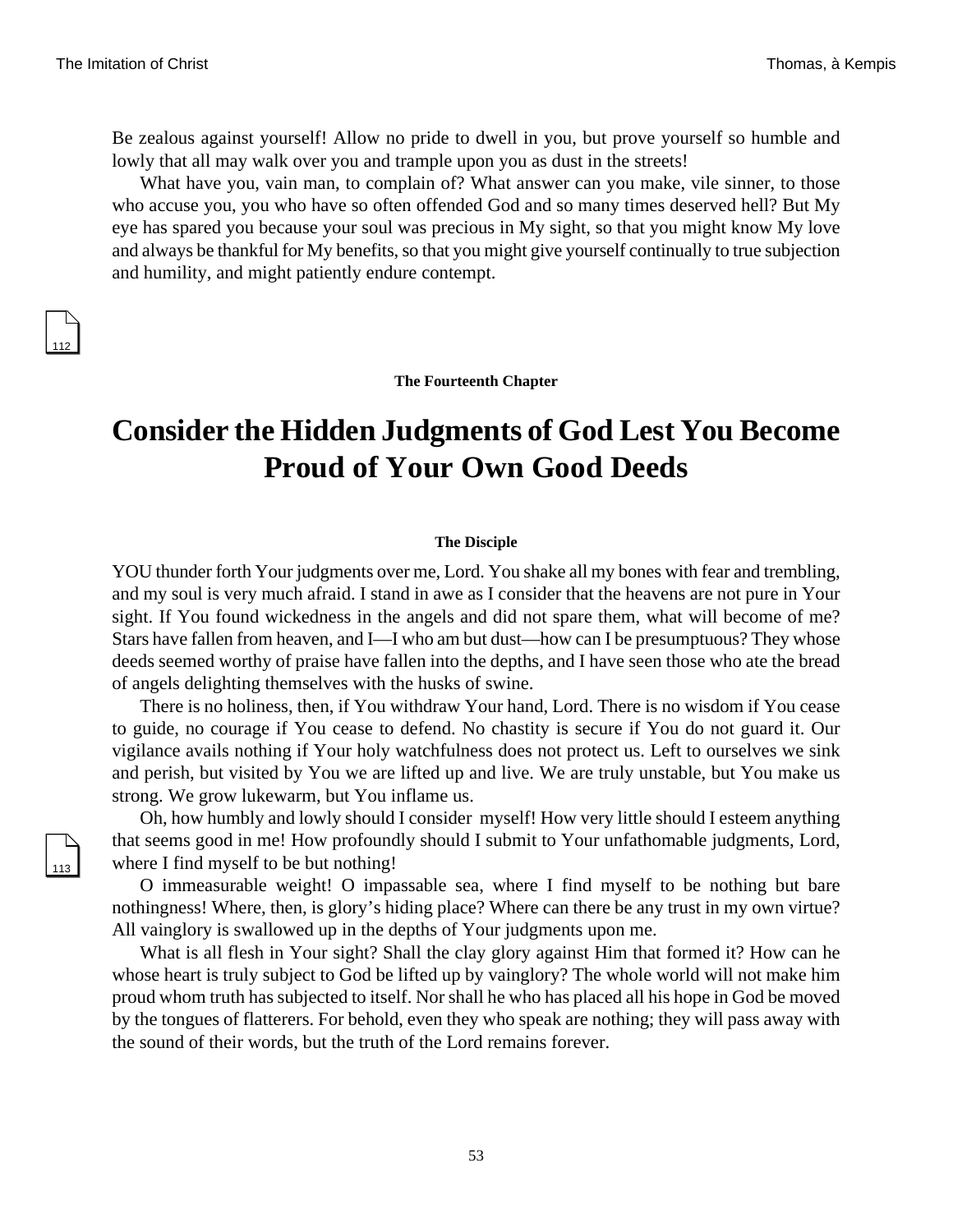**The Fifteenth Chapter**

# **How One Should Feel and Speak on Every Desirable Thing**

### **The Voice of Christ**

MY CHILD, this is the way you must speak on every occasion: "Lord, if it be pleasing to You, so be it. If it be to Your honor, Lord, be it done in Your name. Lord, if You see that it is expedient and profitable for me, then grant that I may use it to Your honor. But if You know that it will be harmful to me, and of no good benefit to the welfare of my soul, then take this desire away from me."

Not every desire is from the Holy Spirit, even though it may seem right and good. It is difficult to be certain whether it is a good spirit or a bad one that prompts one to this or that, and even to know whether you are being moved by your own spirit. Many who seemed at first to be led by a good spirit have been deceived in the end.

Whatever the mind sees as good, ask and desire in fear of God and humility of heart. Above all, commit the whole matter to Me with true resignation, and say: "Lord, You know what is better for me; let this be done or that be done as You please. Grant what You will, as much as You will, when You will. Do with me as You know best, as will most please You, and will be for Your greater honor. Place me where You will and deal with me freely in all things. I am in Your hand; turn me about whichever way You will. Behold, I am Your servant, ready to obey in all things. Not for myself do I desire to live, but for You—would that I could do this worthily and perfectly!"

### **A Prayer that the Will of God Be Done**

Grant me Your grace, O most merciful Jesus, that it may be with me, and work with me, and remain with me to the very end. Grant that I may always desire and will that which is most acceptable and pleasing to You. Let Your will be mine. Let my will always follow Yours and agree perfectly with it. Let my will be one with Yours in willing and in not willing, and let me be unable to will or not will anything but what You will or do not will. Grant that I may die to all things in this world, and for Your sake love to be despised and unknown in this life. Give me above all desires the desire to rest in You, and in You let my heart have peace. You are true peace of heart. You alone are its rest. Without You all things are difficult and troubled. In this peace, the selfsame that is in You, the Most High, the everlasting Good, I will sleep and take my rest. Amen.

**The Sixteenth Chapter**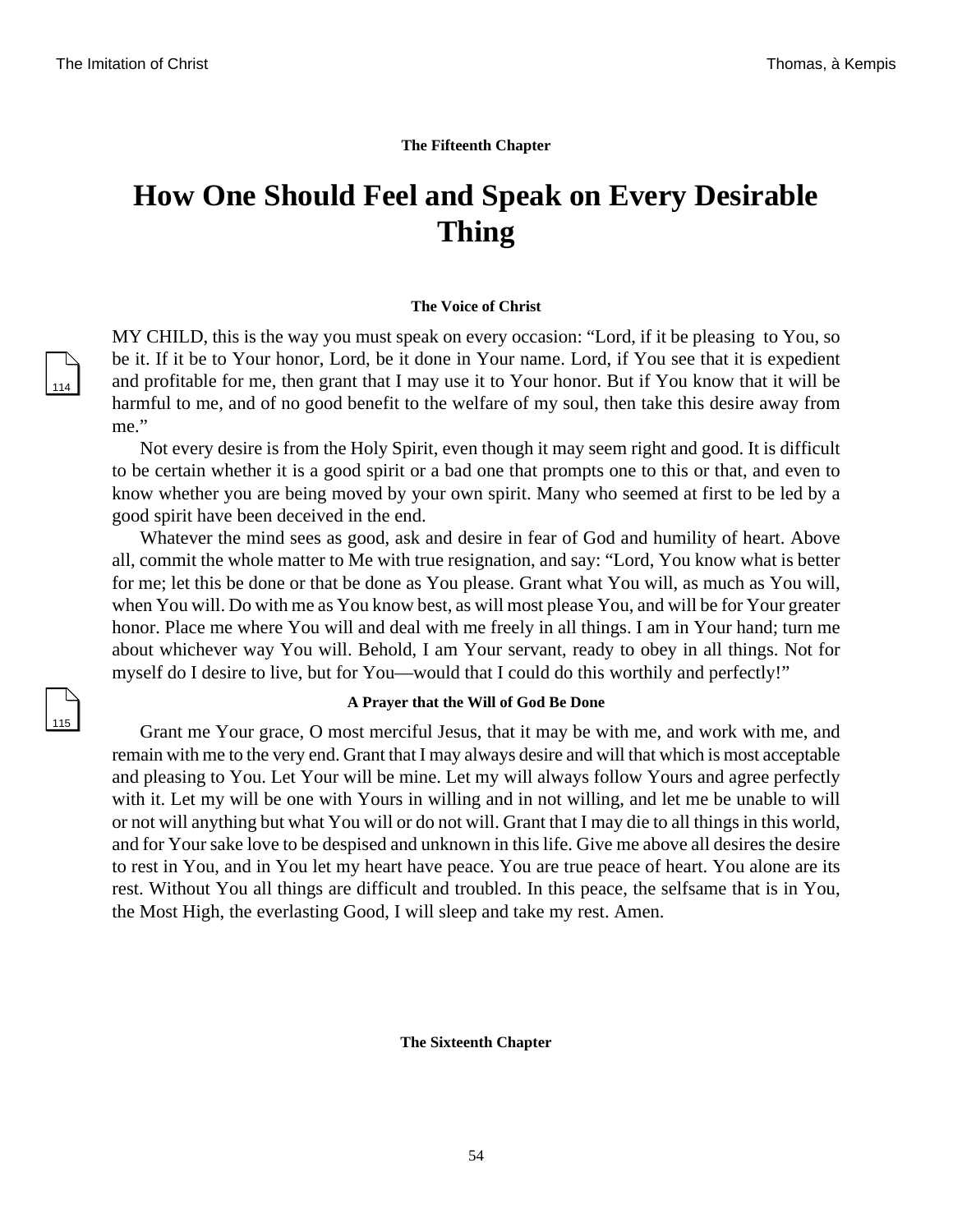117

### **True Comfort Is to Be Sought in God Alone**

### **The Disciple**

WHATEVER I can desire or imagine for my own comfort I look for not here but hereafter. For if I alone should have all the world's comforts and could enjoy all its delights, it is certain that they could not long endure. Therefore, my soul, you cannot enjoy full consolation or perfect delight except in God, the Consoler of the poor and the Helper of the humble. Wait a little, my soul, wait for the divine promise and you will have an abundance of all good things in heaven. If you desire these present things too much, you will lose those which are everlasting and heavenly. Use temporal things but desire eternal things. You cannot be satisfied with any temporal goods because you were not created to enjoy them.

Even if you possessed all created things you could not be happy and blessed; for in God, Who created all these things, your whole blessedness and happiness consists—not indeed such happiness as is seen and praised by lovers of the world, but such as that for which the good and faithful servants of Christ wait, and of which the spiritual and pure of heart, whose conversation is in heaven, sometime have a foretaste.

Vain and brief is all human consolation. But that which is received inwardly from the Truth is blessed and true. The devout man carries his Consoler, Jesus, everywhere with him, and he says to Him: "Be with me, Lord Jesus, in every place and at all times. Let this be my consolation, to be willing to forego all human comforting. And if Your consolation be wanting to me, let Your will and just trial of me be my greatest comfort. For You will not always be angry, nor will You threaten forever."

**The Seventeenth Chapter**

### **All Our Care is to Be Placed in God**

#### **The Voice of Christ**

MY CHILD, allow me to do what I will with you. I know what is best for you. You think as a man; you feel in many things as human affection persuades.

### **The Disciple**

Lord, what You say is true. Your care for me is greater than all the care I can take of myself. For he who does not cast all his care upon You stands very unsafely. If only my will remain right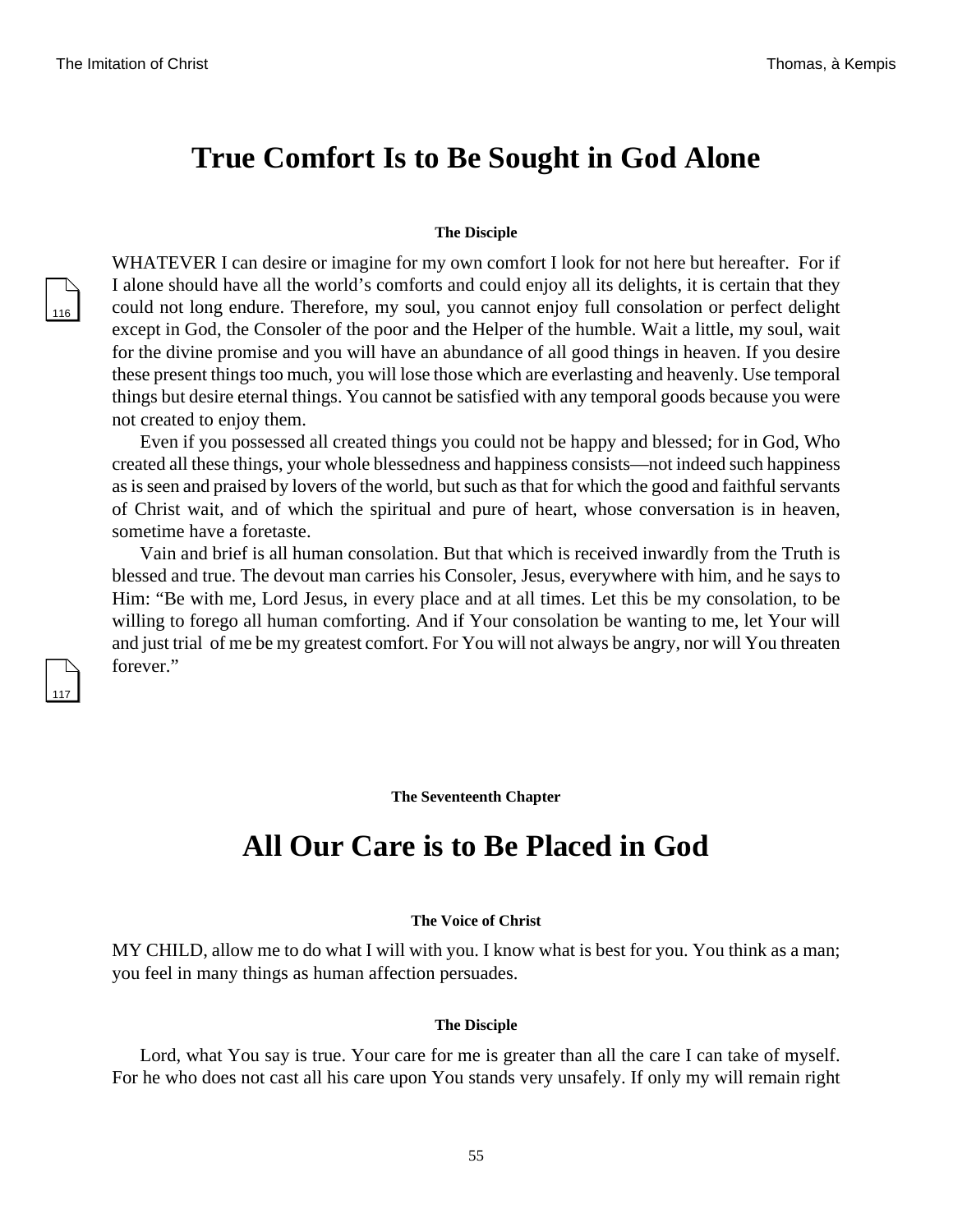and firm toward You, Lord, do with me whatever pleases You. For whatever You shall do with me can only be good.

If You wish me to be in darkness, I shall bless You. And if You wish me to be in light, again I shall bless You. If You stoop down to comfort me, I shall bless You, and if You wish me to be afflicted, I shall bless You forever.

### **The Voice of Christ**

My child, this is the disposition which you should have if you wish to walk with Me. You should be as ready to suffer as to enjoy. You should as willingly be destitute and poor as rich and satisfied.

### **The Disciple**

O Lord, I shall suffer willingly for Your sake whatever You wish to send me. I am ready to accept from Your hand both good and evil alike, the sweet and the bitter together, sorrow with joy; and for all that happens to me I am grateful. Keep me from all sin and I will fear neither death nor hell. Do not cast me out forever nor blot me out of the Book of Life, and whatever tribulation befalls will not harm me.

**The Eighteenth Chapter**

# **Temporal Sufferings Should Be Borne Patiently, After the Example of Christ**

### **The Voice of Christ**

MY CHILD, I came down from heaven for your salvation and took upon Myself your miseries, not out of necessity but out of love, that you might learn to be patient and bear the sufferings of this life without repining. From the moment of My birth to My death on the cross, suffering did not leave Me. I suffered great want of temporal goods. Often I heard many complaints against Me. Disgrace and reviling I bore with patience. For My blessings I received ingratitude, for My miracles blasphemies, and for My teaching scorn.

### **The Disciple**

O Lord, because You were patient in life, especially in fulfilling the design of the Father, it is fitting that I, a most miserable sinner, should live patiently according to Your will, and, as long as You shall wish, bear the burden of this corruptible body for the welfare of my soul. For though this

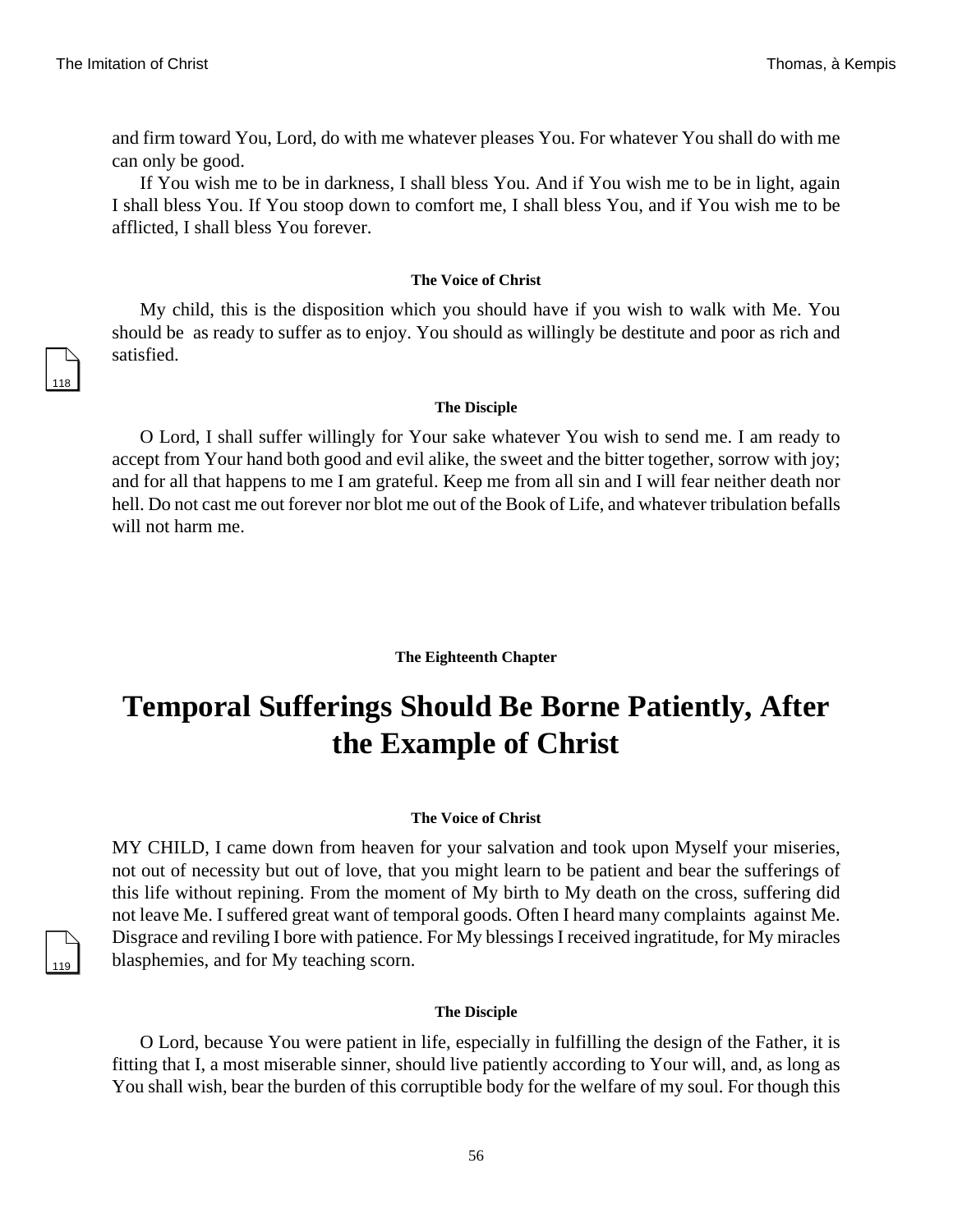121

present life seems burdensome, yet by Your grace it becomes meritorious, and it is made brighter and more endurable for the weak by Your example and the pathways of the saints. But it has also more consolation than formerly under the old law when the gates of heaven were closed, when the way thereto seemed darker than now, and when so few cared to seek the eternal kingdom. The just, the elect, could not enter heaven before Your sufferings and sacred death had paid the debt.

Oh, what great thanks I owe You, Who have shown me and all the faithful the good and right way to Your everlasting kingdom! Your life is our way and in Your holy patience we come nearer to You Who are our crown. Had You not gone before and taught us, who would have cared to follow? Alas, how many would have remained far behind, had they not before their eyes Your holy example! Behold, even we who have heard of Your many miracles and teachings are still lukewarm; what would happen if we did not have such light by which to follow You?

**The Nineteenth Chapter**

### **True Patience in Suffering**

#### **The Voice of Christ**

WHAT are you saying, My child? Think of My suffering and that of the saints, and cease complaining. You have not yet resisted to the shedding of blood. What you suffer is very little compared with the great things they suffered who were so strongly tempted, so severely troubled, so tried and tormented in many ways. Well may you remember, therefore, the very painful woes of others, that you may bear your own little ones the more easily. And if they do not seem so small to you, examine if perhaps your impatience is not the cause of their apparent greatness; and whether they are great or small, try to bear them all patiently. The better you dispose yourself to suffer, the more wisely you act and the greater is the reward promised you. Thus you will suffer more easily if your mind and habits are diligently trained to it.

Do not say: "I cannot bear this from such a man, nor should I suffer things of this kind, for he has done me a great wrong. He has accused me of many things of which I never thought. However, from someone else I will gladly suffer as much as I think I should."

Such a thought is foolish, for it does not consider the virtue of patience or the One Who will reward it, but rather weighs the person and the offense committed. The man who will suffer only as much as seems good to him, who will accept suffering only from those from whom he is pleased to accept it, is not truly patient. For the truly patient man does not consider from whom the suffering comes, whether from a superior, an equal, or an inferior, whether from a good and holy person or from a perverse and unworthy one; but no matter how great an adversity befalls him, no matter how often it comes or from whom it comes, he accepts it gratefully from the hand of God, and counts it a great gain. For with God nothing that is suffered for His sake, no matter how small, can pass without reward. Be prepared for the fight, then, if you wish to gain the victory. Without struggle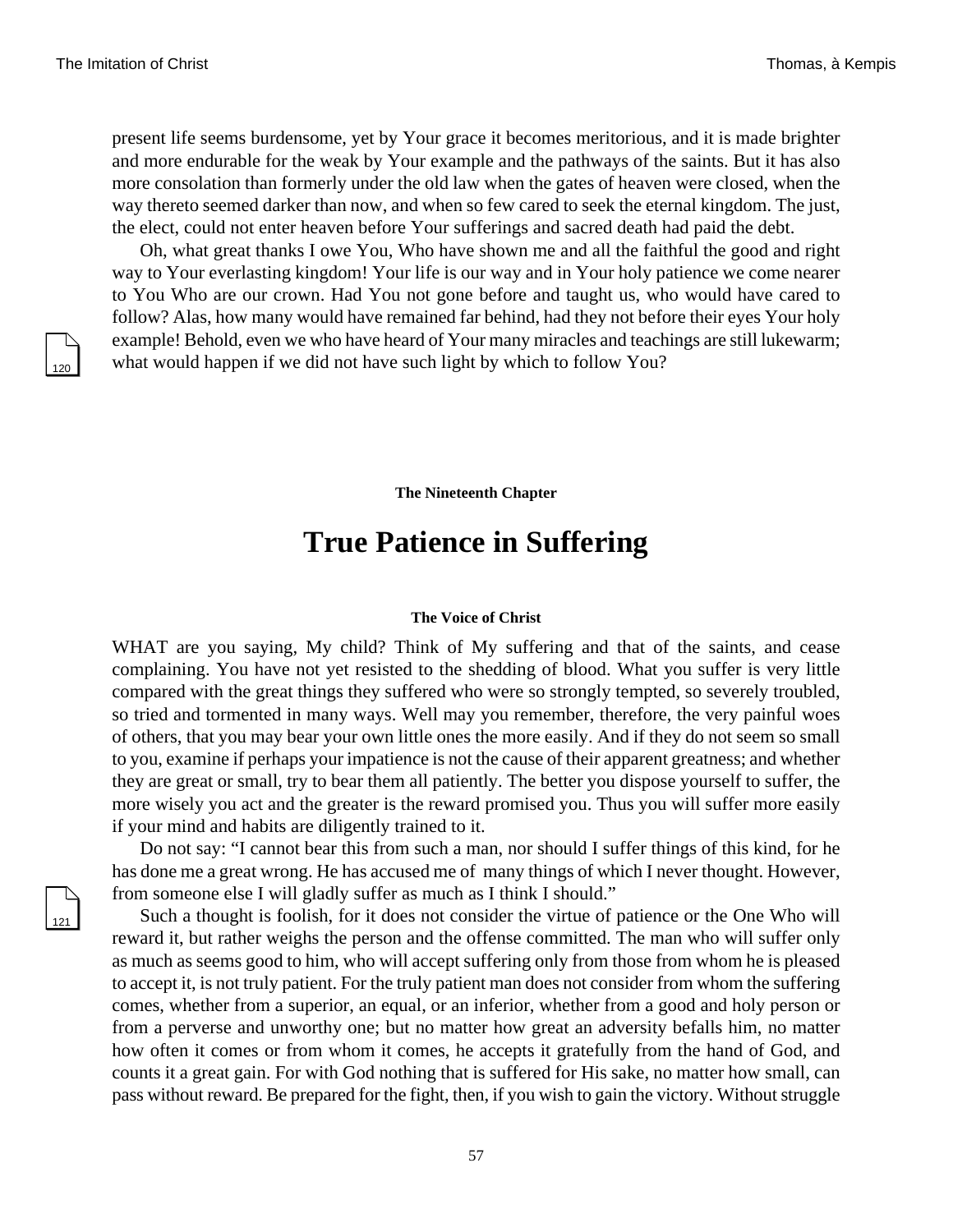you cannot obtain the crown of patience, and if you refuse to suffer you are refusing the crown. But if you desire to be crowned, fight bravely and bear up patiently. Without labor there is no rest, and without fighting, no victory.

#### **The Disciple**

O Lord, let that which seems naturally impossible to me become possible through Your grace. You know that I can suffer very little, and that I am quickly discouraged when any small adversity arises. Let the torment of tribulation suffered for Your name be pleasant and desirable to me, since to suffer and be troubled for Your sake is very beneficial for my soul.

**The Twentieth Chapter**

### **Confessing Our Weakness in the Miseries of Life**

### **The Disciple**

I WILL bring witness against myself to my injustice, and to You, O Lord, I will confess my weakness.

Often it is a small thing that makes me downcast and sad. I propose to act bravely, but when even a small temptation comes I find myself in great straits. Sometimes it is the merest trifle which gives rise to grievous temptations. When I think myself somewhat safe and when I am not expecting it, I frequently find myself almost overcome by a slight wind. Look, therefore, Lord, at my lowliness and frailty which You know so well. Have mercy on me and snatch me out of the mire that I may not be caught in it and may not remain forever utterly despondent.

That I am so prone to fall and so weak in resisting my passions oppresses me frequently and confounds me in Your sight. While I do not fully consent to them, still their assault is very troublesome and grievous to me, and it wearies me exceedingly thus to live in daily strife. Yet from the fact that abominable fancies rush in upon me much more easily than they leave, my weakness becomes clear to me.

Oh that You, most mighty God of Israel, zealous Lover of faithful souls, would consider the labor and sorrow of Your servant, and assist him in all his undertakings! Strengthen me with heavenly courage lest the outer man, the miserable flesh, against which I shall be obliged to fight so long as I draw a breath in this wretched life and which is not yet subjected to the spirit, prevail and dominate me.

Alas! What sort of life is this, from which troubles and miseries are never absent, where all things are full of snares and enemies? For when one trouble or temptation leaves, another comes. Indeed, even while the first conflict is still raging, many others begin unexpectedly. How is it possible to love a life that has such great bitterness, that is subject to so many calamities and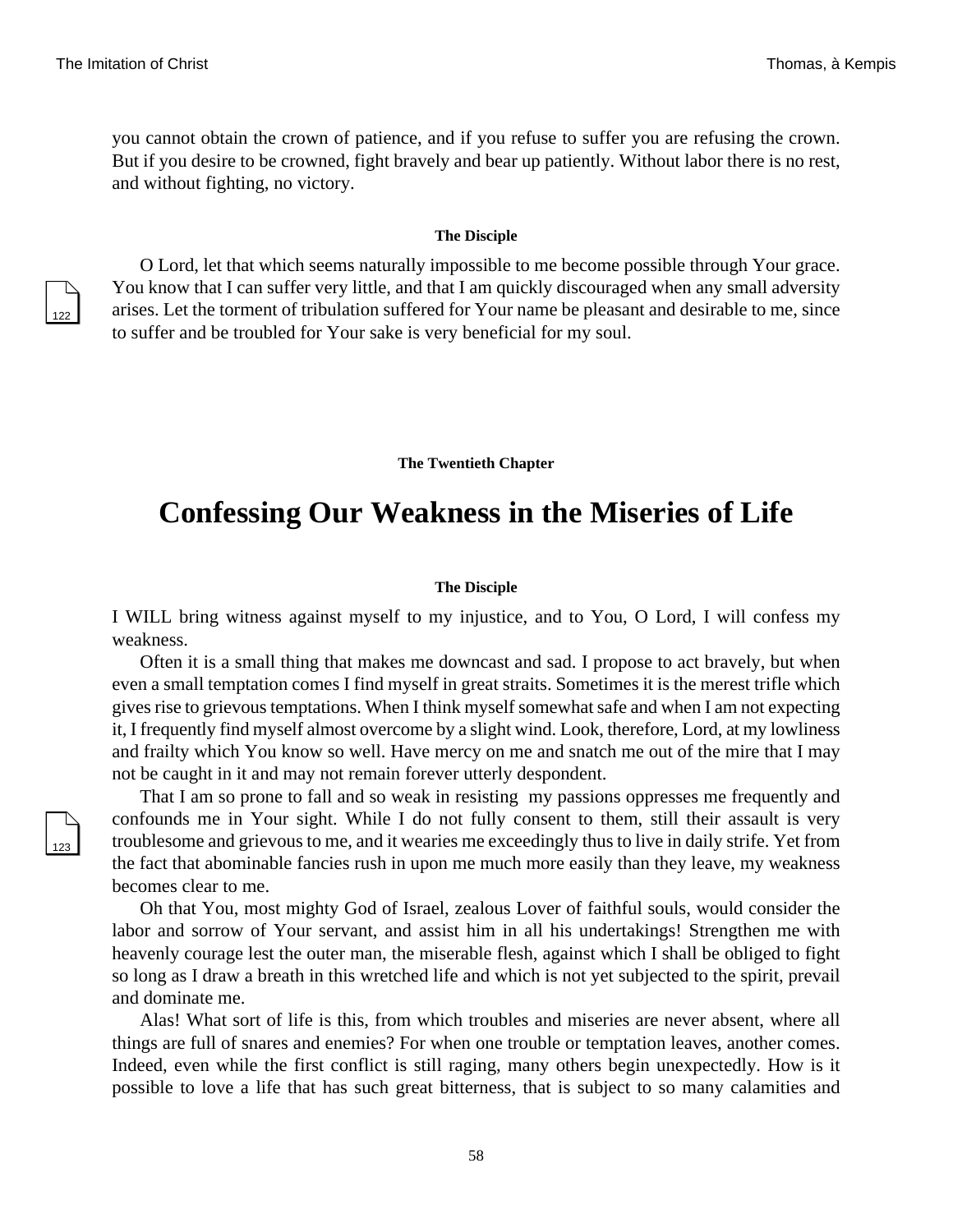miseries? Indeed, how can it even be called life when it begets so many deaths and plagues? And yet, it is loved, and many seek their delight in it.

Many persons often blame the world for being false and vain, yet do not readily give it up because the desires of the flesh have such great power. Some things draw them to love the world, others make them despise it. The lust of the flesh, the desire of the eyes, and the pride of life lead to love, while the pains and miseries, which are the just consequences of those things, beget hatred and weariness of the world.

Vicious pleasure overcomes the soul that is given to the world. She thinks that there are delights beneath these thorns, because she has never seen or tasted the sweetness of God or the internal delight of virtue. They, on the other hand, who entirely despise the world and seek to live for God under the rule of holy discipline, are not ignorant of the divine sweetness promised to those who truly renounce the world. They see clearly how gravely the world errs, and in how many ways it deceives.

**The Twenty-first Chapter**

# **Above All Goods and All Gifts We Must Rest in God**

### **The Disciple**

ABOVE all things and in all things, O my soul, rest always in God, for He is the everlasting rest of the saints.

Grant, most sweet and loving Jesus, that I may seek my repose in You above every creature; above all health and beauty; above every honor and glory; every power and dignity; above all knowledge and cleverness, all riches and arts, all joy and gladness; above all fame and praise, all sweetness and consolation; above every hope and promise, every merit and desire; above all the gifts and favors that You can give or pour down upon me; above all the joy and exultation that the mind can receive and feel; and finally, above the angels and archangels and all the heavenly host; above all things visible and invisible; and may I seek my repose in You above everything that is not You, my God.

For You, O Lord my God, are above all things the best. You alone are most high, You alone most powerful. You alone are most sufficient and most satisfying, You alone most sweet and consoling. You alone are most beautiful and loving, You alone most noble and glorious above all things. In You is every perfection that has been or ever will be. Therefore, whatever You give me besides Yourself, whatever You reveal to me concerning Yourself, and whatever You promise, is too small and insufficient when I do not see and fully enjoy You alone. For my heart cannot rest or be fully content until, rising above all gifts and every created thing, it rests in You.<sup>35</sup>



<sup>35</sup> Augustine, Confessions, i. 1.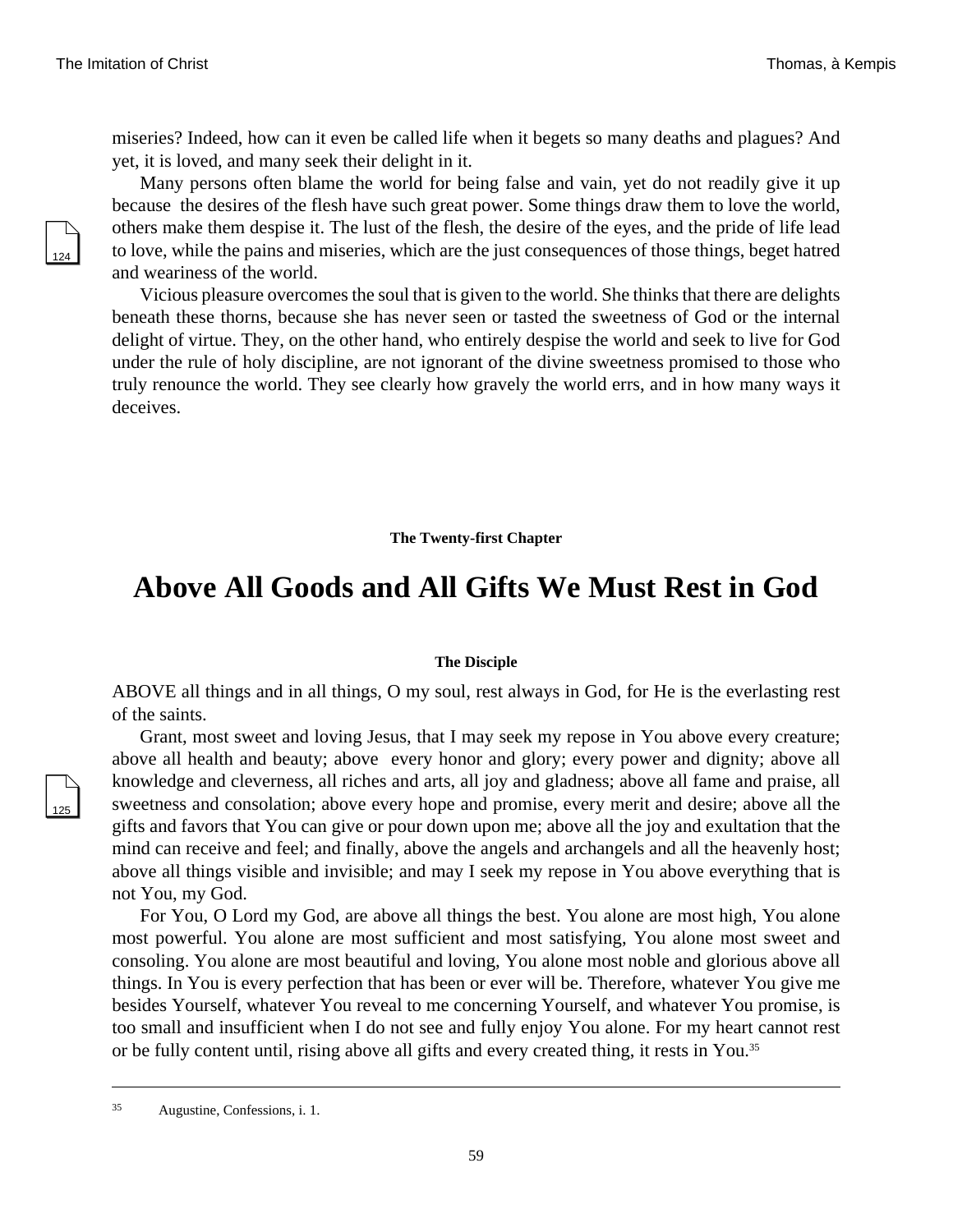Who, O most beloved Spouse, Jesus Christ, most pure Lover, Lord of all creation, who shall give me the wings of true liberty that I may fly to rest in You? When shall freedom be fully given me to see how sweet You are, O Lord, my God? When shall I recollect myself entirely in You, so that because of Your love I may feel, not myself, but You alone above all sense and measure, in a manner known to none? But now I often lament and grieve over my unhappiness, for many evils befall me in this vale of miseries, often disturbing me, making me sad and overshadowing me, often hindering and distracting me, alluring and entangling me so that I neither have free access to You nor enjoy the sweet embraces which are ever ready for blessed souls. Let my sighs and the manifold desolation here on earth move You.

O Jesus, Splendor of eternal glory, Consolation of the pilgrim soul, with You my lips utter no sound and to You my silence speaks. How long will my Lord delay His coming? Let Him come to His poor servant and make him happy. Let Him put forth His hand and take this miserable creature from his anguish. Come, O come, for without You there will be no happy day or hour, because You are my happiness and without You my table is empty. I am wretched, as it were imprisoned and weighted down with fetters, until You fill me with the light of Your presence, restore me to liberty, and show me a friendly countenance. Let others seek instead of You whatever they will, but nothing pleases me or will please me but You, my God, my Hope, my everlasting Salvation. I will not be silent, I will not cease praying until Your grace returns to me and You speak inwardly to me, saying: "Behold, I am here. Lo, I have come to you because you have called Me. Your tears and the desire of your soul, your humility and contrition of heart have inclined Me and brought Me to you."

Lord, I have called You, and have desired You, and have been ready to spurn all things for Your sake. For You first spurred me on to seek You. May You be blessed, therefore, O Lord, for having shown this goodness to Your servant according to the multitude of Your mercies.

What more is there for Your servant to say to You unless, with his iniquity and vileness always in mind, he humbles himself before You? Nothing among all the wonders of heaven and earth is like to You. Your works are exceedingly good, Your judgments true, and Your providence rules the whole universe. May You be praised and glorified, therefore, O Wisdom of the Father. Let my lips and my soul and all created things unite to praise and bless You.

**The Twenty-Second Chapter**

### **Remember the Innumerable Gifts of God**

#### **The Disciple**

OPEN my heart, O Lord, to Your law and teach me to walk in the way of Your commandments. Let me understand Your will. Let me remember Your blessings—all of them and each single one of them—with great reverence and care so that henceforth I may return worthy thanks for them. I

60

128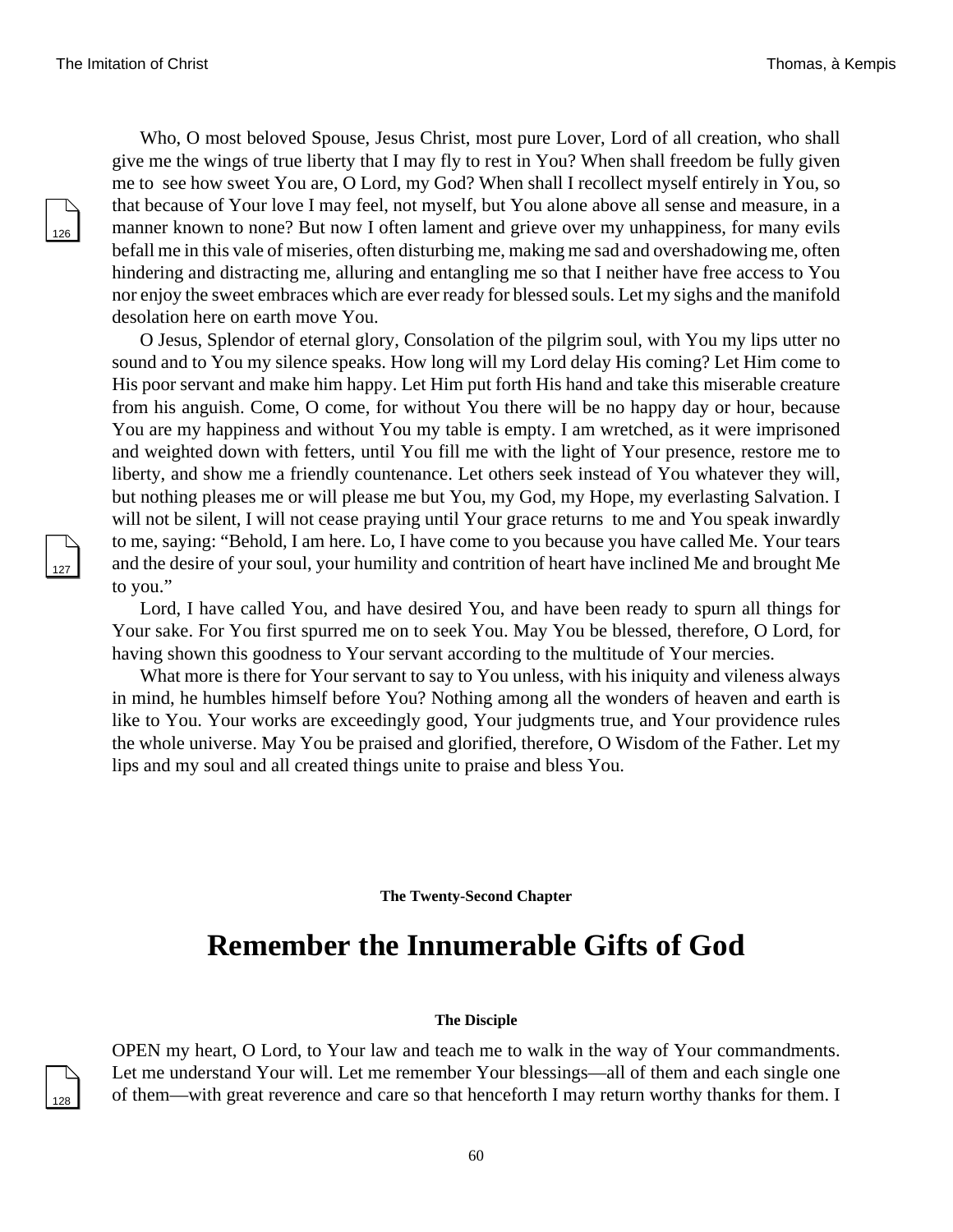know that I am unable to give due thanks for even the least of Your gifts. I am unworthy of the benefits You have given me, and when I consider Your generosity my spirit faints away before its greatness. All that we have of soul and body, whatever we possess interiorly or exteriorly, by nature or by grace, are Your gifts and they proclaim Your goodness and mercy from which we have received all good things.

If one receives more and another less, yet all are Yours and without You nothing can be received. He who receives greater things cannot glory in his own merit or consider himself above others or behave insolently toward those who receive less. He who attributes less to himself and is the more humble and devout in returning thanks is indeed the greater and the better, while he who considers himself lower than all men and judges himself to be the least worthy, is the more fit to receive the greater blessing.

He, on the other hand, who has received fewer gifts should not be sad or impatient or envious of the richer man. Instead he should turn his mind to You and offer You the greatest praise because You give so bountifully, so freely and willingly, without regard to persons. All things come from You; therefore, You are to be praised in all things. You know what is good for each of us; and why one should receive less and another more is not for us to judge, but for You Who have marked every man's merits.

Therefore, O Lord God, I consider it a great blessing not to have many things which human judgment holds praiseworthy and glorious, for one who realizes his own poverty and vileness should not be sad or downcast at it, but rather consoled and happy because You, O God, have chosen the poor, the humble, and the despised in this world to be Your friends and servants. The truth of this is witnessed by Your Apostles, whom You made princes over all the world. Yet they lived in this world without complaining, so humble and simple, so free from malice and deceit, that they were happy even to suffer reproach for Your name and to embrace with great affection that which the world abhors.

A man who loves You and recognizes Your benefits, therefore, should be gladdened by nothing so much as by Your will, by the good pleasure of Your eternal decree. With this he should be so contented and consoled that he would wish to be the least as others wish to be the greatest; that he would be as peaceful and satisfied in the last place as in the first, and as willing to be despised, unknown and forgotten, as to be honored by others and to have more fame than they. He should prefer Your will and the love of Your honor to all else, and it should comfort him more than all the benefits which have been, or will be, given him.

130

129

**The Twenty-Third Chapter**

### **Four Things Which Bring Great Peace**

**The Voice of Christ**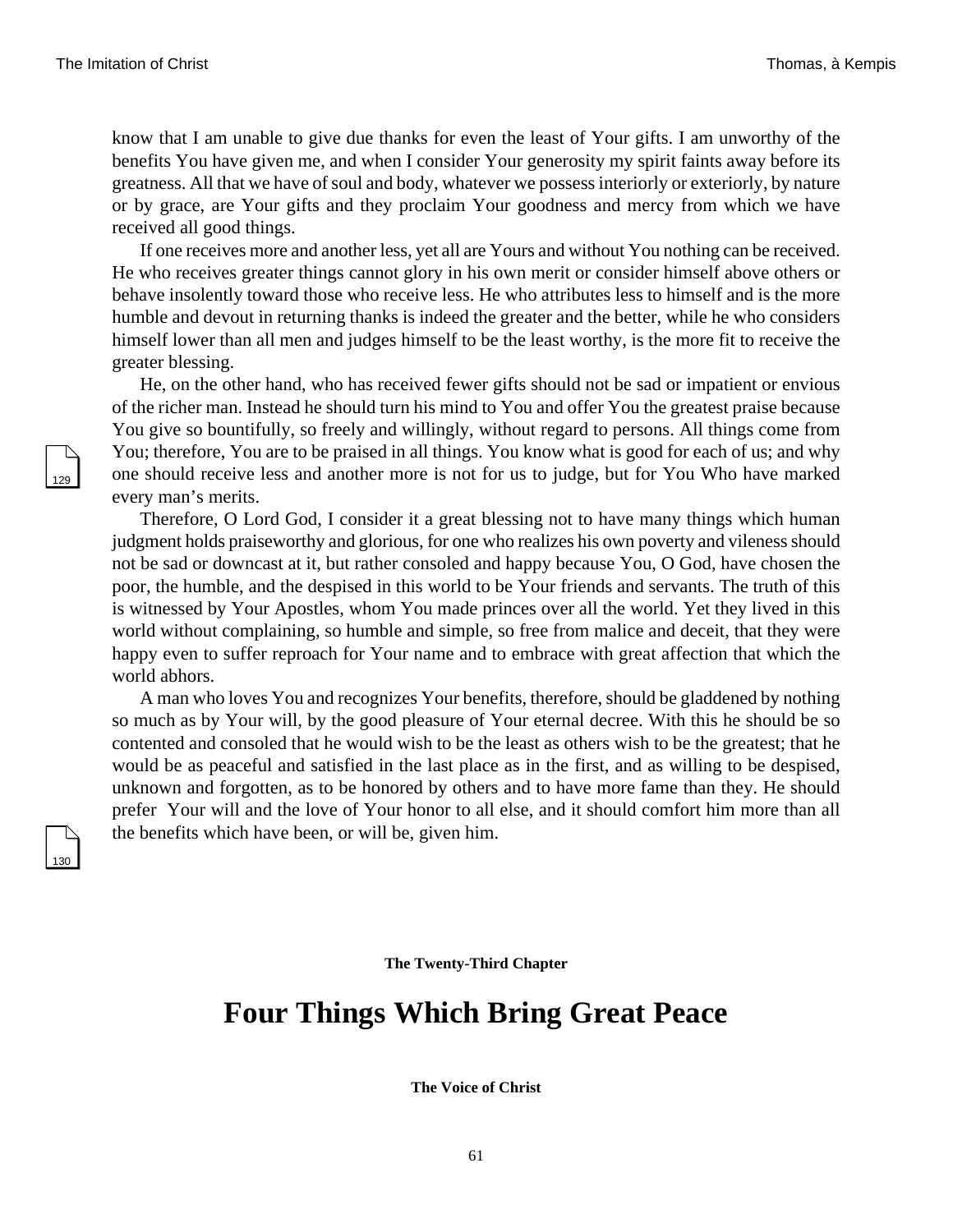MY CHILD, I will teach you now the way of peace and true liberty. Seek, child, to do the will of others rather than your own. Always choose to have less rather than more. Look always for the last place and seek to be beneath all others. Always wish and pray that the will of God be fully carried out in you. Behold, such will enter into the realm of peace and rest.

#### **The Disciple**

O Lord, this brief discourse of Yours contains much perfection. It is short in words but full of meaning and abounding in fruit. Certainly if I could only keep it faithfully, I should not be so easily disturbed. For as often as I find myself troubled and dejected, I find that I have departed from this teaching. But You Who can do all things, and Who always love what is for my soul's welfare, give me increase of grace that I may keep Your words and accomplish my salvation.

#### **A Prayer Against Bad Thoughts**

O Lord my God, be not far from me. O my God, hasten to help me, for varied thoughts and great fears have risen up within me, afflicting my soul. How shall I escape them unharmed? How shall I dispel them?

"I will go before you," says the Lord, "and will humble the great ones of earth. I will open the doors of the prison, and will reveal to you hidden secrets."

Do as You say, Lord, and let all evil thoughts fly from Your face. This is my hope and my only comfort—to fly to You in all tribulation, to confide in You, and to call on You from the depths of my heart and to await patiently for Your consolation.

#### **A Prayer for Enlightening the Mind**

Enlighten me, good Jesus, with the brightness of internal light, and take away all darkness from the habitation of my heart. Restrain my wandering thoughts and suppress the temptations which attack me so violently. Fight strongly for me, and vanquish these evil beasts—the alluring desires of the flesh—so that peace may come through Your power and the fullness of Your praise resound in the holy courts, which is a pure conscience. Command the winds and the tempests; say to the sea: "Be still," and to the north wind, "Do not blow," and there will be a great calm.

132

131

Send forth Your light and Your truth to shine on the earth, for I am as earth, empty and formless until You illumine me. Pour out Your grace from above. Shower my heart with heavenly dew. Open the springs of devotion to water the earth, that it may produce the best of good fruits. Lift up my heart pressed down by the weight of sins, and direct all my desires to heavenly things, that having tasted the sweetness of supernal happiness, I may find no pleasure in thinking of earthly things.

Snatch me up and deliver me from all the passing comfort of creatures, for no created thing can fully quiet and satisfy my desires. Join me to Yourself in an inseparable bond of love; because You alone can satisfy him who loves You, and without You all things are worthless.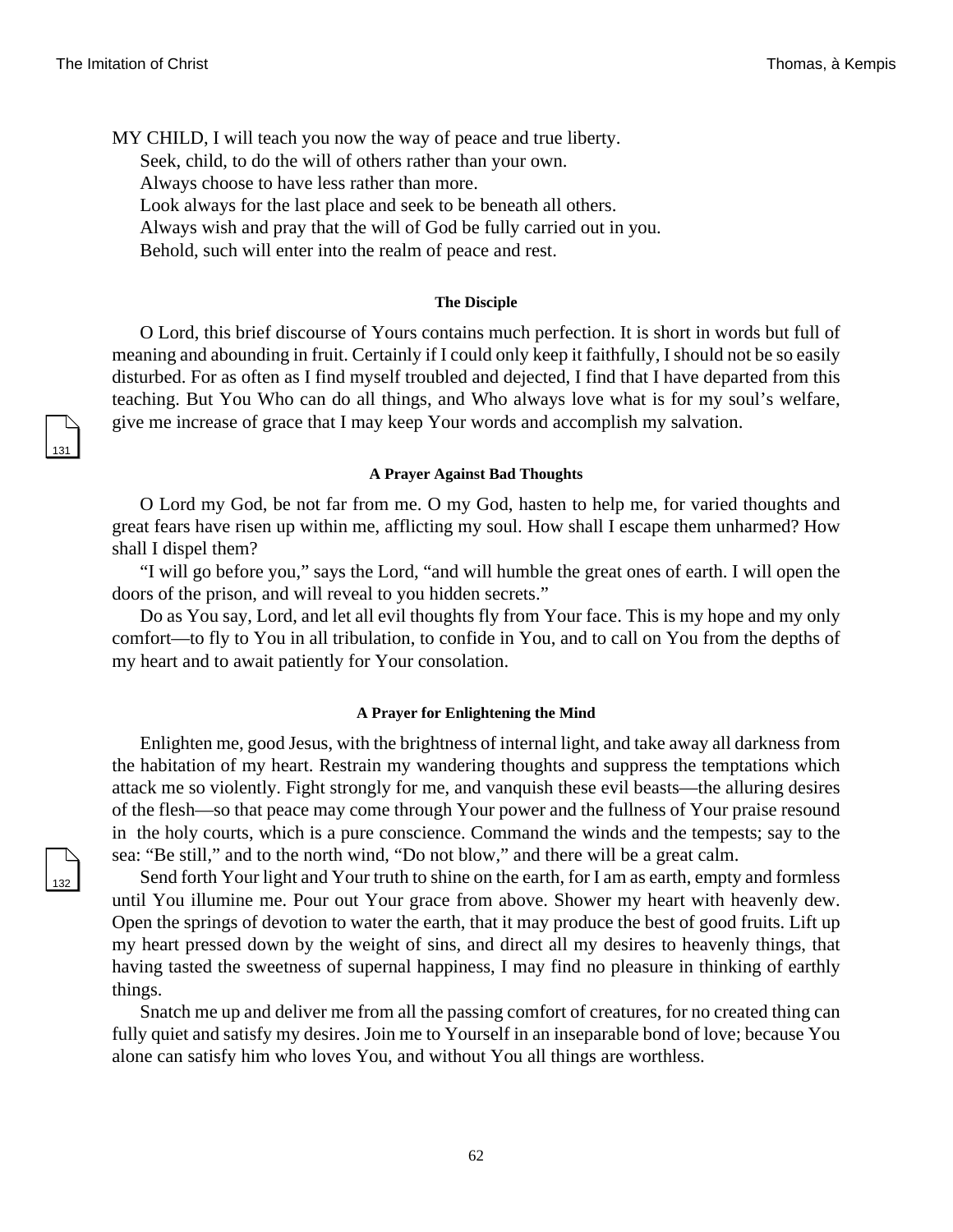**The Twenty-Fourth Chapter**

# **Avoiding Curious Inquiry About the Lives of Others**

### **The Voice of Christ**

MY CHILD, do not be curious. Do not trouble yourself with idle cares. What matters this or that to you? Follow Me. What is it to you if a man is such and such, if another does or says this or that? You will not have to answer for others, but you will have to give an account of yourself. Why, then, do you meddle in their affairs?

Behold, I know all men. I see everything that is done under the sun, and I know how matters stand with each—what is in his mind and what in his heart and the end to which his intention is directed. Commit all things to Me, therefore, and keep yourself in good peace. Let him who is disturbed be as restless as he will. Whatever he has said or done will fall upon himself, for he cannot deceive Me.

Do not be anxious for the shadow of a great name, for the close friendship of many, or for the particular affection of men. These things cause distraction and cast great darkness about the heart. I would willingly speak My word and reveal My secrets to you, if you would watch diligently for My coming and open your heart to Me. Be prudent, then. Watch in prayer, and in all things humble yourself.

**The Twenty-Fifth Chapter**

## **The Basis of Firm Peace of Heart and True Progress**

### **The Voice of Christ**

MY CHILD, I have said: "Peace I leave with you, My peace I give unto you: not as the world giveth, do I give unto you."<sup>36</sup>

All men desire peace but all do not care for the things that go to make true peace. My peace is with the humble and meek of heart: your peace will be in much patience. If you hear Me and follow My voice, you will be able to enjoy much peace.

### **The Disciple**

What, then, shall I do, Lord?



<sup>36</sup> [John 14:27.](http://www.ccel.org/b/bible/asv/xml/asv.John.14.xml#John.14.27)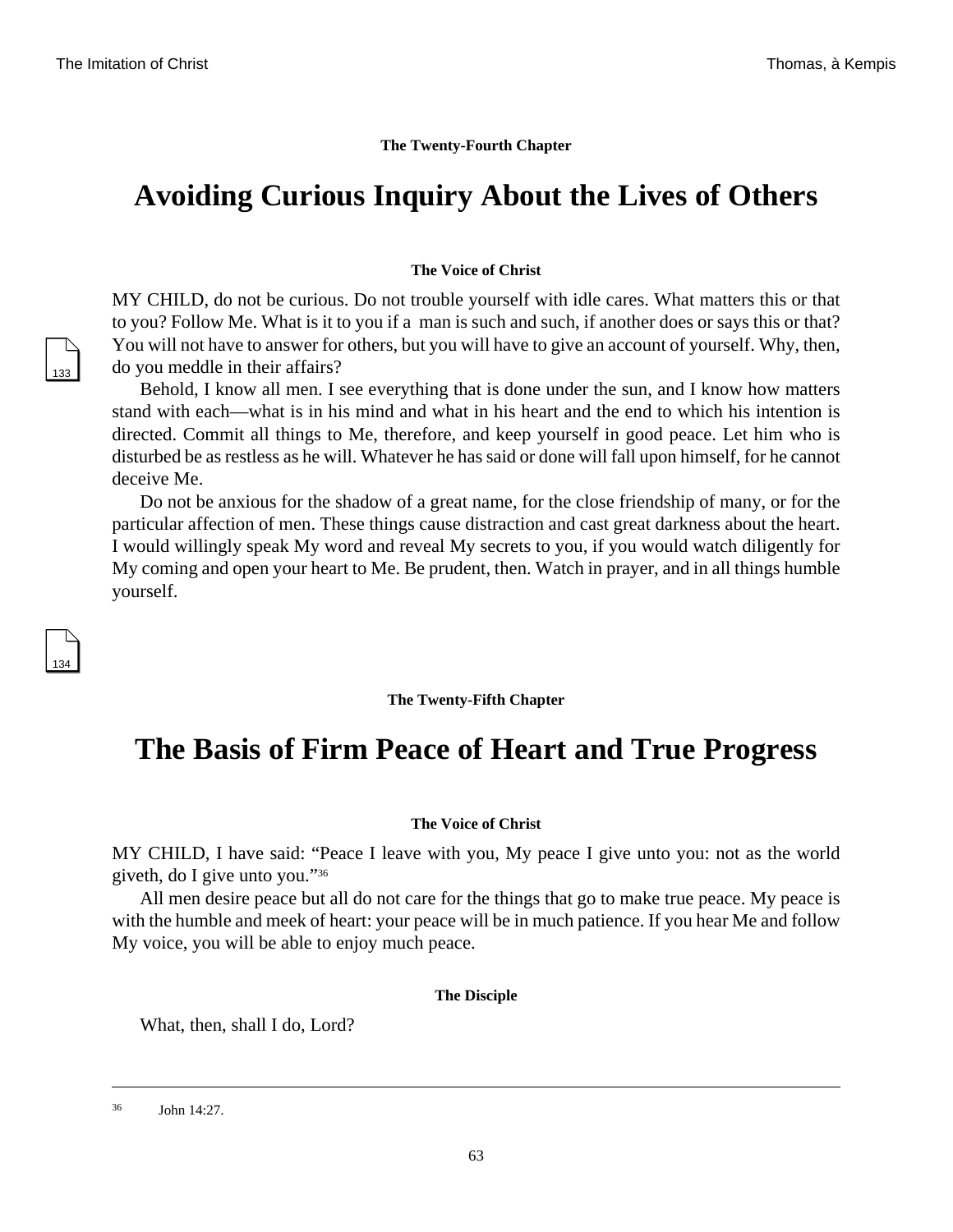136

### **The Voice of Christ**

Watch yourself in all things, in what you do and what you say. Direct your every intention toward pleasing Me alone, and desire nothing outside of Me. Do not be rash in judging the deeds and words of others, and do not entangle yourself in affairs that are not your own. Thus, it will come about that you will be disturbed little and seldom.

Yet, never to experience any disturbance or to suffer any hurt in heart or body does not belong to this present life, but rather to the state of eternal rest. Do not think, therefore, that you have found true peace if you feel no depression, or that all is well because you suffer no opposition. Do not think that all is perfect if everything happens just as you wish. And do not imagine yourself great or consider yourself especially beloved if you are filled with great devotion and sweetness. For the true lover of virtue is not known by these things, nor do the progress and perfection of a man consist in them.

### **The Disciple**

In what do they consist, Lord?

### **The Voice of Christ**

They consist in offering yourself with all your heart to the divine will, not seeking what is yours either in small matters or great ones, either in temporal or eternal things, so that you will preserve equanimity and give thanks in both prosperity and adversity, seeing all things in their proper light.

If you become so brave and long-suffering in hope that you can prepare your heart to suffer still more even when all inward consolation is withdrawn, and if you do not justify yourself as though you ought not be made to suffer such great things, but acknowledge Me to be just in all My works and praise My holy name—then you will walk in the true and right path of peace, then you may have sure hope of seeing My face again in joy. If you attain to complete contempt of self, then know that you will enjoy an abundance of peace, as much as is possible in this earthly life.

**The Twenty-Sixth Chapter**

# **The Excellence of a Free Mind, Gained Through Prayer Rather Than By Study**

**The Disciple**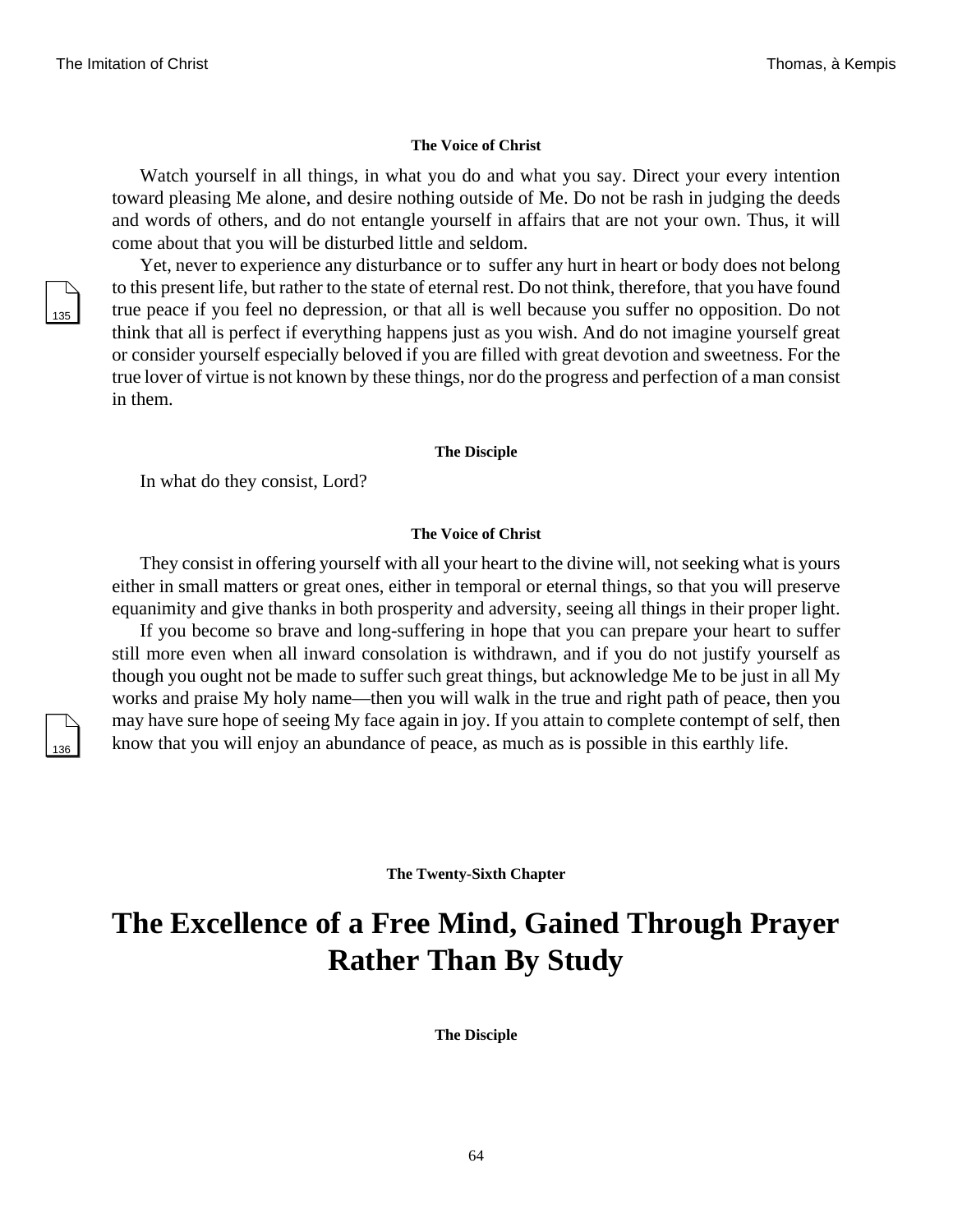IT IS the mark of a perfect man, Lord, never to let his mind relax in attention to heavenly things, and to pass through many cares as though he had none; not as an indolent man does, but having by the certain prerogative of a free mind no disorderly affection for any created being.

Keep me, I beg You, most merciful God, from the cares of this life, lest I be too much entangled in them. Keep me from many necessities of the body, lest I be ensnared by pleasure. Keep me from all darkness of mind, lest I be broken by troubles and overcome. I do not ask deliverance from those things which worldly vanity desires so eagerly, but from those miseries which, by the common curse of humankind, oppress the soul of Your servant in punishment and keep him from entering into the liberty of spirit as often as he would.

137

138

My God, Sweetness beyond words, make bitter all the carnal comfort that draws me from love of the eternal and lures me to its evil self by the sight of some delightful good in the present. Let it not overcome me, my God. Let not flesh and blood conquer me. Let not the world and its brief glory deceive me, nor the devil trip me by his craftiness. Give me courage to resist, patience to endure, and constancy to persevere. Give me the soothing unction of Your spirit rather than all the consolations of the world, and in place of carnal love, infuse into me the love of Your name.

Behold, eating, drinking, clothing, and other necessities that sustain the body are burdensome to the fervent soul. Grant me the grace to use such comforts temperately and not to become entangled in too great a desire for them. It is not lawful to cast them aside completely, for nature must be sustained, but Your holy law forbids us to demand superfluous things and things that are simply for pleasure, else the flesh would rebel against the spirit. In these matters, I beg, let Your hand guide and direct me, so that I may not overstep the law in any way.

**The Twenty-Seventh Chapter**

## **Self-Love is the Greatest Hindrance to the Highest Good**

#### **The Voice of Christ**

MY CHILD, you should give all for all, and in no way belong to yourself. You must know that self-love is more harmful to you than anything else in the world. In proportion to the love and affection you have for a thing, it will cling to you more or less. If your love is pure, simple, and well ordered, you will not be a slave to anything. Do not covet what you may not have. Do not possess anything that can hinder you or rob you of freedom.

It is strange that you do not commit yourself to Me with your whole heart, together with all that you can desire or possess. Why are you consumed with foolish sorrow? Why are you wearied with unnecessary care? Be resigned to My will and you will suffer no loss.

If you seek this or that, if you wish to be in this place or that place, to have more ease and pleasure, you will never rest or be free from care, for some defect is found in everything and everywhere someone will vex you. To obtain and multiply earthly goods, then, will not help you,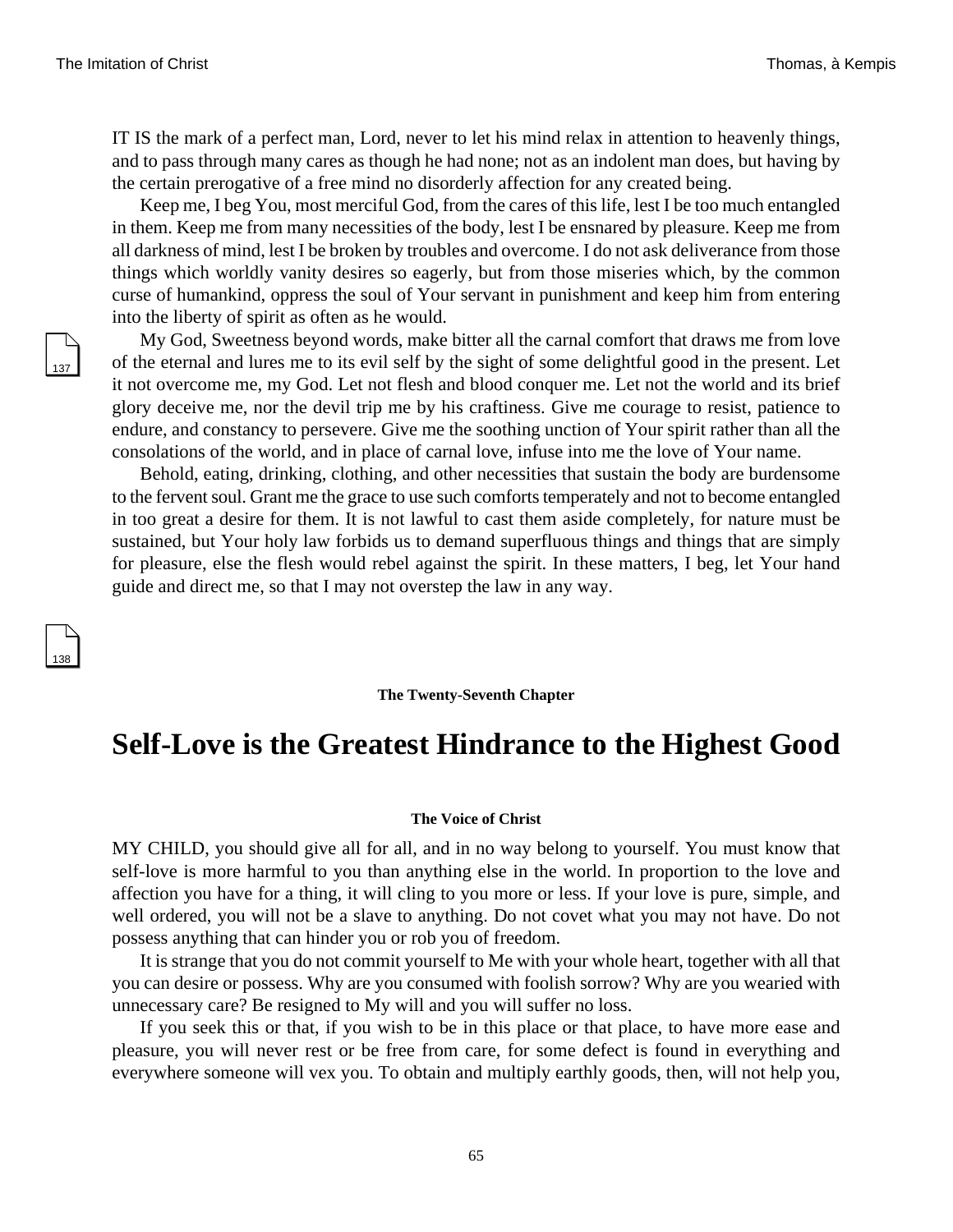

141

but to despise them and root them out of your heart will aid. This, understand, is true not only of money and wealth, but also of ambition for honor and desire for empty praise, all of which will pass away with this world.

The place matters little if the spirit of fervor is not there; nor will peace be lasting if it is sought from the outside; if your heart has no true foundation, that is, if you are not founded in Me, you may change, but you will not better yourself. For when occasion arises and is accepted, you will find that from which you fled and worse.

### **A Prayer for Cleansing the Heart and Obtaining Heavenly Wisdom**

Strengthen me by the grace of Your holy spirit, O God. Give me the power to be strengthened inwardly and to empty my heart of all vain care and anxiety, so that I may not be drawn away by many desires, whether for precious things or mean ones. Let me look upon everything as passing, and upon myself as soon to pass away with them, because there is nothing lasting under the sun, where all is vanity and affliction of spirit. How wise is he who thinks thus!

Give me, Lord, heavenly wisdom to learn above all else to seek and find You, to enjoy and love You more than anything, and to consider other things as they are, as Your wisdom has ordered them. Grant me prudence to avoid the flatterer and to bear patiently with him who disagrees with me. For it is great wisdom not to be moved by the sound of words, nor to give ear to the wicked, flattering siren. Then, I shall walk safely in the way I have begun.

**The Twenty-Eighth Chapter**

# **Strength Against Slander**

### **The Voice of Christ**

MY CHILD, do not take it to heart if some people think badly of you and say unpleasant things about you. You ought to think worse things of yourself and to believe that no one is weaker than yourself. Moreover, if you walk in the spirit you will pay little heed to fleeting words. It is no small prudence to remain silent in evil times, to turn inwardly to Me, and not to be disturbed by human opinions. Do not let your peace depend on the words of men. Their thinking well or badly of you does not make you different from what you are. Where are true peace and glory? Are they not in Me? He who neither cares to please men nor fears to displease them will enjoy great peace, for all unrest and distraction of the senses arise out of disorderly love and vain fear.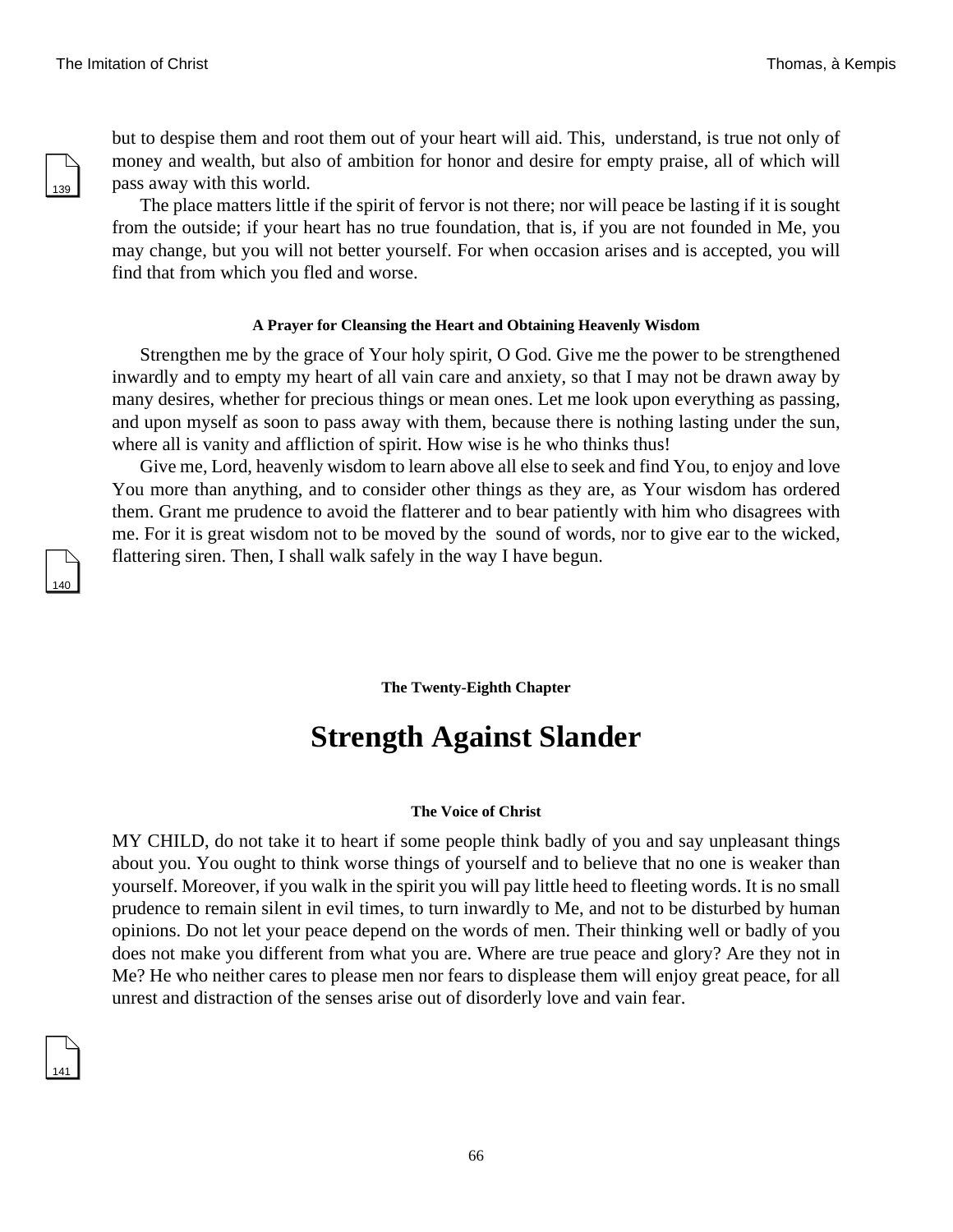**The Twenty-Ninth Chapter**

# **How We Must Call Upon and Bless the Lord When Trouble Presses**

### **The Disciple**

BLESSED be Your name forever, O Lord, Who have willed that this temptation and trouble come upon me. I cannot escape it, yet I must fly to You that You may help me and turn it to my good. Now I am troubled, Lord, and my heart is not at rest, for I am greatly afflicted by this present suffering.

Beloved Father, what shall I say? I am straitened in harsh ways. Save me from this hour to which, however, I am come that You may be glorified when I am deeply humbled and freed by You. May it please You, then, to deliver me, Lord, for what can I, poor wretch that I am, do or where can I go without You? Give me patience, Lord, even now. Help me, my God, and I will not be afraid however much I may be distressed.

But here, in the midst of these troubles, what shall I say? Your will be done, Lord. I have richly deserved to be troubled and distressed. But I must bear it. Would that I could do so patiently, until the storm passes and calm returns! Yet Your almighty hand can take this temptation from me, or lighten its attack so that I do not altogether sink beneath it, as You, my God, my Mercy, have very often done for me before. And the more difficult my plight, the easier for You is this change of the right hand of the Most High.

**The Thirtieth Chapter**

# **The Quest of Divine Help and Confidence in Regaining Grace**

### **The Voice of Christ**

MY CHILD, I am the Lord Who gives strength in the day of trouble. Come to Me when all is not well with you. Your tardiness in turning to prayer is the greatest obstacle to heavenly consolation, for before you pray earnestly to Me you first seek many comforts and take pleasure in outward things. Thus, all things are of little profit to you until you realize that I am the one Who saves those who trust in Me, and that outside of Me there is no worth-while help, or any useful counsel or lasting remedy.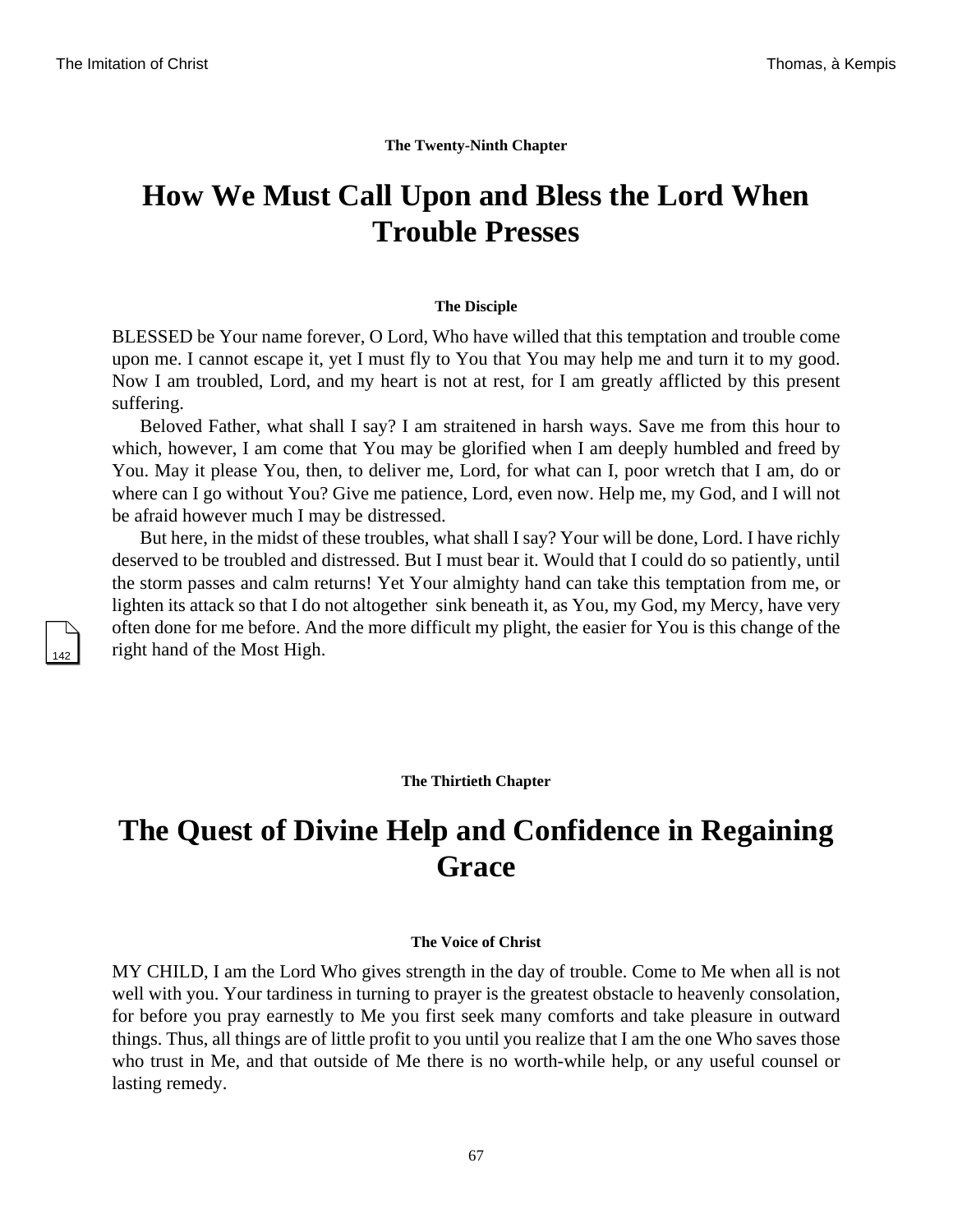But now, after the tempest, take courage, grow strong once more in the light of My mercies; for I am near, says the Lord, to restore all things not only to the full but with abundance and above measure. Is anything difficult for Me? Or shall I be as one who promises and does not act? Where is your faith? Stand firm and persevere. Be a man of endurance and courage, and consolation will come to you in due time. Wait for Me; wait—and I will come to heal you.

143

144

It is only a temptation that troubles you, a vain fear that terrifies you.

Of what use is anxiety about the future? Does it bring you anything but trouble upon trouble? Sufficient for the day is the evil thereof. It is foolish and useless to be either grieved or happy about future things which perhaps may never happen. But it is human to be deluded by such imaginations, and the sign of a weak soul to be led on by suggestions of the enemy. For he does not care whether he overcomes you by love of the present or fear of the future.

Let not your heart be troubled, therefore, nor let it be afraid. Believe in Me and trust in My mercy. When you think you are far from Me, then often I am very near you. When you judge that almost all is lost, then very often you are in the way of gaining great merit.

All is not lost when things go contrary to your wishes. You ought not judge according to present feelings, nor give in to any trouble whenever it comes, or take it as though all hope of escape were lost. And do not consider yourself forsaken if I send some temporary hardship, or withdraw the consolation you desire. For this is the way to the kingdom of heaven, and without doubt it is better for you and the rest of My servants to be tried in adversities than to have all things as you wish. I know your secret thoughts, and I know that it is profitable for your salvation to be left sometimes in despondency lest perhaps you be puffed up by success and fancy yourself to be what you are not.

What I have given, I can take away and restore when it pleases Me. What I give remains Mine, and thus when I take it away I take nothing that is yours, for every good gift and every perfect gift is Mine.

If I send you trouble and adversity, do not fret or let your heart be downcast. I can raise you quickly up again and turn all your sorrow into joy. I am no less just and worthy of great praise when I deal with you in this way.

If you think aright and view things in their true light, you should never be so dejected and saddened by adversity, but rather rejoice and give thanks, considering it a matter of special joy that I afflict you with sorrow and do not spare you. "As the Father hath loved Me, so also I love you," I said to My disciples, and I certainly did not send them out to temporal joys but rather to great struggles, not to honors but to contempt, not to idleness, but to labors, not to rest but to bring forth much fruit in patience. Do you, My child, remember these words.

**The Thirty-First Chapter**

### **To Find the Creator, Forsake All Creatures**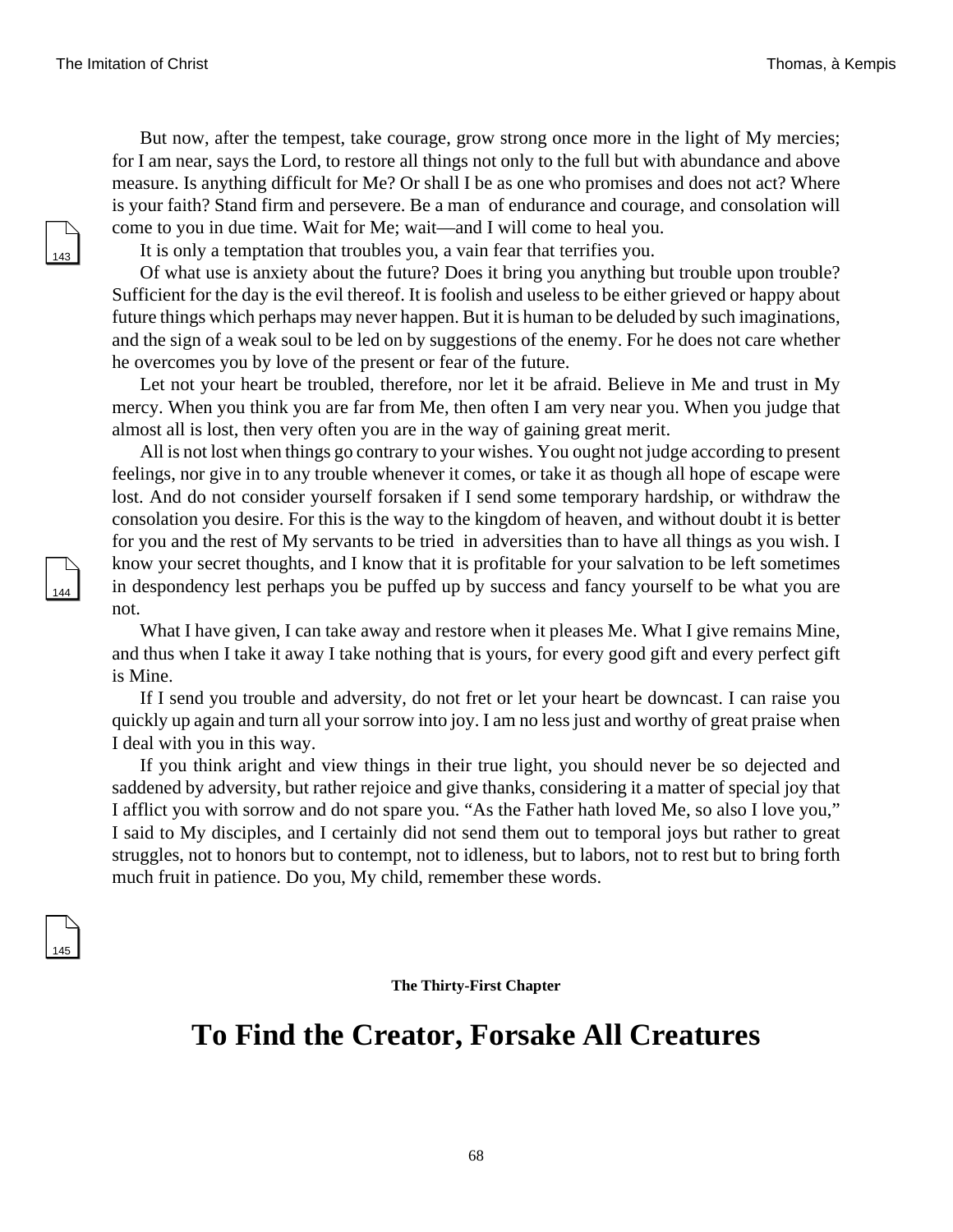### **The Disciple**

O LORD, I am in sore need still of greater grace if I am to arrive at the point where no man and no created thing can be an obstacle to me. For as long as anything holds me back, I cannot freely fly to You. He that said "Oh that I had wings like a dove, that I might fly away and be at rest!"37 desired to fly freely to You. Who is more at rest than he who aims at nothing but God? And who more free than the man who desires nothing on earth?

It is well, then, to pass over all creation, perfectly to abandon self, and to see in ecstasy of mind that You, the Creator of all, have no likeness among all Your creatures, and that unless a man be freed from all creatures, he cannot attend freely to the Divine. The reason why so few contemplative persons are found, is that so few know how to separate themselves entirely from what is transitory and created.

For this, indeed, great grace is needed, grace that will raise the soul and lift it up above itself. Unless a man be elevated in spirit, free from all creatures, and completely united to God, all his knowledge and possessions are of little moment. He who considers anything great except the one, immense, eternal good will long be little and lie groveling on the earth. Whatever is not God is nothing and must be accounted as nothing.

There is great difference between the wisdom of an enlightened and devout man and the learning of a well-read and brilliant scholar, for the knowledge which flows down from divine sources is much nobler than that laboriously acquired by human industry.

Many there are who desire contemplation, but who do not care to do the things which contemplation requires. It is also a great obstacle to be satisfied with externals and sensible things, and to have so little of perfect mortification. I know not what it is, or by what spirit we are led, or to what we pretend—we who wish to be called spiritual—that we spend so much labor and even more anxiety on things that are transitory and mean, while we seldom or never advert with full consciousness to our interior concerns.

Alas, after very little recollection we falter, not weighing our deeds by strict examination. We pay no attention to where our affections lie, nor do we deplore the fact that our actions are impure.

Remember that because all flesh had corrupted its course, the great deluge followed. Since, then, our interior affection is corrupt, it must be that the action which follows from it, the index as it were of our lack of inward strength, is also corrupt. Out of a pure heart come the fruits of a good life.

People are wont to ask how much a man has done, but they think little of the virtue with which he acts. They ask: Is he strong? rich? handsome? a good writer? a good singer? or a good worker? They say little, however, about how poor he is in spirit, how patient and meek, how devout and spiritual. Nature looks to his outward appearance; grace turns to his inward being. The one often errs, the other trusts in God and is not deceived.





<sup>37</sup> [Ps. 54:7](http://www.ccel.org/b/bible/asv/xml/asv.Ps.54.xml#Ps.54.7).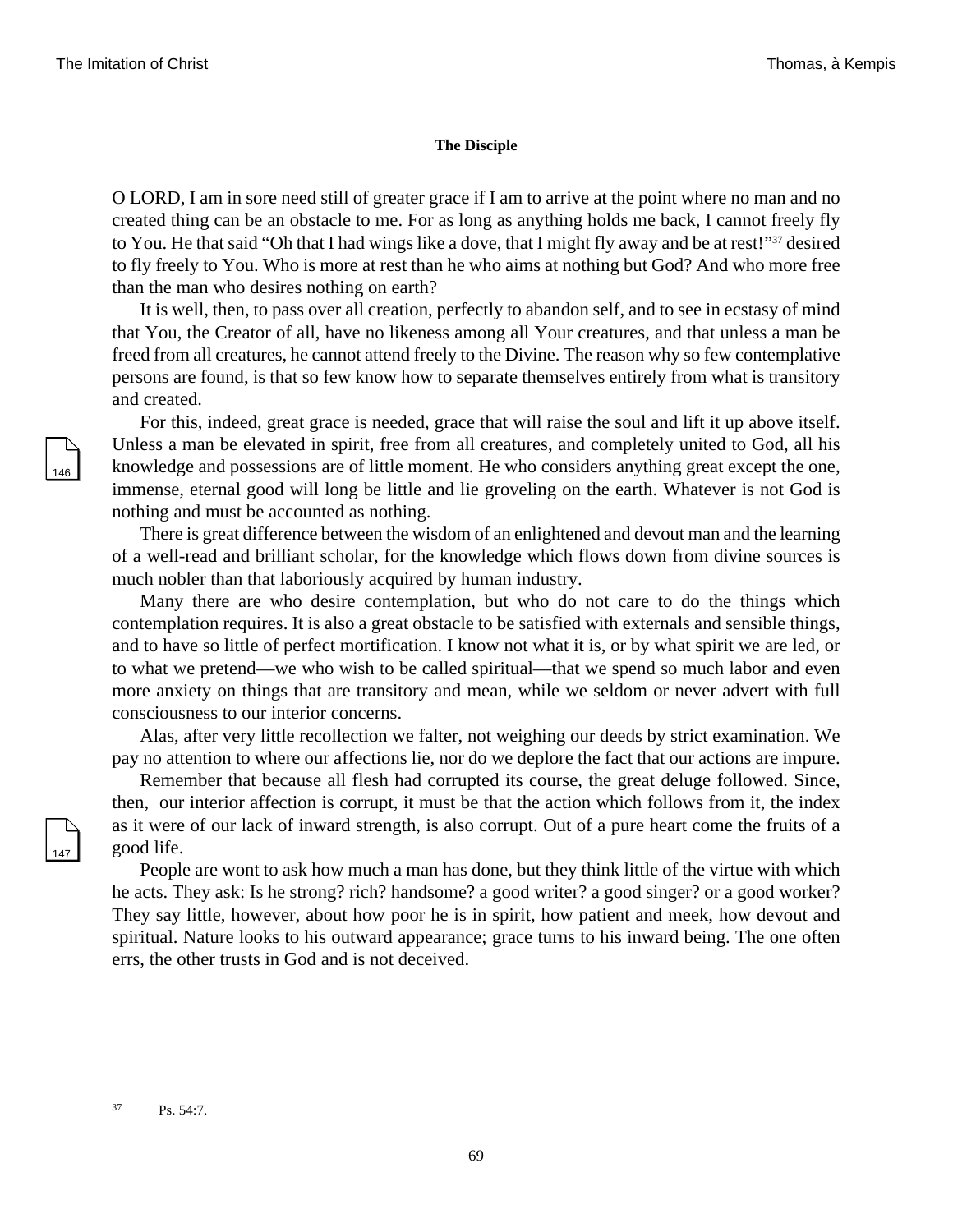149

**The Thirty-Second Chapter**

# **Self-Denial and the Renunciation of Evil Appetites**

### **The Voice of Christ**

MY CHILD, you can never be perfectly free unless you completely renounce self, for all who seek their own interest and who love themselves are bound in fetters. They are unsettled by covetousness and curiosity, always searching for ease and not for the things of Christ, often devising and framing that which will not last, for anything that is not of God will fail completely.

Hold to this short and perfect advice, therefore: *give up your desires and you will find rest*. Think upon it in your heart, and when you have put it into practice you will understand all things.

**The Disciple**

But this, Lord, is not the work of one day, nor is it mere child's play; indeed, in this brief sentence is included all the perfection of holy persons.

### **The Voice of Christ**

My child, you should not turn away or be downcast when you hear the way of the perfect. Rather you ought to be spurred on the more toward their sublime heights, or at least be moved to seek perfection.

I would this were the case with you—that you had progressed to the point where you no longer loved self but simply awaited My bidding and his whom I have placed as father over you. Then you would please Me very much, and your whole life would pass in peace and joy. But you have yet many things which you must give up, and unless you resign them entirely to Me you will not obtain that which you ask.

"I counsel thee to buy of me gold, fire-tried, that thou mayest be made rich"38—rich in heavenly wisdom which treads underfoot all that is low. Put aside earthly wisdom, all human self-complacency.

I have said: exchange what is precious and valued among men for that which is considered contemptible. For true heavenly wisdom—not to think highly of self and not to seek glory on earth—does indeed seem mean and small and is well-nigh forgotten, as many men praise it with their mouths but shy far away from it in their lives. Yet this heavenly wisdom is a pearl of great price, which is hidden from many.

### **The Thirty-Third Chapter**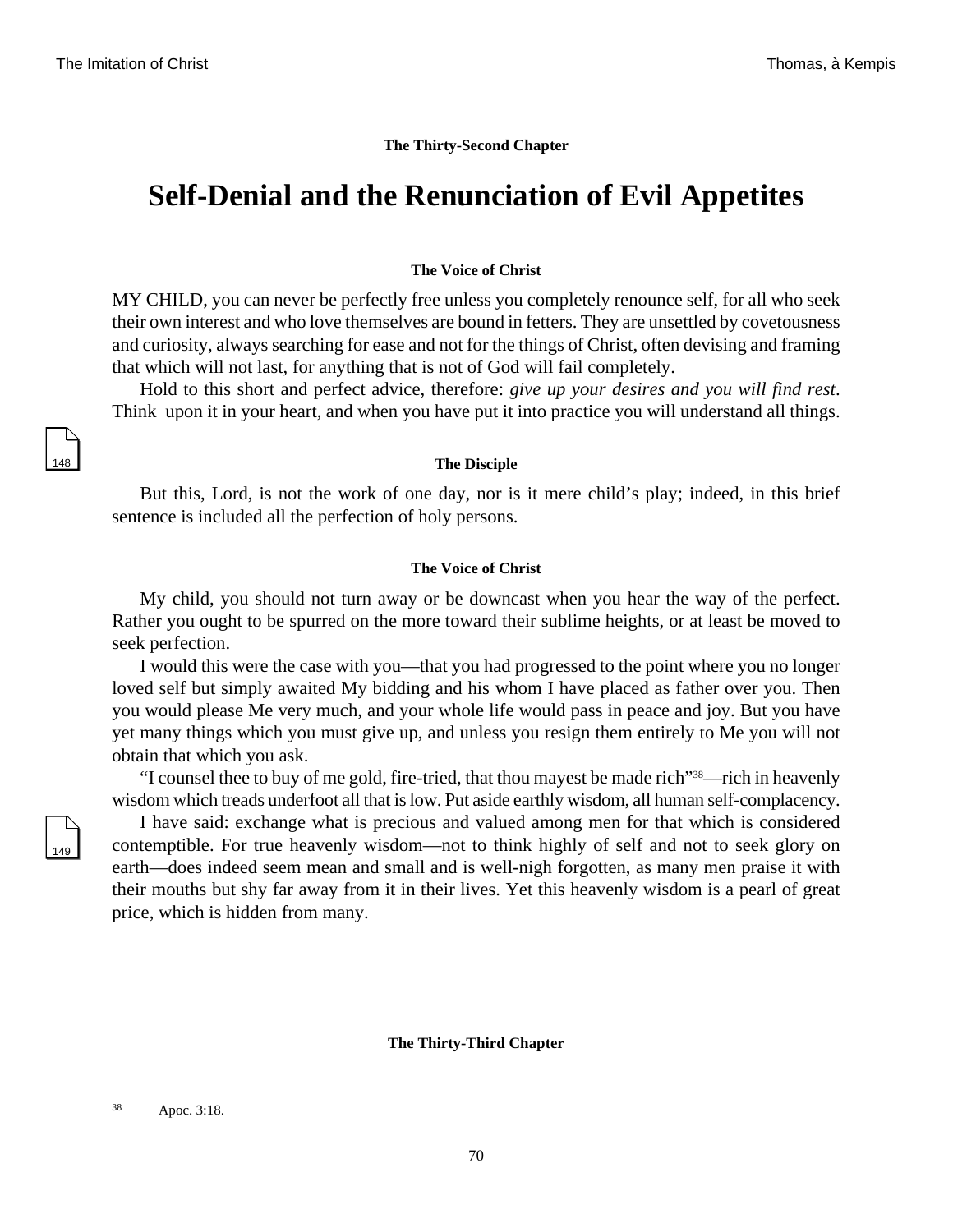# **Restlessness of Soul—Directing Our Final Intention Toward God**

### **The Voice of Christ**

MY CHILD, do not trust in your present feeling, for it will soon give way to another. As long as you live you will be subject to changeableness in spite of yourself. You will become merry at one time and sad at another, now peaceful but again disturbed, at one moment devout and the next indevout, sometimes diligent while at other times lazy, now grave and again flippant.

But the man who is wise and whose spirit is well instructed stands superior to these changes. He pays no attention to what he feels in himself or from what quarter the wind of fickleness blows, so long as the whole intention of his mind is conducive to his proper and desired end. For thus he can stand undivided, unchanged, and unshaken, with the singleness of his intention directed unwaveringly toward Me, even in the midst of so many changing events. And the purer this singleness of intention is, with so much the more constancy does he pass through many storms.

But in many ways the eye of pure intention grows dim, because it is attracted to any delightful thing that it meets. Indeed, it is rare to find one who is entirely free from all taint of self-seeking. The Jews of old, for example, came to Bethany to Martha and Mary, not for Jesus' sake alone, but in order to see Lazarus.

The eye of your intention, therefore, must be cleansed so that it is single and right. It must be directed toward Me, despite all the objects which may interfere.

**The Thirty-Fourth Chapter**

# **God is Sweet Above All Things and in All Things to Those Who Love Him**

#### **The Disciple**

BEHOLD, my God and my all! What more do I wish for; what greater happiness can I desire? O sweet and delicious word! But sweet only to him who loves it, and not to the world or the things that are in the world.

My God and my all! These words are enough for him who understands, and for him who loves it is a joy to repeat them often. For when You are present, all things are delightful; when You are absent, all things become loathsome. It is You Who give a heart tranquillity, great peace and festive joy. It is You Who make us think well of all things, and praise You in all things. Without You

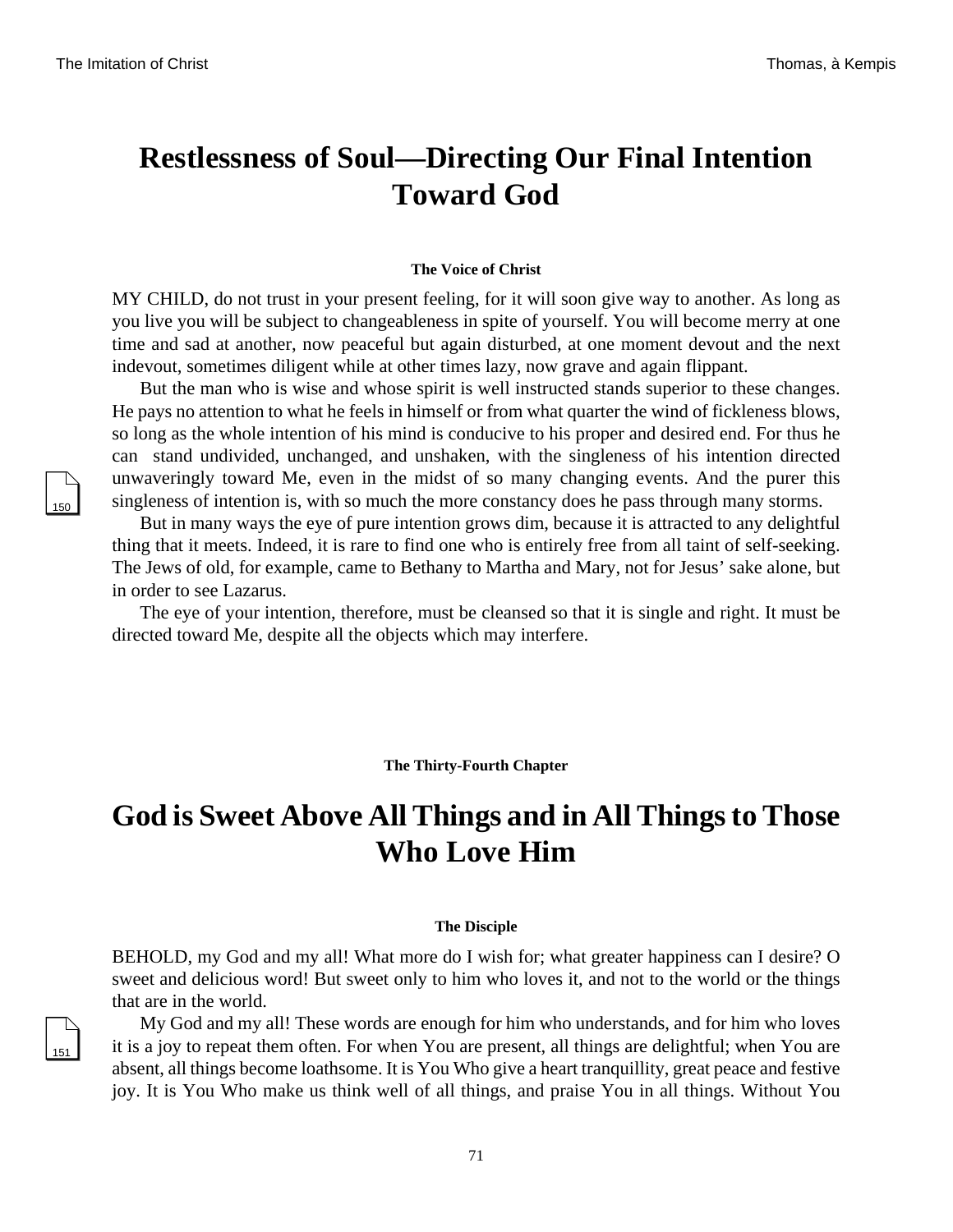nothing can give pleasure for very long, for if it is to be pleasing and tasteful, Your grace and the seasoning of Your wisdom must be in it. What is there that can displease him whose happiness is in You? And, on the contrary, what can satisfy him whose delight is not in You?

The wise men of the world, the men who lust for the flesh, are wanting in Your wisdom, because in the world is found the utmost vanity, and in the flesh is death. But they who follow You by disdaining worldly things and mortifying the flesh are known to be truly wise, for they are transported from vanity to truth, from flesh to spirit. By such as these God is relished, and whatever good is found in creatures they turn to praise of the Creator. But great—yes, very great, indeed—is the difference between delight in the Creator and in the creature, in eternity and in time, in Light uncreated and in the light that is reflected.

O Light eternal, surpassing all created brightness, flash forth the lightning from above and enlighten the inmost recesses of my heart. Cleanse, cheer, enlighten, and vivify my spirit with all its powers, that it may cleave to You in ecstasies of joy. Oh, when will that happy and wished-for hour come, that You may fill me with Your presence and become all in all to me? So long as this is not given me, my joy will not be complete.

The old man, alas, yet lives within me. He has not yet been entirely crucified; he is not yet entirely dead. He still lusts strongly against the spirit, and he will not leave the kingdom of my soul in peace. But You, Who can command the power of the sea and calm the tumult of its waves, arise and help me. Scatter the nations that delight in war; crush them in Your sight. Show forth I beg, Your wonderful works and let Your right hand be glorified, because for me there is no other hope or refuge except in You, O Lord, my God.

**The Thirty-Fifth Chapter**

### **There is No Security from Temptation in This Life**

### **The Voice of Christ**

MY CHILD, in this life you are never safe, and as long as you live the weapons of the spirit will ever be necessary to you. You dwell among enemies. You are subject to attack from the right and the left. If, therefore, you do not guard yourself from every quarter with the shield of patience, you will not remain long unscathed.

Moreover, if you do not steadily set your heart on Me, with a firm will to suffer everything for My sake, you will not be able to bear the heat of this battle or to win the crown of the blessed. You ought, therefore, to pass through all these things bravely and to oppose a strong hand to whatever stands in your way. For to him who triumphs heavenly bread is given, while for him who is too lazy to fight there remains much misery.

If you look for rest in this life, how will you attain to everlasting rest? Dispose yourself, then, not for much rest but for great patience. Seek true peace, not on earth but in heaven; not in men or

152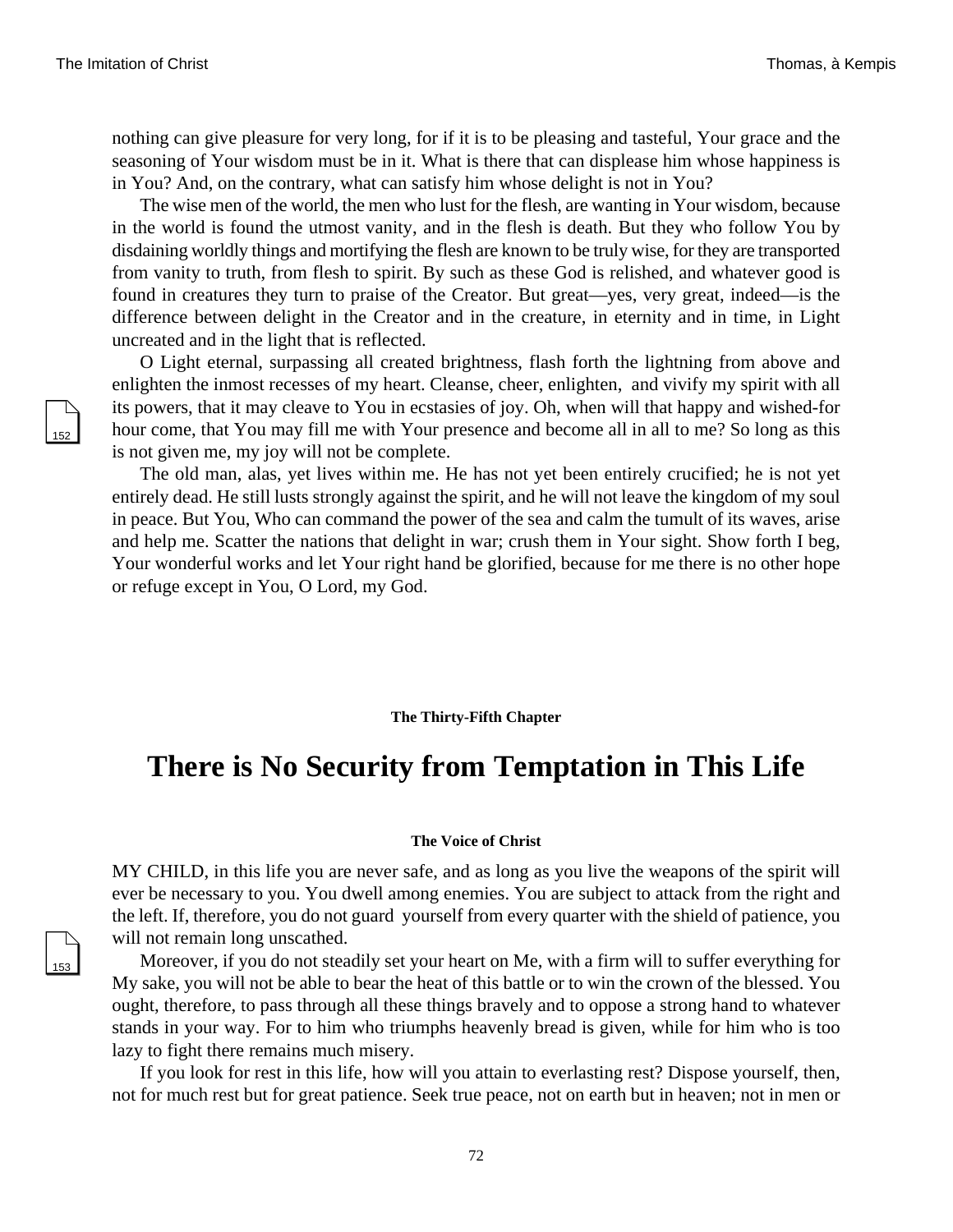in other creatures but in God alone. For love of God you should undergo all things cheerfully, all labors and sorrows, temptations and trials, anxieties, weaknesses, necessities, injuries, slanders, rebukes, humiliations, confusions, corrections, and contempt. For these are helps to virtue. These are the trials of Christ's recruit. These form the heavenly crown. For a little brief labor I will give an everlasting crown, and for passing confusion, glory that is eternal.

Do you think that you will always have spiritual consolations as you desire? My saints did not always have them. Instead, they had many afflictions, temptations of various kinds, and great desolation. Yet they bore them all patiently. They placed their confidence in God rather than in themselves, knowing that the sufferings of this life are not worthy to be compared with the glory that is to come. And you—do you wish to have at once that which others have scarcely obtained after many tears and great labors?

Wait for the Lord, act bravely, and have courage. Do not lose trust. Do not turn back but devote your body and soul constantly to God's glory. I will reward you most plentifully. I will be with you in every tribulation.

**The Thirty-Sixth Chapter**

### **The Vain Judgments of Men**

#### **The Voice of Christ**

MY CHILD, trust firmly in the Lord, and do not fear the judgment of men when conscience tells you that you are upright and innocent. For it is good and blessed to suffer such things, and they will not weigh heavily on the humble heart that trusts in God rather than in itself. Many men say many things, and therefore little faith is to be put in them.

Likewise, it is impossible to satisfy all men. Although Paul tried to please all in the Lord, and became all things to all men, yet he made little of their opinions. He labored abundantly for the edification and salvation of others, as much as lay in him and as much as he could, but he could not escape being sometimes judged and despised by others. Therefore, he committed all to God Who knows all things, and defended himself by his patience and humility against the tongues of those who spoke unjustly or thought foolish things and lies, or made accusations against him. Sometimes, indeed, he did answer them, but only lest his silence scandalize the weak.

Who are you, then, that you should be afraid of mortal man? Today he is here, tomorrow he is not seen. Fear God and you will not be afraid of the terrors of men. What can anyone do to you by word or injury? He hurts himself rather than you, and no matter who he may be he cannot escape the judgment of God. Keep God before your eyes, therefore, and do not quarrel with peevish words.

If it seems, then, that you are worsted and that you suffer undeserved shame, do not repine over it and do not lessen your crown by impatience. Look instead to heaven, to Me, Who have power to deliver you from all disgrace and injury, and to render to everyone according to his works.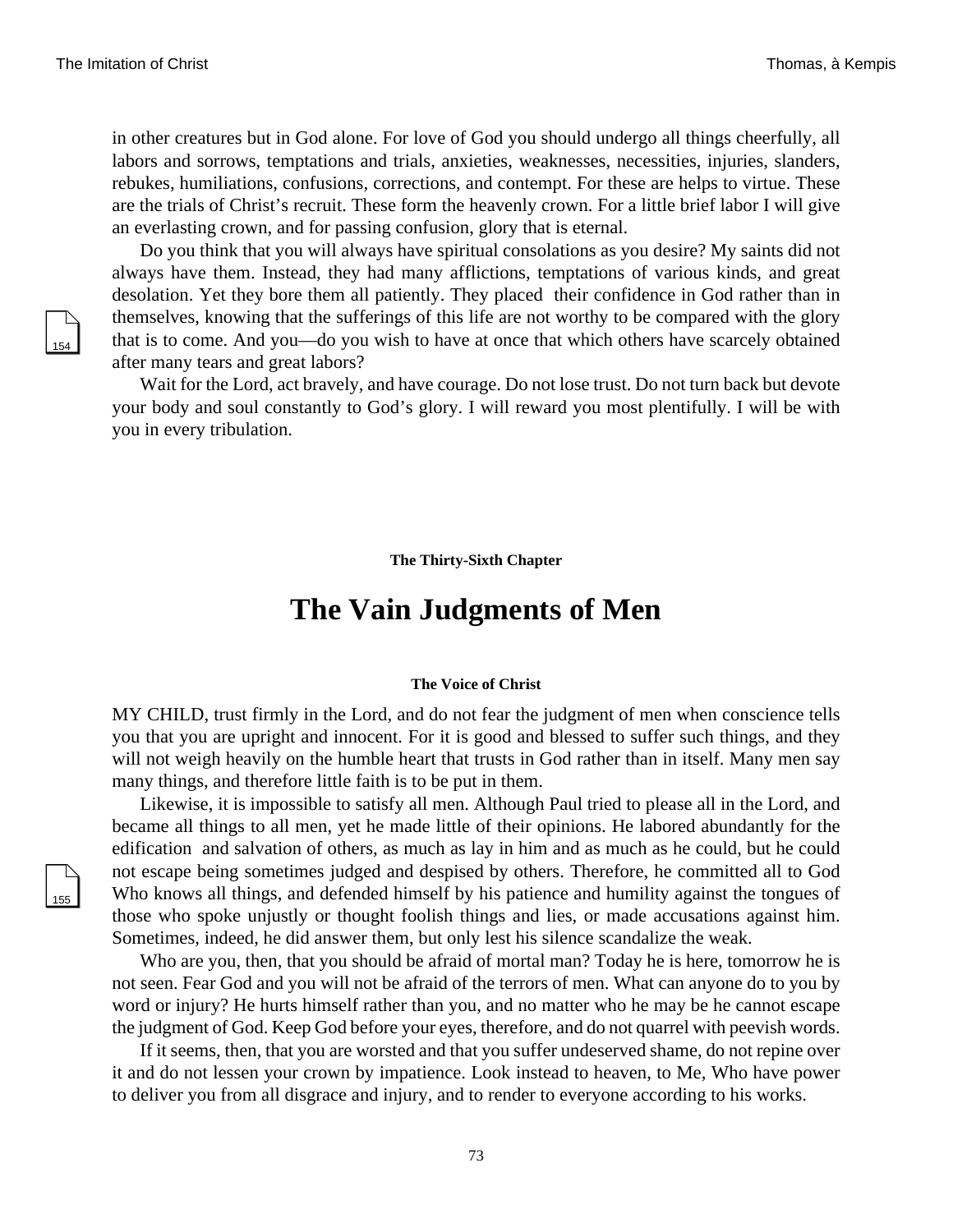

**The Thirty-Seventh Chapter**

# **Pure and Entire Resignation of Self to Obtain Freedom of Heart**

### **The Voice of Christ**

MY CHILD, renounce self and you shall find Me. Give up your own self-will, your possessions, and you shall always gain. For once you resign yourself irrevocably, greater grace will be given you.

### **The Disciple**

How often, Lord, shall I resign myself? And in what shall I forsake myself?

### **The Voice of Christ**

Always, at every hour, in small matters as well as great—I except nothing. In all things I wish you to be stripped of self. How otherwise can you be mine or I yours unless you be despoiled of your own will both inwardly and outwardly? The sooner you do this the better it will be for you, and the more fully and sincerely you do it the more you will please Me and the greater gain you will merit.

Some there are who resign themselves, but with certain reservation; they do not trust fully in God and therefore they try to provide for themselves. Others, again, at first offer all, but afterward are assailed by temptation and return to what they have renounced, thereby making no progress in virtue. These will not reach the true liberty of a pure heart nor the grace of happy friendship with Me unless they first make a full resignation and a daily sacrifice of themselves. Without this no fruitful union lasts nor will last.

I have said to you very often, and now I say again: forsake yourself, renounce yourself and you shall enjoy great inward peace. Give all for all. Ask nothing, demand nothing in return. Trust purely and without hesitation in Me, and you shall possess Me. You will be free of heart and darkness will not overwhelm you.

Strive for this, pray for this, desire this—to be stripped of all selfishness and naked to follow the naked Jesus, to die to self and live forever for Me. Then all vain imaginations, all wicked disturbances and superfluous cares will vanish. Then also immoderate fear will leave you and inordinate love will die.

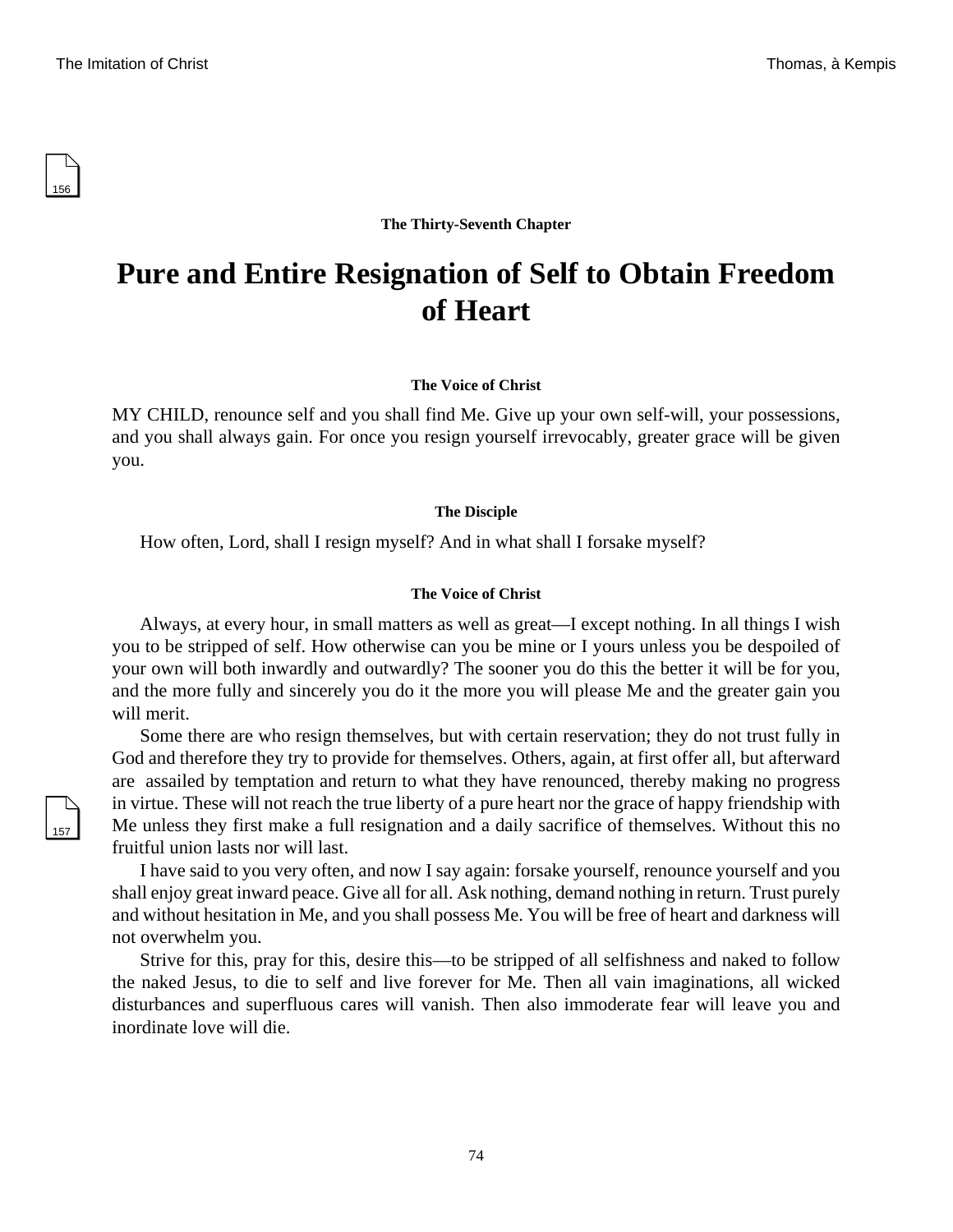159

**The Thirty-Eighth Chapter**

# **The Right Ordering of External Affairs; Recourse to God in Dangers**

### **The Voice of Christ**

MY CHILD, you must strive diligently to be inwardly free, to have mastery over yourself everywhere, in every external act and occupation, that all things be subject to you and not you to them, that you be the master and director of your actions, not a slave or a mere hired servant. You should be rather a free man and a true Hebrew, arising to the status and freedom of the children of God who stand above present things to contemplate those which are eternal; who look upon passing affairs with the left eye and upon those of heaven with the right; whom temporal things do not so attract that they cling to them, but who rather put these things to such proper service as is ordained and instituted by God, the great Workmaster, Who leaves nothing unordered in His creation.

If, likewise, in every happening you are not content simply with outward appearances, if you do not regard with carnal eyes things which you see and hear, but whatever be the affair, enter with Moses into the tabernacle to ask advice of the Lord, you will sometimes hear the divine answer and return instructed in many things present and to come. For Moses always had recourse to the tabernacle for the solution of doubts and questions, and fled to prayer for support in dangers and the evil deeds of men. So you also should take refuge in the secret chamber of your heart, begging earnestly for divine aid.

For this reason, as we read, Joshua and the children of Israel were deceived by the Gibeonites because they did not first seek counsel of the Lord, but trusted too much in fair words and hence were deceived by false piety.

**The Thirty-Ninth Chapter**

### **A Man Should Not Be Unduly Solicitous About His Affairs**

### **The Voice of Christ**

MY CHILD, always commit your cause to Me. I will dispose of it rightly in good time. Await My ordering of it and it will be to your advantage.

### **The Disciple**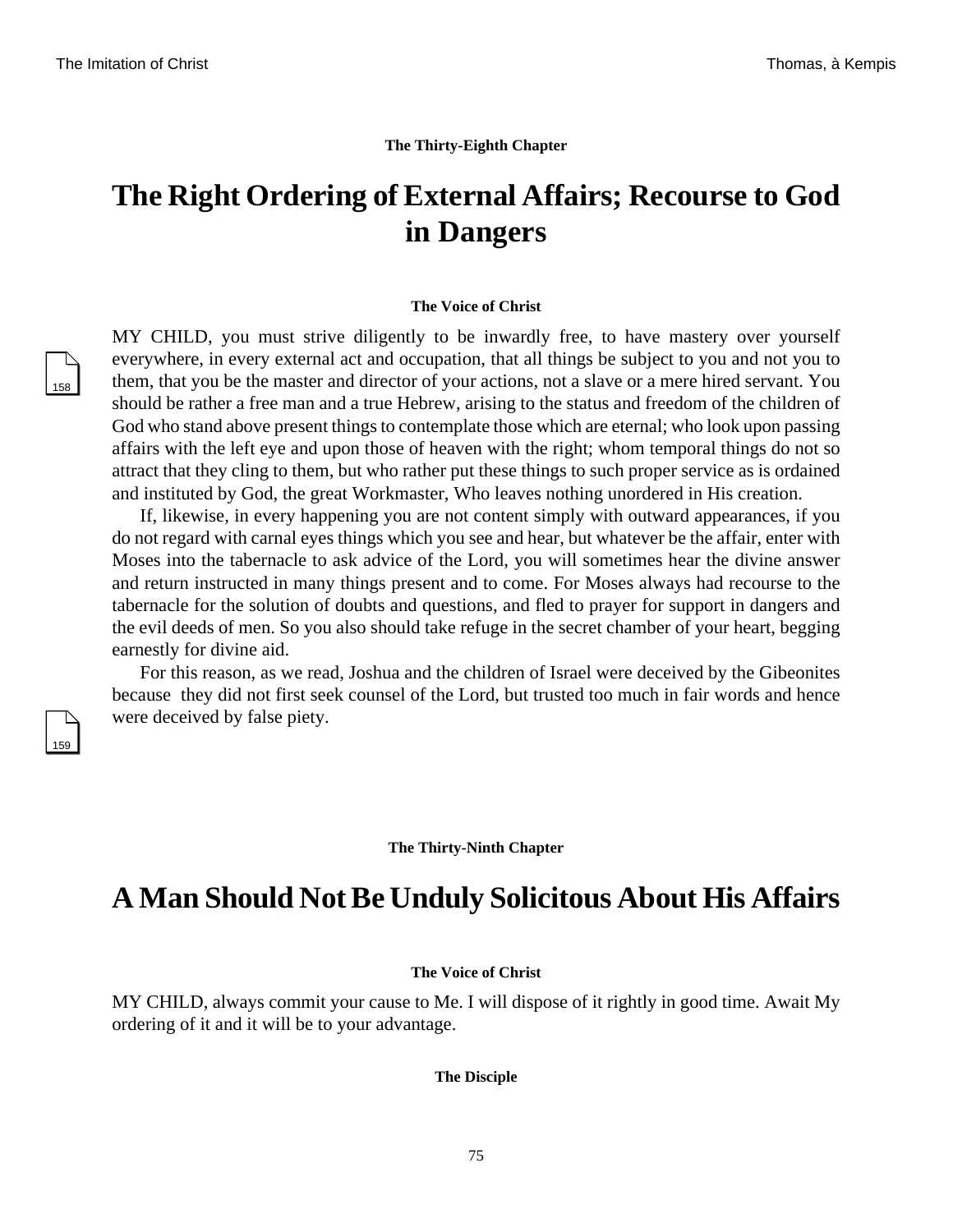Lord, I willingly commit all things to You, for my anxiety can profit me little. But I would that I were not so concerned about the future, and instead offered myself without hesitation to Your good pleasure.

### **The Voice of Christ**

My child, it often happens that a man seeks ardently after something he desires and then when he has attained it he begins to think that it is not at all desirable; for affections do not remain fixed on the same thing, but rather flit from one to another. It is no very small matter, therefore, for a man to forsake himself even in things that are very small.

A man's true progress consists in denying himself, and the man who has denied himself is truly free and secure. The old enemy, however, setting himself against all good, never ceases to tempt them, but day and night plots dangerous snares to cast the unwary into the net of deceit. "Watch ye and pray," says the Lord, "that ye enter not into temptation."<sup>39</sup>

**The Fortieth Chapter**

### **Man Has No Good in Himself and Can Glory in Nothing**

### **The Disciple**

LORD, what is man that You are mindful of him, or the son of man that You visit him? What has man deserved that You should give him Your grace? What cause have I, Lord, to complain if You desert me, or what objection can I have if You do not do what I ask? This I may think and say in all truth: "Lord, I am nothing, of myself I have nothing that is good; I am lacking in all things, and I am ever tending toward nothing. And unless I have Your help and am inwardly strengthened by You, I become quite lukewarm and lax."



But You, Lord, are always the same. You remain forever, always good, just, and holy; doing all things rightly, justly, and holily, disposing them wisely. I, however, who am more ready to go backward than forward, do not remain always in one state, for I change with the seasons. Yet my condition quickly improves when it pleases You and when You reach forth Your helping hand. For You alone, without human aid, can help me and strengthen me so greatly that my heart shall no more change but be converted and rest solely in You. Hence, if I knew well how to cast aside all earthly consolation, either to attain devotion or because of the necessity which, in the absence of human solace, compels me to seek You alone, then I could deservedly hope for Your grace and rejoice in the gift of new consolation.

<sup>39</sup> [Matt. 16:41](http://www.ccel.org/b/bible/asv/xml/asv.Matt.16.xml#Matt.16.41).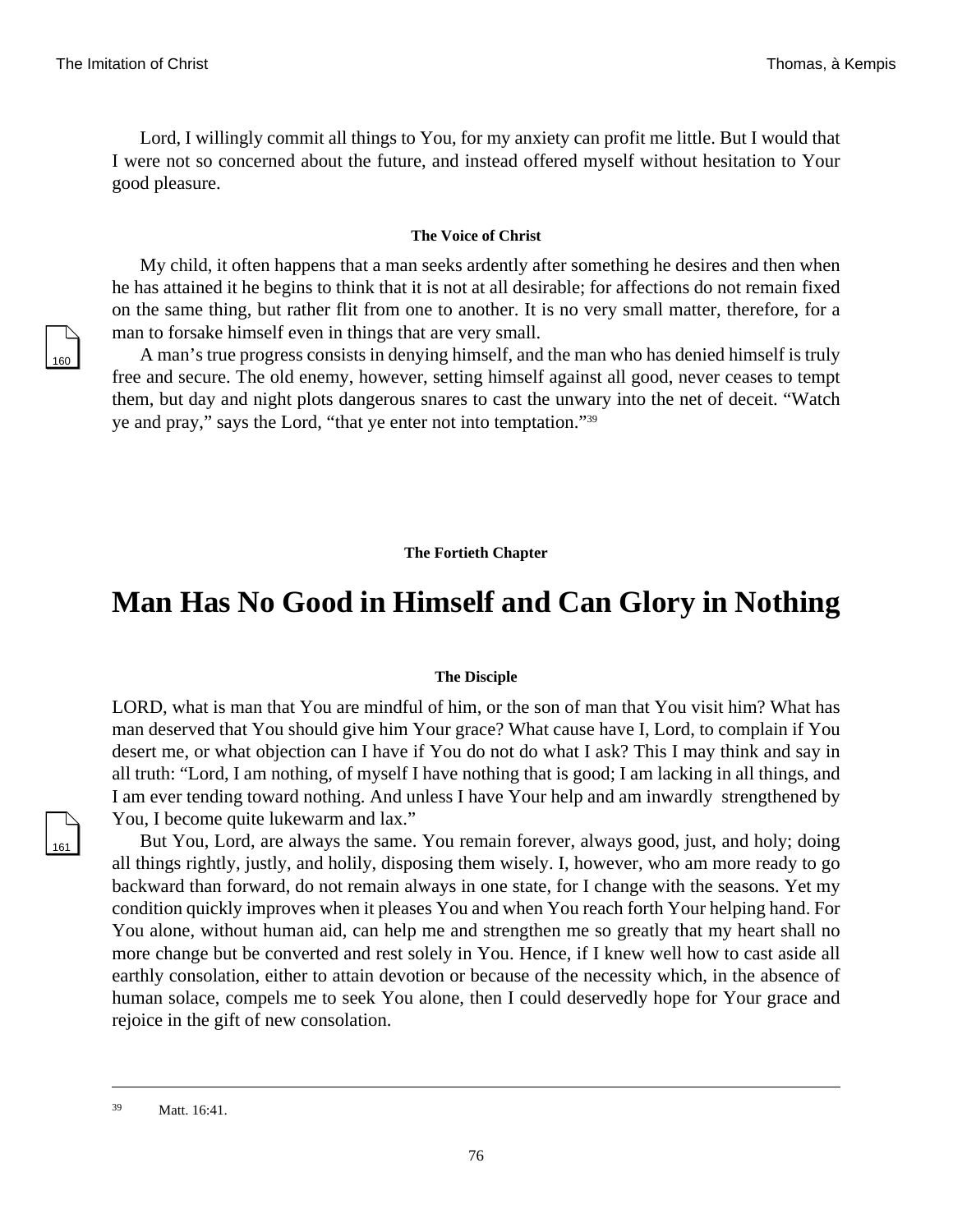Thanks be to You from Whom all things come, whenever it is well with me. In Your sight I am vanity and nothingness, a weak, unstable man. In what, therefore, can I glory, and how can I wish to be highly regarded? Is it because I am nothing? This, too, is utterly vain. Indeed, the greatest vanity is the evil plague of empty self-glory, because it draws one away from true glory and robs one of heavenly grace. For when a man is pleased with himself he displeases You, when he pants after human praise he is deprived of true virtue. But it is true glory and holy exultation to glory in You and not in self, to rejoice in Your name rather than in one's own virtue, and not to delight in any creature except for Your sake.



Let Your name, not mine, be praised. Let Your work, not mine, be magnified. Let Your holy name be blessed, but let no human praise be given to me. You are my glory. You are the joy of my heart. In You I will glory and rejoice all the day, and for myself I will glory in nothing but my infirmities.

Let the Jews seek the glory that comes from another. I will seek that which comes from God alone. All human glory, all temporal honor, all worldly position is truly vanity and foolishness compared to Your everlasting glory. O my Truth, my Mercy, my God, O Blessed Trinity, to You alone be praise and honor, power and glory, throughout all the endless ages of ages.

**The Forty-First Chapter**

# **Contempt for All Earthly Honor**

### **The Voice of Christ**

MY CHILD, do not take it to heart if you see others honored and advanced, while you yourself are despised and humbled. Lift up your heart to Me in heaven and the contempt of men on earth will not grieve you.

### **The Disciple**

Lord, we are blinded and quickly misled by vanity. If I examine myself rightly, no injury has ever been done me by any creature; hence I have nothing for which to make just complaint to You. But I have sinned often and gravely against You; therefore is every creature in arms against me. Confusion and contempt should in justice come upon me, but to You due praise, honor, and glory. And unless I prepare myself to be willingly despised and forsaken by every creature, to be considered absolutely nothing, I cannot have interior peace and strength, nor can I be enlightened spiritually or completely united with You.

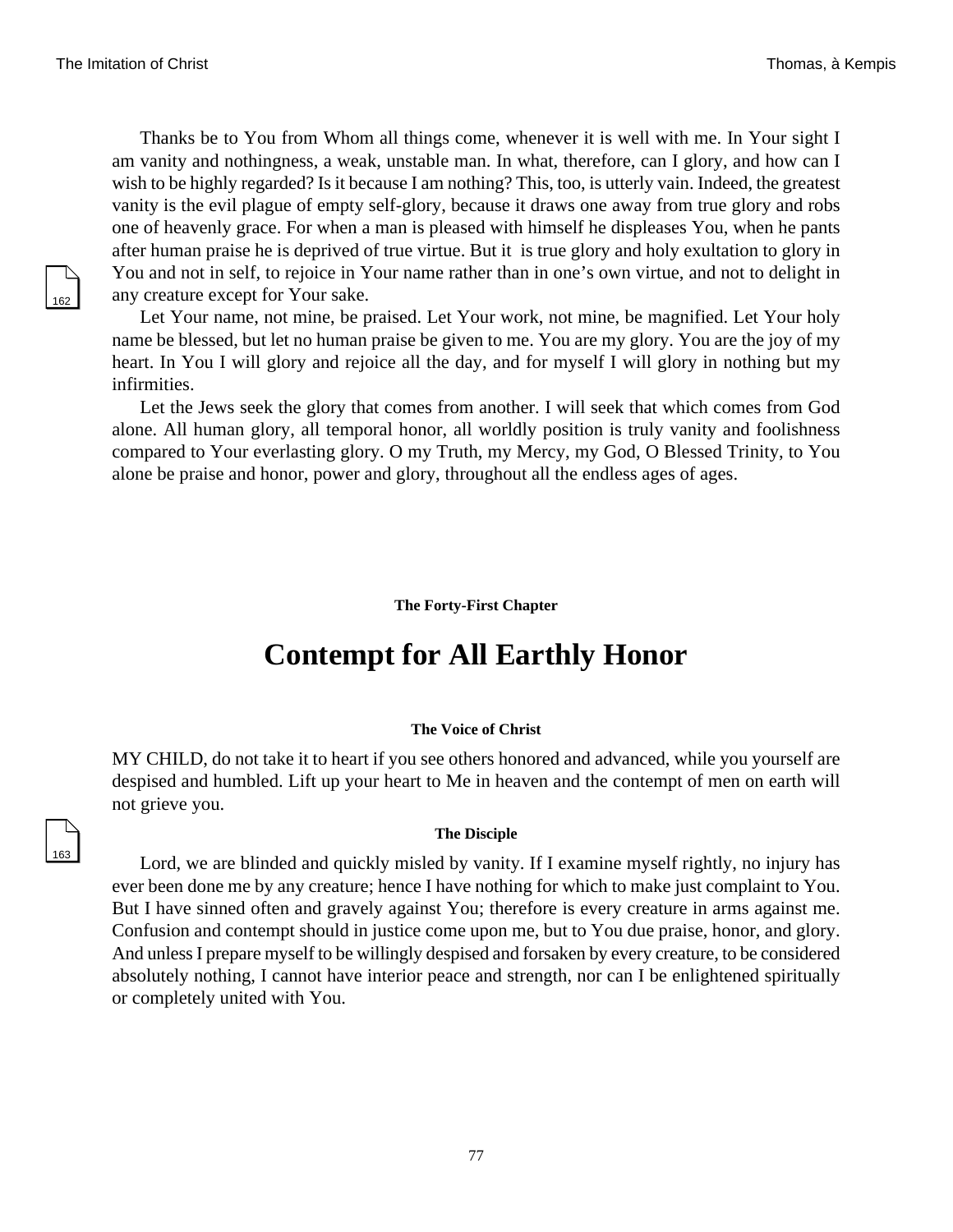**The Forty-Second Chapter**

### **Peace is Not to Be Placed in Men**

#### **The Voice of Christ**

MY CHILD, if you place your peace in any creature because of your own feeling or for the sake of his company, you will be unsettled and entangled. But if you have recourse to the ever-living and abiding Truth, you will not grieve if a friend should die or forsake you. Your love for your friend should be grounded in Me, and for My sake you should love whoever seems to be good and is very dear to you in this life. Without Me friendship has no strength and cannot endure. Love which I do not bind is neither true nor pure.

You ought, therefore, to be so dead to such human affections as to wish as far as lies within you to be without the fellowship of men. Man draws nearer to God in proportion as he withdraws farther from all earthly comfort. And he ascends higher to God as he descends lower into himself and grows more vile in his own eyes. He who attributes any good to himself hinders God's grace from coming into his heart, for the grace of the Holy Spirit seeks always the humble heart.

If you knew how to annihilate yourself completely and empty yourself of all created love, then I should overflow in you with great grace. When you look to creatures, the sight of the Creator is taken from you. Learn, therefore, to conquer yourself in all things for the sake of your Maker. Then will you be able to attain to divine knowledge. But anything, no matter how small, that is loved and regarded inordinately keeps you back from the highest good and corrupts the soul.

**The Forty-Third Chapter**

### **Beware Vain and Worldly Knowledge**

### **The Voice of Christ**

MY CHILD, do not let the fine-sounding and subtle words of men deceive you. For the kingdom of heaven consists not in talk but in virtue. Attend, rather, to My words which enkindle the heart and enlighten the mind, which excite contrition and abound in manifold consolations. Never read them for the purpose of appearing more learned or more wise. Apply yourself to mortifying your vices, for this will benefit you more than your understanding of many difficult questions.

Though you shall have read and learned many things, it will always be necessary for you to return to this one principle: I am He who teaches man knowledge, and to the little ones I give a clearer understanding than can be taught by man. He to whom I speak will soon be wise and his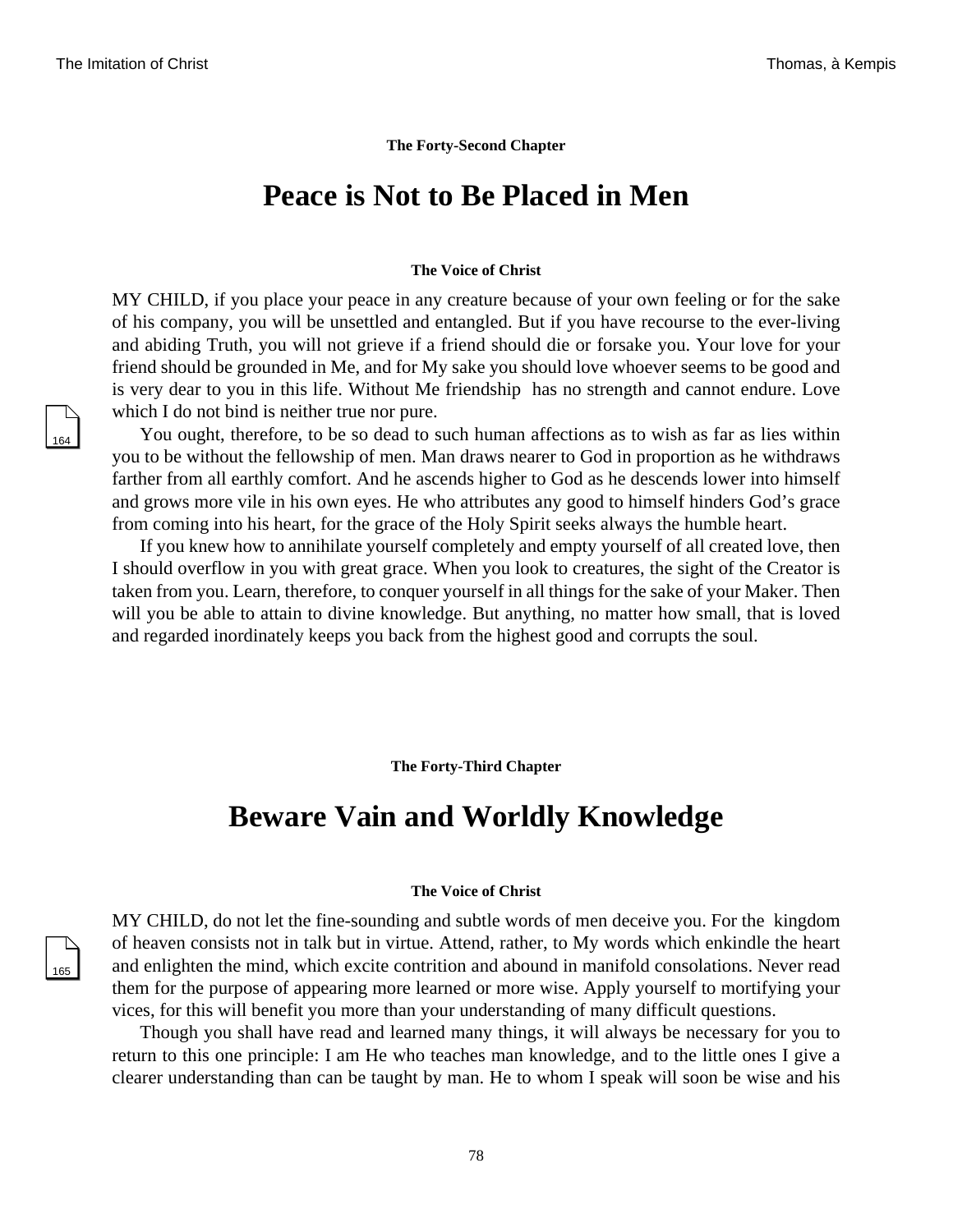167

soul will profit. But woe to those who inquire of men about many curious things, and care very little about the way they serve Me.

The time will come when Christ, the Teacher of teachers, the Lord of angels, will appear to hear the lessons of all—that is, to examine the conscience of everyone. Then He will search Jerusalem with lamps and the hidden things of darkness will be brought to light and the arguings of men's tongues be silenced.

I am He Who in one moment so enlightens the humble mind that it comprehends more of eternal truth than could be learned by ten years in the schools. I teach without noise of words or clash of opinions, without ambition for honor or confusion of argument.

I am He Who teaches man to despise earthly possessions and to loathe present things, to ask after the eternal, to hunger for heaven, to fly honors and to bear with scandals, to place all hope in Me, to desire nothing apart from Me, and to love Me ardently above all things. For a certain man by loving Me intimately learned divine truths and spoke wonders. He profited more by leaving all things than by studying subtle questions.

To some I speak of common things, to others of special matters. To some I appear with sweetness in signs and figures, and to others I appear in great light and reveal mysteries. The voice of books is but a single voice, yet it does not teach all men alike, because I within them am the Teacher and the Truth, the Examiner of hearts, the Understander of thoughts, the Promoter of acts, distributing to each as I see fit.

**The Forty-Fourth Chapter**

### **Do Not Be Concerned About Outward Things**

### **The Voice of Christ**

MY CHILD, there are many matters of which it is well for you to be ignorant, and to consider yourself as one who is dead upon the earth and to whom the whole world is crucified. There are many things, too, which it is well to pass by with a deaf ear, thinking, instead, of what is more to your peace. It is more profitable to turn away from things which displease you and to leave to every man his own opinion than to take part in quarrelsome talk. If you stand well with God and look to His judgment, you will more easily bear being worsted.

### **The Disciple**

To what have we come, Lord? Behold, we bewail a temporal loss. We labor and fret for a small gain, while loss of the soul is forgotten and scarcely ever returns to mind. That which is of little or no value claims our attention, whereas that which is of highest necessity is neglected—all because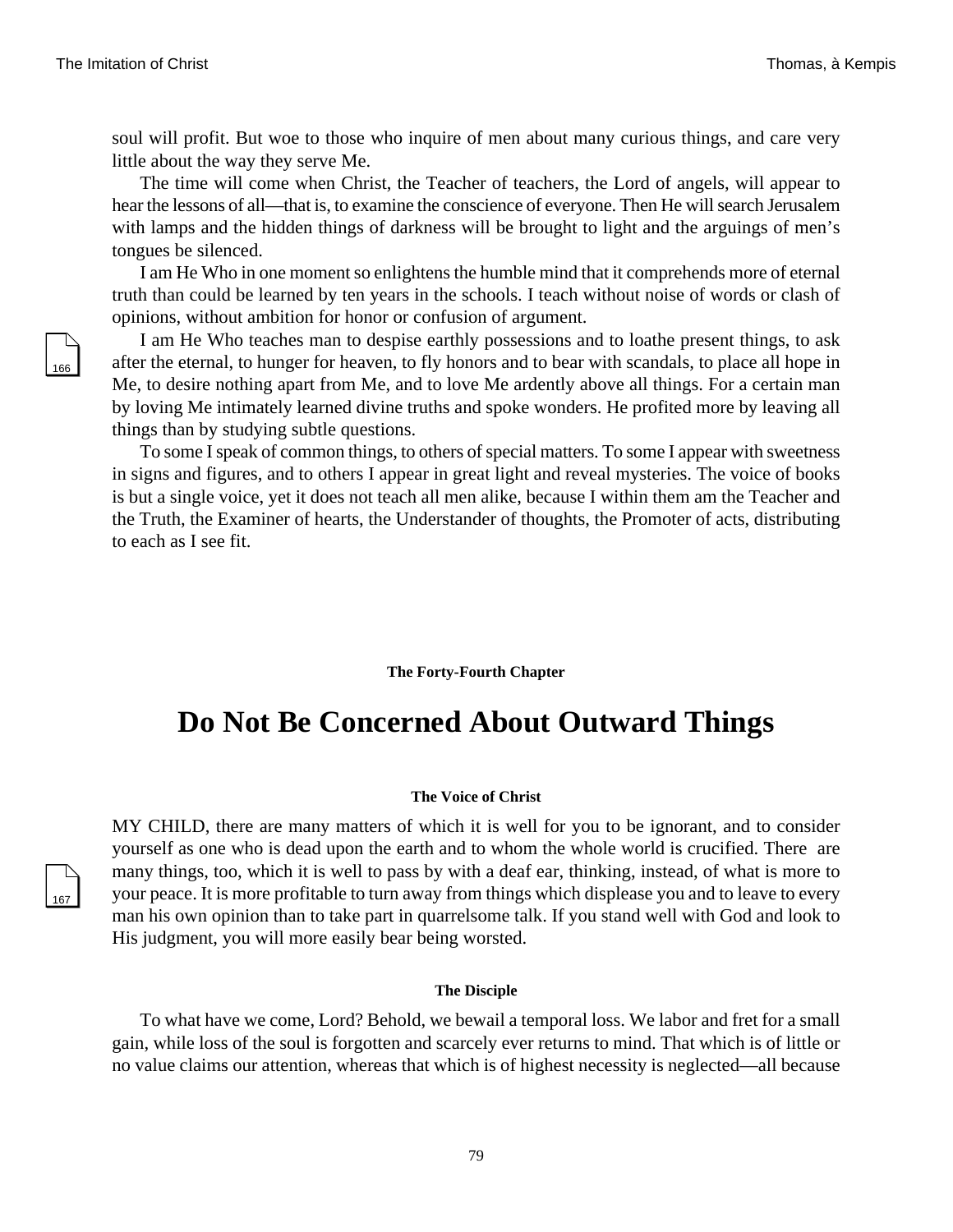man gives himself wholly to outward things. And unless he withdraws himself quickly, he willingly lies immersed in externals.

### **The Forty-Fifth Chapter**

# **All Men Are Not to Be Believed, for It Is Easy to Err in Speech**

#### **The Disciple**

GRANT me help in my needs, O Lord, for the aid of man is useless. How often have I failed to find faithfulness in places where I thought I possessed it! And how many times I have found it where I least expected it! Vain, therefore, is hope in men, but the salvation of the just is in You, O God. Blessed be Your name, O Lord my God, in everything that befalls us.

We are weak and unstable, quickly deceived and changed. Who is the man that is able to guard himself with such caution and care as not sometimes to fall into deception or perplexity? He who confides in You, O Lord, and seeks You with a simple heart does not fall so easily. And if some trouble should come upon him, no matter how entangled in it he may be, he will be more quickly delivered and comforted by You. For You will not forsake him who trusts in You to the very end.

Rare is the friend who remains faithful through all his friend's distress. But You, Lord, and You alone, are entirely faithful in all things; other than You, there is none so faithful.

Oh, how wise is that holy soul<sup>40</sup> who said: "My mind is firmly settled and founded in Christ." If that were true of me, human fear would not so easily cause me anxiety, nor would the darts of words disturb. But who can foresee all things and provide against all evils? And if things foreseen have often hurt, can those which are unlooked for do otherwise than wound us gravely? Why, indeed, have I not provided better for my wretched self? Why, too, have I so easily kept faith in others? We are but men, however, nothing more than weak men, although we are thought by many to be, and are called, angels.

In whom shall I put my faith, Lord? In whom but You? You are the truth which does not deceive and cannot be deceived. Every man, on the other hand, is a liar, weak, unstable, and likely to err, especially in words, so that one ought not to be too quick to believe even that which seems, on the face of it, to sound true. How wise was Your warning to beware of men; that a man's enemies are those of his own household; that we should not believe if anyone says: "Behold he is here, or behold he is there."

I have been taught to my own cost, and I hope it has given me greater caution, not greater folly. "Beware," they say, "beware and keep to yourself what I tell you!" Then while I keep silent,

168



<sup>40</sup> St. Agatha.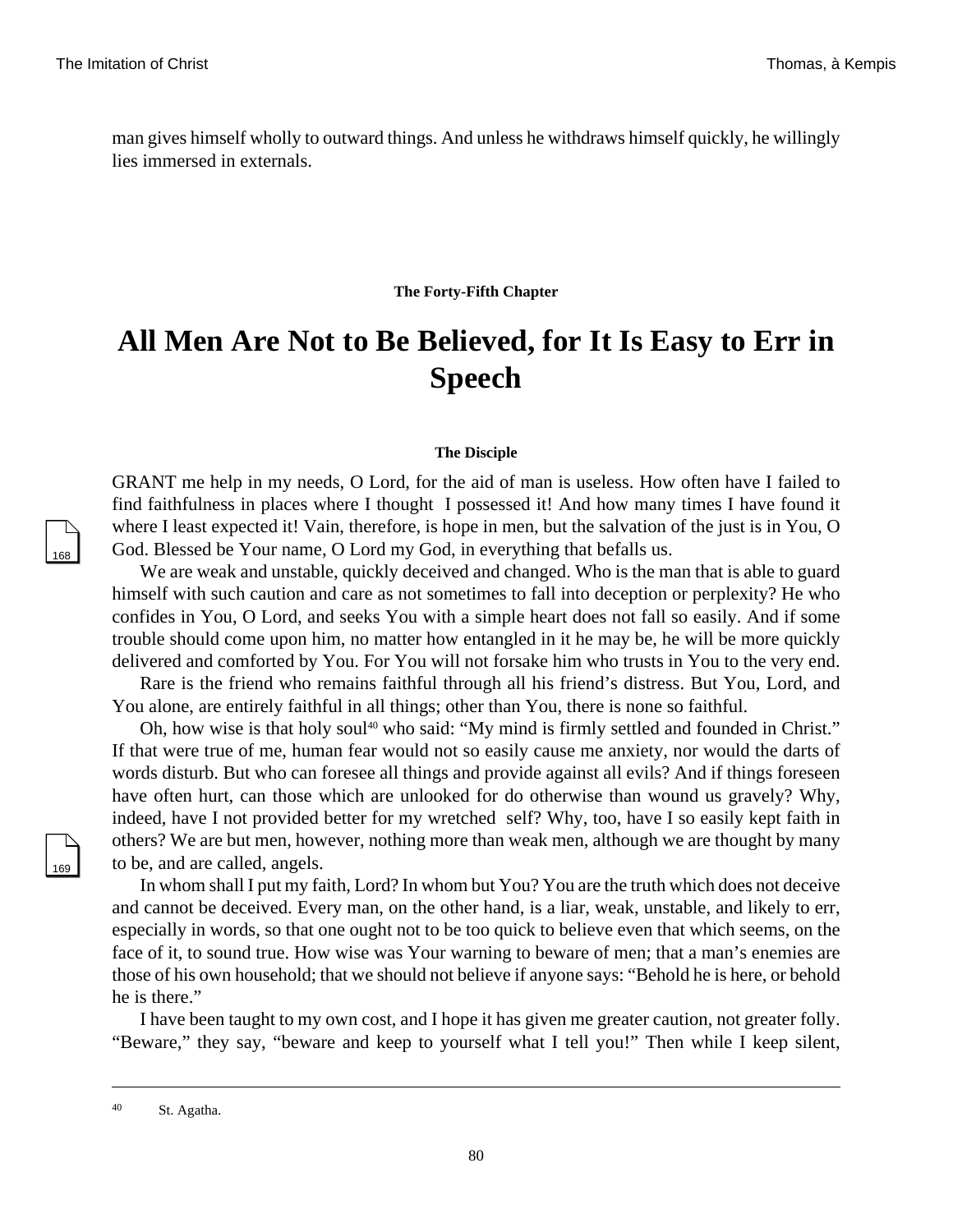believing that the matter is secret, he who asks me to be silent cannot remain silent himself, but immediately betrays both me and himself, and goes his way. From tales of this kind and from such careless men protect me, O Lord, lest I fall into their hands and into their ways. Put in my mouth words that are true and steadfast and keep far from me the crafty tongue, because what I am not willing to suffer I ought by all means to shun.

Oh, how good and how peaceful it is to be silent about others, not to believe without discrimination all that is said, not easily to report it further, to reveal oneself to few, always to seek You as the discerner of hearts, and not to be blown away by every wind of words, but to wish that all things, within and beyond us, be done according to the pleasure of Thy will.

How conducive it is for the keeping of heavenly grace to fly the gaze of men, not to seek abroad things which seem to cause admiration, but to follow with utmost diligence those which give fervor and amendment of life! How many have been harmed by having their virtue known and praised too hastily! And how truly profitable it has been when grace remained hidden during this frail life, which is all temptation and warfare!

**The Forty-Sixth Chapter**

### **Trust in God Against Slander**

#### **The Voice of Christ**

MY CHILD, stand firm and trust in Me. For what are words but words? They fly through the air but hurt not a stone. If you are guilty, consider how you would gladly amend. If you are not conscious of any fault, think that you wish to bear this for the sake of God. It is little enough for you occasionally to endure words, since you are not yet strong enough to bear hard blows.

And why do such small matters pierce you to the heart, unless because you are still carnal and pay more heed to men than you ought? You do not wish to be reproved for your faults and you seek shelter in excuses because you are afraid of being despised. But look into yourself more thoroughly and you will learn that the world is still alive in you, in a vain desire to please men. For when you shrink from being abased and confounded for your failings, it is plain indeed that you are not truly humble or truly dead to the world, and that the world is not crucified in you.

Listen to My word, and you will not value ten thousand words of men. Behold, if every malicious thing that could possibly be invented were uttered against you, what harm could it do if you ignored it all and gave it no more thought than you would a blade of grass? Could it so much as pluck one hair from your head?

He who does not keep his heart within him, and who does not have God before his eyes is easily moved by a word of disparagement. He who trusts in Me, on the other hand, and who has no desire to stand by his own judgment, will be free from the fear of men. For I am the judge and discerner of all secrets. I know how all things happen. I know who causes injury and who suffers it. From

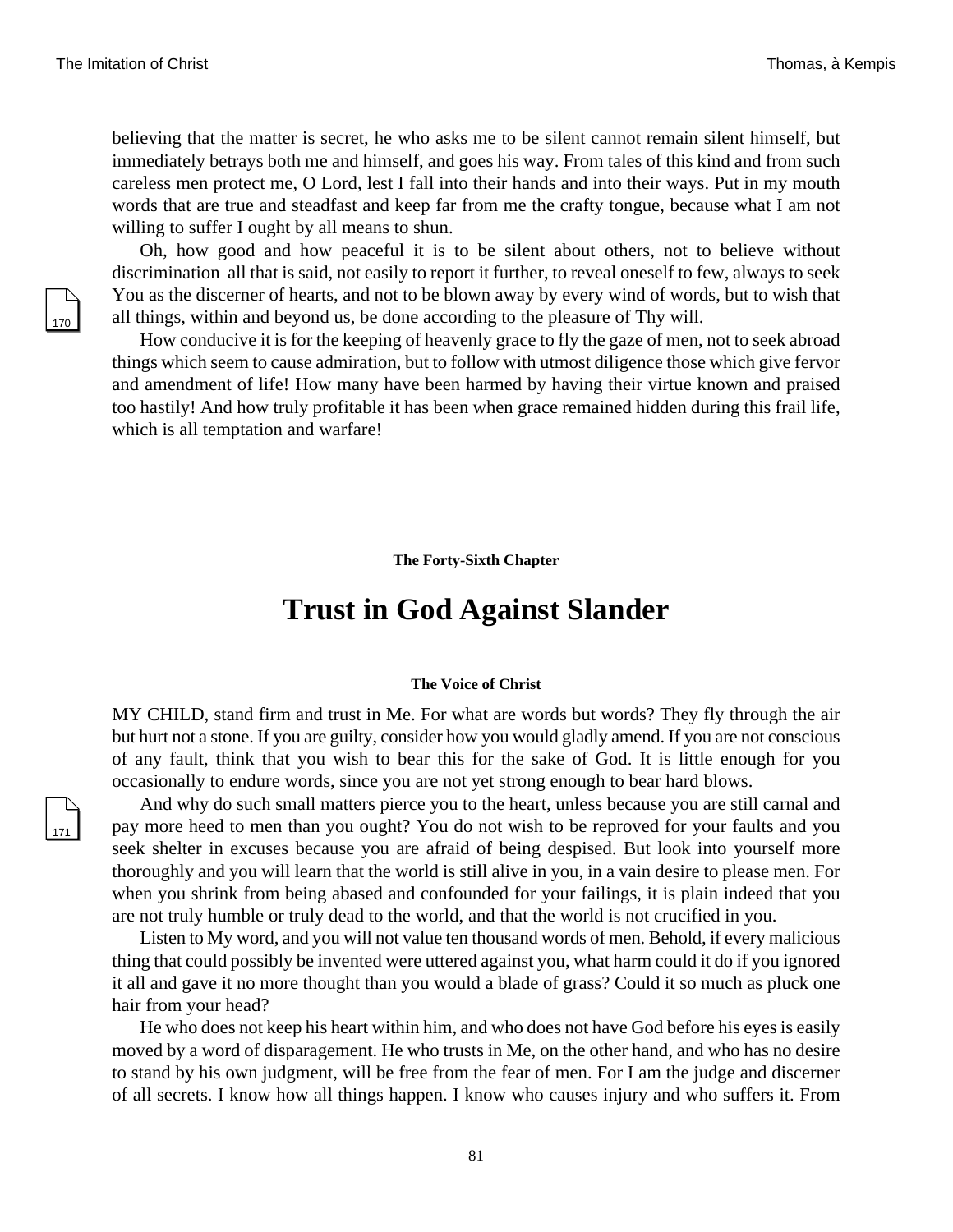173

Me that word proceeded, and with My permission it happened, that out of many hearts thoughts may be revealed. I shall judge the guilty and the innocent; but I have wished beforehand to try them both by secret judgment.

The testimony of man is often deceiving, but My judgment is true—it will stand and not be overthrown. It is hidden from many and made known to but a few. Yet it is never mistaken and cannot be mistaken even though it does not seem right in the eyes of the unwise.

To Me, therefore, you ought to come in every decision, not depending on your own judgment. For the just man will not be disturbed, no matter what may befall him from God. Even if an unjust charge be made against him he will not be much troubled. Neither will he exult vainly if through others he is justly acquitted. He considers that it is I Who search the hearts and inmost thoughts of men, that I do not judge according to the face of things or human appearances. For what the judgment of men considers praiseworthy is often worthy of blame in My sight.

### **The Disciple**

O Lord God, just Judge, strong and patient, You Who know the weakness and depravity of men, be my strength and all my confidence, for my own conscience is not sufficient for me. You know what I do not know, and, therefore, I ought to humble myself whenever I am accused and bear it meekly. Forgive me, then, in Your mercy for my every failure in this regard, and give me once more the grace of greater endurance. Better to me is Your abundant mercy in obtaining pardon than the justice which I imagine in defending the secrets of my conscience. And though I am not conscious to myself of any fault, yet I cannot thereby justify myself, because without Your mercy no man living will be justified in Your sight.

**The Forty-Seventh Chapter**

# **Every Trial Must Be Borne for the Sake of Eternal Life**

#### **The Voice of Christ**

MY CHILD, do not let the labors which you have taken up for My sake break you, and do not let troubles, from whatever source, cast you down; but in everything let My promise strengthen and console you. I am able to reward you beyond all means and measure.

You will not labor here long, nor will you always be oppressed by sorrows. Wait a little while and you will see a speedy end of evils. The hour will come when all labor and trouble shall be no more. All that passes away with time is trivial.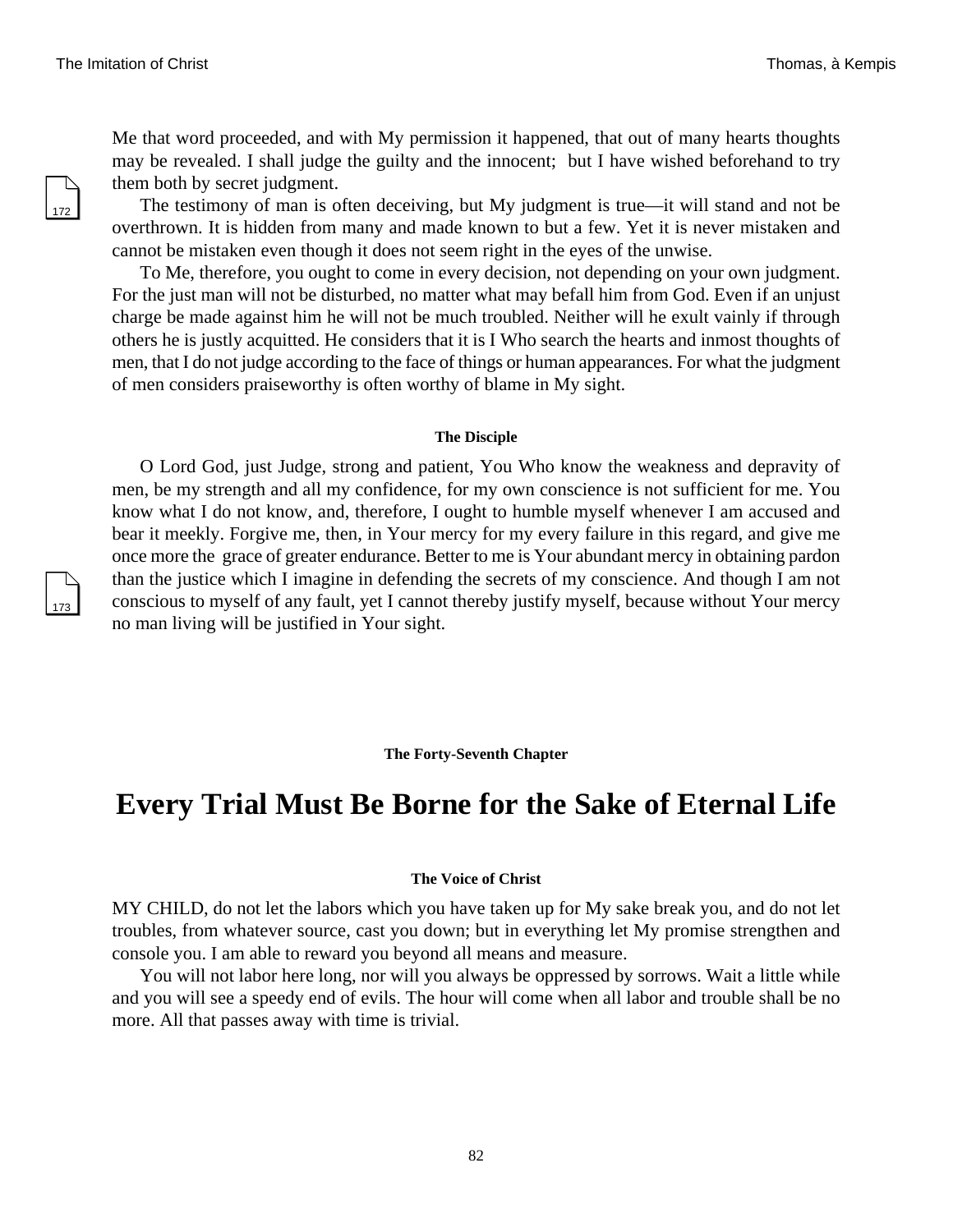What you do, do well. Work faithfully in My vineyard. I will be your reward. Write, read, sing, mourn, keep silence, pray, and bear hardships like a man. Eternal life is worth all these and greater battles. Peace will come on a day which is known to the Lord, and then there shall be no day or night as at present but perpetual light, infinite brightness, lasting peace, and safe repose. Then you will not say: "Who shall deliver me from the body of this death?" nor will you cry: "Woe is me, because my sojourn is prolonged." For then death will be banished, and there will be health unfailing. There will be no anxiety then, but blessed joy and sweet, noble companionship.

If you could see the everlasting crowns of the saints in heaven, and the great glory wherein they now rejoice—they who were once considered contemptible in this world and, as it were, unworthy of life itself—you would certainly humble yourself at once to the very earth, and seek to be subject to all rather than to command even one. Nor would you desire the pleasant days of this life, but rather be glad to suffer for God, considering it your greatest gain to be counted as nothing among men.

Oh, if these things appealed to you and penetrated deeply into your heart, how could you dare to complain even once? Ought not all trials be borne for the sake of everlasting life? In truth, the loss or gain of God's kingdom is no small matter.

Lift up your countenance to heaven, then. Behold Me, and with Me all My saints. They had great trials in this life, but now they rejoice. They are consoled. Now they are safe and at rest. And they shall abide with Me for all eternity in the kingdom of My Father.

**The Forty-Eighth Chapter**

# **The Day of Eternity and the Distresses of This Life**

#### **The Disciple**

O MOST happy mansion of the city above! O most bright day of eternity, which night does not darken, but which the highest truth ever enlightens! O day, ever joyful and ever secure, which never changes its state to the opposite! Oh, that this day shine forth, that all these temporal things come to an end! It envelops the saints all resplendent with heavenly brightness, but it appears far off as through a glass to us wanderers on the earth. The citizens of heaven know how joyful that day is, but the exiled sons of Eve mourn that this one is bitter and tedious.

The days of this life are short and evil, full of grief and distress. Here man is defiled by many sins, ensnared in many passions, enslaved by many fears, and burdened with many cares. He is distracted by many curiosities and entangled in many vanities, surrounded by many errors and worn by many labors, oppressed by temptations, weakened by pleasures, and tortured by want.

Oh, when will these evils end? When shall I be freed from the miserable slavery of vice? When, Lord, shall I think of You alone? When shall I fully rejoice in You? When shall I be without hindrance, in true liberty, free from every grievance of mind and body? When will there be solid



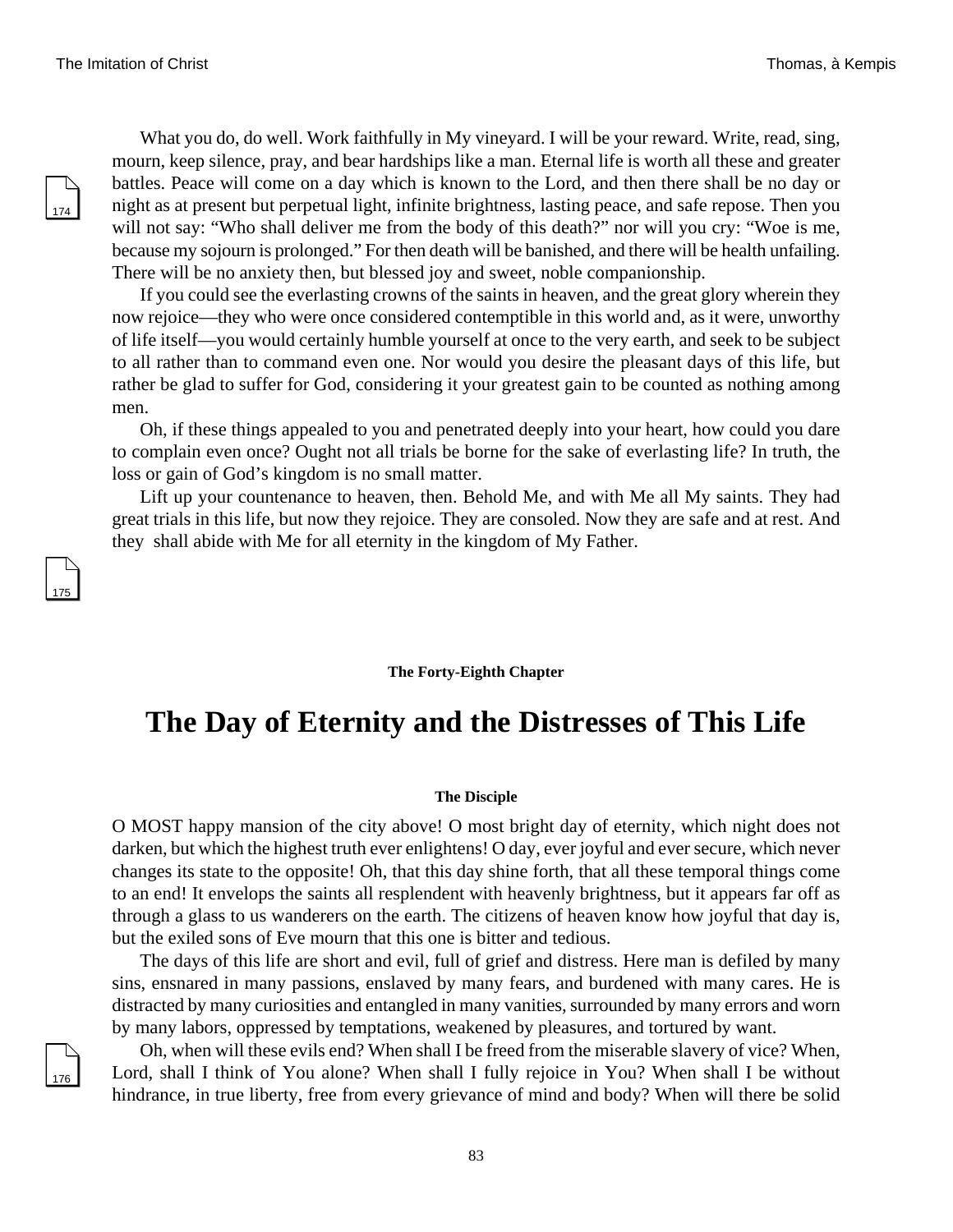178

peace, undisturbed and secure, inward peace and outward peace, peace secured on every side? O good Jesus, when shall I stand to gaze upon You? When shall I contemplate the glory of Your kingdom? When will You be all in all to me? Oh, when shall I be with You in that kingdom of Yours, which You have prepared for Your beloved from all eternity?

I am left poor and exiled in a hostile land, where every day sees wars and very great misfortunes. Console my banishment, assuage my sorrow. My whole desire is for You. Whatever solace this world offers is a burden to me. I desire to enjoy You intimately, but I cannot attain to it. I wish to cling fast to heavenly things, but temporal affairs and unmortified passions bear me down. I wish in mind to be above all things, but I am forced by the flesh to be unwillingly subject to them. Thus, I fight with myself, unhappy that I am, and am become a burden to myself, while my spirit seeks to rise upward and my flesh to sink downward. Oh, what inward suffering I undergo when I consider heavenly things; when I pray, a multitude of carnal thoughts rush upon me!

O my God, do not remove Yourself far from me, and depart not in anger from Your servant. Dart forth Your lightning and disperse them; send forth Your arrows and let the phantoms of the enemy be put to flight. Draw my senses toward You and make me forget all worldly things. Grant me the grace to cast away quickly all vicious imaginings and to scorn them. Aid me, O heavenly Truth, that no vanity may move me. Come, heavenly Sweetness, and let all impurity fly from before Your face.

Pardon me also, and deal mercifully with me, as often as I think of anything besides You in prayer. For I confess truly that I am accustomed to be very much distracted. Very often I am not where bodily I stand or sit; rather, I am where my thoughts carry me. Where my thoughts are, there am I; and frequently my thoughts are where my love is. That which naturally delights, or is by habit pleasing, comes to me quickly. Hence You Who are Truth itself, have plainly said: "For where your treasure is, there is your heart also." If I love heaven, I think willingly of heavenly things. If I love the world, I rejoice at the happiness of the world and grieve at its troubles. If I love the flesh, I often imagine things that are carnal. If I love the spirit, I delight in thinking of spiritual matters. For whatever I love, I am willing to speak and hear about.

Blessed is the man who for Your sake, O Lord, dismisses all creatures, does violence to nature, crucifies the desires of the flesh in fervor of spirit, so that with serene conscience he can offer You a pure prayer and, having excluded all earthly things inwardly and outwardly, becomes worthy to enter into the heavenly choirs.

**The Forty-Ninth Chapter**

# **The Desire of Eternal Life; the Great Rewards Promised to Those Who Struggle**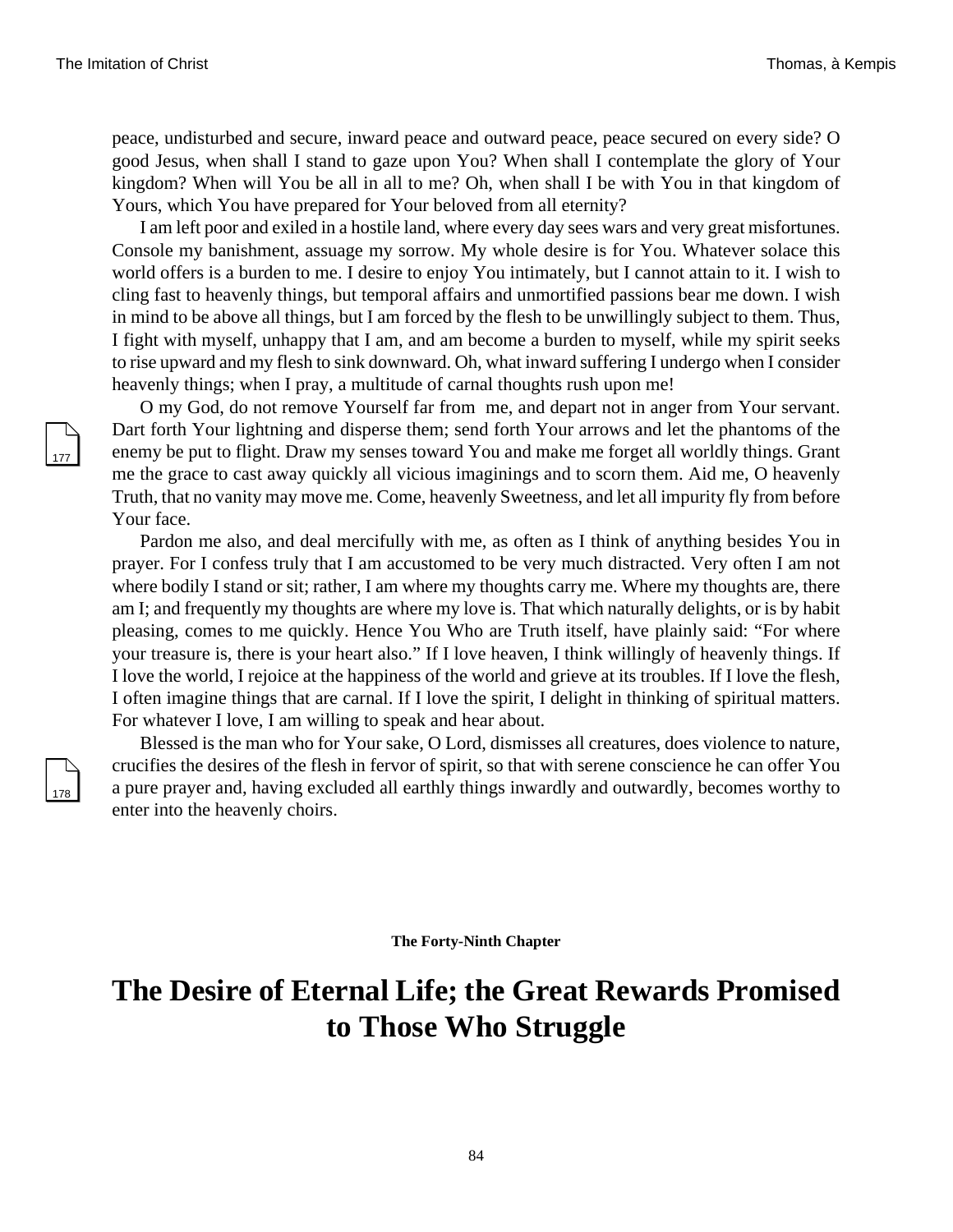### **The Voice of Christ**

MY CHILD, when you feel the desire for everlasting happiness poured out upon you from above, and when you long to depart out of the tabernacle of the body that you may contemplate My glory without threat of change, open wide your heart and receive this holy inspiration with all eagerness. Give deepest thanks to the heavenly Goodness which deals with you so understandingly, visits you so mercifully, stirs you so fervently, and sustains you so powerfully lest under your own weight you sink down to earthly things. For you obtain this not by your own thought or effort, but simply by the condescension of heavenly grace and divine regard. And the purpose of it is that you may advance in virtue and in greater humility, that you may prepare yourself for future trials, that you may strive to cling to Me with all the affection of your heart, and may serve Me with a fervent will.

My child, often, when the fire is burning the flame does not ascend without smoke. Likewise, the desires of some burn toward heavenly things, and yet they are not free from temptations of carnal affection. Therefore, it is not altogether for the pure honor of God that they act when they petition Him so earnestly. Such, too, is often your desire which you profess to be so strong. For that which is alloyed with self-interest is not pure and perfect.

Ask, therefore, not for what is pleasing and convenient to yourself, but for what is acceptable to Me and is for My honor, because if you judge rightly, you ought to prefer and follow My will, not your own desire or whatever things you wish.

I know your longings and I have heard your frequent sighs. Already you wish to be in the liberty of the glory of the sons of God. Already you desire the delights of the eternal home, the heavenly land that is full of joy. But that hour is not yet come. There remains yet another hour, a time of war, of labor, and of trial. You long to be filled with the highest good, but you cannot attain it now. I am that sovereign Good. Await Me, until the kingdom of God shall come.

You must still be tried on earth, and exercised in many things. Consolation will sometimes be given you, but the complete fullness of it is not granted. Take courage, therefore, and be strong both to do and to suffer what is contrary to nature.

You must put on the new man. You must be changed into another man. You must often do the things you do not wish to do and forego those you do wish. What pleases others will succeed; what pleases you will not. The words of others will be heard; what you say will be accounted as nothing. Others will ask and receive; you will ask and not receive. Others will gain great fame among men; about you nothing will be said. To others the doing of this or that will be entrusted; you will be judged useless. At all this nature will sometimes be sad, and it will be a great thing if you bear this sadness in silence. For in these and many similar ways the faithful servant of the Lord is wont to be tried, to see how far he can deny himself and break himself in all things.

There is scarcely anything in which you so need to die to self as in seeing and suffering things that are against your will, especially when things that are commanded seem inconvenient or useless. Then, because you are under authority, and dare not resist the higher power, it seems hard to submit to the will of another and give up your own opinion entirely.

But consider, my child, the fruit of these labors, how soon they will end and how greatly they will be rewarded, and you will not be saddened by them, but your patience will receive the strongest consolation. For instead of the little will that you now readily give up, you shall always have your will in heaven. There, indeed, you shall find all that you could desire. There you shall have possession of every good without fear of losing it. There shall your will be forever one with Mine. It shall



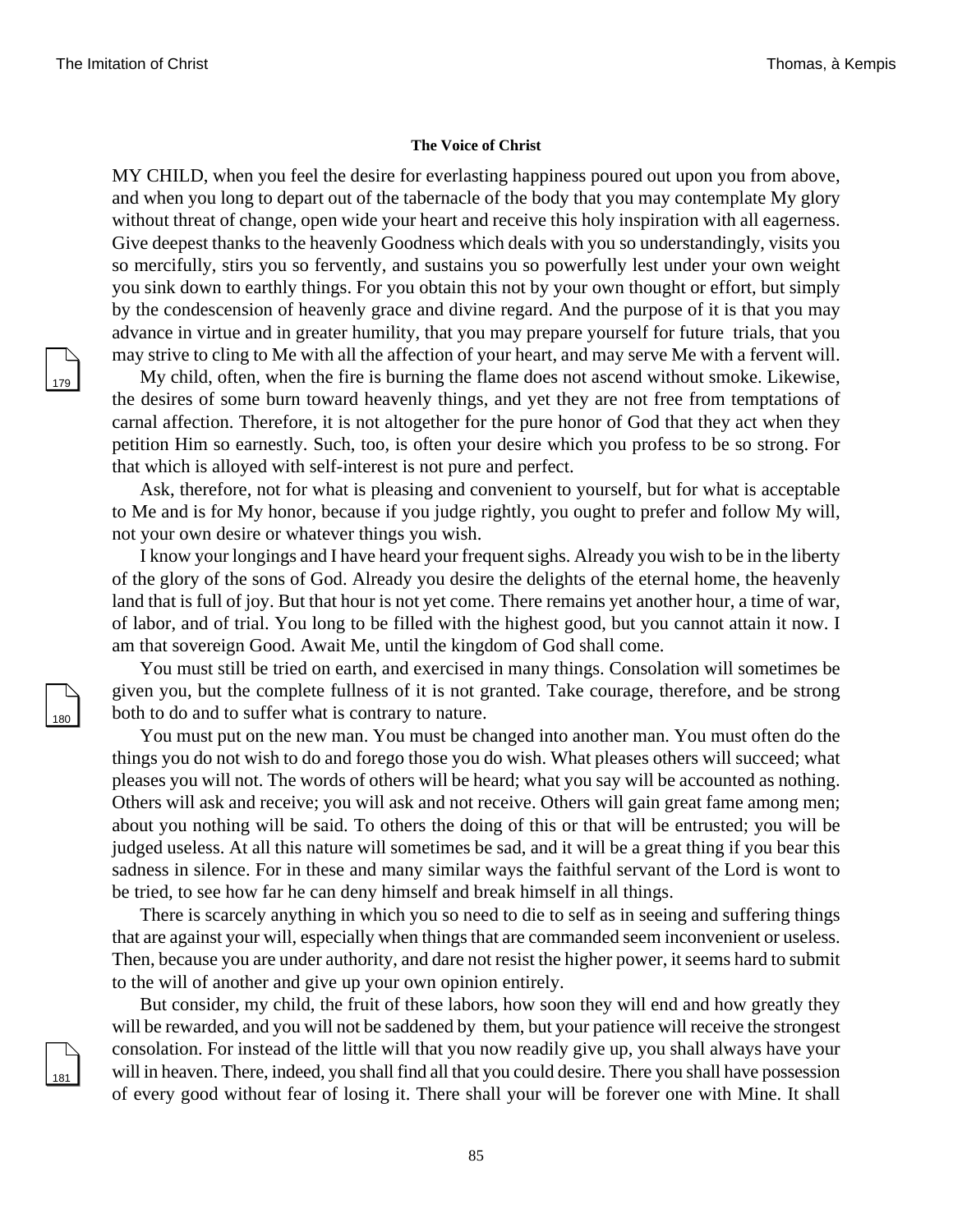desire nothing outside of Me and nothing for itself. There no one shall oppose you, no one shall complain of you, no one hinder you, and nothing stand in your way. All that you desire will be present there, replenishing your affection and satisfying it to the full. There I shall render you glory for the reproach you have suffered here; for your sorrow I shall give you a garment of praise, and for the lowest place a seat of power forever. There the fruit of glory will appear, the labor of penance rejoice, and humble subjection be gloriously crowned.

Bow humbly, therefore, under the will of all, and do not heed who said this or commanded that. But let it be your special care when something is commanded, or even hinted at, whether by a superior or an inferior or an equal, that you take it in good part and try honestly to perform it. Let one person seek one thing and another something else. Let one glory in this, another in that, and both be praised a thousand times over. But as for you, rejoice neither in one or the other, but only in contempt of yourself and in My pleasure and honor. Let this be your wish: That whether in life or in death God may be glorified in you.

**The Fiftieth Chapter**

# **How a Desolate Person Ought to Commit Himself Into the Hands of God**

### **The Disciple**

LORD God, Holy Father, may You be blessed now and in eternity. For as You will, so is it done; and what You do is good. Let Your servant rejoice in You—not in himself or in any other, for You alone are true joy. You are my hope and my crown. You, O Lord, are my joy and my honor.

What does Your servant possess that he has not received from You, and that without any merit of his own? Yours are all the things which You have given, all the things which You have made.

I am poor and in labors since my youth, and my soul is sorrowful sometimes even to the point of tears. At times, also, my spirit is troubled because of impending sufferings. I long for the joy of peace. Earnestly I beg for the peace of Your children who are fed by You in the light of consolation. If You give peace, if You infuse holy joy, the soul of Your servant shall be filled with holy song and be devout in praising You. But if You withdraw Yourself, as You so very often do, he will not be able to follow the way of Your commandments, but will rather be obliged to strike his breast and bend the knee, because his today is different from yesterday and the day before when Your light shone upon his head and he was protected in the shadow of Your wings from the temptations rushing upon him.

Just Father, ever to be praised, the hour is come for Your servant to be tried. Beloved Father, it is right that in this hour Your servant should suffer something for You. O Father, forever to be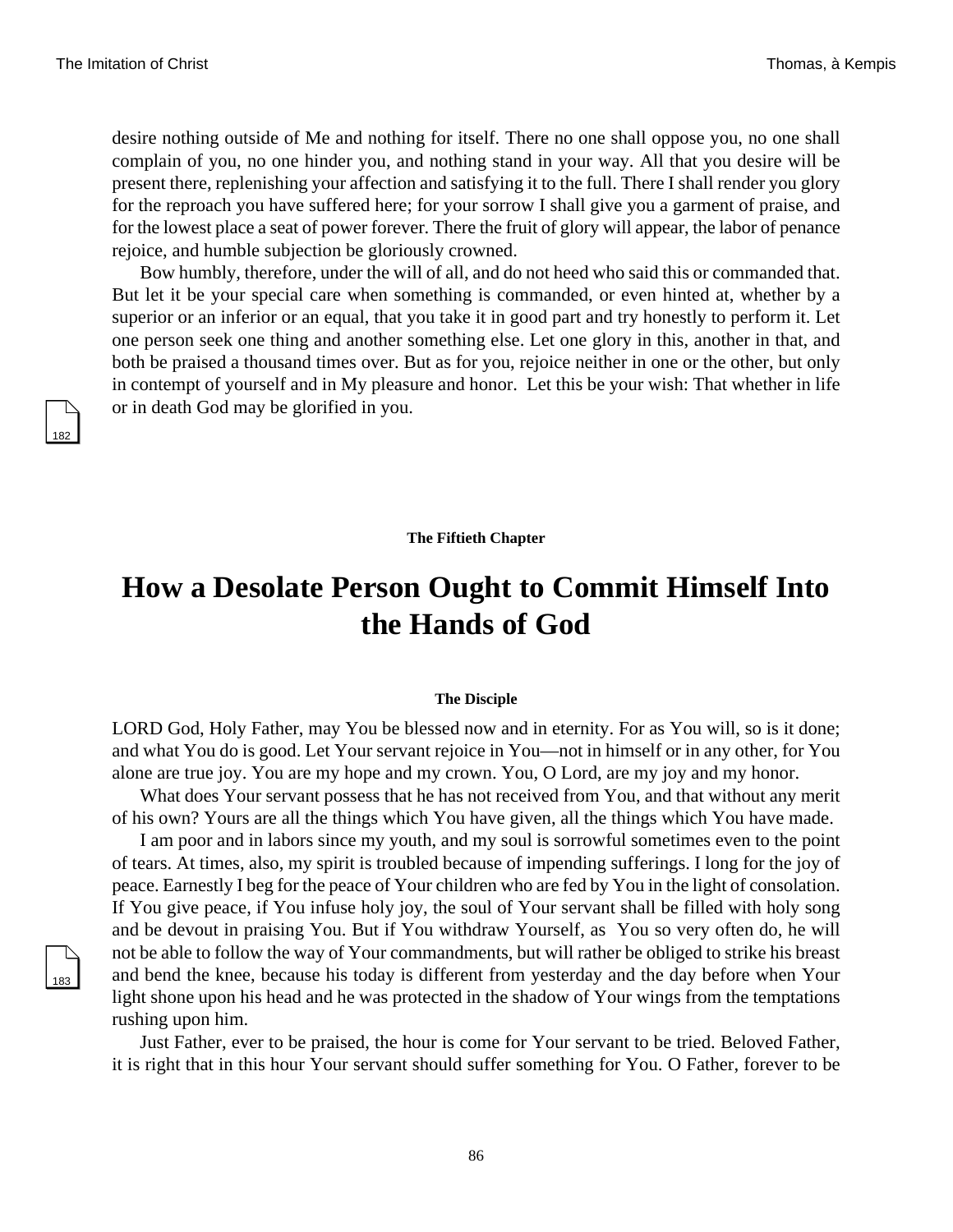honored, the hour which You knew from all eternity is at hand, when for a short time Your servant should be outwardly oppressed, but inwardly should ever live with You.

Let him be a little slighted, let him be humbled, let him fail in the sight of men, let him be afflicted with sufferings and pains, so that he may rise again with You in the dawn of the new light and be glorified in heaven.

Holy Father, You have so appointed and wished it. What has happened is what You commanded. For this is a favor to Your friend, to suffer and be troubled in the world for Your love, no matter how often and by whom You permit it to happen to him.

Nothing happens in the world without Your design and providence, and without cause. It is well for me, O Lord, that You have humbled me, that I may learn the justice of Your judgments and cast away all presumption and haughtiness of heart. It is profitable for me that shame has covered my face that I may look to You rather than to men for consolation. Hereby I have learned also to fear Your inscrutable judgment falling alike upon the just and unjust yet not without equity and justice.

Thanks to You that You have not spared me evils but have bruised me with bitter blows, inflicting sorrows, sending distress without and within. Under heaven there is none to console me except You, my Lord God, the heavenly Physician of souls, Who wound and heal, Who cast down to hell and raise up again. Your discipline is upon me and Your very rod shall instruct me.

Behold, beloved Father, I am in Your hands. I bow myself under Your correcting chastisement. Strike my back and my neck, that I may bend my crookedness to Your will. Make of me a pious and humble follower, as in Your goodness You are wont to do, that I may walk according to Your every nod. Myself and all that is mine I commit to You to be corrected, for it is better to be punished here than hereafter.

You know all things without exception, and nothing in man's conscience is hidden from You. Coming events You know before they happen, and there is no need for anyone to teach or admonish You of what is being done on earth. You know what will promote my progress, and how much tribulation will serve to cleanse away the rust of vice. Deal with me according to Your good pleasure and do not despise my sinful life, which is known to none so well or so clearly as to You alone.

Grant me, O Lord, the grace to know what should be known, to praise what is most pleasing to You, to esteem that which appears most precious to You, and to abhor what is unclean in Your sight.

Do not allow me to judge according to the light of my bodily eyes, nor to give sentence according to the hearing of ignorant men's ears. But let me distinguish with true judgment between things visible and spiritual, and always seek above all things Your good pleasure. The senses of men often err in their judgments, and the lovers of this world also err in loving only visible things. How is a man the better for being thought greater by men? The deceiver deceives the deceitful, the vain man deceives the vain, the blind deceives the blind, the weak deceives the weak as often as he extols them, and in truth his foolish praise shames them the more. For, as the humble St. Francis says, whatever anyone is in Your sight, that he is and nothing more.

185

**The Fifty-First Chapter**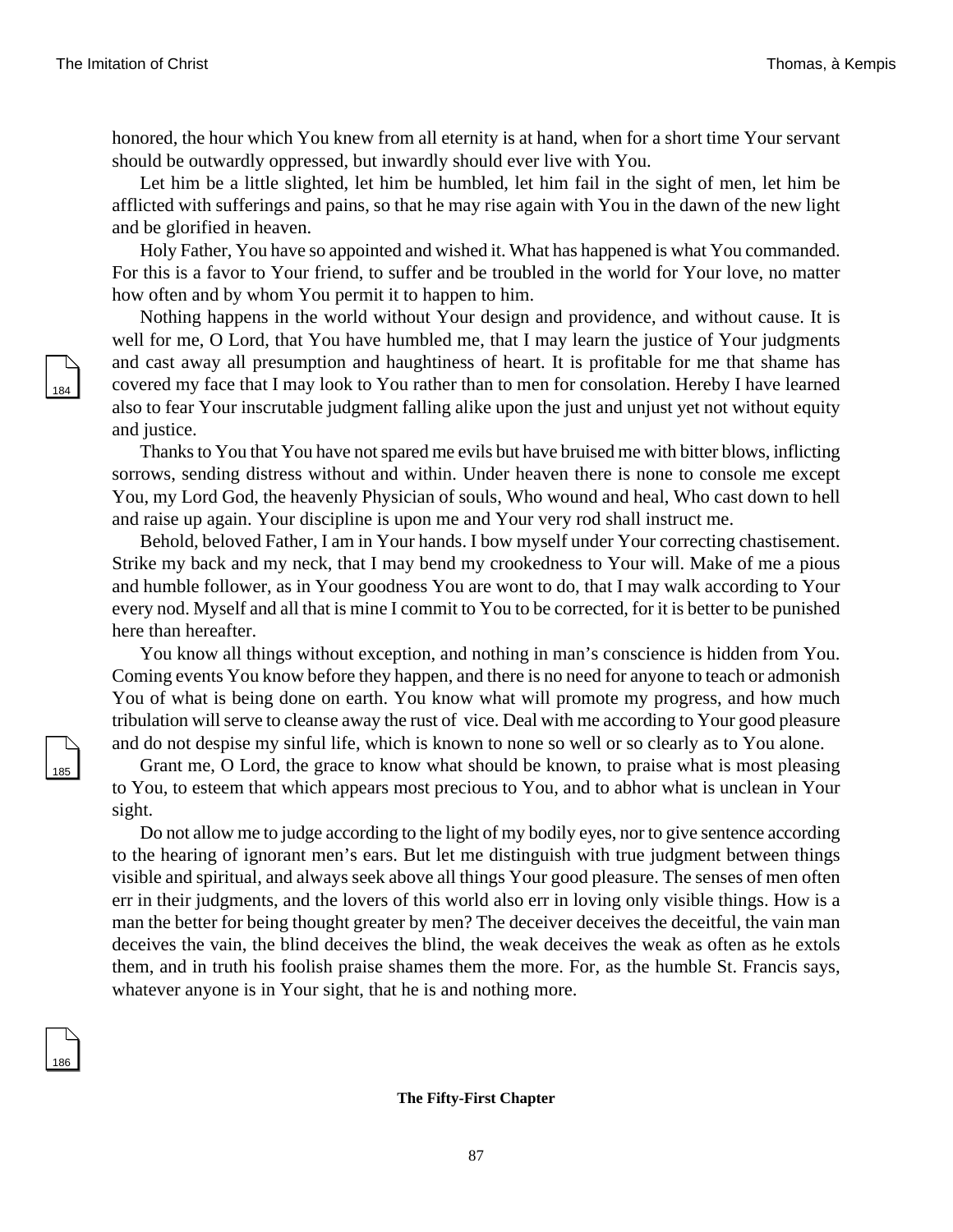# **When We Cannot Attain to the Highest, We Must Practice the Humble Works**

### **The Voice of Christ**

MY CHILD, you cannot always continue in the more fervent desire of virtue, or remain in the higher stage of contemplation, but because of humanity's sin you must sometimes descend to lower things and bear the burden of this corruptible life, albeit unwillingly and wearily. As long as you wear a mortal body you will suffer weariness and heaviness of heart. You ought, therefore, to bewail in the flesh the burden of the flesh which keeps you from giving yourself unceasingly to spiritual exercises and divine contemplation.

In such condition, it is well for you to apply yourself to humble, outward works and to refresh yourself in good deeds, to await with unshaken confidence My heavenly visitation, patiently to bear your exile and dryness of mind until you are again visited by Me and freed of all anxieties. For I will cause you to forget your labors and to enjoy inward quiet. I will spread before you the open fields of the Scriptures, so that with an open heart you may begin to advance in the way of My commandments. And you will say: the sufferings of this time are not worthy to be compared with the future glory which shall be revealed to us.

**The Fifty-Second Chapter**

# **A Man Ought Not to Consider Himself Worthy of Consolation, But Rather Deserving of Chastisement**

### **The Disciple**

LORD, I am not worthy of Your consolation or of any spiritual visitation. Therefore, You treat me justly when You leave me poor and desolate. For though I could shed a sea of tears, yet I should not be worthy of Your consolation. Hence, I deserve only to be scourged and punished because I have offended You often and grievously, and have sinned greatly in many things. In all justice, therefore, I am not worthy of any consolation.

But You, O gracious and merciful God, Who do not will that Your works should perish, deign to console Your servant beyond all his merit and above human measure, to show the riches of Your goodness toward the vessels of mercy. For Your consolations are not like the words of men.

What have I done, Lord, that You should confer on me any heavenly comfort? I remember that I have done nothing good, but that I have always been prone to sin and slow to amend. That is true.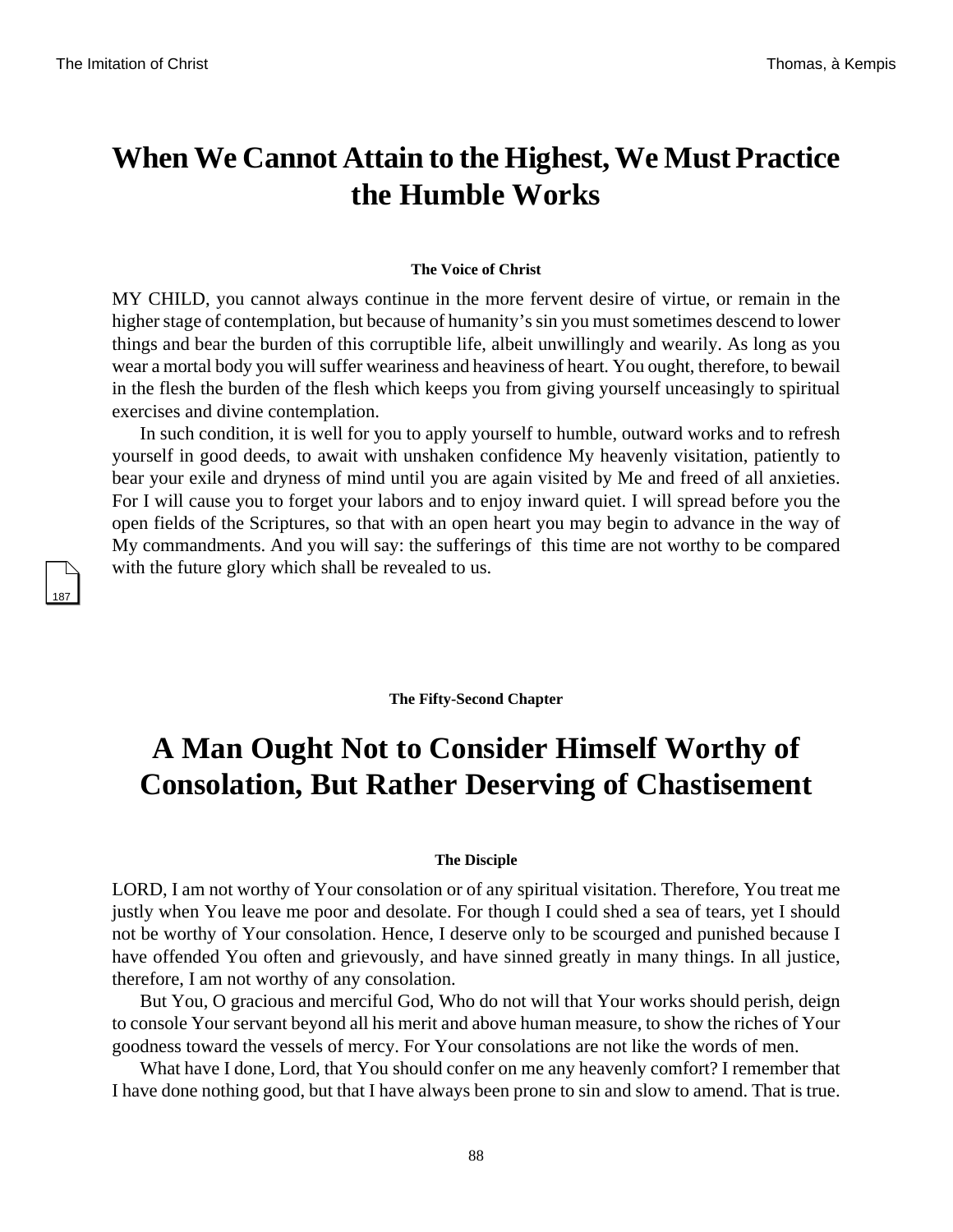

I cannot deny it. If I said otherwise You would stand against me, and there would be no one to defend me. What have I deserved for my sins except hell and everlasting fire?

In truth, I confess that I am deserving of all scorn and contempt. Neither is it fitting that I should be remembered among Your devoted servants. And although it is hard for me to hear this, yet for truth's sake I will allege my sins against myself, so that I may more easily deserve to beg Your mercy. What shall I say, guilty as I am and full of all confusion? My tongue can say nothing but this alone: "I have sinned, O Lord, I have sinned; have mercy on me and pardon me. Suffer me a little that I may pour out my grief, before I go to that dark land that is covered with the shadow of death."

What do you especially demand of a guilty and wretched sinner, except that he be contrite and humble himself for his sins? In true sorrow and humility of heart hope of forgiveness is born, the troubled conscience is reconciled, grace is found, man is preserved from the wrath to come, and God and the penitent meet with a holy kiss.

To You, O Lord, humble sorrow for sins is an acceptable sacrifice, a sacrifice far sweeter than the perfume of incense. This is also the pleasing ointment which You would have poured upon Your sacred feet, for a contrite and humble heart You have never despised. Here is a place of refuge from the force of the enemy's anger. Here is amended and washed away whatever defilement has been contracted elsewhere.

### **The Fifty-Third Chapter**

# **God's Grace Is Not Given to the Earthly Minded**

### **The Voice of Christ**

MY CHILD, my grace is precious. It does not allow itself to be mixed with external things or with earthly consolations. Cast away all obstacles to grace, therefore, if you wish to receive its infusion.

Seek to retire within yourself. Love to dwell alone with yourself. Seek no man's conversation, but rather pour forth devout prayer to God that you may keep your mind contrite and your heart pure.

Consider the whole world as nothing. Prefer attendance upon God to all outward occupation, for you cannot attend upon Me and at the same time take delight in external things. You must remove yourself from acquaintances and from dear friends, and keep your mind free of all temporal consolation. Thus the blessed Apostle St. Peter begs the faithful of Christ to keep themselves as strangers and pilgrims in the world. <sup>41</sup>



<sup>41</sup> [1 Peter 2:11.](http://www.ccel.org/b/bible/asv/xml/asv.iPet.2.xml#iPet.2.11)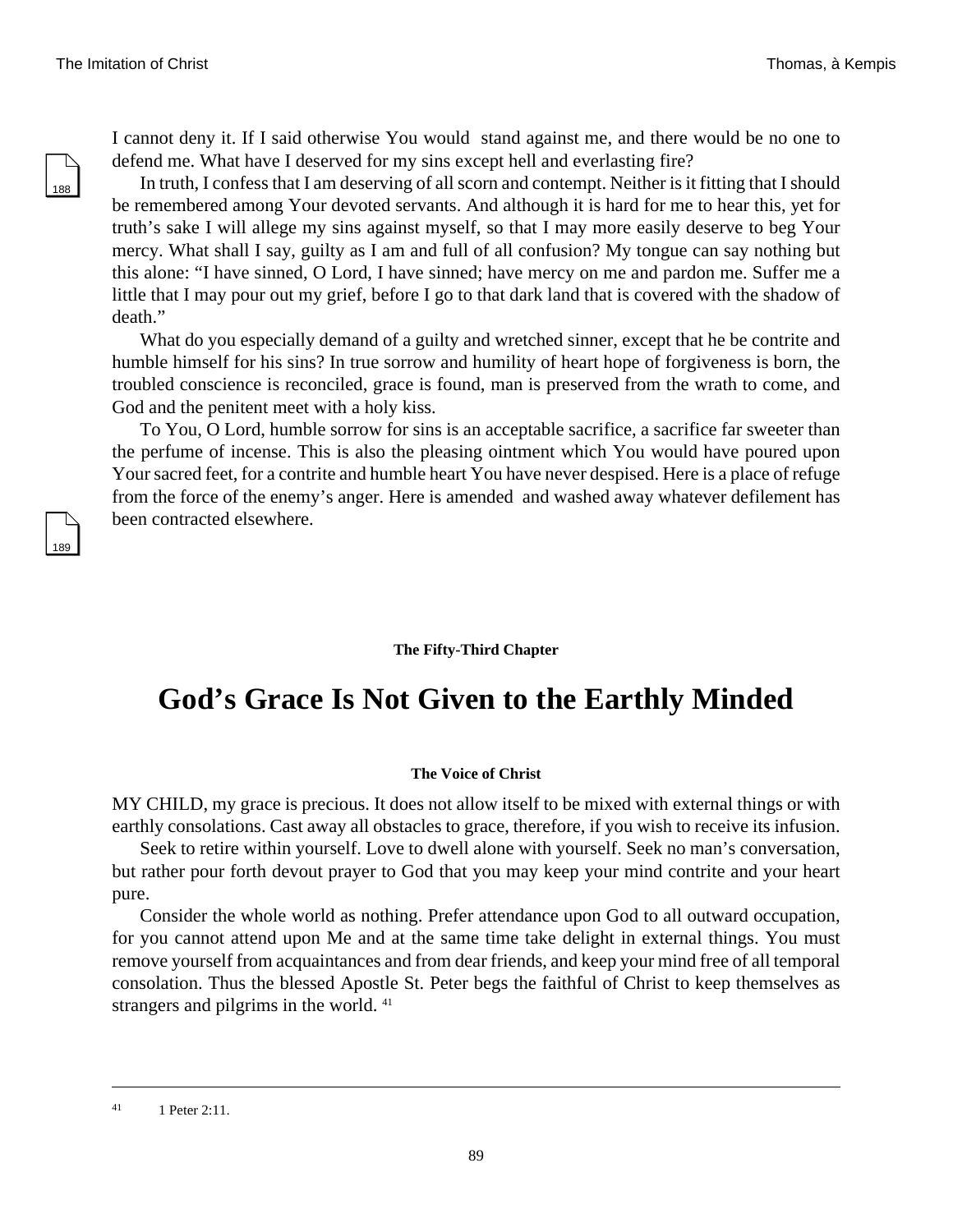

What great confidence at the hour of death shall be his who is not attached to this world by any affection. But the sickly soul does not know what it is to have a heart thus separated from all things, nor does the natural man know the liberty of the spiritual man. Yet, if he truly wishes to be spiritual, he must renounce both strangers and friends, and must beware of no one more than himself.

If you completely conquer yourself, you will more easily subdue all other things. The perfect victory is to triumph over self. For he who holds himself in such subjection that sensuality obeys reason and reason obeys Me in all matters, is truly his own conqueror and master of the world.

Now, if you wish to climb to this high position you must begin like a man, and lay the ax to the root, in order to tear out and destroy any hidden unruly love of self or of earthly goods. From this vice of too much self-love comes almost every other vice that must be uprooted. And when this evil is vanquished, and brought under control, great peace and quiet will follow at once.

But because few labor to die entirely to self, or tend completely away from self, therefore they remain entangled in self, and cannot be lifted in spirit above themselves. But he who desires to walk freely with Me must mortify all his low and inordinate affections, and must not cling with selfish love or desire to any creature.

**The Fifty-Fourth Chapter**

### **The Different Motions of Nature and Grace**

### **The Voice of Christ**

MY CHILD, pay careful attention to the movements of nature and of grace, for they move in very contrary and subtle ways, and can scarcely be distinguished by anyone except a man who is spiritual and inwardly enlightened. All men, indeed, desire what is good, and strive for what is good in their words and deeds. For this reason the appearance of good deceives many.

Nature is crafty and attracts many, ensnaring and deceiving them while ever seeking itself. But grace walks in simplicity, turns away from all appearance of evil, offers no deceits, and does all purely for God in whom she rests as her last end.

Nature is not willing to die, or to be kept down, or to be overcome. Nor will it subdue itself or be made subject. Grace, on the contrary, strives for mortification of self. She resists sensuality, seeks to be in subjection, longs to be conquered, has no wish to use her own liberty, loves to be held under discipline, and does not desire to rule over anyone, but wishes rather to live, to stand, and to be always under God for Whose sake she is willing to bow humbly to every human creature.



Nature works for its own interest and looks to the profit it can reap from another. Grace does not consider what is useful and advantageous to herself, but rather what is profitable to many. Nature likes to receive honor and reverence, but grace faithfully attributes all honor and glory to God. Nature fears shame and contempt, but grace is happy to suffer reproach for the name of Jesus. Nature loves ease and physical rest. Grace, however, cannot bear to be idle and embraces labor willingly. Nature seeks to possess what is rare and beautiful, abhorring things that are cheap and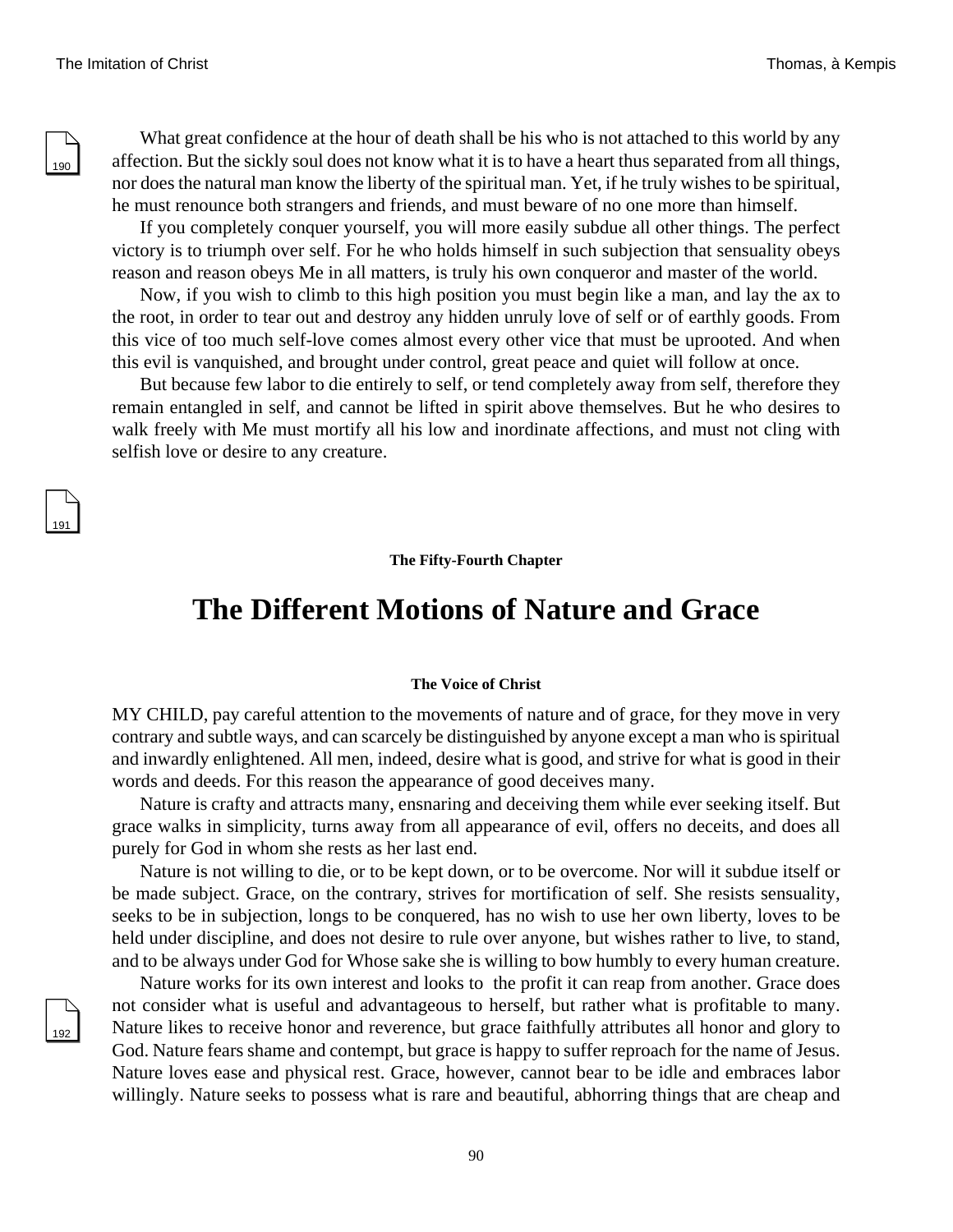194

coarse. Grace, on the contrary, delights in simple, humble things, not despising those that are rough, nor refusing to be clothed in old garments.

Nature has regard for temporal wealth and rejoices in earthly gains. It is sad over a loss and irritated by a slight, injurious word. But grace looks to eternal things and does not cling to those which are temporal, being neither disturbed at loss nor angered by hard words, because she has placed her treasure and joy in heaven where nothing is lost.

Nature is covetous, and receives more willingly than it gives. It loves to have its own private possessions. Grace, however, is kind and openhearted. Grace shuns private interest, is contented with little, and judges it more blessed to give than to receive.

Nature is inclined toward creatures, toward its own flesh, toward vanities, and toward running about. But grace draws near to God and to virtue, renounces creatures, hates the desires of the flesh, restrains her wanderings and blushes at being seen in public.

Nature likes to have some external comfort in which it can take sensual delight, but grace seeks consolation only in God, to find her delight in the highest Good, above all visible things.

Nature does everything for its own gain and interest. It can do nothing without pay and hopes for its good deeds to receive their equal or better, or else praise and favor. It is very desirous of having its deeds and gifts highly regarded. Grace, however, seeks nothing temporal, nor does she ask any recompense but God alone. Of temporal necessities she asks no more than will serve to obtain eternity.

Nature rejoices in many friends and kinsfolk, glories in noble position and birth, fawns on the powerful, flatters the rich, and applauds those who are like itself. But grace loves even her enemies and is not puffed up at having many friends. She does not think highly of either position or birth unless there is also virtue there. She favors the poor in preference to the rich. She sympathizes with the innocent rather than with the powerful. She rejoices with the true man rather than with the deceitful, and is always exhorting the good to strive for better gifts, to become like the Son of God by practicing the virtues.

Nature is quick to complain of need and trouble; grace is stanch in suffering want.

Nature turns all things back to self. It fights and argues for self. Grace brings all things back to God in Whom they have their source. To herself she ascribes no good, nor is she arrogant or presumptuous. She is not contentious. She does not prefer her own opinion to the opinion of others, but in every matter of sense and thought submits herself to eternal wisdom and the divine judgment.

Nature has a relish for knowing secrets and hearing news. It wishes to appear abroad and to have many sense experiences. It wishes to be known and to do things for which it will be praised and admired. But grace does not care to hear news or curious matters, because all this arises from the old corruption of man, since there is nothing new, nothing lasting on earth. Grace teaches, therefore, restraint of the senses, avoidance of vain self-satisfaction and show, the humble hiding of deeds worthy of praise and admiration, and the seeking in every thing and in every knowledge the fruit of usefulness, the praise and honor of God. She will not have herself or hers exalted, but desires that God Who bestows all simply out of love should be blessed in His gifts.

This grace is a supernatural light, a certain special gift of God, the proper mark of the elect and the pledge of everlasting salvation. It raises man up from earthly things to love the things of heaven. It makes a spiritual man of a carnal one.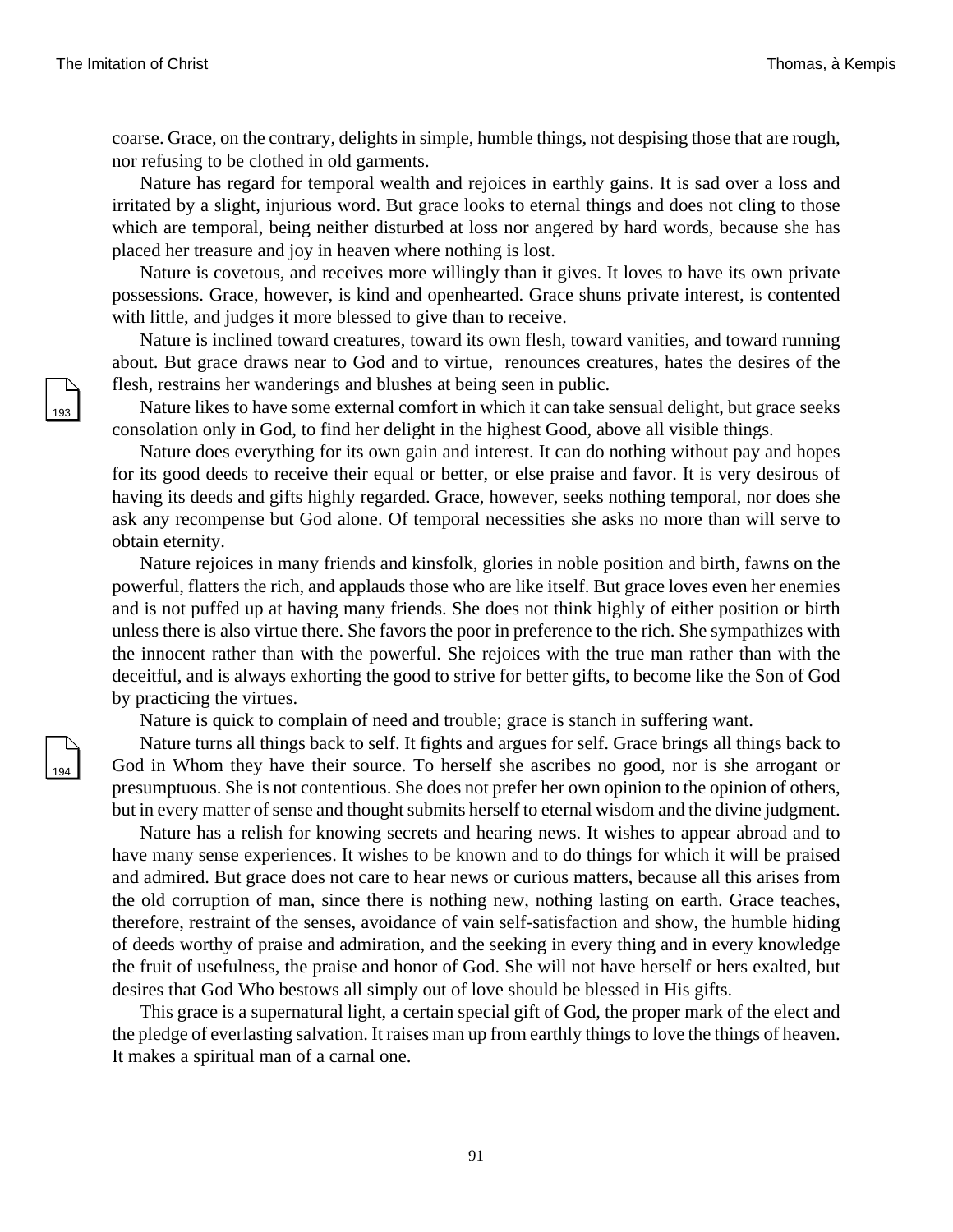The more, then, nature is held in check and conquered, the more grace is given. Every day the interior man is reformed by new visitations according to the image of God.



# **The Corruption of Nature and the Efficacy of Divine Grace**

#### **The Disciple**

O LORD, my God, Who created me to Your own image and likeness, grant me this grace which You have shown to be so great and necessary for salvation, that I may overcome my very evil nature that is drawing me to sin and perdition. For I feel in my flesh the law of sin contradicting the law of my mind and leading me captive to serve sensuality in many things. I cannot resist the passions thereof unless Your most holy grace warmly infused into my heart assist me.

There is need of Your grace, and of great grace, in order to overcome a nature prone to evil from youth. For through the first man, Adam, nature is fallen and weakened by sin, and the punishment of that stain has fallen upon all mankind. Thus nature itself, which You created good and right, is considered a symbol of vice and the weakness of corrupted nature, because when left to itself it tends toward evil and to baser things. The little strength remaining in it is like a spark hidden in ashes. That strength is natural reason which, surrounded by thick darkness, still has the power of judging good and evil, of seeing the difference between true and false, though it is not able to fulfill all that it approves and does not enjoy the full light of truth or soundness of affection.

Hence it is, my God, that according to the inward man I delight in Your law, knowing that Your command is good, just, and holy, and that it proves the necessity of shunning all evil and sin. But in the flesh I keep the law of sin, obeying sensuality rather than reason. Hence, also, it is that the will to good is present in me, but how to accomplish it I know not. Hence, too, I often propose many good things, but because the grace to help my weakness is lacking, I recoil and give up at the slightest resistance. Thus it is that I know the way of perfection and see clearly enough how I ought to act, but because I am pressed down by the weight of my own corruption I do not rise to more perfect things.

How extremely necessary to me, O Lord, Your grace is to begin any good deed, to carry it on and bring it to completion! For without grace I can do nothing, but with its strength I can do all things in You. O Grace truly heavenly, without which our merits are nothing and no gifts of nature are to be esteemed!

Before You, O Lord, no arts or riches, no beauty or strength, no wit or intelligence avail without grace. For the gifts of nature are common to good and bad alike, but the peculiar gift of Your elect is grace or love, and those who are signed with it are held worthy of everlasting life. So excellent

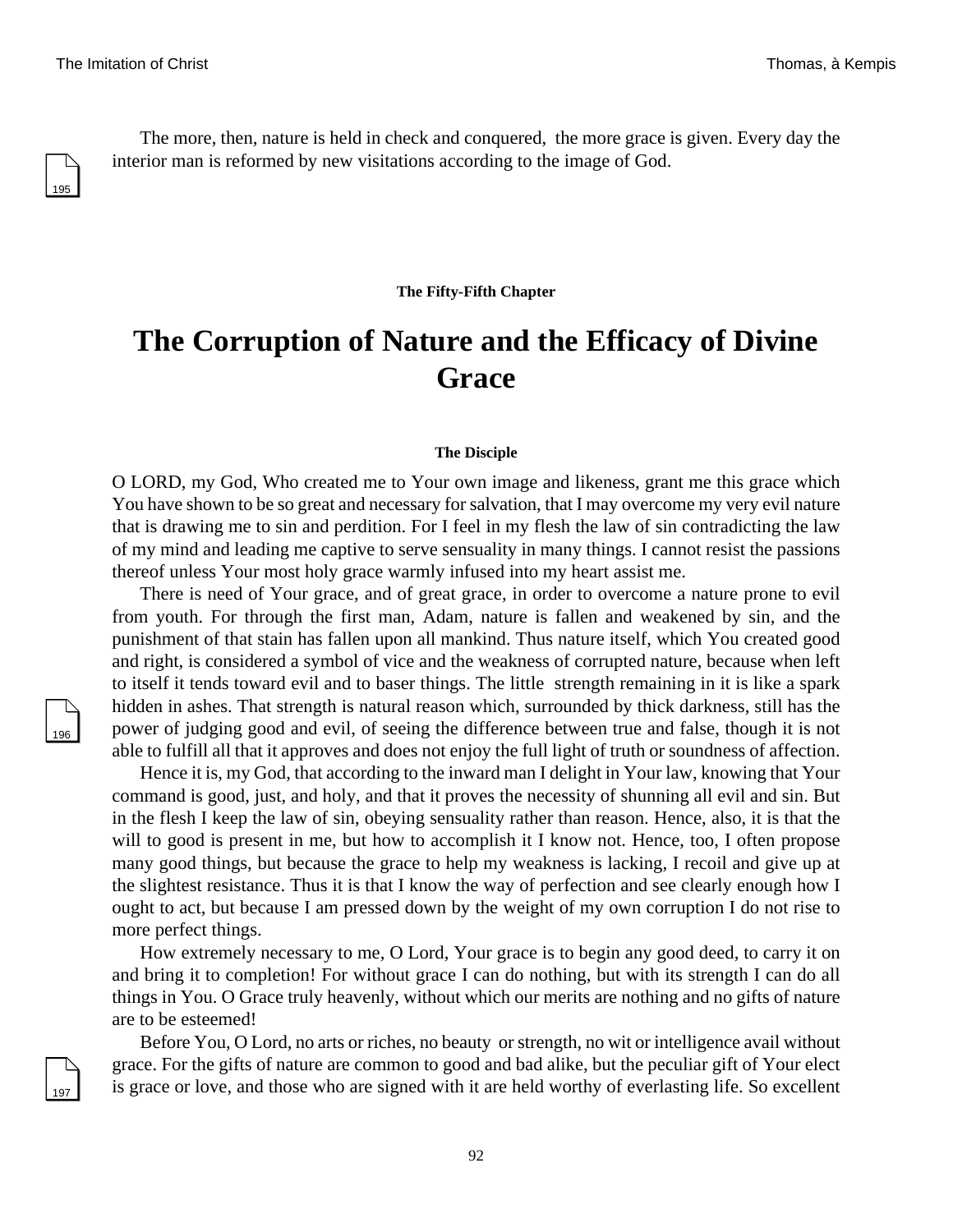is this grace that without it no gift of prophecy or of miracles, no meditation be it ever so exalted, can be considered anything. Not even faith or hope or other virtues are acceptable to You without charity and grace.

O most blessed grace, which makes the poor in spirit rich in virtues, which renders him who is rich in many good things humble of heart, come, descend upon me, fill me quickly with your consolation lest my soul faint with weariness and dryness of mind.

Let me find grace in Your sight, I beg, Lord, for Your grace is enough for me, even though I obtain none of the things which nature desires. If I am tempted and afflicted with many tribulations, I will fear no evils while Your grace is with me. This is my strength. This will give me counsel and help. This is more powerful than all my enemies and wiser than all the wise. This is the mistress of truth, the teacher of discipline, the light of the heart, the consoler in anguish, the banisher of sorrow, the expeller of fear, the nourisher of devotion, the producer of tears. What am I without grace, but dead wood, a useless branch, fit only to be cast away?

Let Your grace, therefore, go before me and follow me, O Lord, and make me always intent upon good works, through Jesus Christ, Your Son.

**The Fifty-Sixth Chapter**

# **We Ought to Deny Ourselves and Imitate Christ Through Bearing the Cross**

### **The Voice of Christ**

MY CHILD, the more you depart from yourself, the more you will be able to enter into Me. As the giving up of exterior things brings interior peace, so the forsaking of self unites you to God. I will have you learn perfect surrender to My will, without contradiction or complaint.

Follow Me. I am the Way, the Truth, and the Life. Without the Way, there is no going. Without the Truth, there is no knowing. Without the Life, there is no living. I am the Way which you must follow, the Truth which you must believe, the Life for which you must hope. I am the inviolable Way, the infallible Truth, the unending Life. I am the Way that is straight, the supreme Truth, the Life that is true, the blessed, the uncreated Life. If you abide in My Way you shall know the Truth, and the Truth shall make you free, and you shall attain life everlasting.

If you wish to enter into life, keep My commandments. If you will know the truth, believe in Me. If you will be perfect, sell all. If you will be My disciple, deny yourself. If you will possess the blessed life, despise this present life. If you will be exalted in heaven, humble yourself on earth. If you wish to reign with Me, carry the Cross with Me. For only the servants of the Cross find the life of blessedness and of true light.

93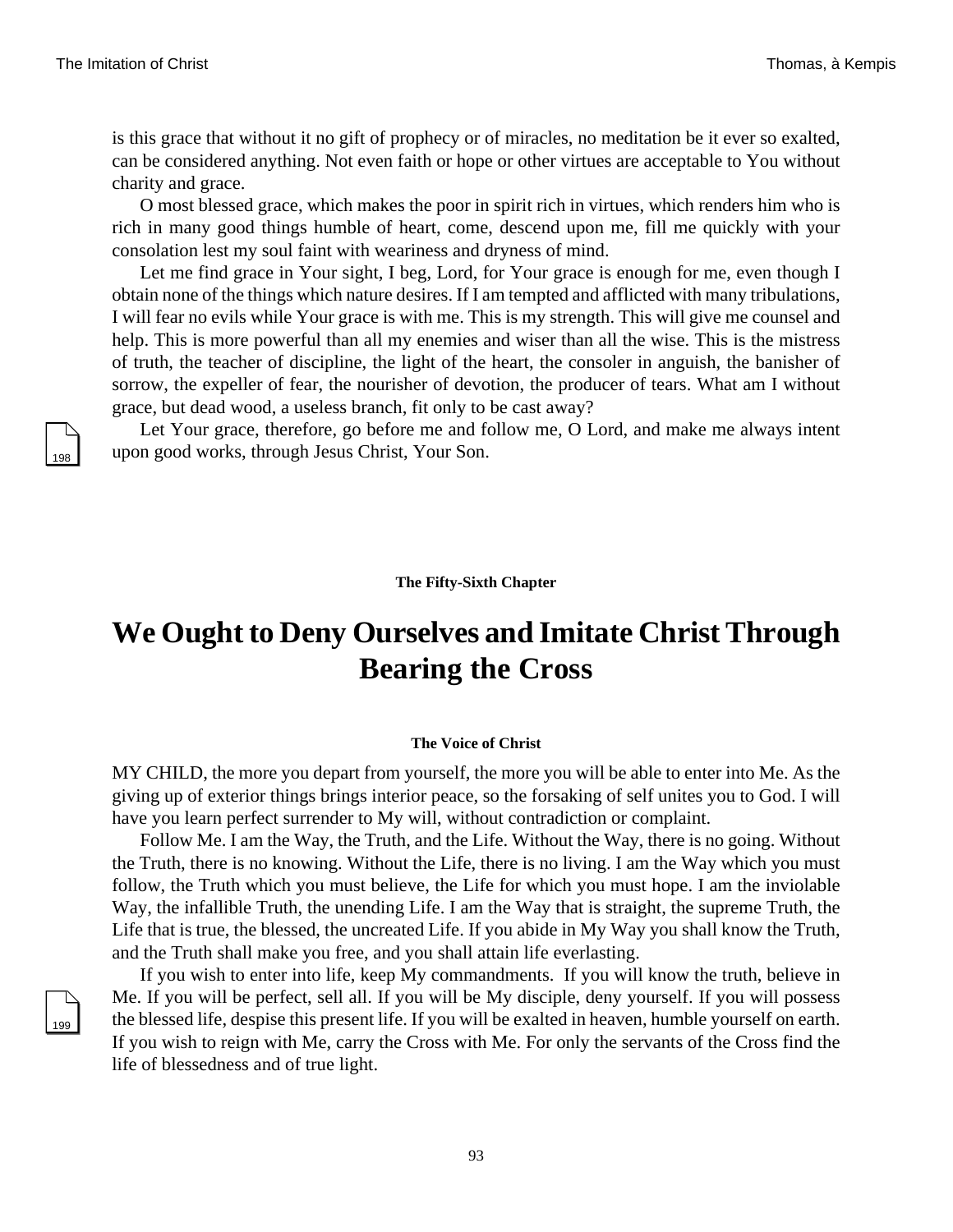### **The Disciple**

Lord Jesus, because Your way is narrow and despised by the world, grant that I may despise the world and imitate You. For the servant is not greater than his Lord, nor the disciple above the Master. Let Your servant be trained in Your life, for there is my salvation and true holiness. Whatever else I read or hear does not fully refresh or delight me.

### **The Voice of Christ**

My child, now that you know these things and have read them all, happy will you be if you do them. He who has My commandments and keeps them, he it is that loves Me. And I will love him and will show Myself to him, and will bring it about that he will sit down with Me in My Father's Kingdom.

### **The Disciple**

Lord Jesus, as You have said, so be it, and what You have promised, let it be my lot to win. I have received the cross, from Your hand I have received it. I will carry it, carry it even unto death as You have laid it upon me. Truly, the life of a good religious man is a cross, but it leads to paradise. We have begun—we may not go back, nor may we leave off.

Take courage, brethren, let us go forward together and Jesus will be with us. For Jesus' sake we have taken this cross. For Jesus' sake let us persevere with it. He will be our help as He is also our leader and guide. Behold, our King goes before us and will fight for us. Let us follow like men. Let no man fear any terrors. Let us be prepared to meet death valiantly in battle. Let us not suffer our glory to be blemished by fleeing from the Cross.

**The Fifty-Seventh Chapter**

# **A Man Should Not Be Too Downcast When He Falls Into Defects**

### **The Voice of Christ**

MY CHILD, patience and humility in adversity are more pleasing to Me than much consolation and devotion when things are going well.

Why are you saddened by some little thing said against you? Even if it had been more you ought not to have been affected. But now let it pass. It is not the first, nor is it anything new, and if you live long it will not be the last.

200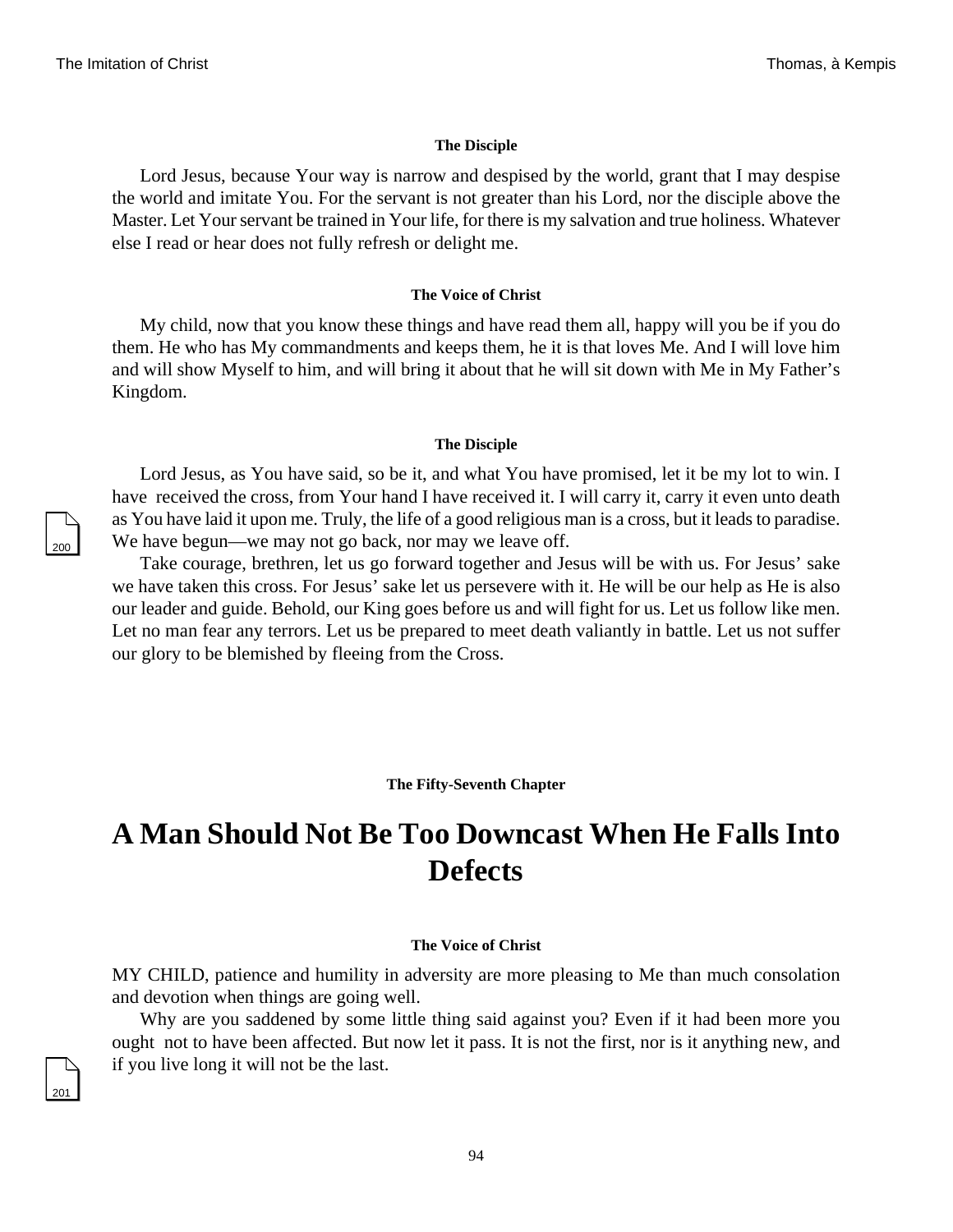You are manly enough so long as you meet no opposition. You give good advice to others, and you know how to strengthen them with words, but when unexpected tribulation comes to your door, you fail both in counsel and in strength. Consider your great weakness, then, which you experience so often in small matters. Yet when these and like trials happen, they happen for your good.

Put it out of your heart as best you know how, and if it has touched you, still do not let it cast you down or confuse you for long. Bear it patiently at least, if you cannot bear it cheerfully. Even though you bear it unwillingly, and are indignant at it, restrain yourself and let no ill-ordered words pass your lips at which the weak might be scandalized. The storm that is now aroused will soon be quieted and your inward grief will be sweetened by returning grace. "I yet live," says the Lord, "ready to help you and to console you more and more, if you trust in Me and call devoutly upon Me."

Remain tranquil and prepare to bear still greater trials. All is not lost even though you be troubled oftener or tempted more grievously. You are a man, not God. You are flesh, not an angel. How can you possibly expect to remain always in the same state of virtue when the angels in heaven and the first man in paradise failed to do so? I am He Who rescues the afflicted and brings to My divinity those who know their own weakness.

### **The Disciple**

Blessed be Your words, O Lord, sweeter to my mouth than honey and the honeycomb. What would I do in such great trials and anxieties, if You did not strengthen me with Your holy words? If I may but attain to the haven of salvation, what does it matter what or how much I suffer? Grant me a good end. Grant me a happy passage out of this world. Remember me, my God, and lead me by the right way into Your kingdom.

**The Fifty-Eighth Chapter**

# **High Matters and the Hidden Judgments of God Are Not to Be Scrutinized**

### **The Voice of Christ**

MY CHILD, beware of discussing high matters and God's hidden judgments—why this person is so forsaken and why that one is favored with so great a grace, or why one man is so afflicted and another so highly exalted. Such things are beyond all human understanding and no reason or disputation can fathom the judgments of God.

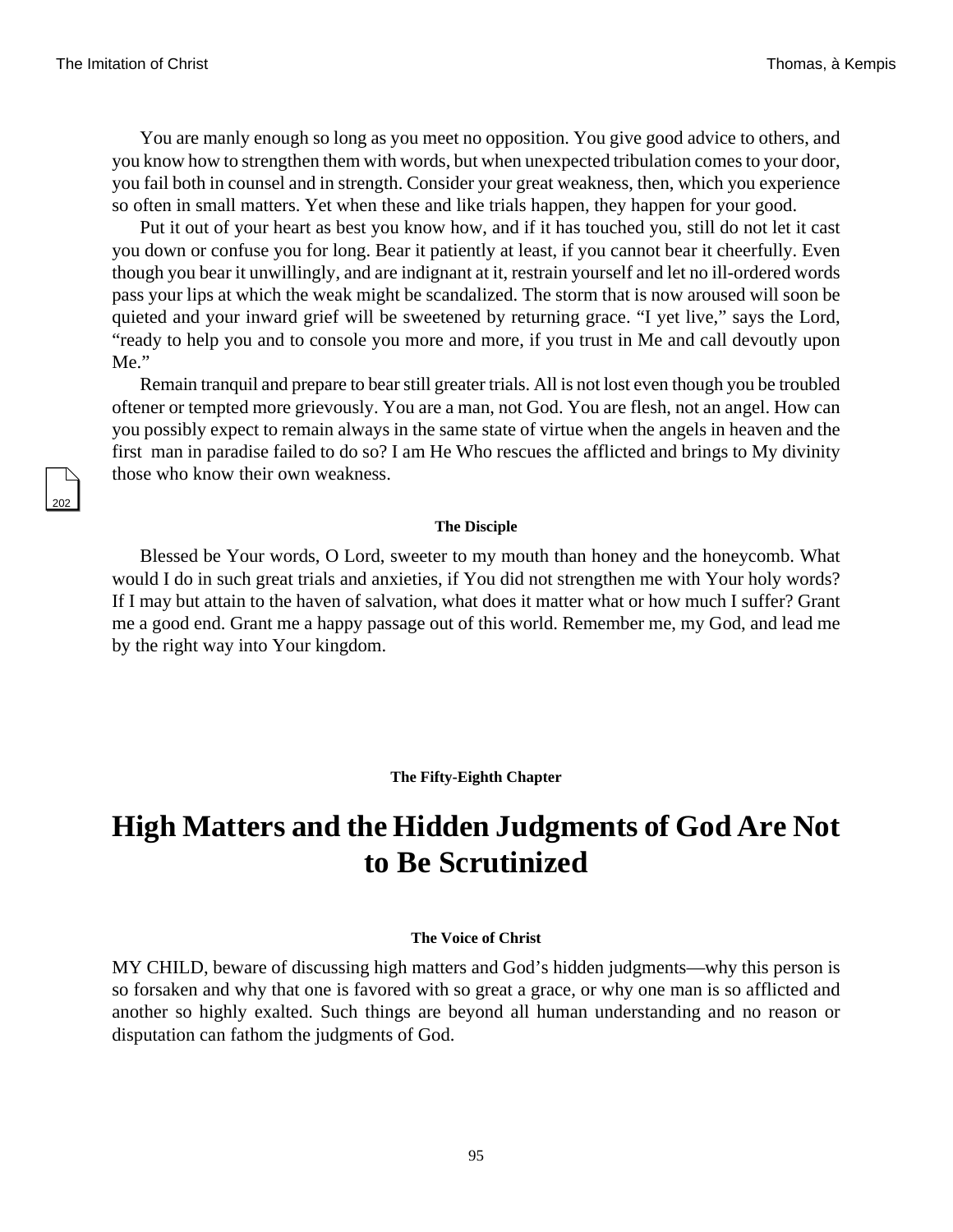204

205

When the enemy puts such suggestions in your mind, therefore, or when some curious persons raise questions about them, answer with the prophet: "Thou art just, O Lord, and righteous are Thy judgments";<sup>42</sup> and this: "The judgments of the Lord are true and wholly righteous."<sup>43</sup> My judgments are to be feared, not discussed, because they are incomprehensible to the understanding of men.

In like manner, do not inquire or dispute about the merits of the saints, as to which is more holy, or which shall be greater in the kingdom of heaven. Such things often breed strife and useless contentions. They nourish pride and vainglory, whence arise envy and quarrels, when one proudly tries to exalt one saint and the other another. A desire to know and pry into such matters brings forth no fruit. On the contrary, it displeases the saints, because I am the God, not of dissension, but of peace—of that peace which consists in true humility rather than in self-exaltation.

Some are drawn by the ardor of their love with greater affection to these saints or to those, but this affection is human and not divine. I am He who made all the saints. I gave them grace: I brought them to glory. I know the merits of each of them. I came before them in the blessings of My sweetness. I knew My beloved ones before the ages. I chose them out of the world—they did not choose Me. I called them by grace, I drew them on by mercy. I led them safely through various temptations. I poured into them glorious consolations. I gave them perseverance and I crowned their patience. I know the first and the last. I embrace them all with love inestimable. I am to be praised in all My saints. I am to be blessed above all things, and honored in each of those whom I have exalted and predestined so gloriously without any previous merits of their own.

He who despises one of the least of mine, therefore, does no honor to the greatest, for both the small and the great I made. And he who disparages one of the saints disparages Me also and all others in the kingdom of heaven. They are all one through the bond of charity. They have the same thought and the same will, and they mutually love one another; but, what is a much greater thing, they love Me more than themselves or their own merits. Rapt above themselves, and drawn beyond love of self, they are entirely absorbed in love of Me, in Whom they rest. There is nothing that can draw them away or depress them, for they who are filled with eternal truth burn with the fire of unquenchable love.

Therefore, let carnal and sensual men, who know only how to love their own selfish joys, forbear to dispute about the state of God's saints. Such men take away and add according to their own inclinations and not as it pleases the Eternal Truth. In many this is sheer ignorance, especially in those who are but little enlightened and can rarely love anyone with a purely spiritual love. They are still strongly drawn by natural affection and human friendship to one person or another, and on their behavior in such things here below are based their imaginings of heavenly things. But there is an incomparable distance between the things which the imperfect imagine and those which enlightened men contemplate through revelation from above.

Be careful, then, My child, of treating matters beyond your knowledge out of curiosity. Let it rather be your business and aim to be found, even though the least, in the kingdom of God. For though one were to know who is more holy than another, or who is greater in the kingdom of heaven, of what value would this knowledge be to him unless out of it he should humble himself before Me and should rise up in greater praise of My name?



<sup>42</sup> [Ps. 118:137](http://www.ccel.org/b/bible/asv/xml/asv.Ps.118.xml#Ps.118.137).

<sup>43</sup> [Ps. 18:10.](http://www.ccel.org/b/bible/asv/xml/asv.Ps.18.xml#Ps.18.10)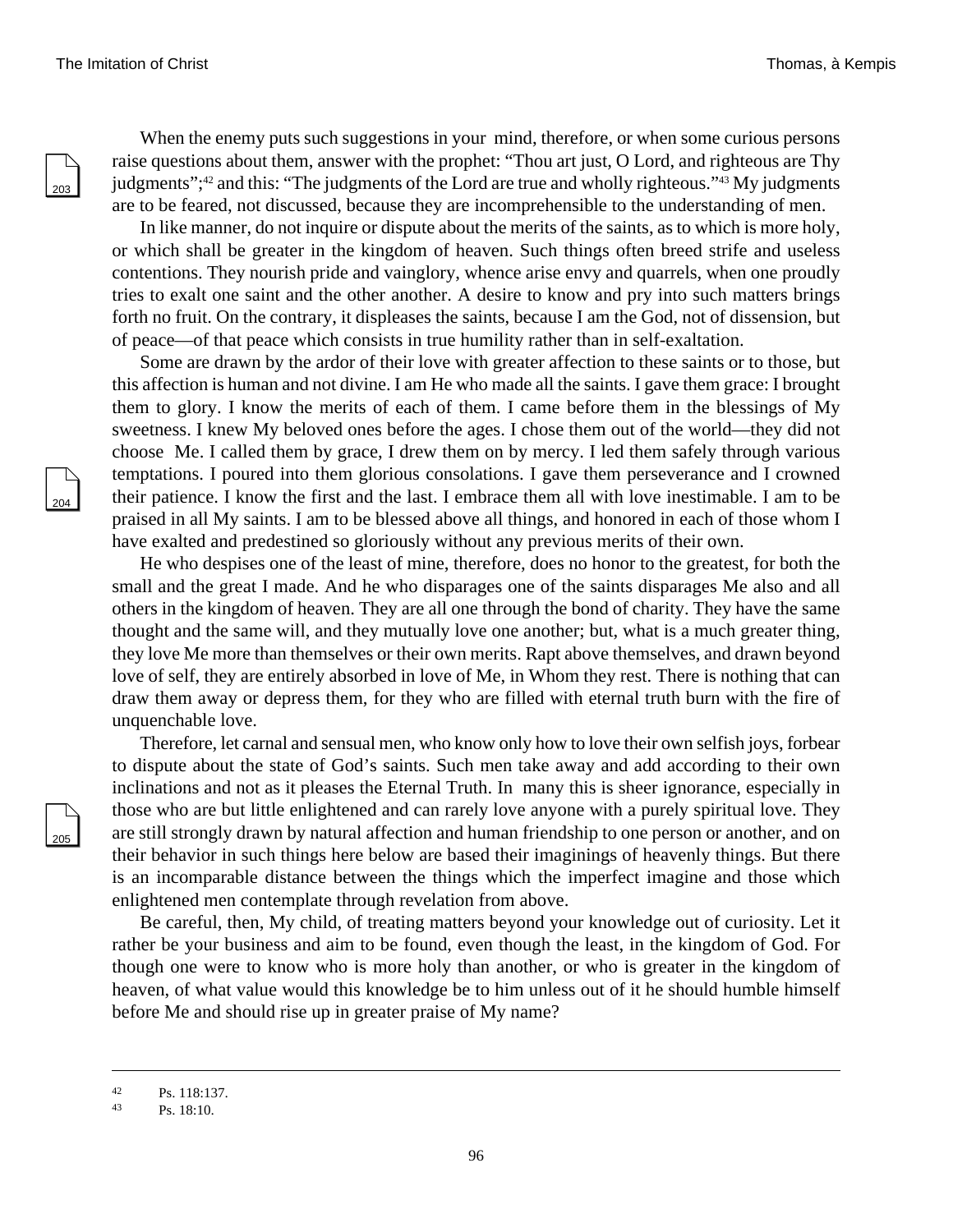207

The man who thinks of the greatness of his own sins and the littleness of his virtues, and of the distance between himself and the perfection of the saints, acts much more acceptably to God than the one who argues about who is greater or who is less. It is better to invoke the saints with devout prayers and tears, and with a humble mind to beg their glorious aid, than to search with vain inquisitiveness into their secrets.

The saints are well and perfectly contented if men know how to content themselves and cease their useless discussions. They do not glory in their own merits, for they attribute no good to themselves but all to Me, because out of My infinite charity I gave all to them. They are filled with such love of God and with such overflowing joy, that no glory is wanting to them and they can lack no happiness. All the saints are so much higher in glory as they are more humble in themselves; nearer to Me, and more beloved by Me. Therefore, you find it written that they cast their crowns before God, and fell down upon their faces before the Lamb, and adored Him Who lives forever.

Many ask who is the greater in the kingdom of heaven when they do not know whether they themselves shall be worthy of being numbered among its least. It is a great thing to be even the least in heaven where all are great because all shall be called, and shall be, the children of God. The least shall be as a thousand, and the sinner of a hundred years shall die. For when the disciples asked who should be greater in the kingdom of heaven they heard this response: "Unless you be converted and become as little children, you shall not enter into the kingdom of heaven. Therefore, whosoever shall humble himself as this little child, he is the greater in the kingdom of heaven."<sup>44</sup>

Woe to those, therefore, who disdain to humble themselves willingly with the little children, for the low gate of the heavenly kingdom will not permit them to enter. Woe also to the rich who have their consolations here, for when the poor enter into God's kingdom, they will stand outside lamenting. Rejoice, you humble, and exult, you poor, for the kingdom of God is yours, if only you walk in the truth.

**The Fifty-Ninth Chapter**

### **All Hope and Trust Are to Be Fixed In God Alone**

#### **The Disciple**

WHAT, Lord, is the trust which I have in this life, or what is my greatest comfort among all the things that appear under heaven? Is it not You, O Lord, my God, Whose mercies are without number? Where have I ever fared well but for You? Or how could things go badly when You were present? I had rather be poor for Your sake than rich without You. I prefer rather to wander on the earth with You than to possess heaven without You. Where You are there is heaven, and where You are not are death and hell. You are my desire and therefore I must cry after You and sigh and



<sup>44</sup> [Matt. 18:3, 4](http://www.ccel.org/b/bible/asv/xml/asv.Matt.18.xml#Matt.18.3 Bible:Matt.18.4).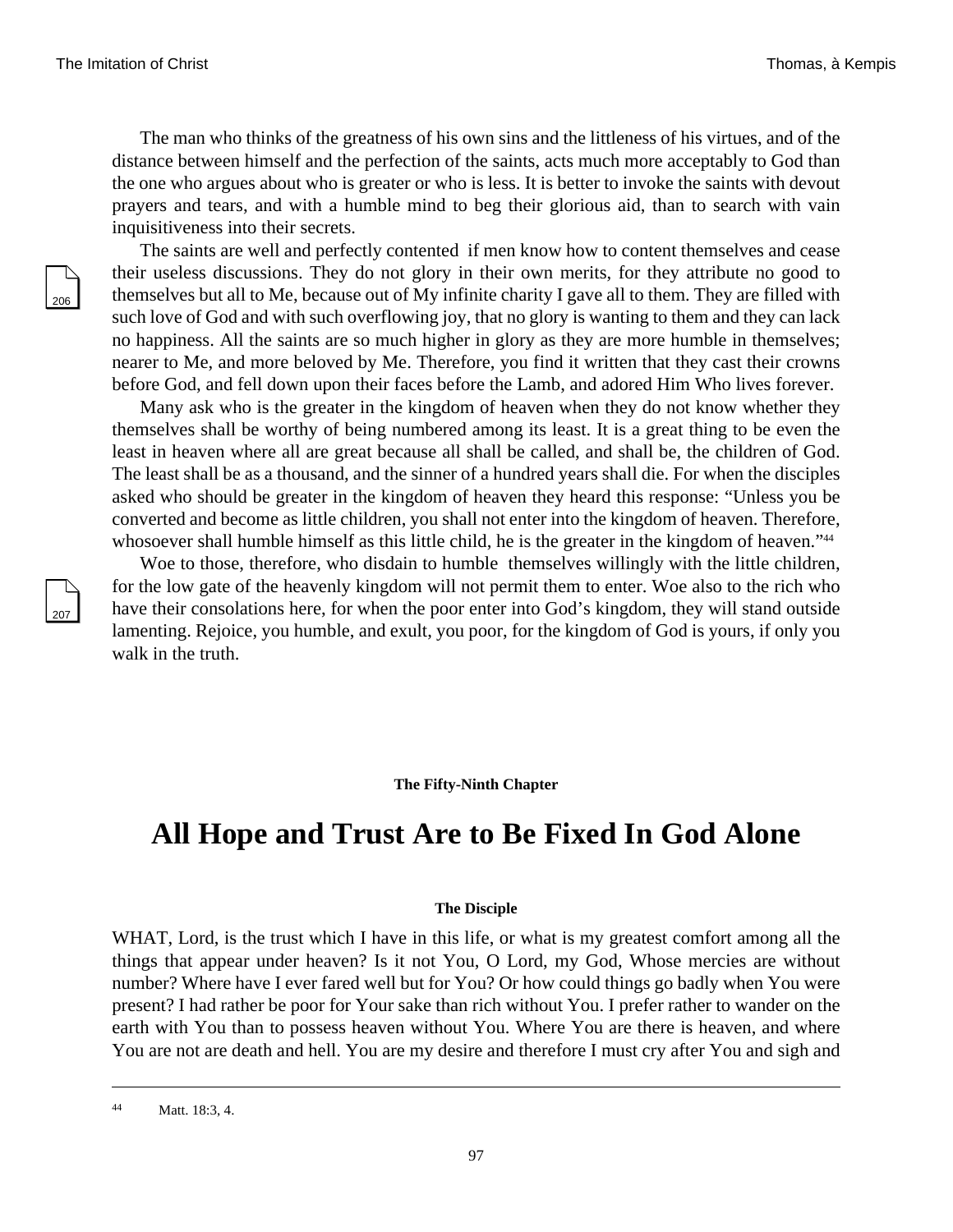pray. In none can I fully trust to help me in my necessities, but in You alone, my God. You are my hope. You are my confidence. You are my consoler, most faithful in every need.

All seek their own interests. You, however, place my salvation and my profit first, and turn all things to my good. Even though exposing me to various temptations and hardships, You Who are accustomed to prove Your loved ones in a thousand ways, order all this for my good. You ought not to be loved or praised less in this trial than if You had filled me with heavenly consolations.

In You, therefore, O Lord God, I place all my hope and my refuge. On You I cast all my troubles and anguish, because whatever I have outside of You I find to be weak and unstable. It will not serve me to have many friends, nor will powerful helpers be able to assist me, nor prudent advisers to give useful answers, nor the books of learned men to console, nor any precious substance to win my freedom, nor any place, secret and beautiful though it be, to shelter me, if You Yourself do not assist, comfort, console, instruct, and guard me. For all things which seem to be for our peace and happiness are nothing when You are absent, and truly confer no happiness.

You, indeed, are the fountain of all good, the height of life, the depth of all that can be spoken. To trust in You above all things is the strongest comfort of Your servants.

My God, the Father of mercies, to You I look, in You I trust. Bless and sanctify my soul with heavenly benediction, so that it may become Your holy dwelling and the seat of Your eternal glory. And in this temple of Your dignity let nothing be found that might offend Your majesty. In Your great goodness, and in the multitude of Your mercies, look upon me and listen to the prayer of Your poor servant exiled from You in the region of the shadow of death. Protect and preserve the soul of Your poor servant among the many dangers of this corruptible life, and direct him by Your accompanying grace, through the ways of peace, to the land of everlasting light.





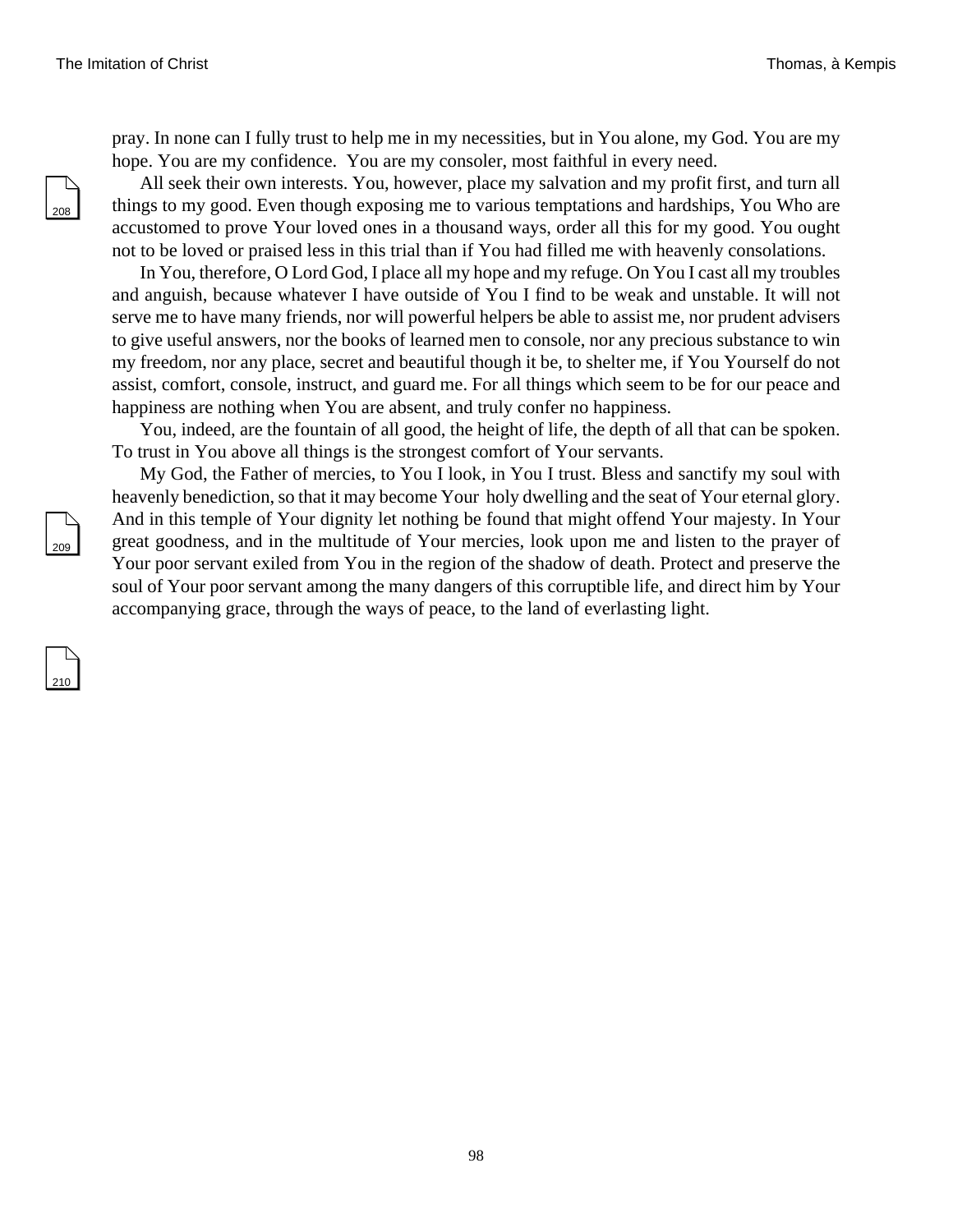

# **BOOK FOUR**

# **AN INVITATION TO HOLY COMMUNION**

### **The Voice of Christ**

COME to Me, all you that labor and are burdened, and I will refresh you.<sup>45</sup> The bread which I will give is My Flesh, for the life of the world.<sup>46</sup> Take you and eat: this is My Body, which shall be delivered for you. Do this for the commemoration of Me.<sup>47</sup> He that eateth My flesh, and drinketh My blood, abideth in Me, and I in him.<sup>48</sup> The words that I have spoken to you are spirit and life.<sup>749</sup>

**The First Chapter**

# **The Great Reverence With Which We Should Receive Christ**

#### **The Disciple**

THESE are all Your words, O Christ, eternal Truth, though they were not all spoken at one time nor written together in one place. And because they are Yours and true, I must accept them all with faith and gratitude. They are Yours and You have spoken them; they are mine also because You have spoken them for my salvation. Gladly I accept them from Your lips that they may be the more deeply impressed in my heart.

Words of such tenderness, so full of sweetness and love, encourage me; but my sins frighten me and an unclean conscience thunders at me when approaching such great mysteries as these. The sweetness of Your words invites me, but the multitude of my vices oppresses me.

You command me to approach You confidently if I wish to have part with You, and to receive the food of immortality if I desire to obtain life and glory everlasting.

<sup>45</sup> [Matt. 11:28](http://www.ccel.org/b/bible/asv/xml/asv.Matt.11.xml#Matt.11.28).

 $\frac{46}{47}$  [John 6:52](http://www.ccel.org/b/bible/asv/xml/asv.John.6.xml#John.6.52).

[<sup>1</sup> Cor. 11:24](http://www.ccel.org/b/bible/asv/xml/asv.iCor.11.xml#iCor.11.24).

<sup>48</sup> [John 6:57](http://www.ccel.org/b/bible/asv/xml/asv.John.6.xml#John.6.57).

<sup>49</sup> [John 6:64](http://www.ccel.org/b/bible/asv/xml/asv.John.6.xml#John.6.64).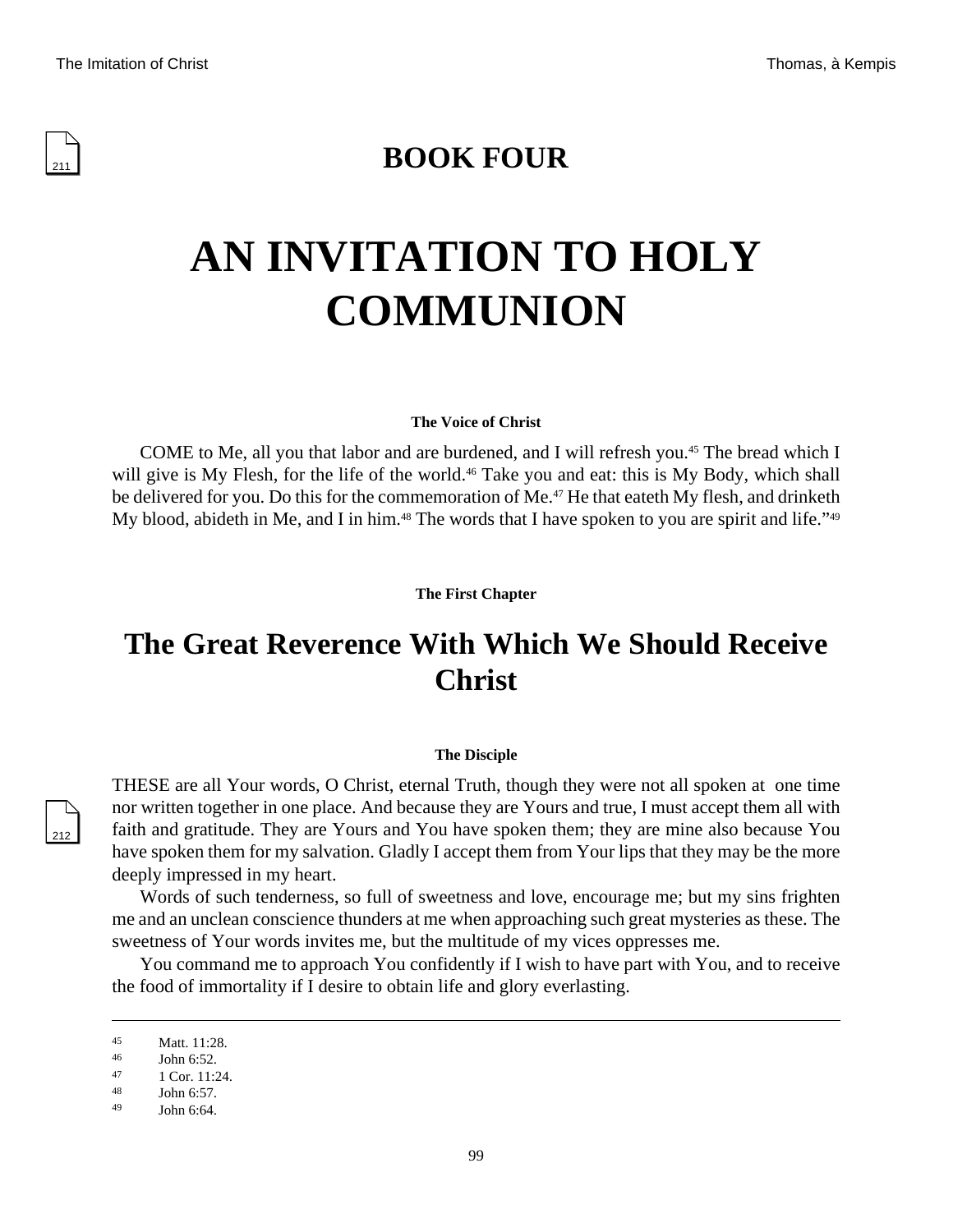"Come to me," You say, "all you that labor and are burdened, and I will refresh you."<sup>50</sup>

Oh, how sweet and kind to the ear of the sinner is the word by which You, my Lord God, invite the poor and needy to receive Your most holy Body! Who am I, Lord, that I should presume to approach You? Behold, the heaven of heavens cannot contain You, and yet You say: "Come, all of you, to Me."

What means this most gracious honor and this friendly invitation? How shall I dare to come, I who am conscious of no good on which to presume? How shall I lead You into my house, I who have so often offended in Your most kindly sight? Angels and archangels revere You, the holy and the just fear You, and You say: "Come to Me: all of you!" If You, Lord, had not said it, who would have believed it to be true? And if You had not commanded, who would dare approach?

Behold, Noah, a just man, worked a hundred years building the ark that he and a few others might be saved; how, then, can I prepare myself in one hour to receive with reverence the Maker of the world?

Moses, Your great servant and special friend, made an ark of incorruptible wood which he covered with purest gold wherein to place the tables of Your law; shall I, a creature of corruption, dare so easily to receive You, the Maker of law and the Giver of life?

Solomon, the wisest of the kings of Israel, spent seven years building a magnificent temple in praise of Your name, and celebrated its dedication with a feast of eight days. He offered a thousand victims in Your honor and solemnly bore the Ark of the Covenant with trumpeting and jubilation to the place prepared for it; and I, unhappy and poorest of men, how shall I lead You into my house, I who scarcely can spend a half-hour devoutly—would that I could spend even that as I ought!

O my God, how hard these men tried to please You! Alas, how little is all that I do! How short the time I spend in preparing for Communion! I am seldom wholly recollected, and very seldom, indeed, entirely free from distraction. Yet surely in the presence of Your life-giving Godhead no unbecoming thought should arise and no creature possess my heart, for I am about to receive as my guest, not an angel, but the very Lord of angels.

Very great, too, is the difference between the Ark of the Covenant with its treasures and Your most pure Body with its ineffable virtues, between these sacrifices of the law which were but figures of things to come and the true offering of Your Body which was the fulfillment of all ancient sacrifices.

Why, then, do I not long more ardently for Your adorable presence? Why do I not prepare myself with greater care to receive Your sacred gifts, since those holy patriarchs and prophets of old, as well as kings and princes with all their people, have shown such affectionate devotion for the worship of God?

The most devout King David danced before the ark of God with all his strength as he recalled the benefits once bestowed upon his fathers. He made musical instruments of many kinds. He composed psalms and ordered them sung with joy. He himself often played upon the harp when moved by the grace of the Holy Ghost. He taught the people of Israel to praise God with all their hearts and to raise their voices every day to bless and glorify Him. If such great devotion flourished in those days and such ceremony in praise of God before the Ark of the Covenant, what great devotion ought not I and all Christian people now show in the presence of this Sacrament; what reverence in receiving the most excellent Body of Christ!



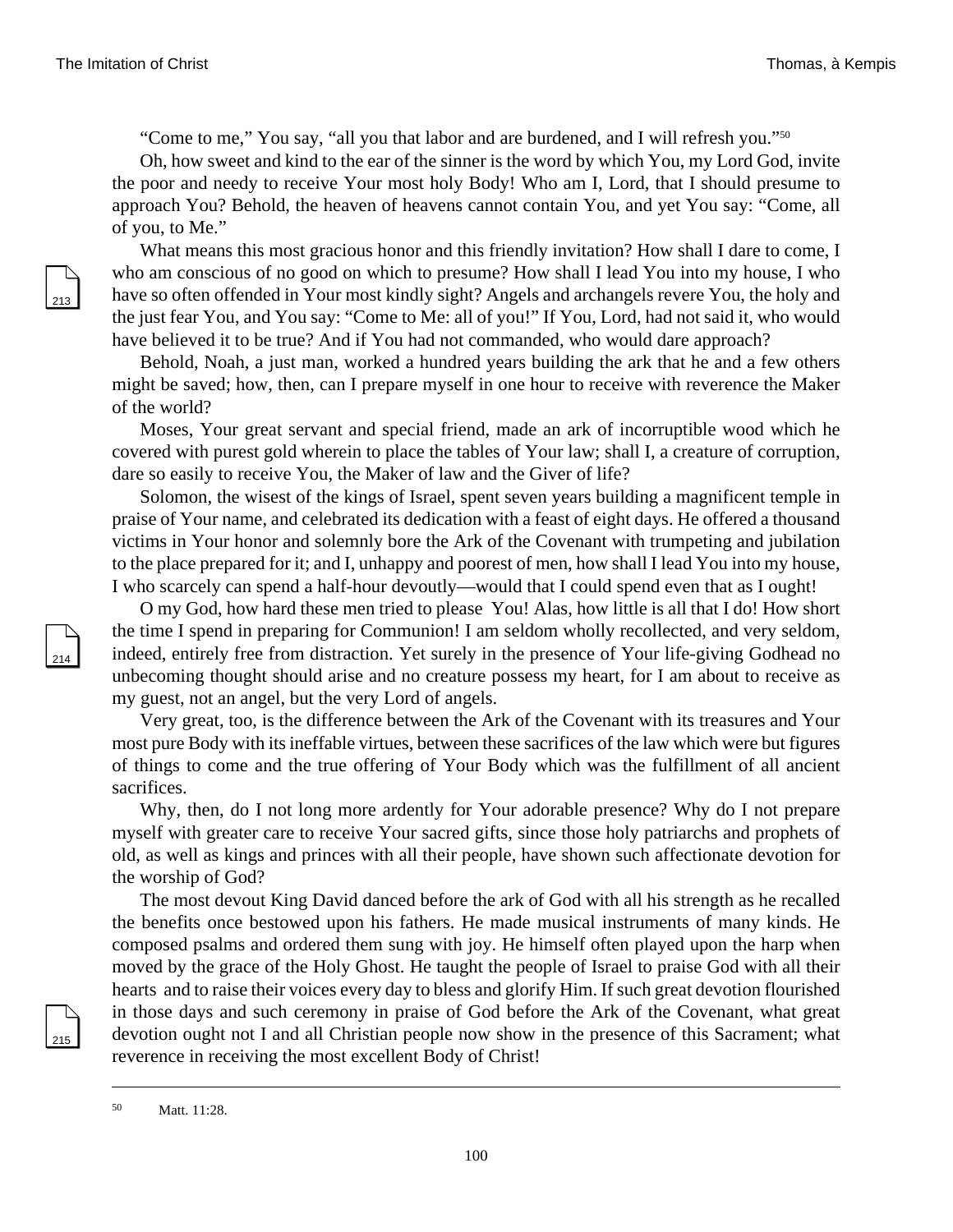Many people travel far to honor the relics of the saints, marveling at their wonderful deeds and at the building of magnificent shrines. They gaze upon and kiss the sacred relics encased in silk and gold; and behold, You are here present before me on the altar, my God, Saint of saints, Creator of men, and Lord of angels!

Often in looking at such things, men are moved by curiosity, by the novelty of the unseen, and they bear away little fruit for the amendment of their lives, especially when they go from place to place lightly and without true contrition. But here in the Sacrament of the altar You are wholly present, my God, the man Christ Jesus, whence is obtained the full realization of eternal salvation, as often as You are worthily and devoutly received. To this, indeed, we are not drawn by levity, or curiosity, or sensuality, but by firm faith, devout hope, and sincere love.

O God, hidden Creator of the world, how wonderfully You deal with us! How sweetly and graciously You dispose of things with Your elect to whom You offer Yourself to be received in this Sacrament! This, indeed, surpasses all understanding. This in a special manner attracts the hearts of the devout and inflames their love. Your truly faithful servants, who give their whole life to amendment, often receive in Holy Communion the great grace of devotion and love of virtue.

Oh, the wonderful and hidden grace of this Sacrament which only the faithful of Christ understand, which unbelievers and slaves of sin cannot experience! In it spiritual grace is conferred, lost virtue restored, and the beauty, marred by sin, repaired. At times, indeed, its grace is so great that, from the fullness of the devotion, not only the mind but also the frail body feels filled with greater strength.

Nevertheless, our neglect and coldness is much to be deplored and pitied, when we are not moved to receive with greater fervor Christ in Whom is the hope and merit of all who will be saved. He is our sanctification and redemption. He is our consolation in this life and the eternal joy of the blessed in heaven. This being true, it is lamentable that many pay so little heed to the salutary Mystery which fills the heavens with joy and maintains the whole universe in being.

Oh, the blindness and the hardness of the heart of man that does not show more regard for so wonderful a gift, but rather falls into carelessness from its daily use! If this most holy Sacrament were celebrated in only one place and consecrated by only one priest in the whole world, with what great desire, do you think, would men be attracted to that place, to that priest of God, in order to witness the celebration of the divine Mysteries! But now there are many priests and Mass is offered in many places, that God's grace and love for men may appear the more clearly as the Sacred Communion is spread more widely through the world.

Thanks be to You, Jesus, everlasting Good Shepherd, Who have seen fit to feed us poor exiled people with Your precious Body and Blood, and to invite us with words from Your own lips to partake of these sacred Mysteries: "Come to Me, all you who labor and are burdened, and I will refresh you."

216

217

### **The Second Chapter**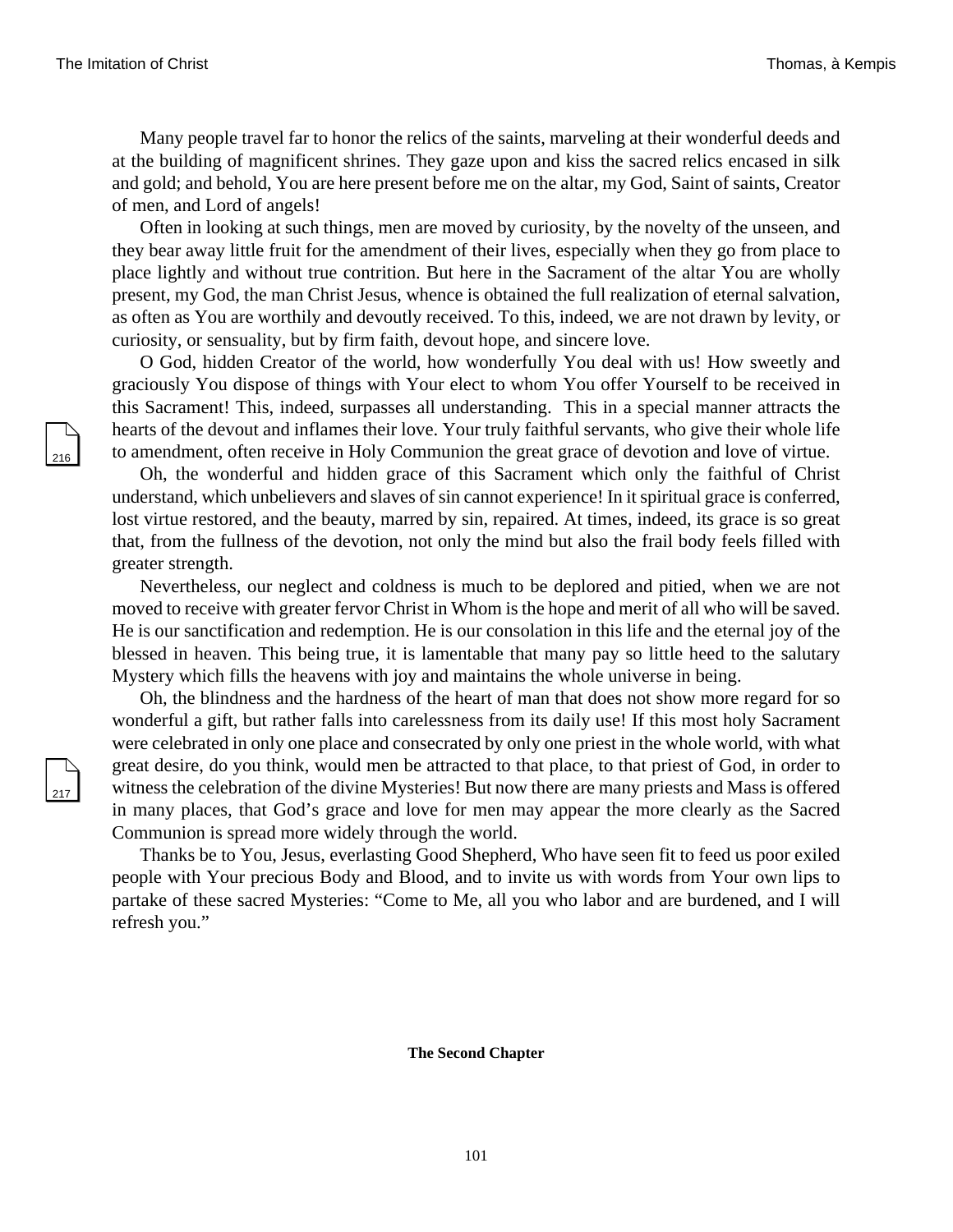# **God's Great Goodness and Love is Shown to Man in This Sacrament**

### **The Disciple**

TRUSTING in Your goodness and great mercy, O Lord, I come as one sick to the Healer, as one hungry and thirsty to the Fountain of life, as one in need to the King of heaven, a servant to his Lord, a creature to his Creator, a soul in desolation to my gentle Comforter.

But whence is this to me, that You should come to me? Who am I that You should offer Yourself to me? How dares the sinner to appear in Your presence, and You, how do You condescend to come to the sinner? You know Your servant, and You know that he has nothing good in him that You should grant him this.

I confess, therefore, my unworthiness. I acknowledge Your goodness. I praise Your mercy, and give thanks for Your immense love. For it is because of Yourself that You do it, not for any merit of mine; so that Your goodness may be better known to me, that greater love may be aroused and more perfect humility born in me. Since, then, this pleases You and You have so willed it, Your graciousness pleases me also. Oh, that my sinfulness may not stand in the way!

O most sweet and merciful Jesus, what great reverence, thanks, and never-ending praise are due to You for our taking of Your sacred body, whose dignity no man can express!

But on what shall I think in this Communion, this approach to my Lord, Whom I can never reverence as I ought, and yet Whom I desire devoutly to receive? What thought better, more helpful to me than to humble myself entirely in Your presence and exalt Your infinite goodness above myself?

I praise You, my God, and extol You forever! I despise myself and cast myself before You in the depths of my unworthiness. Behold, You are the Holy of holies, and I the scum of sinners! Behold, You bow down to me who am not worthy to look up to You! Behold, You come to me! You will to be with me! You invite me to Your banquet! You desire to give me heavenly food, the Bread of Angels to eat, none other than Yourself, the living Bread Who are come down from heaven and give life to the world.

Behold, whence love proceeds! What condescension shines forth! What great thanks and praise are due You for these gifts! Oh, how salutary and profitable was Your design in this institution! How sweet and pleasant the banquet when You gave Yourself as food!

How admirable is Your work, O Lord! How great Your power! How infallible Your truth! For You spoke and all things were made, and this, which You commanded, was done. It is a wonderful thing, worthy of faith, overpowering human understanding, that You, O Lord, my God, true God and man, are contained whole and entire under the appearance of a little bread and wine, and without being consumed are eaten by him who receives You!

You, the Lord of the universe, Who have need of nothing, have willed to dwell in us by means of Your Sacrament. Keep my heart and body clean, so that with a joyous and spotless conscience I may be able often to celebrate Your Mysteries and to receive for my eternal salvation what You have ordained and instituted for Your special honor and as an everlasting memorial.

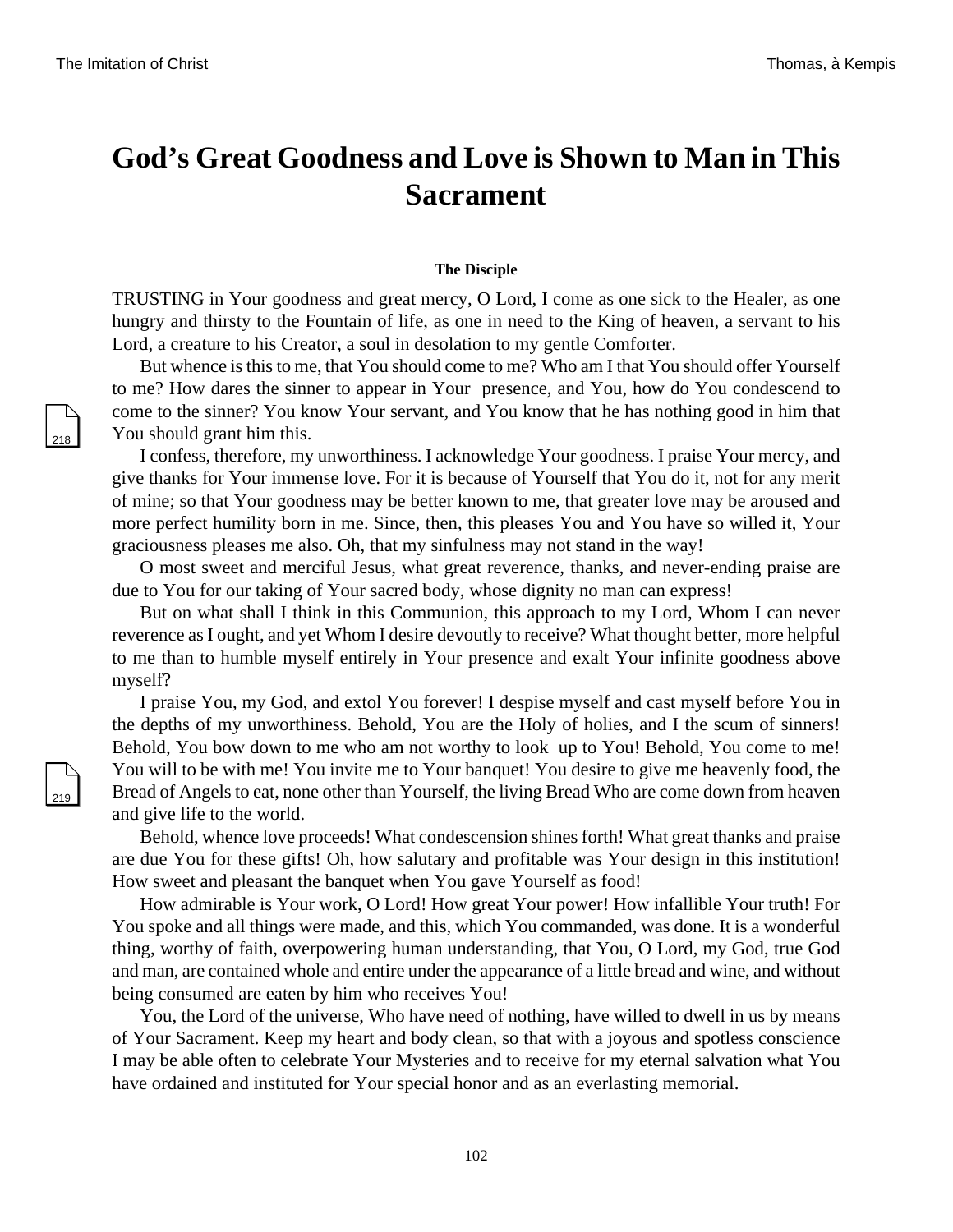

<span id="page-108-1"></span>Rejoice, my soul, and give thanks to God for having left you so noble a gift and so special a consolation in this valley of tears. As often as you renew this Mystery and receive the Body of Christ, so often do you enact the work of redemption and become a sharer in all the merits of Christ, for the love of Christ never grows less and the wealth of His mercy is never exhausted.

Therefore, you should prepare yourself for it by constantly renewing your heart and pondering deeply the great mystery of salvation. As often as you celebrate or hear Mass, it should seem as great, as new, as sweet to you as if on that very day Christ became man in the womb of the Virgin, or, hanging on the Cross, suffered and died for the salvation of man.

**The Third Chapter**

### **It Is Profitable to Receive Communion Often**

#### **The Disciple**

<span id="page-108-2"></span>BEHOLD, I come to You, Lord, that I may prosper by Your gift and be delighted at Your holy banquet which You, O God, in Your sweetness have prepared for Your poor. Behold, all that I can or ought to desire is in You. You are my salvation and my redemption, my hope and strength, my honor and glory.

Gladden, then, this day the soul of Your servant because I have raised my heart to You, O Lord Jesus. I long to receive You now, devoutly and reverently. I desire to bring You into my house that, with Zacheus, I may merit Your blessing and be numbered among the children of Abraham.

My soul longs for Your Body; my heart desires to be united with You. Give me Yourself—it is enough; for without You there is no consolation. Without You I cannot exist, without Your visitation I cannot live. I must often come to You, therefore, and receive the strength of my salvation lest, deprived of this heavenly food, I grow weak on the way. Once, most merciful Jesus, while preaching to the people and healing their many ills, You said: "I will not send them away fasting, lest they faint in the way."51 Deal with me likewise, You Who have left Yourself in this Sacrament for the consolation of the faithful. You are sweet refreshment to the soul, and he who eats You worthily will be a sharer in, and an heir to, eternal glory.

<span id="page-108-3"></span>It is indeed necessary for me, who fall and sin so often, who so quickly become lax and weak, to renew, cleanse, and inflame myself through frequent prayer, confession, and the holy reception of Your Body, lest perhaps by abstaining too long, I fall away from my holy purpose. For from the days of his youth the senses of man are prone to evil, and unless divine aid strengthens him, he quickly falls deeper. But Holy Communion removes him from evil and confirms him in good.

<span id="page-108-0"></span>If I am so often careless and lax when I celebrate or communicate, what would happen if I did not receive this remedy and seek so great a help? Although I am neither fit nor properly disposed



<sup>51</sup> [Matt. 15:32](http://www.ccel.org/b/bible/asv/xml/asv.Matt.15.xml#Matt.15.32).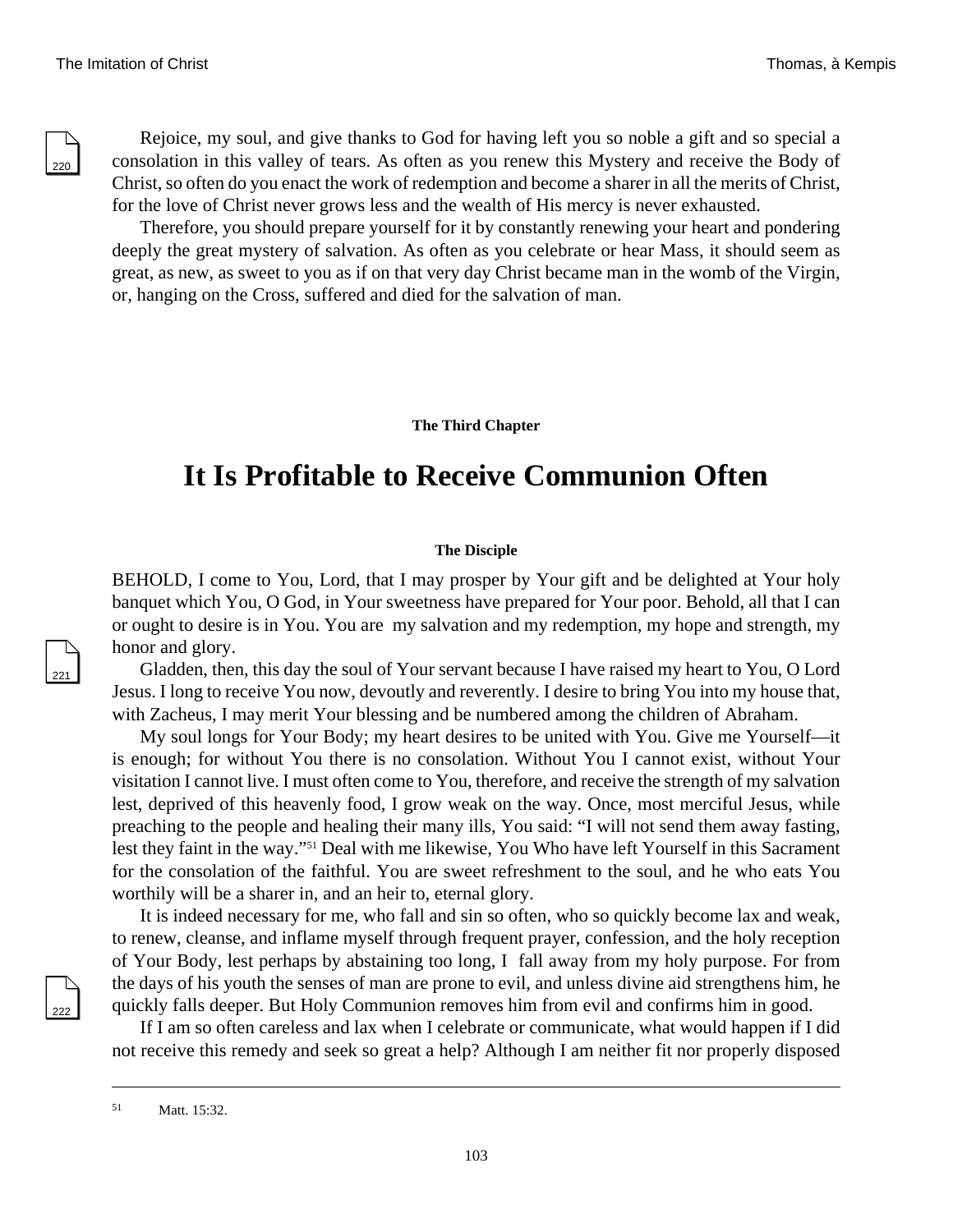to celebrate every day, yet I will do my best at proper times to receive the divine Mysteries and share in this great grace. This, indeed, is the one chief consolation of the faithful soul when separated from You by mortality, that often mindful of her God, she receives her Beloved with devout recollection.

Oh, wonderful condescension of Your affection toward us, that You, the Lord God, Creator and Giver of life to all, should see fit to come to a poor soul and to appease her hunger with all Your divinity and humanity! O happy mind and blessed soul which deserves to receive You, her Lord God, and in receiving You, is filled with spiritual joy! How great a Master she entertains, what a beloved guest she receives, how sweet a companion she welcomes, how true a friend she gains, how beautiful and noble is the spouse she embraces, beloved and desired above all things that can be loved and desired! Let heaven and earth and all their treasures stand silent before Your face, most sweetly Beloved, for whatever glory and beauty they have is of Your condescending bounty, and they cannot approach the beauty of Your name, Whose wisdom is untold.

**The Fourth Chapter**

# **Many Blessings Are Given Those Who Receive Communion Worthily**

#### **The Disciple**

O LORD my God, favor Your servant with the blessings of Your sweetness that I may merit to approach Your magnificent Sacrament worthily and devoutly. Lift up my heart to You and take away from me this heavy indolence. Visit me with Your saving grace that I may in spirit taste Your sweetness which lies hidden in this Sacrament like water in the depths of a spring. Enlighten my eyes to behold this great Mystery, and give me strength to believe in it with firm faith.

<span id="page-109-1"></span>For it is Your work, not the power of man, Your sacred institution, not his invention. No man is able of himself to comprehend and understand these things which surpass even the keen vision of angels. How, then, shall I, an unworthy sinner who am but dust and ashes, be able to fathom and understand so great a mystery?



<span id="page-109-0"></span>223

O Lord, I come to You at Your command in simplicity of heart, in good, firm faith, with hope and reverence, and I truly believe that You are present here in this Sacrament, God and man. It is Your will that I receive You and unite myself to You in love. Wherefore, I beg Your mercy and ask that special grace be given me, that I may be wholly dissolved in You and filled with Your love, no longer to concern myself with exterior consolations. For this, the highest and most worthy Sacrament, is the health of soul and body, the cure of every spiritual weakness. In it my defects are remedied, my passions restrained, and temptations overcome or allayed. In it greater grace is infused, growing virtue is nourished, faith confirmed, hope strengthened, and charity fanned into flame.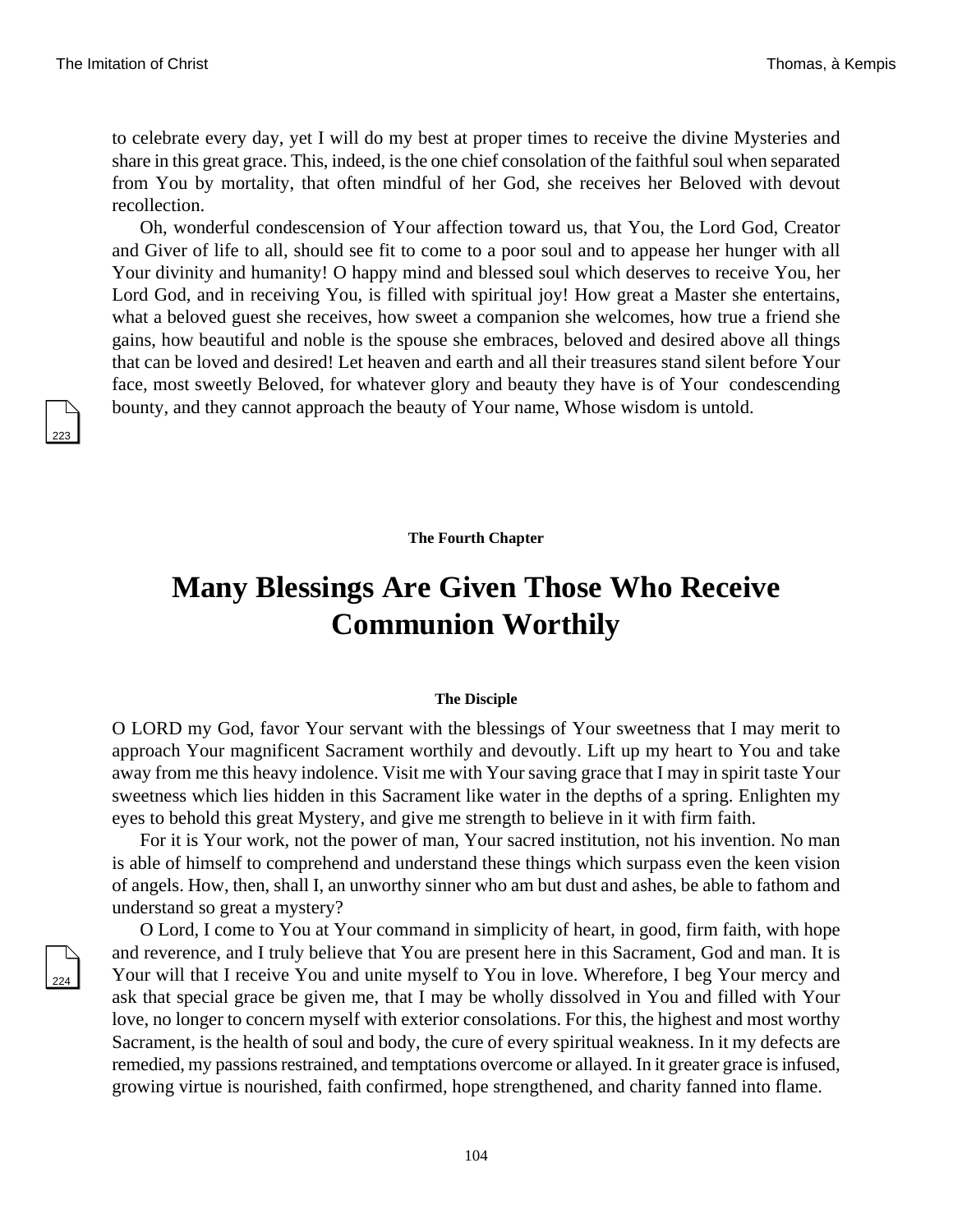226

You, my God, the protector of my soul, the strength of human weakness, and the giver of every interior consolation, have given and still do often give in this Sacrament great gifts to Your loved ones who communicate devoutly. Moreover, You give them many consolations amid their numerous troubles and lift them from the depths of dejection to the hope of Your protection. With new graces You cheer and lighten them within, so that they who are full of anxiety and without affection before Communion may find themselves changed for the better after partaking of this heavenly food and drink.

<span id="page-110-0"></span>Likewise, You so deal with Your elect that they may truly acknowledge and plainly experience how weak they are in themselves and what goodness and grace they obtain from You. For though in themselves they are cold, obdurate, and wanting in devotion, through You they become fervent, cheerful, and devout.

Who, indeed, can humbly approach the fountain of sweetness and not carry away a little of it? Or who, standing before a blazing fire does not feel some of its heat? You are a fountain always filled with superabundance! You are a fire, ever burning, that never fails!

Therefore, while I may not exhaust the fullness of the fountain or drink to satiety, yet will I put my lips to the mouth of this heavenly stream that from it I may receive at least some small drop to refresh my thirst and not wither away. And if I cannot as yet be all heavenly or as full of fire as the cherubim and seraphim, yet I will try to become more devout and prepare my heart so that I may gather some small spark of divine fire from the humble reception of this life-giving Sacrament.

Whatever is wanting in me, good Jesus, Savior most holy, do You in Your kindness and grace supply for me, You Who have been pleased to call all unto You, saying: "Come to Me all you that labor and are burdened and I will refresh you."

<span id="page-110-1"></span>I, indeed, labor in the sweat of my brow. I am torn with sorrow of heart. I am laden with sin, troubled with temptations, enmeshed and oppressed by many evil passions, and there is none to help me, none to deliver and save me but You, my Lord God and Savior, to Whom I entrust myself and all I have, that You may protect me and lead me to eternal life. For the honor and glory of Your name receive me, You Who have prepared Your Body and Blood as food and drink for me. Grant, O Lord, my God and Savior, that by approaching Your Mysteries frequently, the zeal of my devotion may increase.

**The Fifth Chapter**

### **The Dignity of the Sacrament and of the Priesthood**

#### **The Voice of Christ**

HAD you the purity of an angel and the sanctity of St. John the Baptist, you would not be worthy to receive or administer this Sacrament. It is not because of any human meriting that a man consecrates and administers the Sacrament of Christ, and receives the Bread of Angels for his food.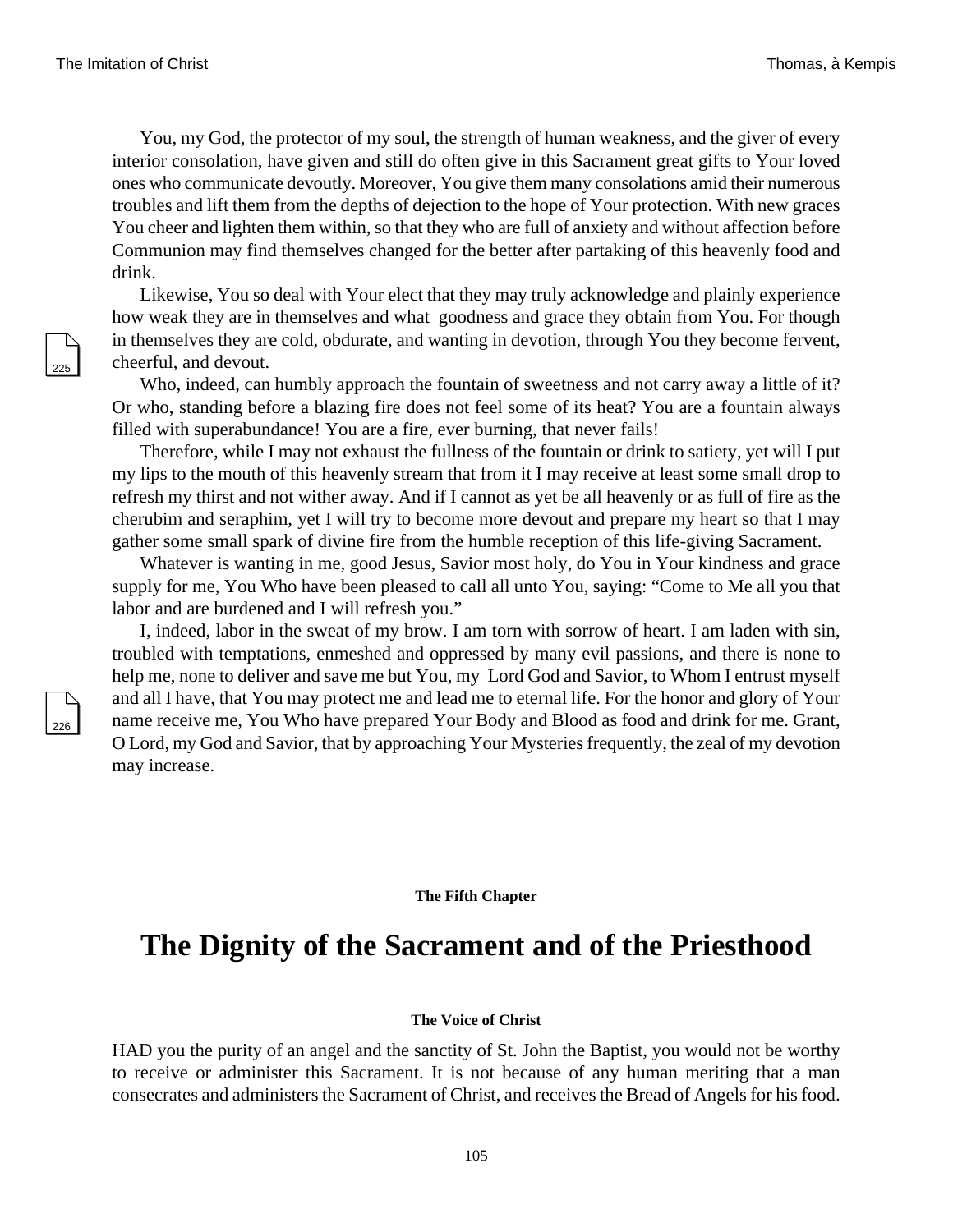Great is the Mystery and great the dignity of priests to whom is given that which has not been granted the angels. For priests alone, rightly ordained in the Church, have power to celebrate Mass and consecrate the Body of Christ.

<span id="page-111-0"></span>The priest, indeed, is the minister of God, using the word of God according to His command and appointment. God, moreover, is there—the chief Author and invisible Worker to Whom all is subject as He wills, to Whom all are obedient as He commands.

In this most excellent Sacrament, therefore, you ought to believe in God rather than in your own senses or in any visible sign, and thus, with fear and reverence draw near to such a work as this. Look to yourself and see whose ministry has been given you through the imposition of the bishop's hands.

Behold, you have been made a priest, consecrated to celebrate Mass! See to it now that you offer sacrifice to God faithfully and devoutly at proper times, and that you conduct yourself blamelessly. You have not made your burden lighter. Instead, you are now bound by stricter discipline and held to more perfect sanctity.

A priest ought to be adorned with all virtues and show the example of a good life to others. His way lies not among the vulgar and common habits of men but with the angels in heaven and the perfect men on earth. A priest clad in the sacred vestments acts in Christ's place, that he may pray to God both for himself and for all people in a suppliant and humble manner. He has before and behind him the sign of the Lord's cross that he may always remember the Passion of Christ. It is before him, on the chasuble, that he may look closely upon the footsteps of Christ and try to follow them fervently. It is behind him—he is signed with it—that he may gladly suffer for God any adversities inflicted by others.

<span id="page-111-1"></span>228

227

He wears the cross before him that he may mourn his own sins, behind him, that in pity he may mourn the sins of others, and know that he is appointed to stand between God and the sinner, never to become weary of prayer and the holy offering until it is granted him to obtain grace and mercy.

When the priest celebrates Mass, he honors God, gladdens the angels, strengthens the Church, helps the living, brings rest to the departed, and wins for himself a share in all good things.

#### **The Sixth Chapter**

### **An Inquiry on the Proper Thing to Do Before Communion**

#### **The Disciple**

WHEN I consider Your dignity, O Lord, and my own meanness, I become very much frightened and confused. For if I do not receive, I fly from Life, and if I intrude unworthily, I incur Your displeasure. What, then, shall I do, my God, my Helper and Adviser in necessity? Teach me the right way. Place before me some short exercise suitable for Holy Communion, for it is good to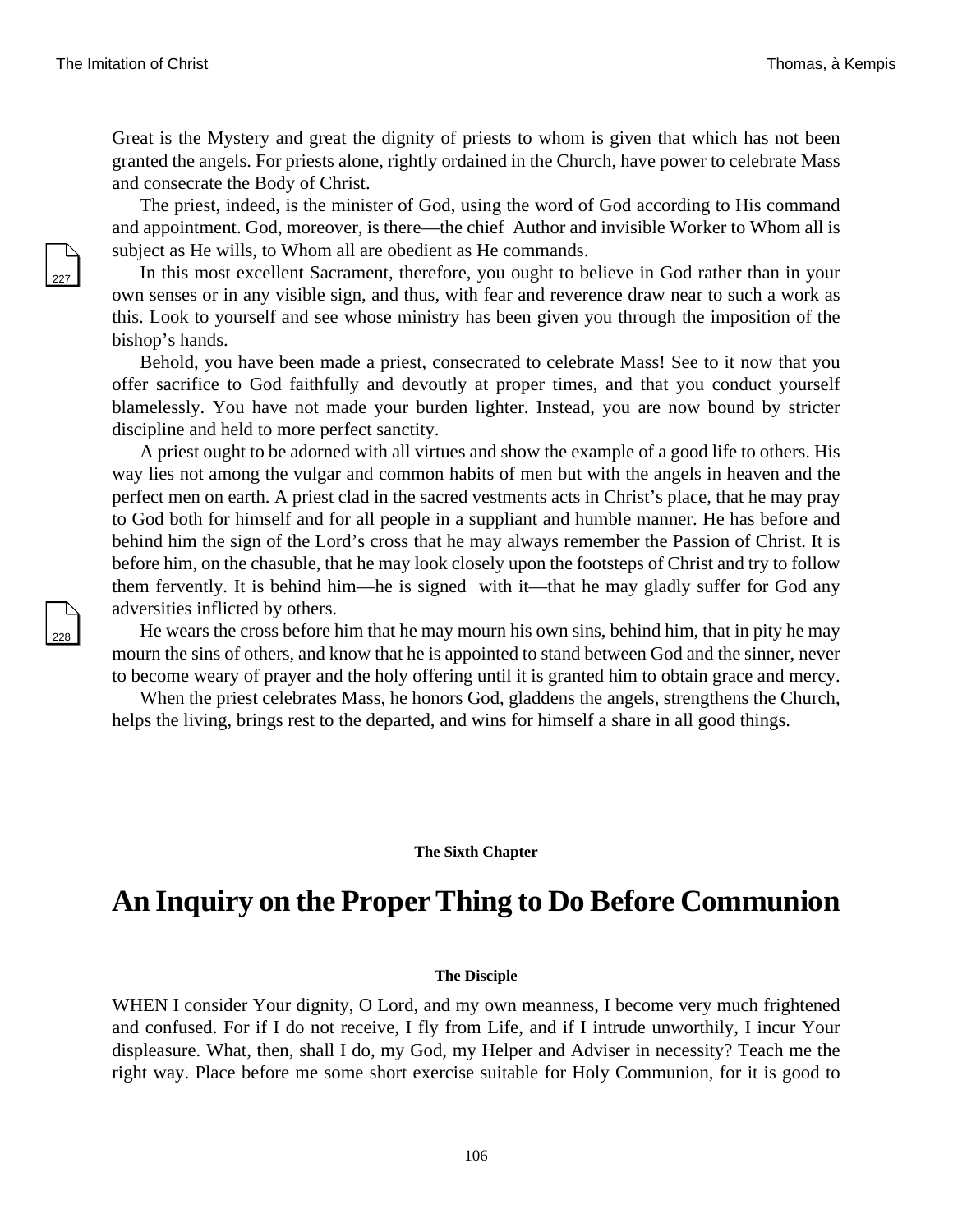<span id="page-112-0"></span>know in what manner I ought to make my heart ready devoutly and fervently for You, to receive Your Sacrament for the good of my soul, or even to celebrate so great and divine a sacrifice.

**The Seventh Chapter**

# **The Examination of Conscience and the Resolution to Amend**

#### **The Voice of Christ**

ABOVE all, God's priest should approach the celebration and reception of this Sacrament with the deepest humility of heart and suppliant reverence, with complete faith and the pious intention of giving honor to God.

Carefully examine your conscience, then. Cleanse and purify it to the best of your power by true contrition and humble confession, that you may have no burden, know of no remorse, and thus be free to come near. Let the memory of all your sins grieve you, and especially lament and bewail your daily transgressions. Then if time permits, confess to God in the secret depths of your heart all the miseries your passions have caused.

<span id="page-112-1"></span>Lament and grieve because you are still so worldly, so carnal, so passionate and unmortified, so full of roving lust, so careless in guarding the external senses, so often occupied in many vain fancies, so inclined to exterior things and so heedless of what lies within, so prone to laughter and dissipation and so indisposed to sorrow and tears, so inclined to ease and the pleasures of the flesh and so cool to austerity and zeal, so curious to hear what is new and to see the beautiful and so slow to embrace humiliation and dejection, so covetous of abundance, so niggardly in giving and so tenacious in keeping, so inconsiderate in speech, so reluctant in silence, so undisciplined in character, so disordered in action, so greedy at meals, so deaf to the Word of God, so prompt to rest and so slow to labor, so awake to empty conversation, so sleepy in keeping sacred vigils and so eager to end them, so wandering in your attention, so careless in saying the office, so lukewarm in celebrating, so heartless in receiving, so quickly distracted, so seldom fully recollected, so quickly moved to anger, so apt to take offense at others, so prone to judge, so severe in condemning, so happy in prosperity and so weak in adversity, so often making good resolutions and carrying so few of them into action.

When you have confessed and deplored these and other faults with sorrow and great displeasure because of your weakness, be firmly determined to amend your life day by day and to advance in goodness. Then, with complete resignation and with your entire will offer yourself upon the altar of your heart as an everlasting sacrifice to the honor of My name, by entrusting with faith both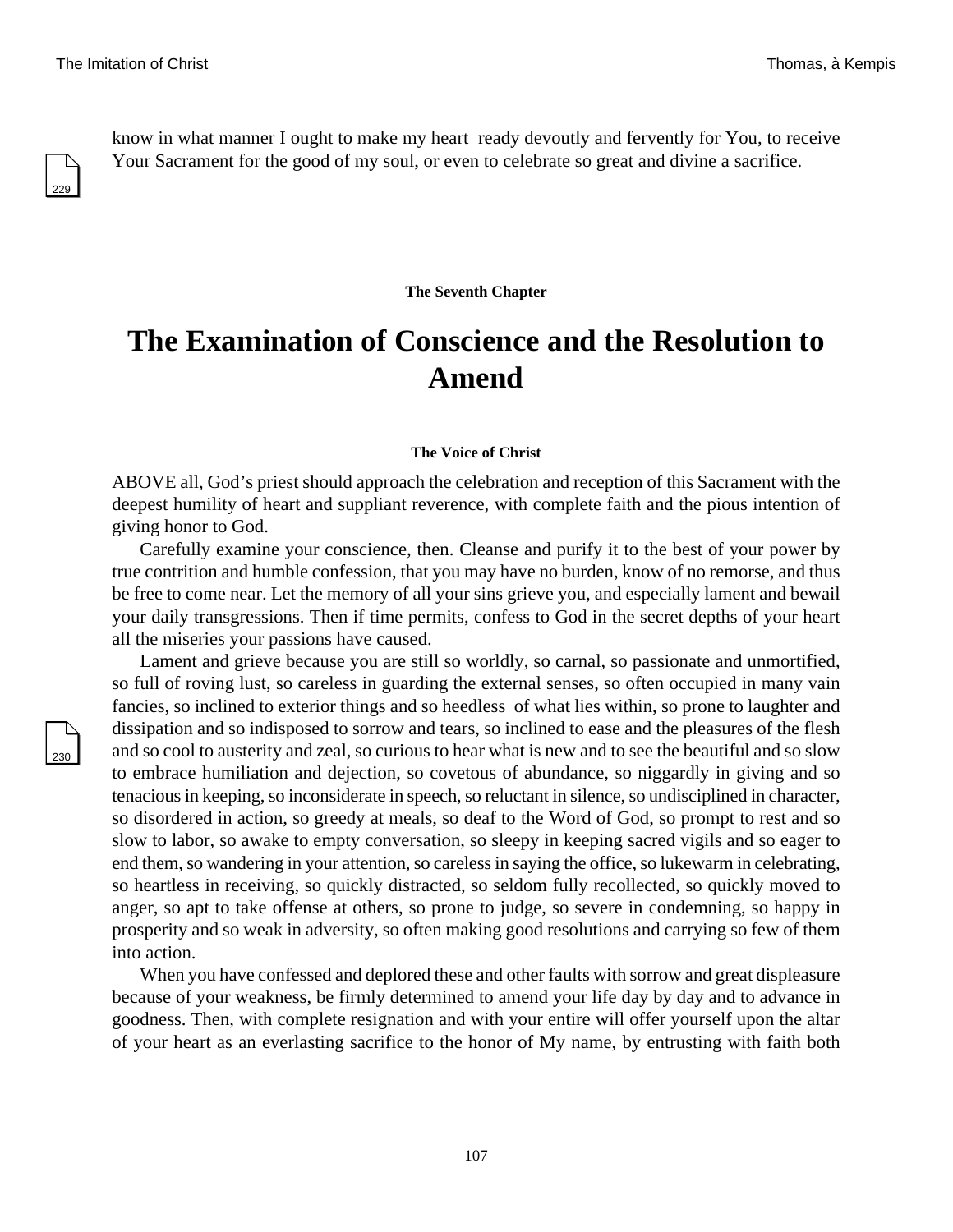

<span id="page-113-2"></span>body and soul to My care, that thus you may be considered worthy to draw near and offer sacrifice to God and profitably receive the Sacrament of My Body. For there is no more worthy offering, no greater satisfaction for washing away sin than to offer yourself purely and entirely to God with the offering of the Body of Christ in Mass and Communion.

If a man does what he can and is truly penitent, however often he comes to Me for grace and pardon, "As I live, saith the Lord God, I desire not the death of the wicked, but that the wicked turn from his way and live";52 I will no longer remember his sins, but all will be forgiven him.

**The Eighth Chapter**

## **The Offering of Christ on the Cross; Our Offering**

#### **The Voice of Christ**

<span id="page-113-3"></span>AS I offered Myself willingly to God the Father for your sins with hands outstretched and body naked on the cross, so that nothing remained in Me that had not become a complete sacrifice to appease the divine wrath, so ought you to be willing to offer yourself to Me day by day in the Mass as a pure and holy oblation, together with all your faculties and affections, with as much inward devotion as you can.

What more do I ask than that you give yourself entirely to Me? I care not for anything else you may give Me, for I seek not your gift but you. Just as it would not be enough for you to have everything if you did not have Me, so whatever you give cannot please Me if you do not give yourself.

Offer yourself to Me, therefore, and give yourself entirely for God—your offering will be accepted. Behold, I offered Myself wholly to the Father for you, I even gave My whole Body and Blood for food that I might be all yours, and you Mine forever.

But if you rely upon self, and do not offer your free will to Mine, your offering will be incomplete and the union between us imperfect. Hence, if you desire to attain grace and freedom of heart, let the free offering of yourself into the hands of God precede your every action. This is why so few are inwardly free and enlightened—they know not how to renounce themselves entirely.

<span id="page-113-4"></span>My word stands: "Everyone of you that doth not renounce all that he possesseth, cannot be My disciple."<sup>53</sup>

<span id="page-113-1"></span><span id="page-113-0"></span>If, therefore, you wish to be My disciple, offer yourself to Me with all your heart.



<sup>52</sup> [Ezek. 33:11.](http://www.ccel.org/b/bible/asv/xml/asv.Ezek.33.xml#Ezek.33.11)

<sup>53</sup> [Luke 14:33](http://www.ccel.org/b/bible/asv/xml/asv.Luke.14.xml#Luke.14.33).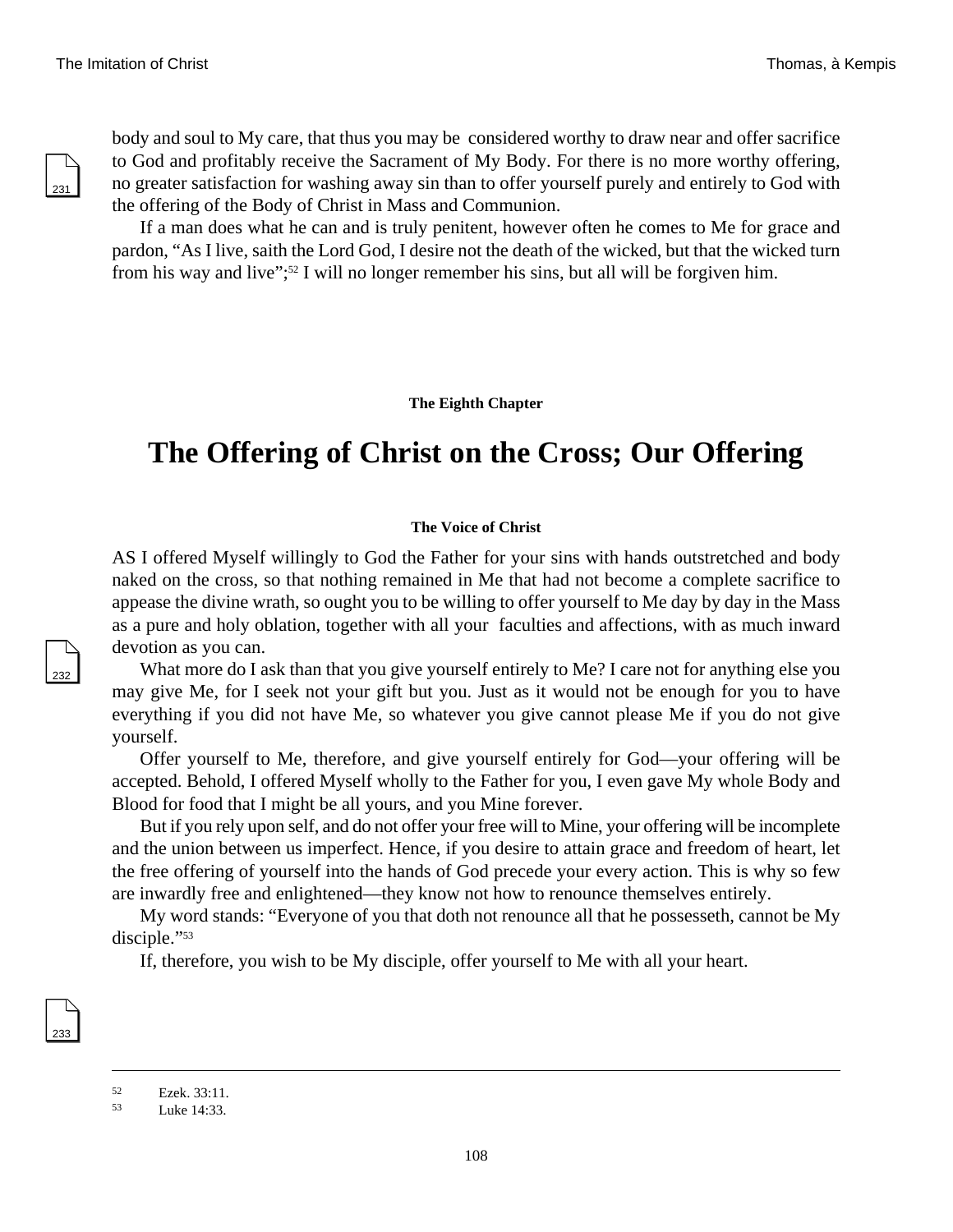**The Ninth Chapter**

### **We Should Offer Ourselves and All That We Have to God, Praying for All**

#### **The Disciple**

ALL things in heaven and on earth, O Lord, are Yours. I long to give myself to You as a voluntary offering to remain forever Yours. With a sincere heart I offer myself this day to You, O Lord, to Your eternal service, to Your homage, and as a sacrifice of everlasting praise. Receive me with this holy offering of Your precious Body which also I make to You this day, in the presence of angels invisibly attending, for my salvation and that of all Your people.

O Lord, upon Your altar of expiation, I offer You all the sins and offenses I have committed in Your presence and in the presence of Your holy angels, from the day when I first could sin until this hour, that You may burn and consume them all in the fire of Your love, that You may wipe away their every stain, cleanse my conscience of every fault, and restore to me Your grace which I lost in sin by granting full pardon for all and receiving me mercifully with the kiss of peace.

<span id="page-114-0"></span>What can I do for all my sins but humbly confess and lament them, and implore Your mercy without ceasing? In Your mercy, I implore You, hear me when I stand before You, my God. All my sins are most displeasing to me. I wish never to commit them again. I am sorry for them and will be sorry as long as I live. I am ready to do penance and make satisfaction to the utmost of my power.

Forgive me, O God, forgive me my sins for Your Holy Name. Save my soul which You have redeemed by Your most precious Blood. See, I place myself at Your mercy. I commit myself to Your hands. Deal with me according to Your goodness, not according to my malicious and evil ways.

I offer to You also all the good I have, small and imperfect though it be, that You may make it more pure and more holy, that You may be pleased with it, render it acceptable to Yourself, and perfect it more and more, and finally that You may lead me, an indolent and worthless creature, to a good and happy end.

<span id="page-114-1"></span>I offer You also all the holy desires of Your devoted servants, the needs of my parents, friends, brothers, sisters, and all who are dear to me; of all who for Your sake have been kind to me or to others; of all who have wished and asked my prayers and Masses for them and theirs, whether they yet live in the flesh or are now departed from this world, that they may all experience the help of Your grace, the strength of Your consolation, protection from dangers, deliverance from punishment to come, and that, free from all evils, they may gladly give abundant thanks to You.

I offer You also these prayers and the Sacrifice of Propitiation for those especially who have in any way injured, saddened, or slandered me, inflicted loss or pain upon me, and also for all those whom I have at any time saddened, disturbed, offended, and abused by word or deed, willfully or in ignorance. May it please You to forgive us all alike our sins and offenses against one another.

Take away from our hearts, O Lord, all suspicion, anger, wrath, contention, and whatever may injure charity and lessen brotherly love. Have mercy, O Lord, have mercy on those who ask Your



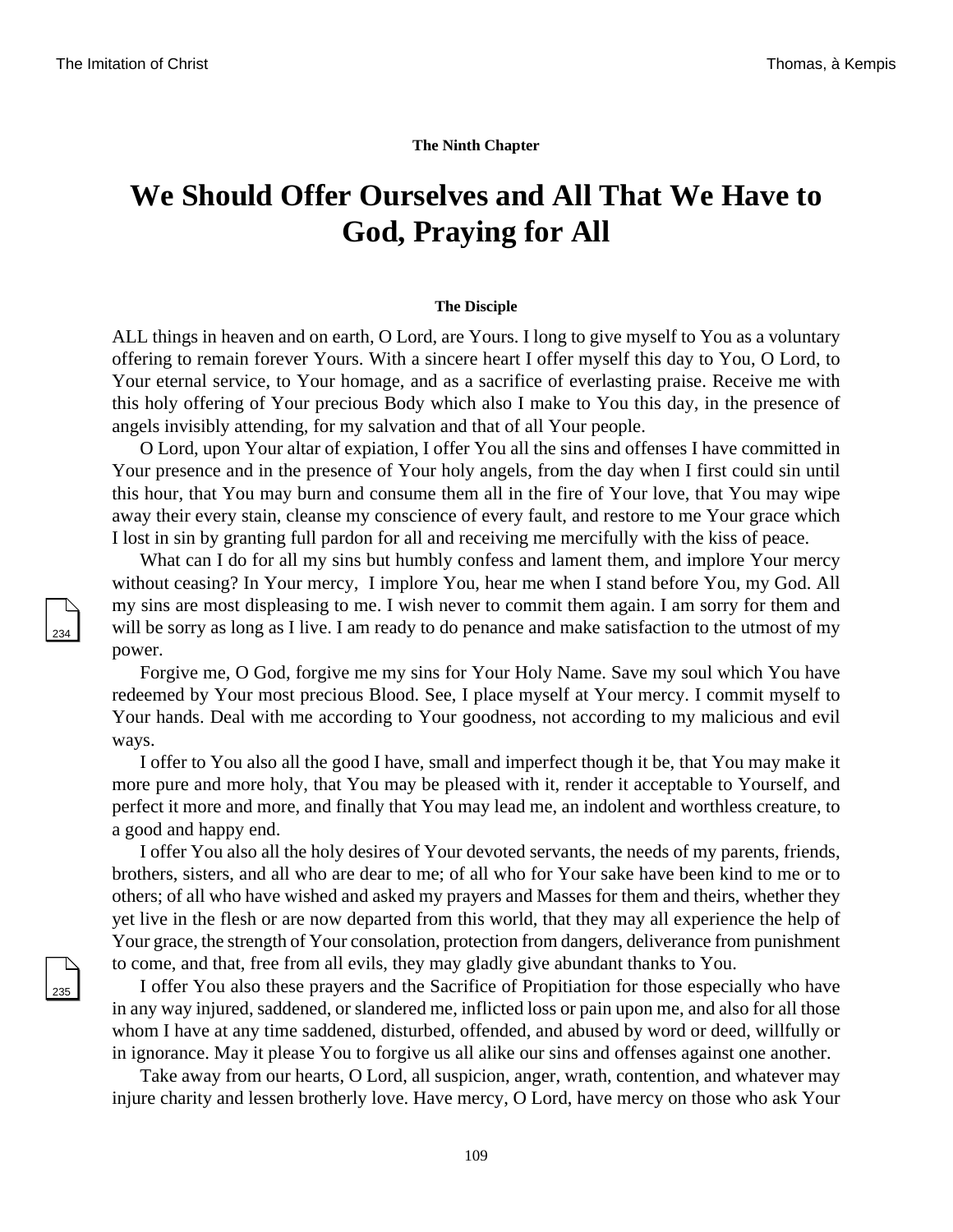mercy, give grace to those who need it, and make us such that we may be worthy to enjoy Your favor and gain eternal life.

**The Tenth Chapter**

### **Do Not Lightly Forego Holy Communion**

#### **The Voice of Christ**

<span id="page-115-0"></span>YOU must often return to the source of grace and divine mercy, to the fountain of goodness and perfect purity, if you wish to be free from passion and vice, if you desire to be made stronger and more watchful against all the temptations and deceits of the devil.

The enemy, knowing the great good and the healing power of Holy Communion, tries as much as he can by every manner and means to hinder and keep away the faithful and the devout. Indeed, there are some who suffer the worst assaults of Satan when disposing themselves to prepare for Holy Communion. As it is written in Job, this wicked spirit comes among the sons of God to trouble them by his wonted malice, to make them unduly fearful and perplexed, that thus he may lessen their devotion or attack their faith to such an extent that they perhaps either forego Communion altogether or receive with little fervor.

No attention, however, must be paid to his cunning wiles, no matter how base and horrible—all his suggestions must be cast back upon his head. The wretch is to be despised and scorned. Holy Communion must not be passed by because of any assaults from him or because of the commotion he may arouse.

Oftentimes, also, too great solicitude for devotion and anxiety about confession hinder a person. Do as wise men do. Cast off anxiety and scruple, for it impedes the grace of God and destroys devotion of the mind.

<span id="page-115-1"></span>Do not remain away from Holy Communion because of a small trouble or vexation but go at once to confession and willingly forgive all others their offenses. If you have offended anyone, humbly seek pardon and God will readily forgive you.

What good is it to delay confession for a long time or to put off Holy Communion? Cleanse yourself at once, spit out the poison quickly. Make haste to apply the remedy and you will find it better than if you had waited a long time. If you put it off today because of one thing, perhaps tomorrow a greater will occur to you, and thus you will stay away from Communion for a long time and become even more unfit.

Shake off this heaviness and sloth as quickly as you can, for there is no gain in much anxiety, in enduring long hours of trouble, and in depriving yourself of the divine Mysteries because of these daily disturbances. Yes, it is very hurtful to defer Holy Communion long, for it usually brings on a lazy spiritual sleep.

236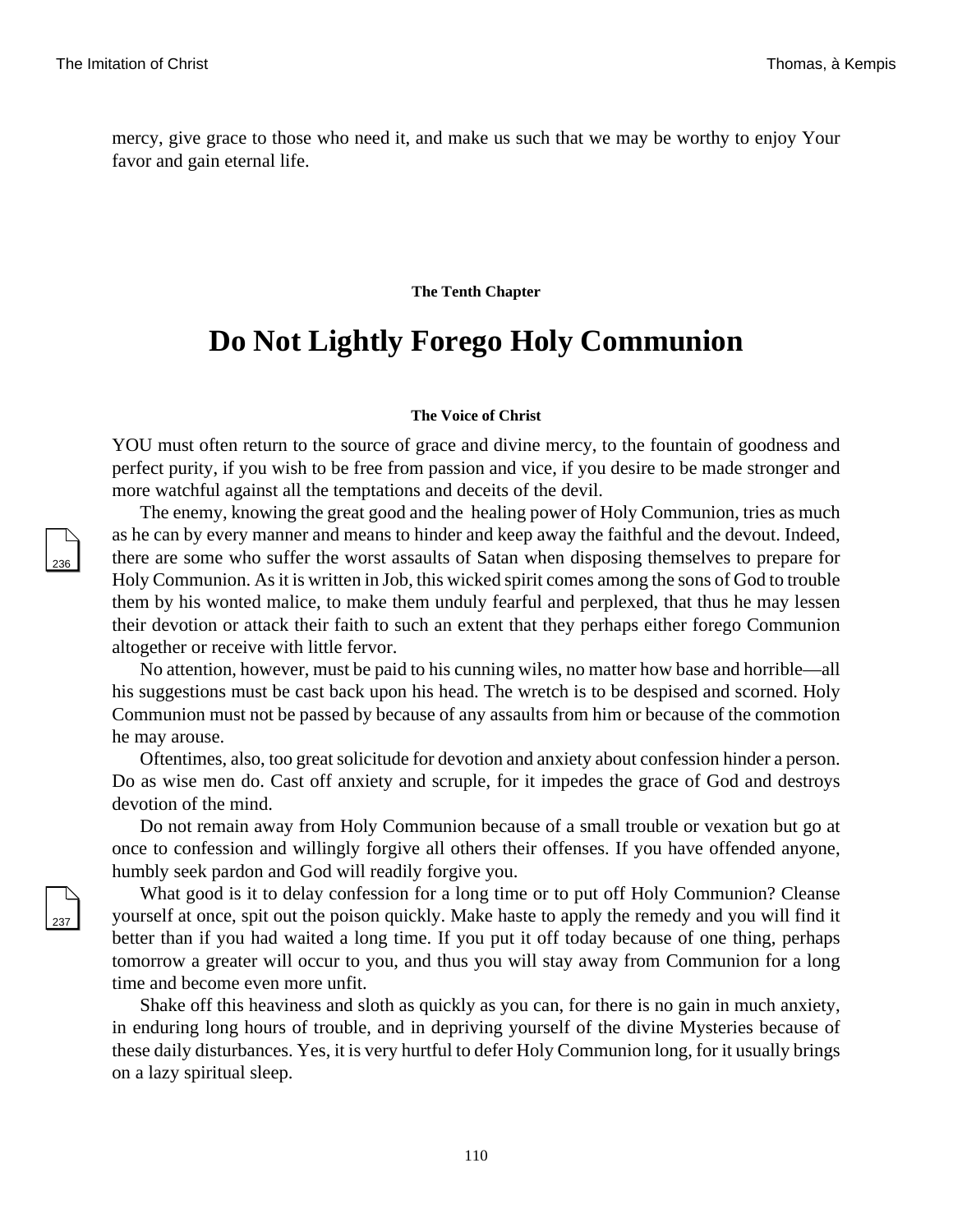How sad that some dissolute and lax persons are willing to postpone confession and likewise wish to defer Holy Communion, lest they be forced to keep a stricter watch over themselves! Alas, how little love and devotion have they who so easily put off Holy Communion!

How happy and acceptable to God is he who so lives, and keeps his conscience so pure, as to be ready and well disposed to communicate, even every day if he were permitted, and if he could do so unnoticed.

<span id="page-116-0"></span>If, now and then, a man abstains by the grace of humility or for a legitimate reason, his reverence is commendable, but if laziness takes hold of him, he must arouse himself and do everything in his power, for the Lord will quicken his desire because of the good intention to which He particularly looks. When he is indeed unable to come, he will always have the good will and pious intention to communicate and thus he will not lose the fruit of the Sacrament.

Any devout person may at any hour on any day receive Christ in spiritual communion profitably and without hindrance. Yet on certain days and times appointed he ought to receive with affectionate reverence the Body of his Redeemer in this Sacrament, seeking the praise and honor of God rather than his own consolation.

For as often as he devoutly calls to mind the mystery and passion of the Incarnate Christ, and is inflamed with love for Him, he communicates mystically and is invisibly refreshed.

He who prepares himself only when festivals approach or custom demands, will often find himself unprepared. Blessed is he who offers himself a sacrifice to the Lord as often as he celebrates or communicates.

<span id="page-116-1"></span>Be neither too slow nor too fast in celebrating but follow the good custom common to those among whom you are. You ought not to cause others inconvenience or trouble, but observe the accepted rule as laid down by superiors, and look to the benefit of others rather than to your own devotion or inclination.

**The Eleventh Chapter**

## **The Body of Christ and Sacred Scripture Are Most Necessary to a Faithful Soul**

#### **The Disciple**

O MOST sweet Lord Jesus, how great is the happiness of the devout soul that feasts upon You at Your banquet, where there is set before her to be eaten no other food but Yourself alone, her only Lover, most desired of all that her heart can desire!

To me it would be happiness, indeed, to shed tears in Your presence from the innermost depths of love, and like the pious Magdalen to wash Your feet with them. But where now is this devotion, this copious shedding of holy tears? Certainly in Your sight, before Your holy angels, my whole

238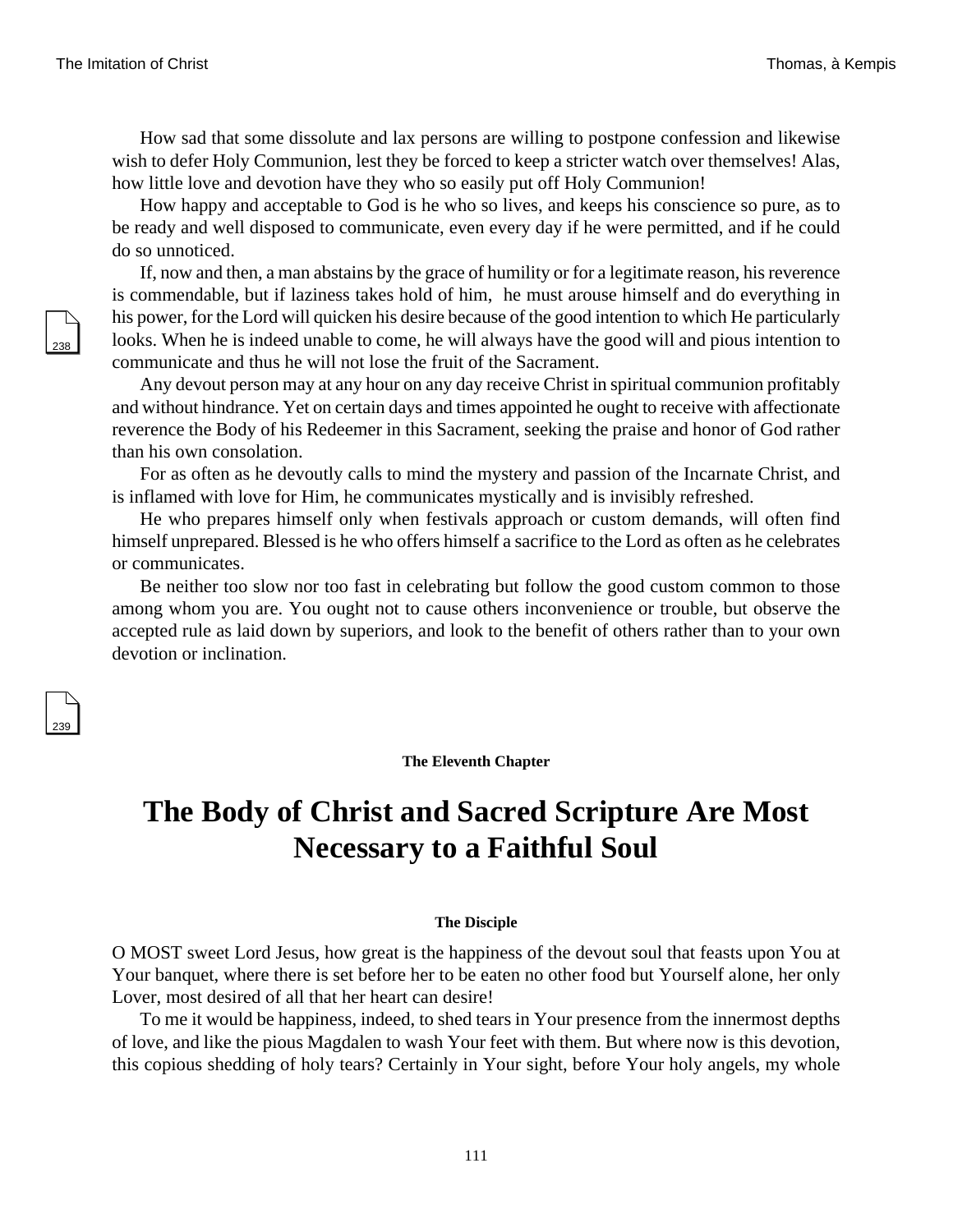heart ought to be inflamed and weep for joy. For, hidden though You are beneath another form, I have You truly present in the Sacrament.

My eyes could not bear to behold You in Your own divine brightness, nor could the whole world stand in the splendor of the glory of Your majesty. In veiling Yourself in the Sacrament, therefore, You have regard for my weakness.

<span id="page-117-0"></span>In truth, I possess and adore Him Whom the angels adore in heaven—I as yet by faith, they face to face unveiled. I must be content with the light of the true faith and walk in it until the day of eternal brightness dawns and the shadow of figures passes away. When, moreover, that which is perfect shall have come, the need of sacraments shall cease, for the blessed in heavenly glory need no healing sacrament. Rejoicing endlessly in the presence of God, beholding His glory face to face, transformed from their own brightness to the brightness of the ineffable Deity, they taste the Word of God made flesh, as He was in the beginning and will remain in eternity.

Though mindful of these wonderful things, every spiritual solace becomes wearisome to me because so long as I do not plainly see the Lord in His glory, I consider everything I hear and see on earth of little account.

You are my witness, O God, that nothing can comfort me, no creature give me rest but You, my God, Whom I desire to contemplate forever. But this is not possible while I remain in mortal life, and, therefore, I must be very patient and submit myself to You in every desire.

<span id="page-117-1"></span>Even Your saints, O Lord, who now rejoice with You in the kingdom of heaven, awaited the coming of Your glory with faith and great patience while they lived. What they believed, I believe. What they hoped for, I hope for, and whither they arrived, I trust I shall come by Your grace. Meanwhile I will walk in faith, strengthened by the example of the saints. I shall have, besides, for comfort and for the guidance of my life, the holy Books, and above all these, Your most holy Body for my special haven and refuge.

I feel there are especially necessary for me in this life two things without which its miseries would be unbearable. Confined here in this prison of the body I confess I need these two, food and light. Therefore, You have given me in my weakness Your sacred Flesh to refresh my soul and body, and You have set Your word as the guiding light for my feet. Without them I could not live aright, for the word of God is the light of my soul and Your Sacrament is the Bread of Life.

These also may be called the two tables, one here, one there, in the treasure house of holy Church. One is the table of the holy altar, having the holy Bread that is the precious Body of Christ. The other is the table of divine law, containing holy doctrine that teaches all the true faith and firmly leads them within the veil, the Holy of holies.

<span id="page-117-2"></span>Thanks to You, Lord Jesus, Light of eternal light, for the table of Your holy teaching which You have prepared for us by Your servants, the prophets and Apostles and other learned men.

Thanks to You, Creator and Redeemer of men, Who, to declare Your love to all the world, have prepared a great supper in which You have placed before us as food not the lamb, the type of Yourself, but Your own most precious Body and Blood, making all the faithful glad in Your sacred banquet, intoxicating them with the chalice of salvation in which are all the delights of paradise; and the holy angels feast with us but with more happiness and sweetness.

Oh, how great and honorable is the office of the priest, to whom is given the consecration of the Lord of majesty in sacred words, whose lips bless Him, whose hands hold Him, whose tongue receives Him, and whose ministry it is to bring Him to others!





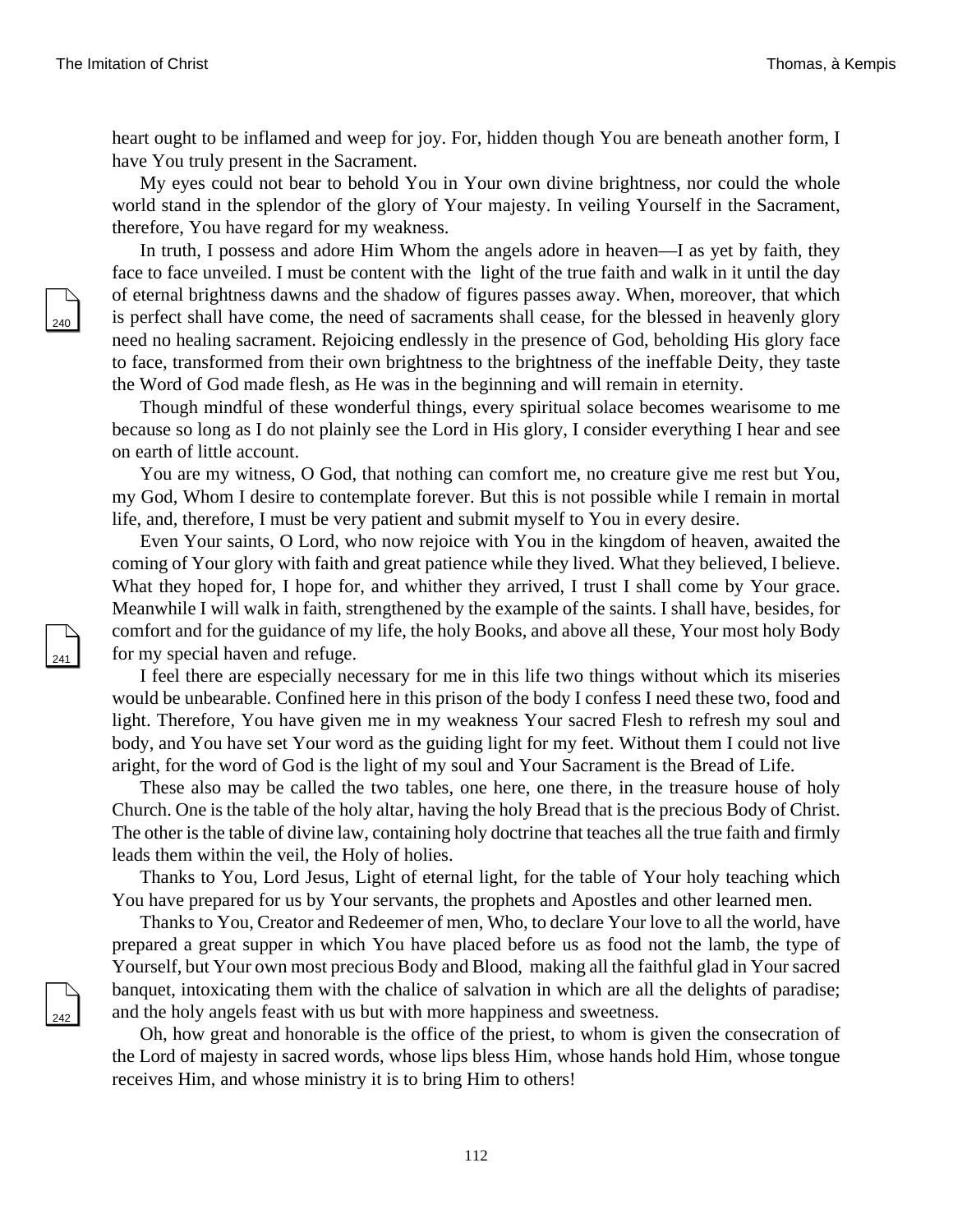Oh, how clean those hands should be, how pure the lips, how sanctified the body, how immaculate the heart of the priest to whom the Author of all purity so often comes. No word but what is holy, none but what is good and profitable ought to come from the lips of the priest who so often receives the Sacrament of Christ. Single and modest should be the eyes accustomed to looking upon the Body of Christ. Pure and lifted up to heaven the hands accustomed to handle the Creator of heaven and earth. To priests above all it is written in the law: "Be ye holy, for I, the Lord your God, am holy."

<span id="page-118-0"></span>Let Your grace, almighty God, assist us, that we who have undertaken the office of the priesthood may serve You worthily and devoutly in all purity and with a good conscience. And if we cannot live as innocently as we ought, grant us at least to lament duly the wrongs we have committed and in the spirit of humility and the purpose of a good will to serve You more fervently in the future.



# **The Communicant Should Prepare Himself for Christ with Great Care**

#### **The Voice of Christ**

I AM the Lover of purity, the Giver of all holiness. I seek a pure heart and there is the place of My rest.

Prepare for Me a large room furnished and I with My disciples will keep the Pasch with you.

If you wish that I come to you and remain with you, purge out the old leaven and make clean the dwelling of your heart. Shut out the whole world with all the din of its vices. Sit as the sparrow lonely on the housetop, and think on your transgressions in bitterness of soul.

<span id="page-118-1"></span>Everyone who loves prepares the best and most beautiful home for his beloved, because the love of the one receiving his lover is recognized thereby.

But understand that you cannot by any merit of your own make this preparation well enough, though you spend a year in doing it and think of nothing else. It is only by My goodness and grace that you are allowed to approach My table, as though a beggar were invited to dinner by a rich man and he had nothing to offer in return for the gift but to humble himself and give thanks.

Do what you can and do that carefully. Receive the Body of the Lord, your beloved God Who deigns to come to you, not out of habit or necessity, but with fear, with reverence, and with love.

I am He that called you. I ordered it done. I will supply what you lack. Come and receive Me. When I grant the grace of devotion, give thanks to God, not because you are worthy but because I have had mercy upon you. If you have it not and feel rather dry instead, continue in prayer, sigh and knock, and do not give up until you receive some crumb of saving grace.

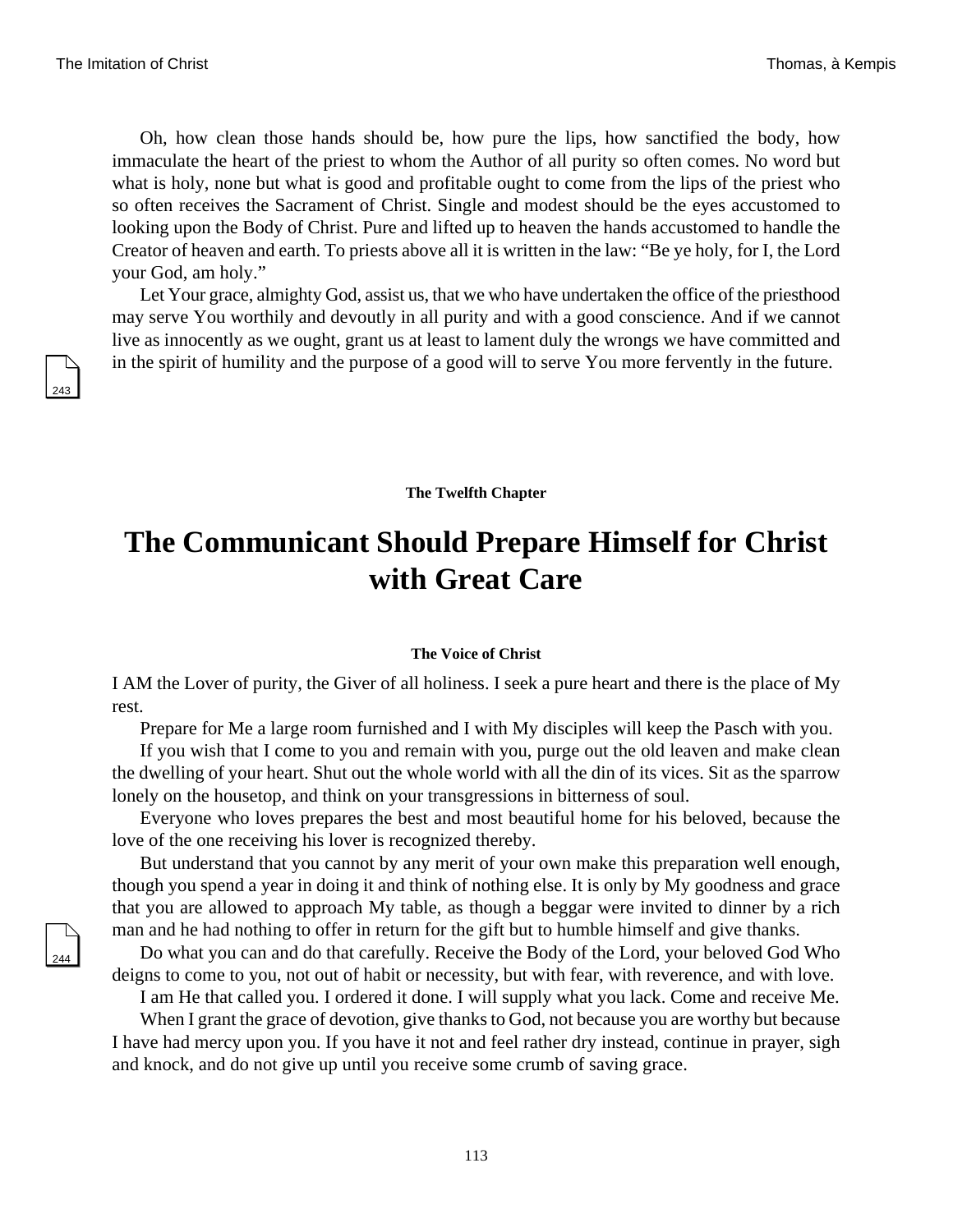You have need of Me. I do not need you. You do not come to sanctify Me but I come to sanctify you and make you better. You come to be sanctified and united with Me, to receive new grace and to be aroused anew to amend. Do not neglect this grace, but prepare your heart with all care, and bring into it your Beloved.

Not only should you prepare devoutly before Communion, but you should also carefully keep yourself in devotion after receiving the Sacrament. The careful custody of yourself afterward is no less necessary than the devout preparation before, for a careful afterwatch is the best preparation for obtaining greater grace. If a person lets his mind wander to external comforts, he becomes quite indisposed.



<span id="page-119-0"></span>Beware of much talking. Remain in seclusion and enjoy your God, for you have Him Whom all the world cannot take from you.

I am He to Whom you should give yourself entirely, that from now on you may live, not in yourself, but in Me, with all cares cast away.

**The Thirteenth Chapter**

## **With All Her Heart the Devout Soul Should Desire Union with Christ in the Sacrament**

#### **The Disciple**

LET it be granted me to find You alone, O Christ, to open to You my whole heart, to enjoy You as my soul desires, to be disturbed by no one, to be moved and troubled by no creature, that You may speak to me and I to You alone, as a lover speaks to his loved one, and friend converses with friend.

<span id="page-119-1"></span>I pray for this, I desire this, that I may be completely united to You and may withdraw my heart from all created things, learning to relish the celestial and the eternal through Holy Communion and the frequent celebration of Mass.

Ah Lord God, when shall I be completely united to You and absorbed by You, with self utterly forgotten? You in me and I in You? Grant that we may remain so together. You in truth are my Beloved, chosen from thousands, in Whom my soul is happy to dwell all the days of her life. You are in truth my pledge of peace, in Whom is the greatest peace and true rest, without Whom there is toil and sorrow and infinite misery.

You truly are the hidden God. Your counsel is not with the wicked, and Your conversation is rather with the humble and the simple.

O how kind is Your spirit, Lord, Who in order to show Your sweetness toward Your children, deign to feed them with the sweetest of bread, bread come down from heaven! Surely there is no other people so fortunate as to have their god near them, as You, our God, are present everywhere

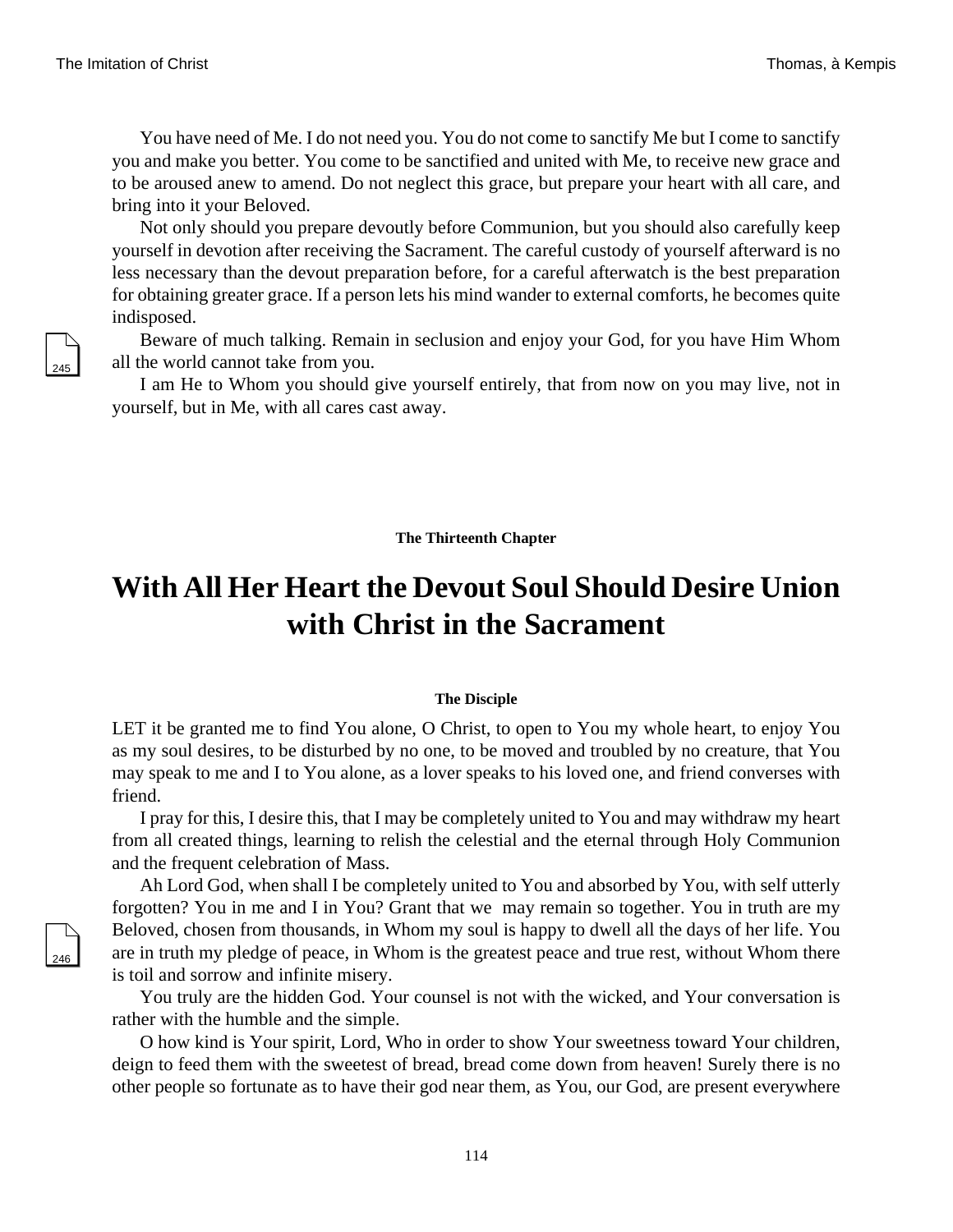to the faithful, to whom You give Yourself to be eaten and enjoyed for their daily solace and the raising of their hearts to heaven.

Indeed, what other nation is so renowned as the Christian peoples? What creature under heaven is so favored as the devout soul to whom God comes, to feed her with His glorious Flesh? O unspeakable grace! O wonderful condescension! O love beyond measure, singularly bestowed upon man!

<span id="page-120-0"></span>What return shall I make to the Lord for this love, this grace so boundless? There is nothing I can give more pleasing than to offer my heart completely to my God, uniting it closely with His. Then shall all my inner self be glad when my soul is perfectly united with God. Then will He say to me: "If you will be with Me, I will be with you." And I will answer Him: "Deign, O Lord, to remain with me. I will gladly be with You. This is my one desire, that my heart may be united with You."

**The Fourteenth Chapter**

### **The Ardent Longing of Devout Men for the Body of Christ**

#### **The Disciple**

HOW great is the abundance of Your kindness, O Lord, which You have hidden from those who fear You!

<span id="page-120-1"></span>When I think how some devout persons come to Your Sacrament with the greatest devotion and love, I am frequently ashamed and confused that I approach Your altar and the table of Holy Communion so coldly and indifferently; that I remain so dry and devoid of heartfelt affection; that I am not completely inflamed in Your presence, O my God, nor so strongly drawn and attracted as many devout persons who, in their great desire for Communion and intense heart love, could not restrain their tears but longed from the depths of their souls and bodies to embrace You, the Fountain of Life. These were able to appease and allay their hunger in no other way than by receiving Your Body with all joy and spiritual eagerness. The faith of these men was true and ardent—convincing proof of Your sacred presence. They whose hearts burn so ardently within them when Jesus lives with them truly know their Lord in the breaking of bread.

Such affection and devotion, such mighty love and zeal are often far beyond me. Be merciful to me, O sweet, good, kind Jesus, and grant me, Your poor suppliant, sometimes at least to feel in Holy Communion a little of the tenderness of Your love, that my faith may grow stronger, that my hope in Your goodness may increase, and that charity, once perfectly kindled within me by tasting heavenly manna, may never fail.

Your mercy can give me the grace I long for and can visit me most graciously with fervor of soul according to Your good pleasure. For although I am not now inflamed with as great desire as

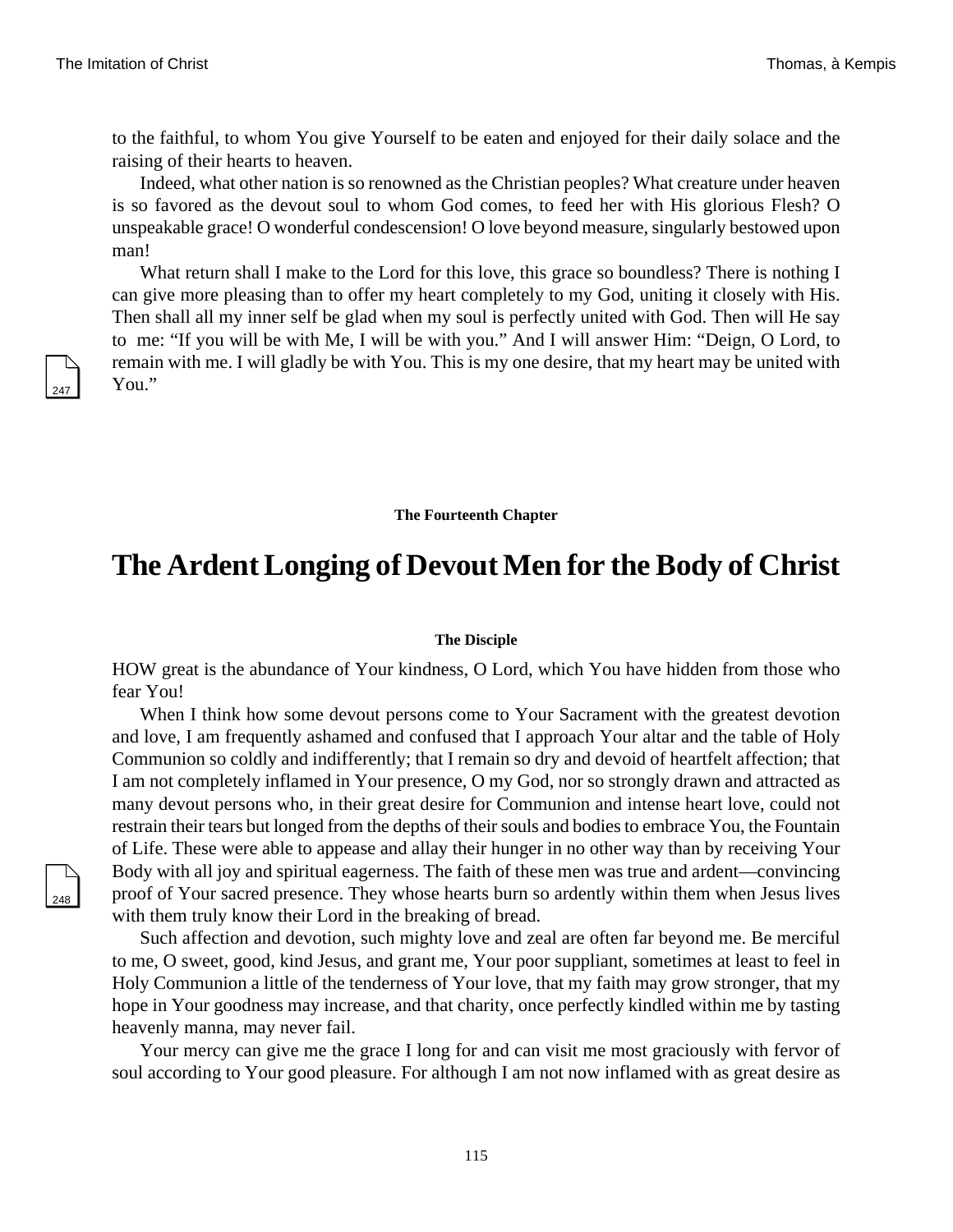those who are singularly devoted to You, yet by Your grace I long for this same great flame, praying and seeking a place among all such ardent lovers that I may be numbered among their holy company.

<span id="page-121-0"></span>249

**The Fifteenth Chapter**

# **The Grace of Devotion is Acquired Through Humility and Self-Denial**

#### **The Voice of Christ**

YOU must seek earnestly the grace of devotion, ask for it fervently, await it patiently and hopefully, receive it gratefully, guard it humbly, cooperate with it carefully and leave to God, when it comes, the length and manner of the heavenly visitation.

When you feel little or no inward devotion, you should especially humiliate yourself, but do not become too dejected or unreasonably sad. In one short moment God often gives what He has long denied. At times He grants at the end what He has denied from the beginning of prayer. If grace were always given at once, or were present at our beck and call, it would not be well taken by weak humankind. Therefore, with good hope and humble patience await the grace of devotion.

<span id="page-121-1"></span>When it is not given, or for some unknown reason is taken away, blame yourself and your sins. Sometimes it is a small matter that hinders grace and hides it, if, indeed, that which prevents so great a good may be called little rather than great. But if you remove this hindrance, be it great or small, and if you conquer it perfectly, you shall have what you ask. As soon as you have given yourself to God with all your heart and seek neither this nor that for your own pleasure and purpose, but place yourself completely in His charge, you shall find yourself at peace, united with Him, because nothing will be so sweet, nothing will please you so much as the good pleasure of His will.

Anyone, therefore, who shall with simplicity of heart direct his intention to God and free himself from all inordinate love or dislike for any creature will be most fit to receive grace and will be worthy of the gift of devotion. For where the Lord finds the vessel empty He pours down His blessing.

So also the more perfectly a man renounces things of this world, and the more completely he dies to himself through contempt of self, the more quickly this great grace comes to him, the more plentifully it enters in, and the higher it uplifts the free heart.

Then shall he see and abound, then shall his heart marvel and be enlarged within him, because the Hand of the Lord is with him and in the hollow of that Hand he has placed himself forever. Thus shall the man be blessed who seeks God with all his heart and has not regarded his soul in vain. Such a one, receiving the Holy Eucharist, merits the grace of divine union because he looks not on his own thoughts, nor to his own comfort, but above all devotion and consolation to the glory and honor of God.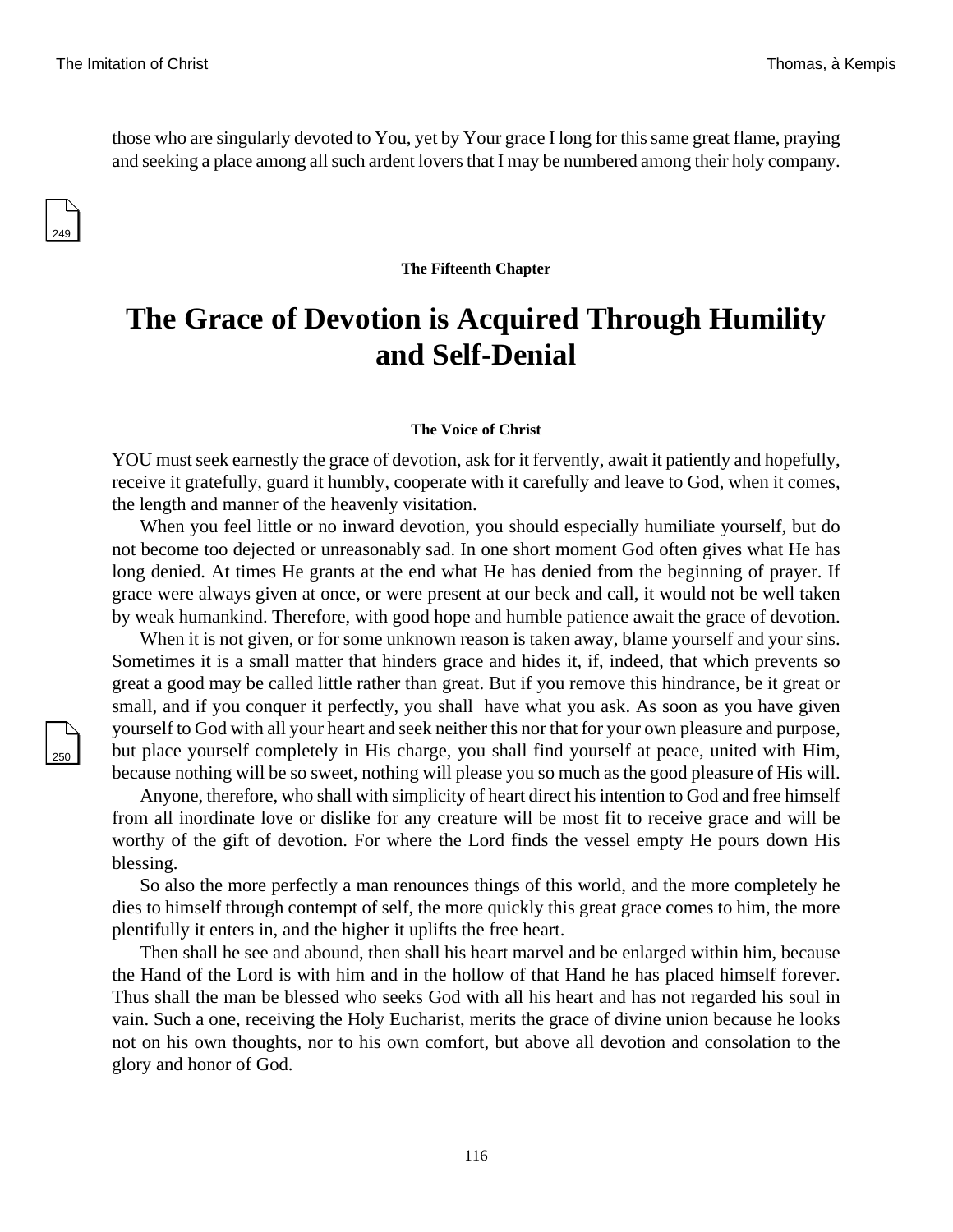<span id="page-122-0"></span>

**The Sixteenth Chapter**

## **We Should Show Our Needs to Christ and Ask His Grace**

#### **The Disciple**

O MOST kind, most loving Lord, Whom I now desire to receive with devotion, You know the weakness and the necessity which I suffer, in what great evils and vices I am involved, how often I am depressed, tempted, defiled, and troubled.

To You I come for help, to You I pray for comfort and relief. I speak to Him Who knows all things, to Whom my whole inner life is manifest, and Who alone can perfectly comfort and help me.

You know what good things I am most in need of and how poor I am in virtue. Behold I stand before You, poor and naked, asking Your grace and imploring Your mercy.

<span id="page-122-1"></span>Feed Your hungry beggar. Inflame my coldness with the fire of Your love. Enlighten my blindness with the brightness of Your presence. Turn all earthly things to bitterness for me, all grievance and adversity to patience, all lowly creation to contempt and oblivion. Raise my heart to You in heaven and suffer me not to wander on earth. From this moment to all eternity do You alone grow sweet to me, for You alone are my food and drink, my love and my joy, my sweetness and my total good.

Let Your presence wholly inflame me, consume and transform me into Yourself, that I may become one spirit with You by the grace of inward union and by the melting power of Your ardent love.

Suffer me not to go from You fasting and thirsty, but deal with me mercifully as You have so often and so wonderfully dealt with Your saints.

What wonder if I were completely inflamed by You to die to myself, since You are the fire ever burning and never dying, a love purifying the heart and enlightening the understanding.

**The Seventeenth Chapter**

### **The Burning Love and Strong Desire to Receive Christ**

#### **The Disciple**

WITH greatest devotion and ardent love, with all affection and fervor of heart I wish to receive You, O Lord, as many saints and devout persons, most pleasing to You in their holiness of life and most fervent in devotion, desired You in Holy Communion.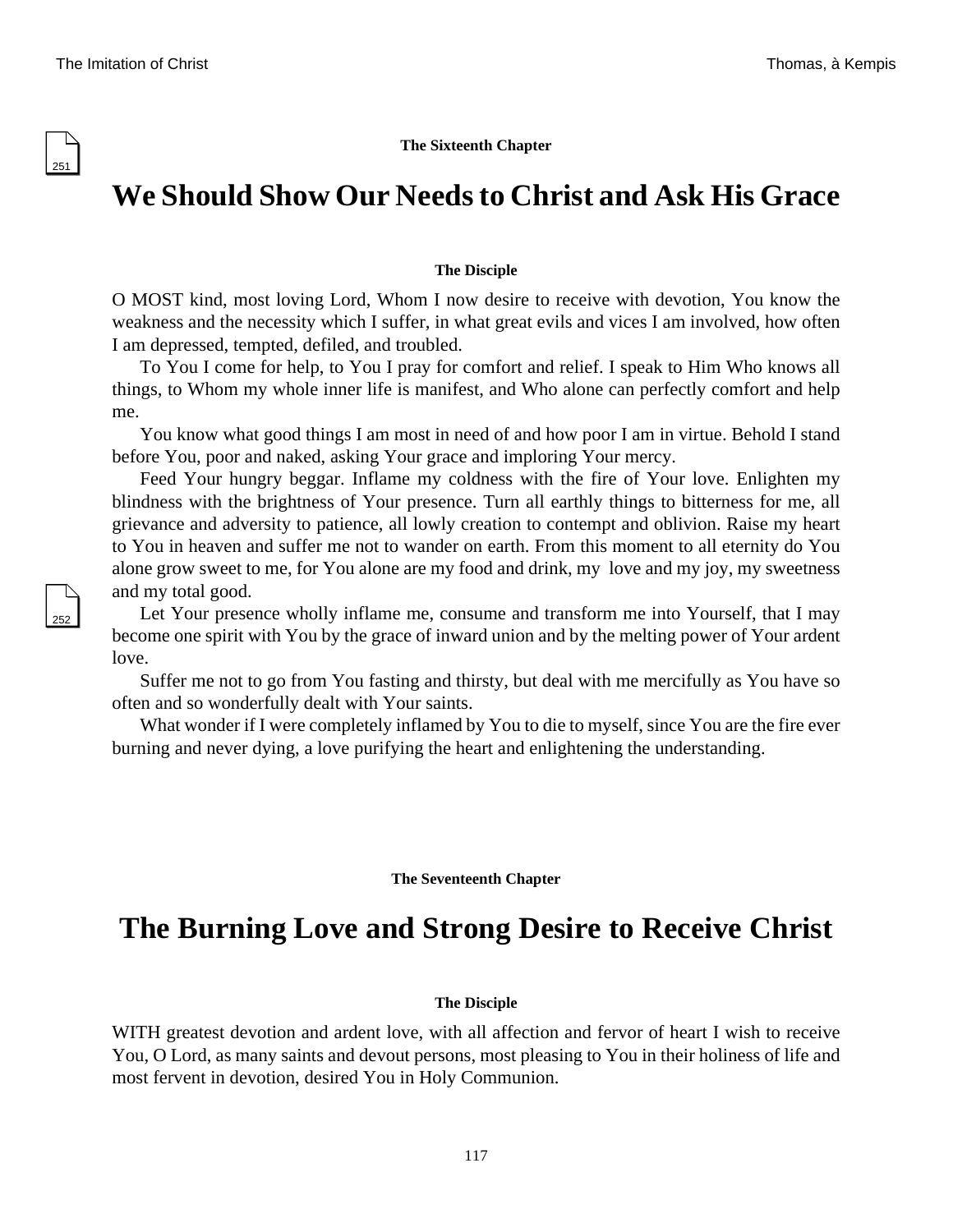254

255

<span id="page-123-2"></span>O my God, everlasting love, my final good, my happiness unending, I long to receive You with as strong a desire and as worthy a reverence as any of the saints ever had or could have felt, and though I am not worthy to have all these sentiments of devotion, still I offer You the full affection of my heart as if I alone had all those most pleasing and ardent desires.

Yet, whatever a God-fearing mind can conceive and desire, I offer in its entirety to You with the greatest reverence and inward affection. I wish to keep nothing for self but to offer to You, willingly and most freely, myself and all that is mine.

O Lord God, my Creator and my Redeemer, I long to receive You this day with such reverence, praise, and honor, with such gratitude, worthiness and love, with such faith, hope, and purity as that with which Your most holy Mother, the glorious Virgin Mary, longed for and received You when she humbly and devoutly answered the angel who announced to her the mystery of the Incarnation: "Behold the handmaid of the Lord; be it done to me according to thy word."<sup>54</sup>

<span id="page-123-3"></span>Likewise as Your blessed precursor, the most excellent of saints, John the Baptist, gladdened by Your presence, exulted in the Holy Ghost while yet enclosed in the womb of his mother, and afterward seeing Jesus walking among men, humbled himself and with devout love declared: "The friend of the bridegroom, who standeth and heareth him, rejoiceth with joy because of the bridegroom's voice," 55 even so I long to be inflamed with great and holy desires and to give myself to You with all my heart.

Therefore I offer and present to You the gladness of all devout hearts, their ardent affection, their mental raptures, their supernatural illuminations and heavenly visions together with all the virtues and praises which have been or shall be celebrated by all creatures in heaven and on earth, for myself and all commended to my prayers, that You may be worthily praised and glorified forever.

Accept, O Lord my God, my promises and desires of giving You infinite praise and boundless benediction, which in the vastness of Your ineffable greatness are justly due You. This I render and desire to render every day and every moment of time, and in my loving prayers I invite and entreat all celestial spirits and all the faithful to join me in giving You praise and thanks.

<span id="page-123-4"></span>Let all people, races, and tongues praise You and with the greatest joy and most ardent devotion magnify Your sweet and holy name. And let all who reverently and devoutly celebrate this most great Sacrament and receive it in the fullness of faith, find kindness and mercy in You and humbly pray for me, a sinner. And when they have received the longed-for devotion and blissful union, and, well consoled and wonderfully refreshed, have retired from Your holy, Your celestial table, may they deign to remember my poor soul.

**The Eighteenth Chapter**

<span id="page-123-1"></span><span id="page-123-0"></span><sup>54</sup> [Luke 1:38.](http://www.ccel.org/b/bible/asv/xml/asv.Luke.1.xml#Luke.1.38)

<sup>55</sup> [John 3:29](http://www.ccel.org/b/bible/asv/xml/asv.John.3.xml#John.3.29).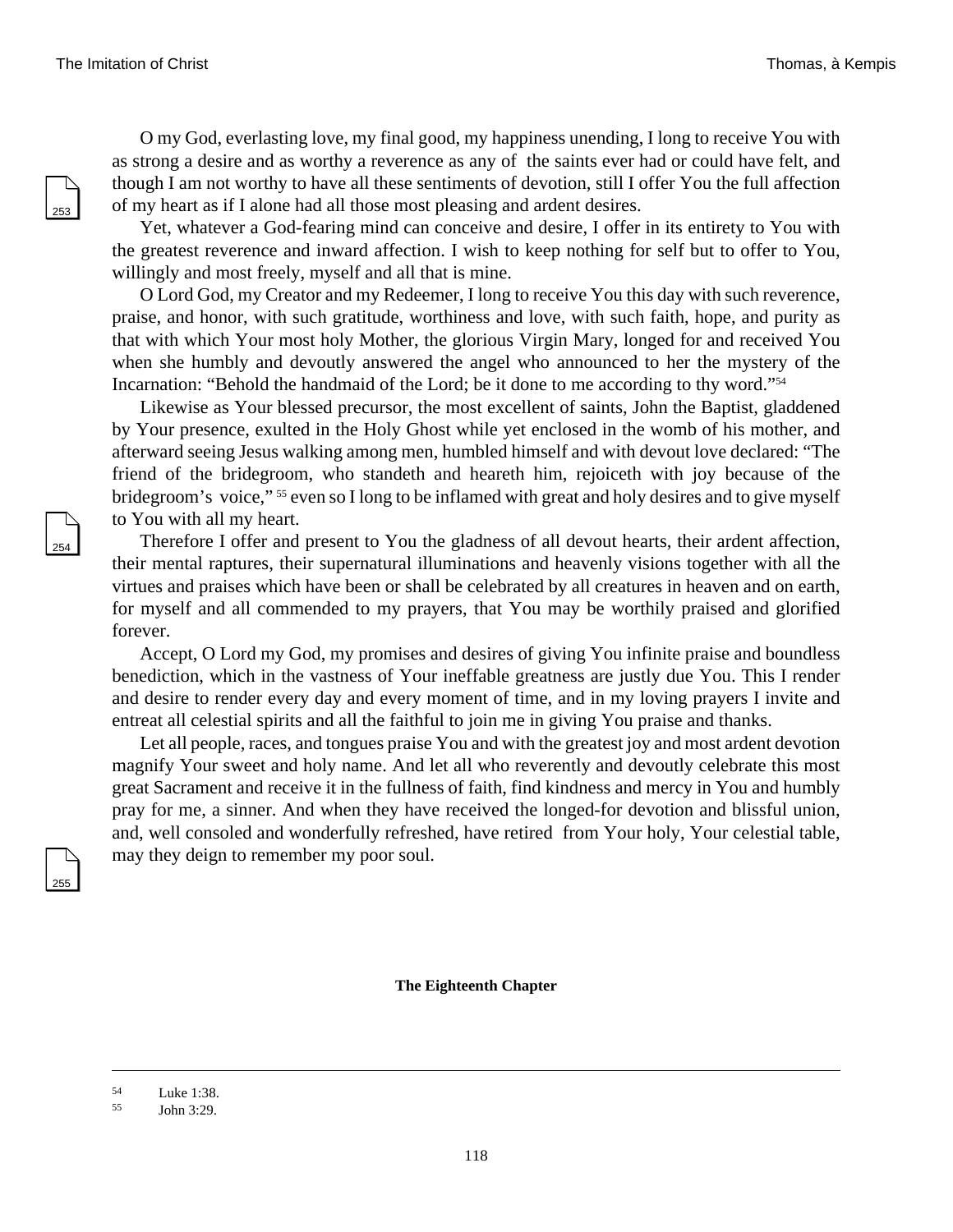# **Man Should Not Scrutinize This Sacrament in Curiosity, But Humbly Imitate Christ and Submit Reason to Holy Faith**

#### **The Voice of Christ**

BEWARE of curious and vain examination of this most profound Sacrament, if you do not wish to be plunged into the depths of doubt. He who scrutinizes its majesty too closely will be overwhelmed by its glory.

God can do more than man can understand. A pious and humble search for truth He will allow, a search that is ever ready to learn and that seeks to walk in the reasonable doctrine of the fathers.

Blest is the simplicity that leaves the difficult way of dispute and goes forward on the level, firm path of God's commandments. Many have lost devotion because they wished to search into things beyond them.

<span id="page-124-0"></span>Faith is required of you, and a sincere life, not a lofty intellect nor a delving into the mysteries of God. If you neither know nor understand things beneath you, how can you comprehend what is above you? Submit yourself to God and humble reason to faith, and the light of understanding will be given you so far as it is good and necessary for you. Some are gravely tempted concerning faith and the Sacrament but this disturbance is not laid to them but to the enemy.

Be not disturbed, dispute not in your mind, answer not the doubts sent by the devil, but believe the words of God, believe His saints and prophets and the evil enemy will flee from you. It is often very profitable for the servant of God to suffer such things. For Satan does not tempt unbelievers and sinners whom he already holds securely, but in many ways he does tempt and trouble the faithful servant.

Go forward, then, with sincere and unflinching faith, and with humble reverence approach this Sacrament. Whatever you cannot understand commit to the security of the all-powerful God, Who does not deceive you. The man, however, who trusts in himself is deceived. God walks with sincere men, reveals Himself to humble men, enlightens the understanding of pure minds, and hides His grace from the curious and the proud.

<span id="page-124-1"></span>Human reason is weak and can be deceived. True faith, however, cannot be deceived. All reason and natural science ought to come after faith, not go before it, nor oppose it. For in this most holy and supremely excellent Sacrament, faith and love take precedence and work in a hidden manner.

God, eternal, incomprehensible, and infinitely powerful, does great and inscrutable things in heaven and on earth, and there is no searching into His marvelous works. If all the works of God were such that human reason could easily grasp them, they would not be called wonderful or beyond the power of words to tell.



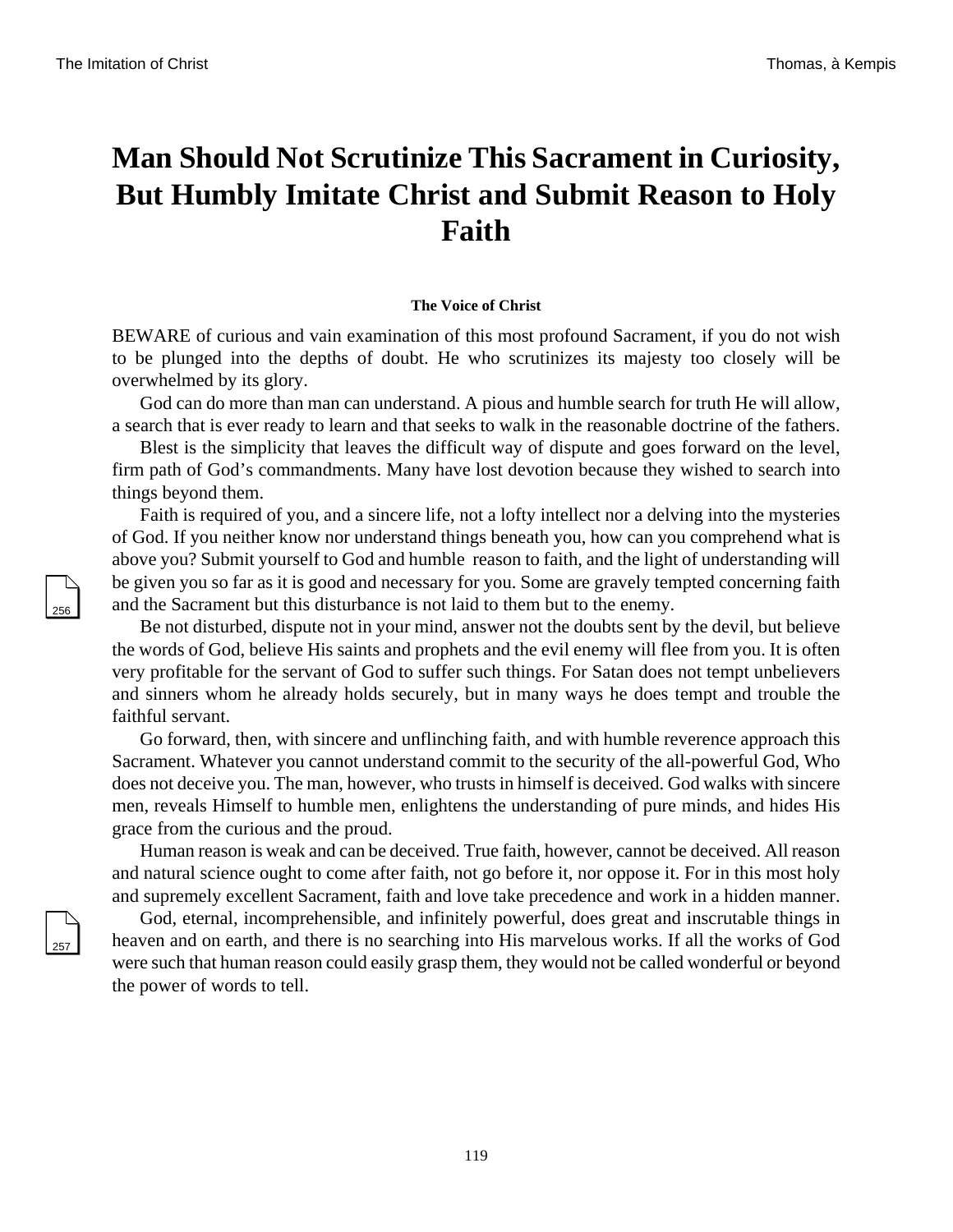### **Indexes**

### **Subject Index**

Adversity, [Slander,](#page-33-0) [Suffering](#page-33-1) Death, [Thoughts on Death](#page-26-0) Obedience, [Obedience and Subjection](#page-14-0) Recollection, [Where to find](#page-33-2) Temptation, [Resisting Temptation](#page-16-0) Communion, [The Great Reverence with which we should Receive Communion](#page-104-0)

### **Index of Scripture References**

**Exodus** [20:19](#page-46-0) **Deuteronomy** [32:2](#page-46-1) **1 Kings** [3:9](#page-46-2) **Job** [7:1](#page-16-1) [7:18](#page-39-0) **Psalms** [18:10](#page-101-0) [24:16](#page-42-0) [29:7-12](#page-39-1) [34:17](#page-25-0)  [36:3](#page-29-0)  [36:4](#page-57-0)  [54:7](#page-74-0)  [79:6](#page-25-1)  [84:9](#page-45-0) [93:12](#page-47-0) [118:36](#page-46-3) [118:125](#page-46-4) [118:137](#page-101-1) **Ecclesiastes** [1:8](#page-9-0) **Isaiah** [15:6](#page-37-0) [23:4](#page-47-1)  [48:22](#page-36-0) **Ezekiel** [33:11](#page-113-0) **Matthew** [11:28](#page-104-1) [11:28](#page-105-0)  [15:32](#page-108-0) [16:24](#page-42-1)  [16:41](#page-81-0)  [18:3](#page-102-0) [18:4](#page-102-0) [25:41](#page-42-2) **Luke** [1:38](#page-123-0) [9:23](#page-44-0)  [12:43](#page-22-0)  [12:44](#page-22-0) [14:33](#page-113-1)  [17:10](#page-42-3) [17:21](#page-32-0) [24:26](#page-43-0)  [24:46](#page-43-0) **John** [3:29](#page-123-1) [6:52](#page-104-2)  [6:57](#page-104-3)  [6:64](#page-104-4) [6:69](#page-46-5)  [8:12](#page-9-1) [11:28](#page-38-0) [14:23](#page-32-1)  [14:27](#page-68-0) **Acts** [9:16](#page-44-1) **1 Corinthians** [11:24](#page-104-5)